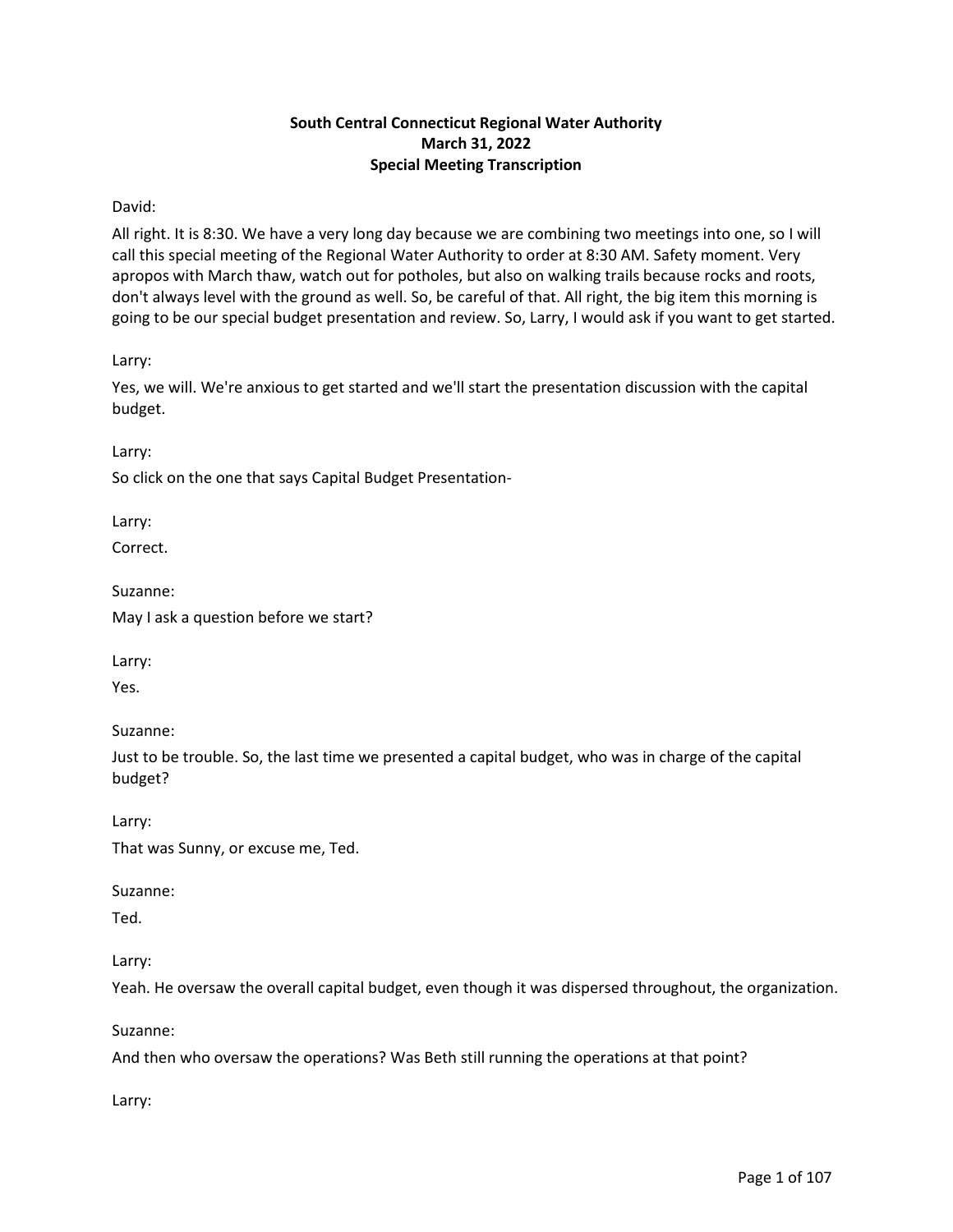Beth was running the operations and the operating budget, but Rochelle and before her Linda, kind of do watch the financial aspects of the operations.

### Suzanne:

So can we just talk for a smidge about how we transitioned? Because it seems like we've transitioned a significant number of people since the last time we did this and how you take the legacy, knowledge, and information of what we had and make sure it gets captured for the future.

#### Larry:

So Ted has spent time with Sunny on the capital side, going over capital budgets, major capital items. Matter of fact, he's working with him jointly on the Whitney Dam application. So that transition started before Sunny, excuse me, before Ted retired and we found Sunny and that continues today on an as needed basis and the operation side-

### Suzanne:

I'm sorry to interrupt you. So, you essentially just take what Ted had and do you then go out and do a whole bunch of work to verify? I'm looking for, are we capitalizing on the opportunity of change in management that more is sought out about our capital budget, et cetera, et cetera, or do we just assume that Ted's competence carries through?

### Larry:

Well, it's a combination of things. There's a lot of things that Ted had a great deal of competence in and worked on and we, in some cases, took those assumptions. Sunny is questioning some of those assumptions now. And, as a matter of fact, he and Rochelle are working quite closely and one item that you'll see, that we'll talk about is on the Whitney Dam. Sunny had done some significant additional work to find a lower cost alternative.

#### Suzanne:

Okay.

#### Larry:

That we are continuing to vet. So, he's taking a look at practices and determining if there's a different, better way to do it based on his project experience.

#### Suzanne:

Okay. And are we also looking at, should we be doing more or less in general in the capital plan as well?

Larry:

As a matter of fact, this budget's going to reflect doing more.

Suzanne:

Okay.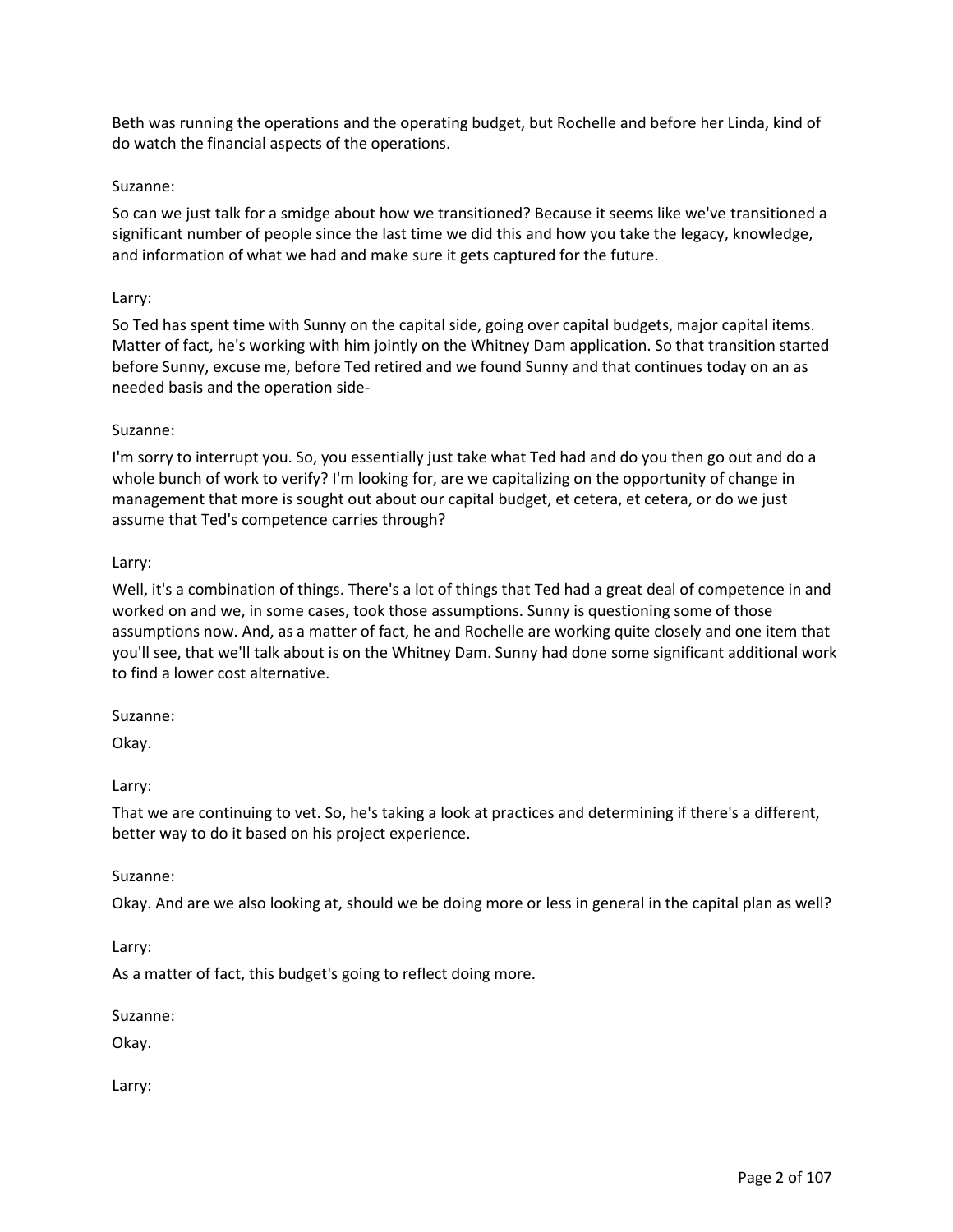We've shifted things around, but you'll see that in the detail that the budget is higher for a number of critical reasons.

Suzanne:

Okay. So what it sounds like is we have done some due diligence from the last administration, if you will, and have made some changes, which we'll learn about today and we're going to talk about why we think we need to make those changes, et cetera.

Larry:

Right.

Suzanne:

Okay. That's great. Thank you very much for that.

Larry:

I have prepared a listing by Vice President of their responsibilities-

Suzanne:

Mm-hm.

Larry:

...But I just haven't sent it out yet. That'll be given to the authority as well as the RPB so that you can see the areas that each Vice President and that Dennis are responsible for it.

Suzanne:

Okay.

Larry:

I appreciate, Suzanne, you asking that question because the capital priority matrix that Ted had created.

Suzanne:

Right.

Suzanne:

And I wondered if that was going to continue. I see it's being used, but is there something new or how is Sunny going to take all that? Is anything going to change with whether that's used or the projects on there, or will it be a different assessment of the various projects? So, you answered the question, but so [crosstalk 00:06:57].

Larry:

We'll continue to use the capital budget matrix and to the extent Sunny sees and tweaks to it, he'll do that. Rochelle is obviously heavily involved in that-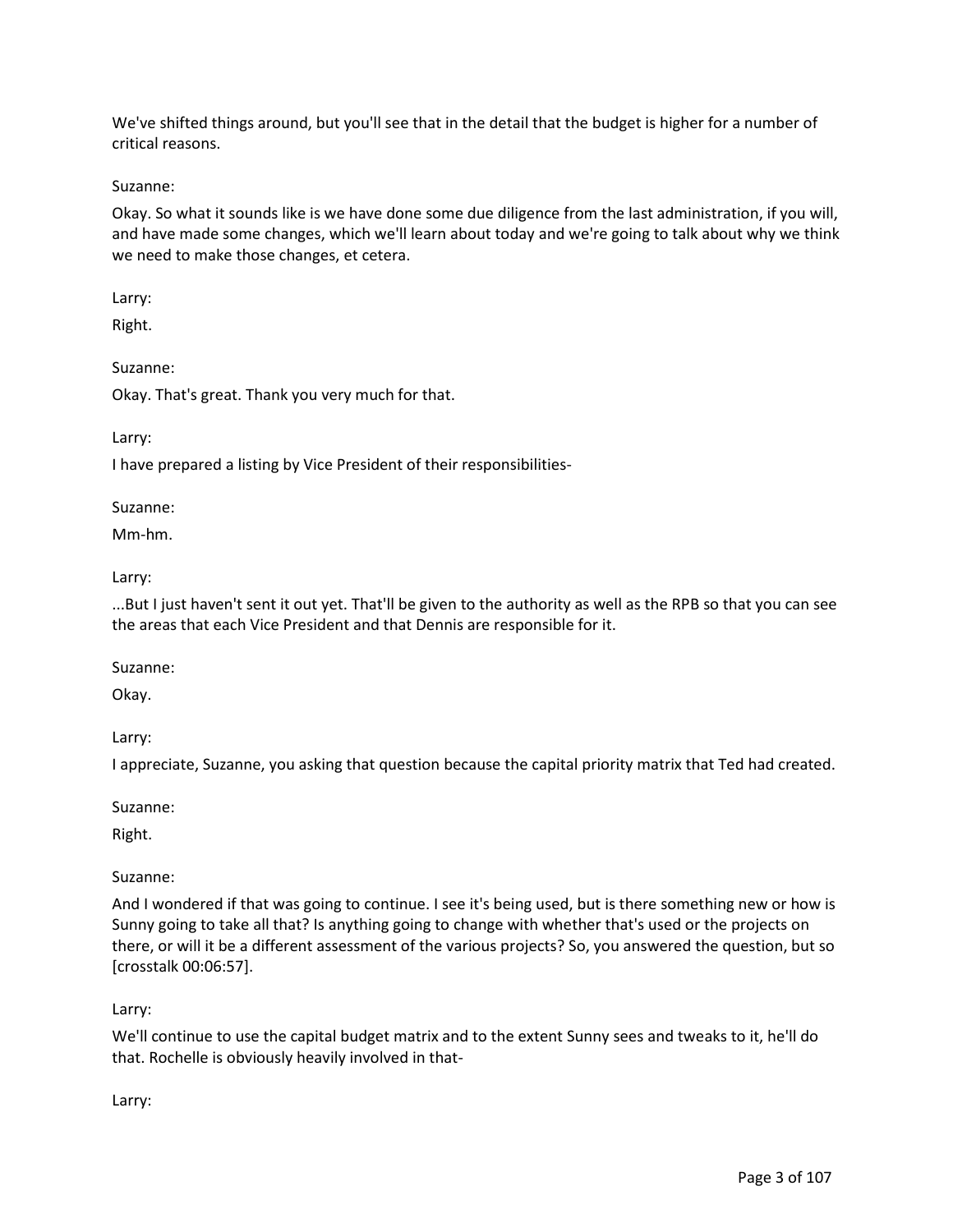...As well. [crosstalk 00:07:08] but capital budget administrator used to report to Ted. He had her report to Rochelle during the change because Rochelle had overall budget responsibility. So she will work with Sonny on the prioritization maybe.

Suzanne:

Gotcha.

Suzanne: And is Lisa still here?

Rochelle:

Yes.

Suzanne:

Okay, sorry.

Larry:

These are great question, though.

Suzanne:

Legacy knowledge, going out the door and how do we capture?

Larry:

Absolutely.

Suzanne:

And also just challenging that legacy knowledge to make sure it was right.

Larry:

Yeah. This is actually all that's left of the RWA.

Sunny:

That's a scary thought.

Suzanne:

Thank you guys.

Larry:

Sure. Okay. So, on the capital budget topics, just to orient you to our discussion, I'll cover the first three items and then Sunny will pick up from items four through eight and eight will actually be shared with the prints, since it includes some CIS or excuse me, some IT projects. And then Rochelle will conclude with the last two items and talk about that.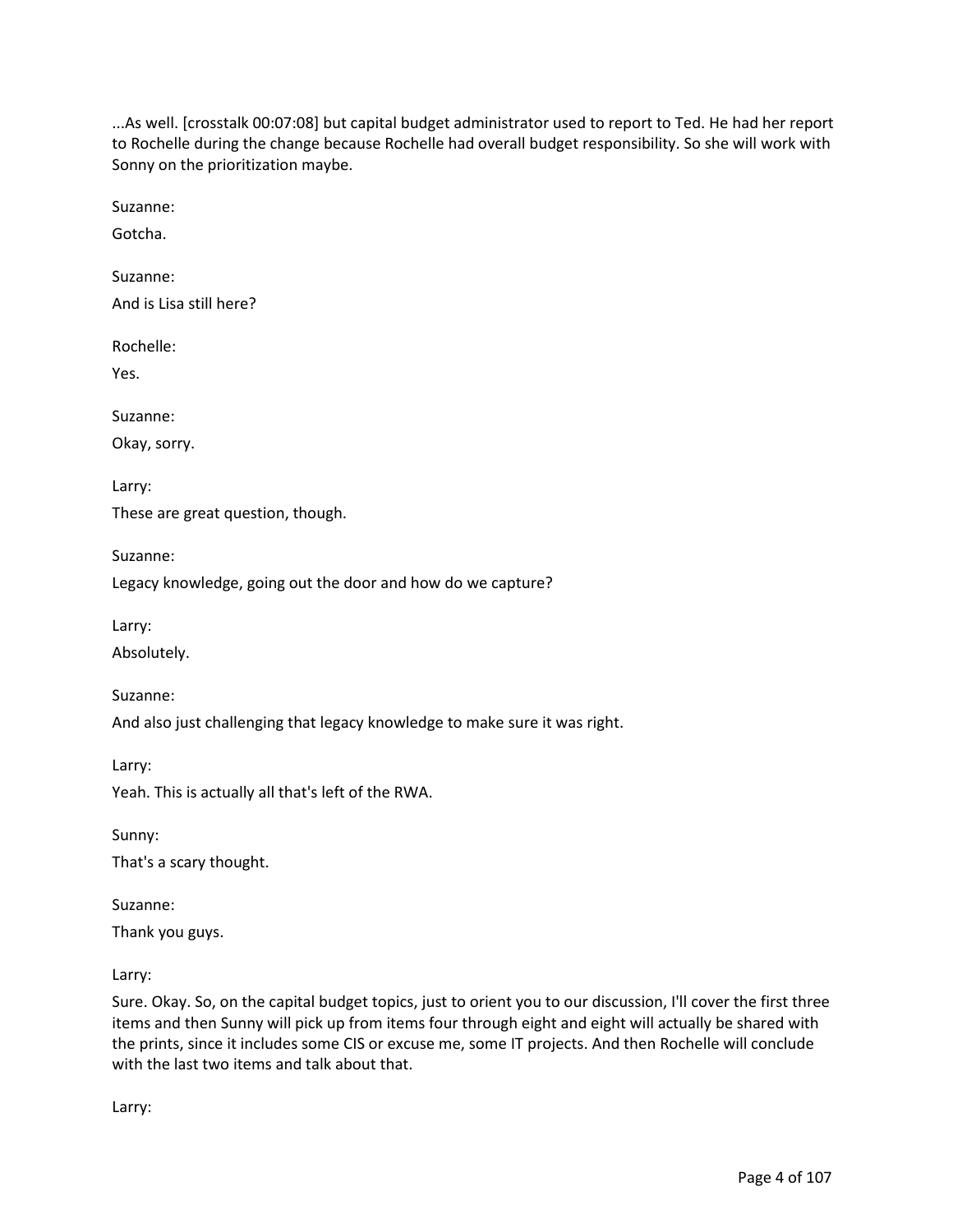So, the next one is just a little orientation. This is the history of our capital budget since 1992. And couple of key points here, first of all, as you can see, the capital budget tends to fluctuate depending on the priorities in each category for a particular budget year or budget period. For instance, in the 2000 to 2005 time-period was when we were constructing the Whitney water treatment plant. So you see there was a spike there in the treatment category in the 2008 and 2011 time period, we had increased expenditures in IT, particularly for the implementation of the original CIS SAP CIS project.

### Larry:

Then 2016, 2020, we were spending on, on the automated meter reading. 2018 was the great hill tunnel project, which was a bit of a big anomaly. And then 2021 shows the impact of COVID. Now our pre-COVID budget at that point in time was 41.7 million dollars. And as you can see, it's about half of that. And 2022 and 2023 includes the projects that were deferred in fiscal 21 when we reduced the budget. So they're a spike there.

Suzanne:

So there's a COVID factor as well?

Larry:

There's COVID factor in there, and that'll become apparent as we go through-

Suzanne:

That makes sense.

Larry:

... the budget itself.

David:

Can we go back to 2005, that's right after Kevin and I got here. Those were pretty good.

Larry:

Yeah. Those do, those do.

David:

The stub year.

Larry: But, the stub year, you got a question that was that.

Kevin: What was that? Yeah, yeah.

Speaker 1: That also means you're not doing capital improvements. [crosstalk 00:10:11].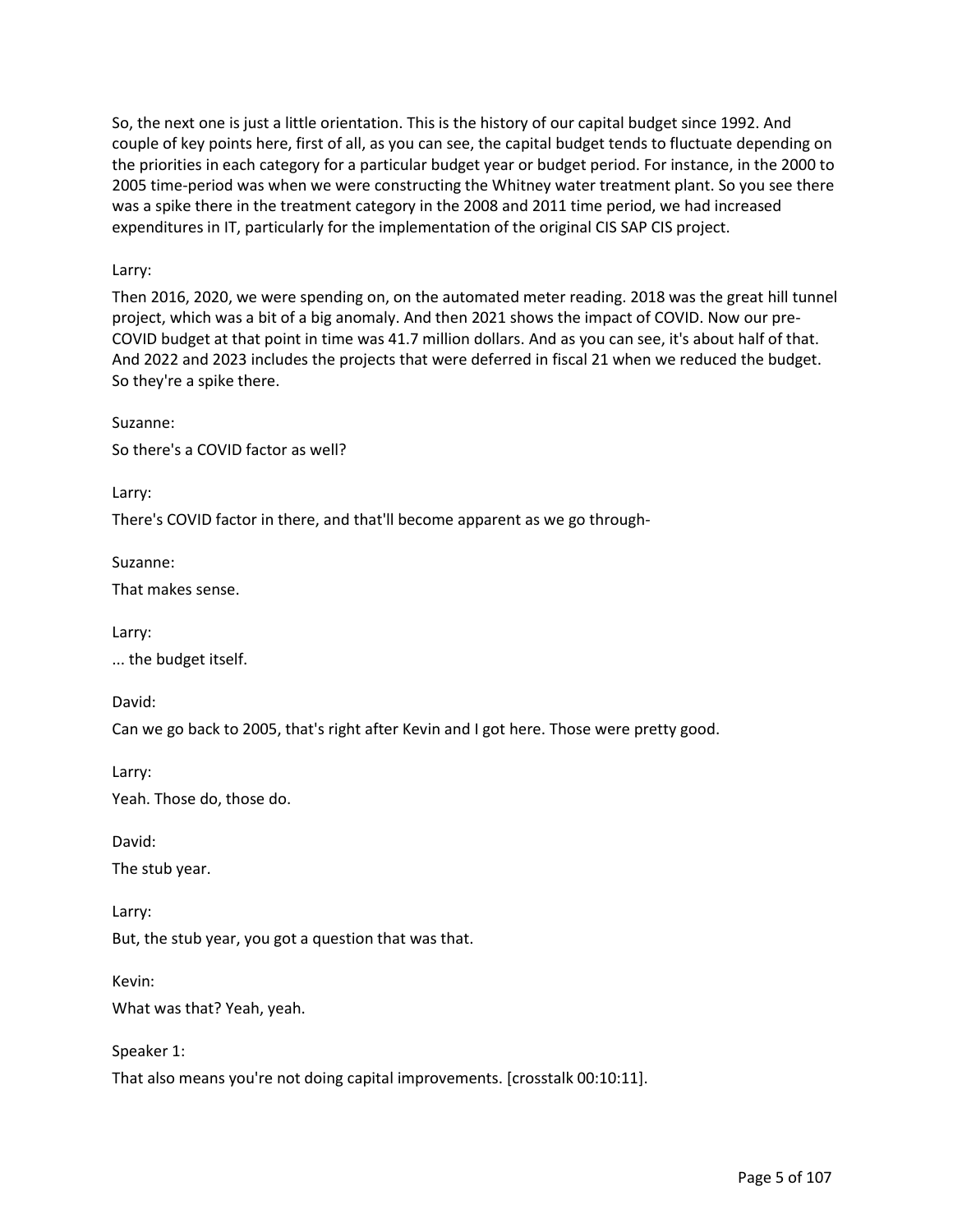## Larry:

We switched the fiscal year start too.

### Larry:

As I said, there may be a direct correlation with the fact that we didn't do it then and not the way now.

## Suzanne:

Just saying, just saying.

## Larry:

In fiscal, the next budget is the fiscal 23 capital budget assumptions. Just a few facts on that. The total budget for fiscal 23 will be about 47 million dollars and that excludes the projects that we're going to be discussing in executive sessions. We'll get into those three in that session that we'll talk about. That 47 million dollars is comprised of about \$36 million dollars for the actual projects, about 7.9 million dollars in money that we moved from fiscal 22 into the contingency because we couldn't do them. And it includes the 3 million dollar self-funded DOT project budget.

## Larry:

Fiscal 23 budget and our future budgets take into account all the recommendation from GHD, you remember that a couple of years ago, they reviewed our capital budget and made some recommendations on areas where we should either keep the budget the same or to increase it. Primarily in pipe and pump stations, being the two areas. We're assuming that the RPD will be gracious enough to approve the projects we needed and we actually have six that we'll be submitting to them during this particular fiscal year, most notable being the lake Whitney Dam and the CIS project.

## Larry:

Our capital budget contingency has been increased to about 7.9 million dollars. 7.4 of that is reserved for four projects that are listed here, that we had to carry over into the next fiscal year, but we still added an extra 1.2% for the overall capital budget contingency. That's the 7.9 million dollars. The Connecticut DOT pipe work will continue to be self-funded. And we have a very high collection rate, we're over 98% collection. That is much larger than many other utilities have been able to achieve because we, several years ago, we looked at the process and we assigned a particular engineer as one of his primary duties, along with other things, but one of his primary duties is collection of DOT payment.

## Larry:

So we're getting reimbursed on a regular basis and that's an extreme paperwork intensive process. And we're also assuming that we will not be reimbursed for either municipal work or some projects that DOT does that we're not allowed to be reimbursed for. That will be... so we have budgeted for that particular.

#### Suzanne:

And Larry, can I just ask a couple of questions on this? So, on the 47.1, are you allowed to talk about how much the stuff we're going to talk about in executive session is, so that we know what the total number would be?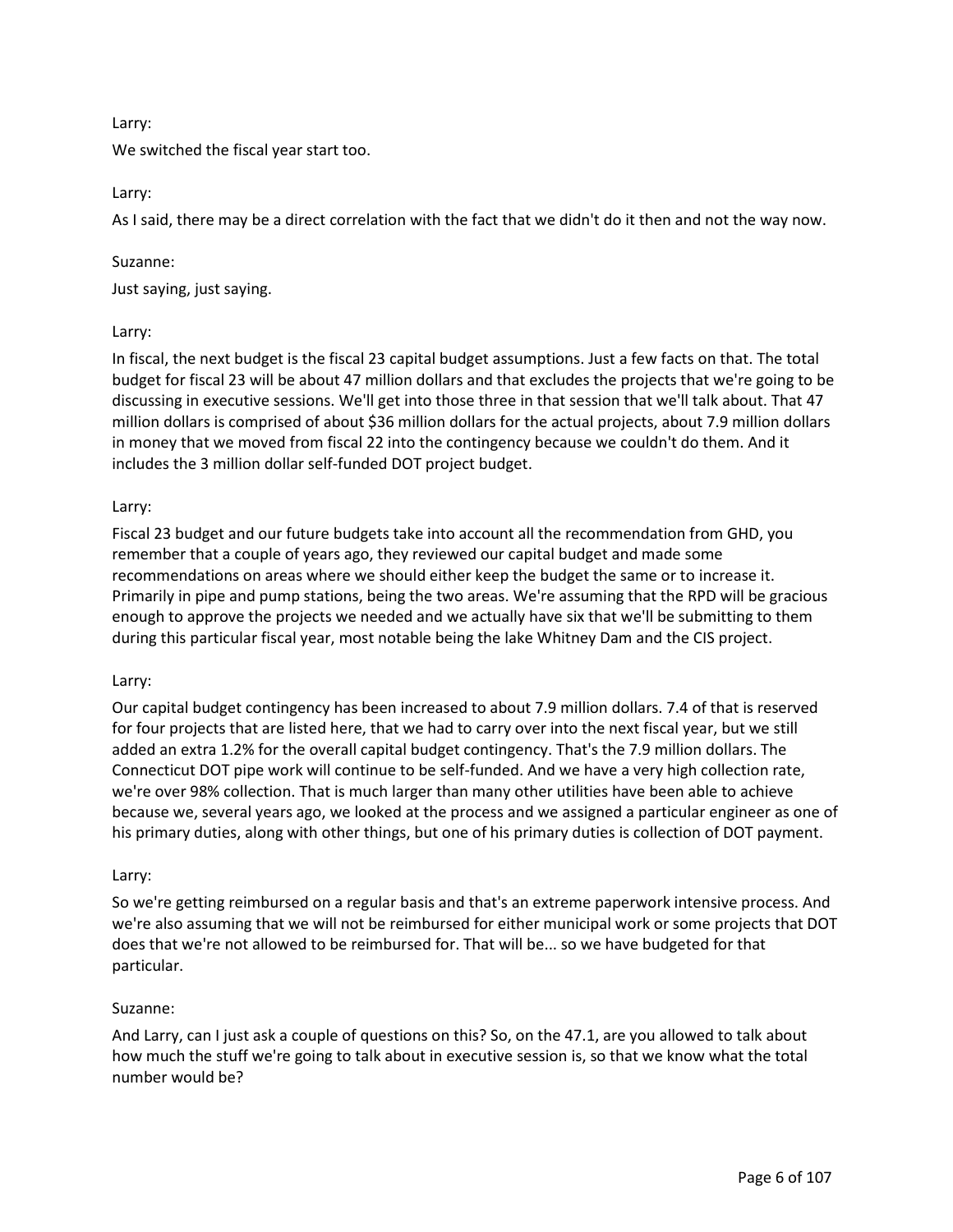Larry:

Well, there are different alternatives that we're going to show you, so it's kind of hard to pick a number.

Suzanne:

Okay.

Larry:

But, so we'll get into that [crosstalk 00:13:35].

## Suzanne:

So sit tight, wait for that. Then, also, the 7.8 contingency, when the overall budget contingency is increased by 1.2% or is 1.2%?

## Larry:

The overall contingency is 1.2% of the overall budget. And typically in the past, our contingency has been a line item that was about one to one and a half percent of the overall budget because individual projects have their own contingency. So, we just put a little extra padding in there in case we need it.

Suzanne:

So it's on top of individual project contingencies.

Larry:

Correct, correct.

Suzanne:

Okay. And-

Larry: That's why it's so small, by the way.

Suzanne:

I was going to say, 1.2% seems like real confidence in there.

Larry:

It's really miscellaneous, but we budget on a project by project basis.

Suzanne:

Right.

Larry: Depending on the level of design.

Suzanne: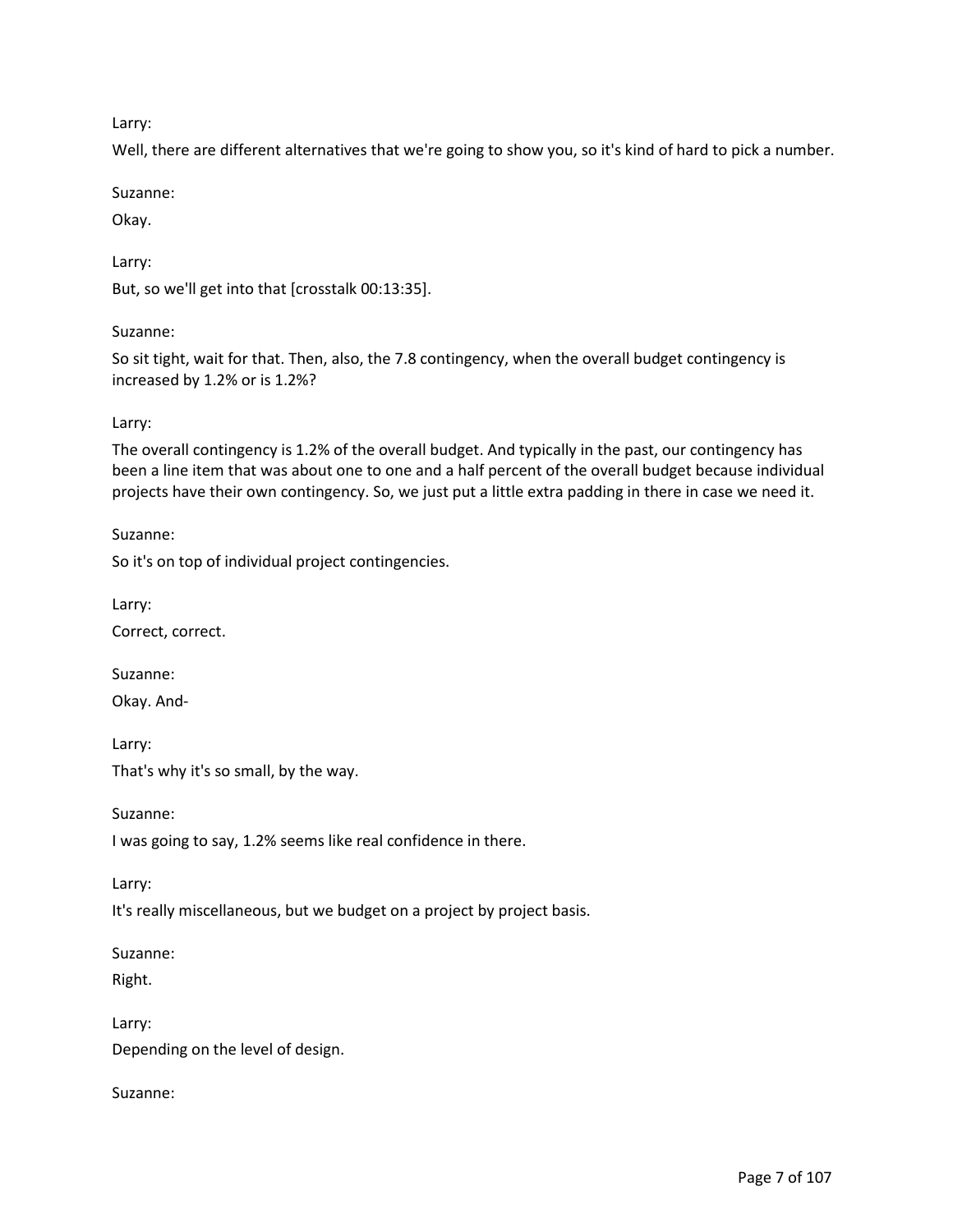Right. And historically, those contingencies have worked.

Larry:

They have.

Suzanne: With probably few exceptions.

Larry:

Doing it this way. That correct.

Suzanne:

Okay. All right. And then, I had one other question, but let's keep going.

Larry:

Okay.

Larry:

The next item is just a recap of the 84 projects that we have in the four categories of our budget, which you can see the projects themselves are 36.2 million dollars. When you add the contingency, the DOT and the non core billing amount, that adds up to the 47.1. Again, that doesn't include the items that will be discussed in an executive session and does not include the projects being held in contingency, which is the 18.3 million dollars, but that's covered by that 7.9. So, there's other projects in treatment that will come out of that 7.9 million.

#### Larry:

And my last slide is the next one, which is further introduction to the budget. Certainly, we have taken into account those bodies that we had to defer last fiscal year for this particular budget. We're seeing impacts to the budget due to supply chain issues both long lead times or unavailability. But I have to say, and Rochelle can comment on this if need be, but Peter Bocciarelli, who's our director of procurement, he's been very proactive, ordering parts and pipe. And he began that last year, early last year when the supply chain started getting tight and now other utilities are actually calling us for parts and there may be a profit opportunity. But nevertheless, he did a really great job being proactive. What we, on our most critical part, he's continuing to watch the market for that.

#### Suzanne:

If I may interrupt. I remember that from last year. So, I was wondering why we were having issues with respect to supply chain, because there was this proactive collection or-

Larry:

Correct.

Suzanne:

...purchasing. But, I like the idea of profit because I always do.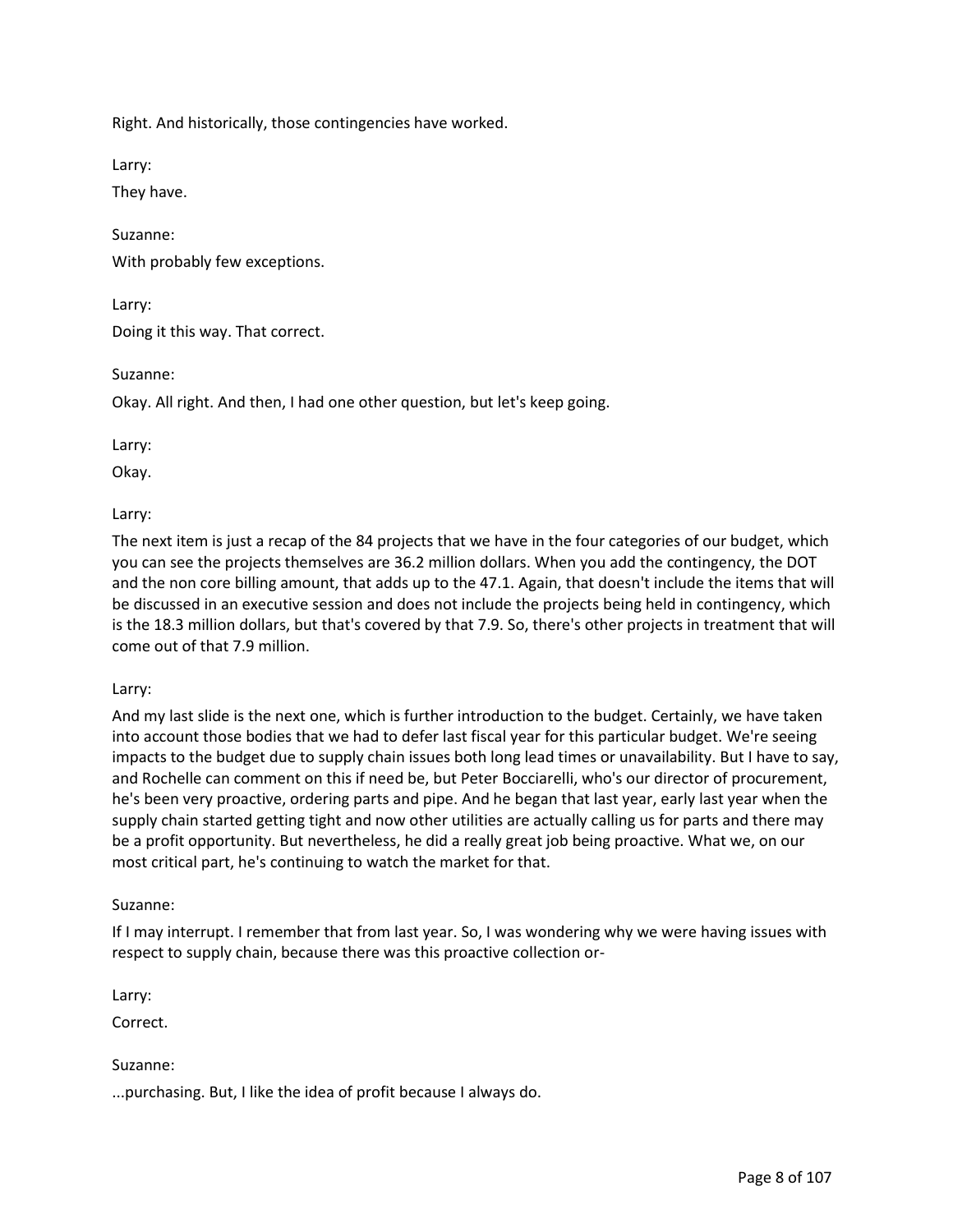### Larry:

So do I, but you know.

## Suzanne:

But does that actually end up... If we are selling these parts to other utilities, does that actually put us in a negative position of not having access to them [crosstalk 00:16:50]

## Larry:

Well, he's very discreet about what he decides to sell, what he can sell to them or provide to them. And it's on a loan basis, usually, "Logging, I'll sell you this part if you reimburse us for that, excuse me, or give us a lighter part."

Suzanne:

Oh, okay.

Larry:

So that...

Suzanne:

I like bartering.

## Rochelle:

Part of it as well. So we help them out in an emergency. It's not an everyday occurrence, but it's an emergency. An example of supply chain issues, we ordered a dump truck last July and we're not getting it until March of this year. And that's typical of some things. We have Drinking Water State Revolving Fund projects. We expect to close on two projects and the state drinking water fund. We have five applications that have been submitted, so we're continuing to seek grants as much as possible. We'll get into more of that a little bit later.

## Rochelle:

And we are actively working on the asset management focus on business practices. So fiscal 23 asset management work plan will validate all of our vertical equipment, equipment that's above ground. And we'll get that into our information system called M for EAM, which is enterprise asset management. And then that will help us make sure that we have all the assets online and it'll bring them up quickly so that we can use and keep them up to date in terms of our maintenance and or replacement. It'll also help us with predicting maintenance and it'll allow us to continue to expand the enterprise asset management system. That work is still ongoing. It really started in earnest last year and it's continuing on.

#### Suzanne:

And can I ask just a few questions about that? How is the system performing? Meaning, so I'm on a school board, as you know, and what we're finding is that our little emergency projects are becoming bigger and more urgency driven. And it's really due to the fact that we let our building... They're getting too old and we really need to do some repairs. How is our system performing in terms of when you look at it, are you seeing spikes in emergency repairs or other kinds of things that say, "Gee whiz", these are flags that say the system is struggling in certain places or aspects?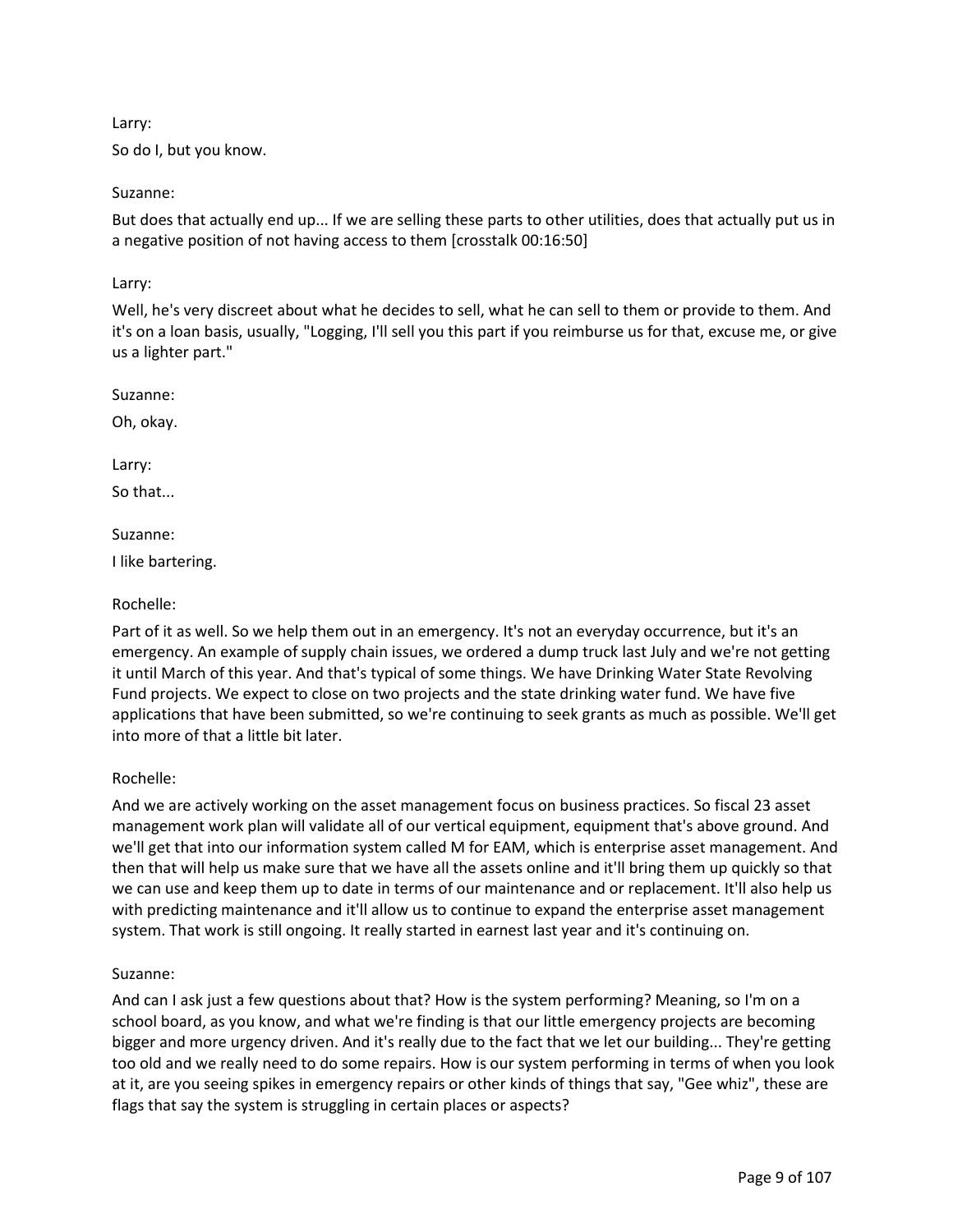# Larry:

Yeah, those flags were actually raised a year, year and a half ago. You may remember the key event was the large water system, dirty waters issue that we had.

## Suzanne:

Yeah, right.

# Larry:

And that really got us focusing on, "Gee, what's the status of maintenance or replacement of our assets?". So the plan was put together. And Jim has been working on that since he got here. So, we had critical emergency things back then, but that has subsided considerably and we are being more proactive. You'll see that our own [inaudible 00:19:56] that our maintenance and repair line item is much larger. And also in our capital budget, we are doing more projects, which is another reason why it's larger.

## Suzanne:

Mm-hm, okay.

## Larry:

But we're not having the emergency repairs like we used to.

### Suzanne:

Okay. So system and was showing some sign of stress. We've been proactive, showing less sign of stress. Good sign for us.

## Larry:

Correct.

## Suzanne:

To think about, we've gotten five steps ahead of the process anyway. Okay. And then secondly, with all this money flowing through the system on infrastructure, are you going to talk at all about how we are going to help get some of it?

## Larry:

Yeah, we have a slide on what we've done to date on grants and what we're planning to do, but the key item there is, despite all this money floating around for drinking water, it looks like it's going to be administered through the state drinking water fund revolving fund. And they're talking about putting caps on things. So while a number of our projects, like I said, we have five of them that we submitted applications for, a number of them will be eligible for some of that state drinking water money, which is low interest loans and grants. They are capping the amount that they give to you, about what, seven to 10%? Am I right on that?

Rochelle: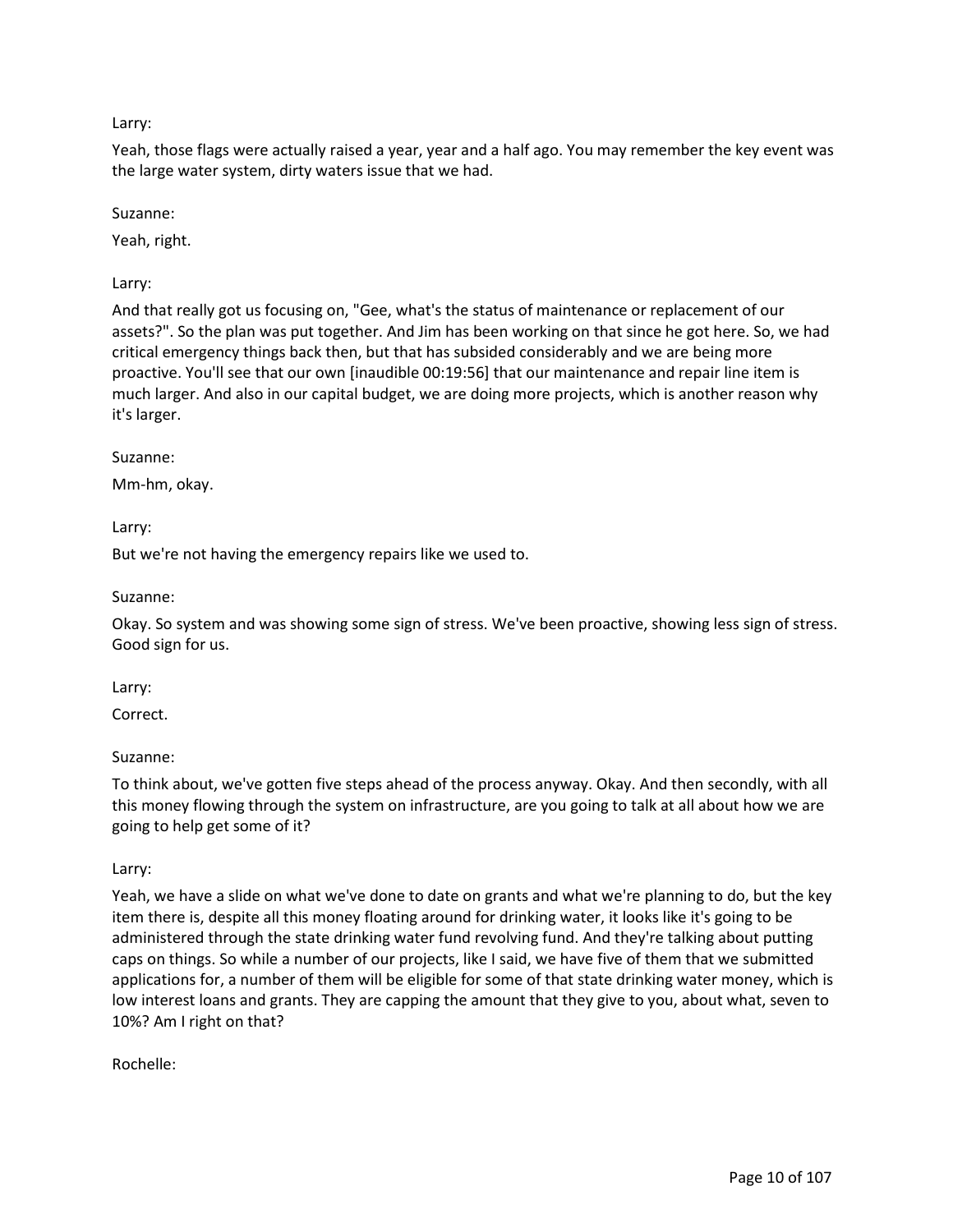Actually, for the large projects it's going to be less. We were so disappointed, Sunny and I on a call with them that it could be as low as 650, like per project. So that's a lot for a small project, but it's not a lot for a large project. We definitely expressed our disappointment.

Suzanne:

650,000?

Rochelle:

Yeah.

Suzanne:

Okay. So it's not even a percentage of your project. It's a flat rate. [crosstalk 00:21:33]

Rochelle:

Hopefully they'll change that.

Sunny:

You have both 20% or 650. Whichever is greater, I guess.

Suzanne:

Greater or smaller?

Rochelle:

Smaller.

Suzanne: Yeah. [crosstalk 00:21:42] Yeah, yeah.

Sunny:

So, what happens is, even if it is a small product, say half a million dollar project, so you get up to a 100,000.

Suzanne:

Right.

Sunny:

But if it's 3 million, you're still going to get only six.

Suzanne:

Right.

Sunny: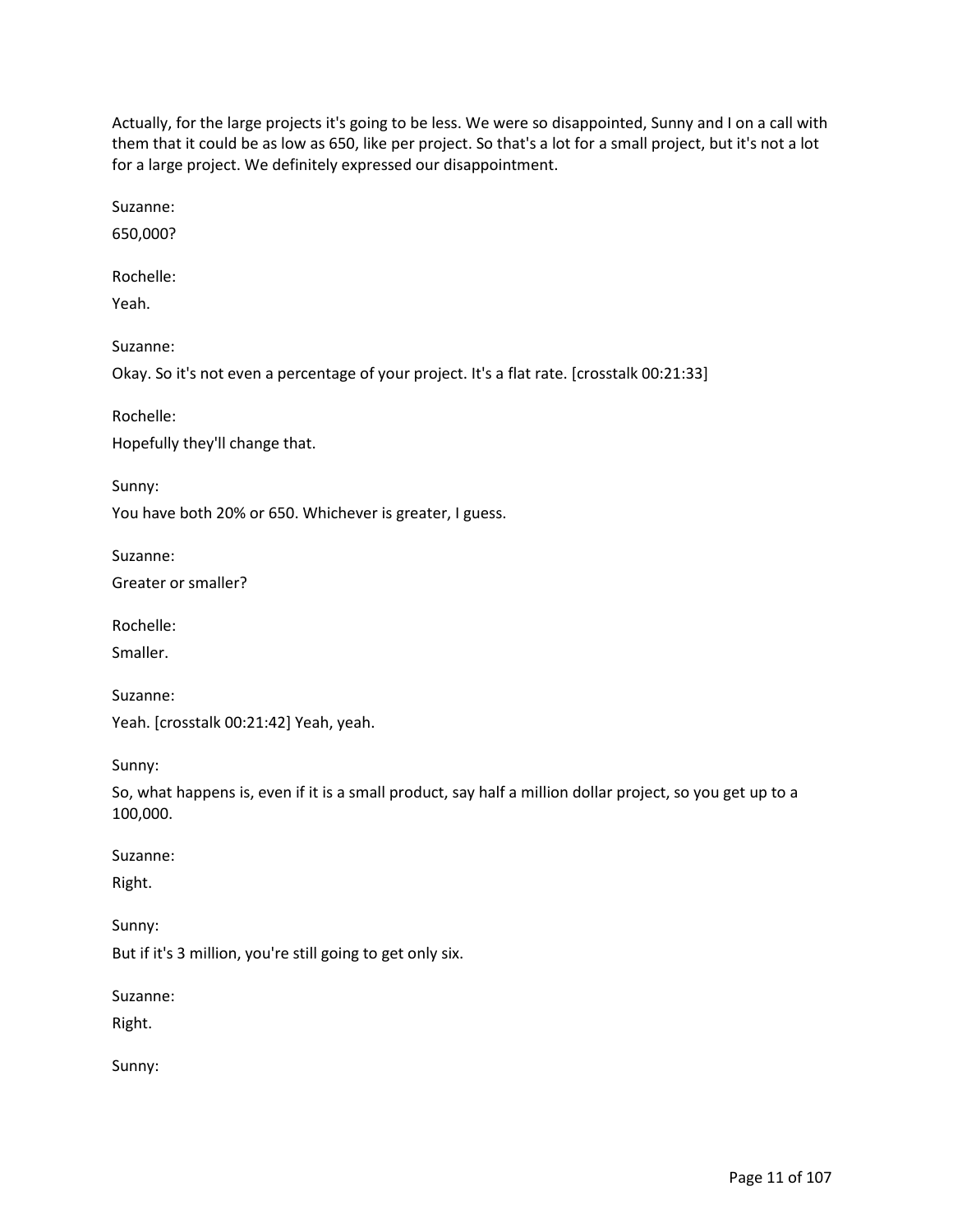But the only thing which, they may actually go back and reconsider, is probably lead and copper related product. That grant from what we had, Rochelle and I had conversations that grant cap may go up. We still don't have, I would say EPA to give them any directives, they're still waiting for directives. But based on the directives, that 650 to 750 might actually go-

Suzanne:

Yeah.

Sunny:

More than that, which would be nice to have that.

### Suzanne:

It makes sense from a CYA point of view, they don't want to be pointed to, as we tapped it and people couldn't do what they needed to do in that particular area, so, okay.

### Larry:

And then the last item, which actually goes to your point, Suzanne, is that we've taken into account doing or replacing infrastructure to reduce our risk, enhance our resiliency, excuse me, and redundancy. So, that's being looked at on actively and that's projects that Jim has identified or Sunny's engineering group have identified. So they're working together on [inaudible 00:22:57] the risk and increase the resiliency, I'll get that right yet, of the organization.

### Suzanne:

I'm drinking coffee too, Larry.

#### Catherine:

Larry, before we move to the next slide, I'd just like to go back to the DWSRF caps, have we had conversations with the legislative delegations, from the representative communities, because those caps are going, they may be great for small communities, but they're going to hurt the RWA-

Suzanne:

Larger-

## Catherine:

The, yeah. MDC. And so we really need to have some conversations, especially, and I'm glad to hear that there may be some thought that that cap will be lifted for the lead and copper regulations, but that's going to be a very expensive project going forward.

#### Suzanne:

It is.

## Rochelle:

That's a great point because all water authorities are not equal. I mean, you're right for little tiny entities, 650's like payday for us. It's a drop in the bucket for some of our projects.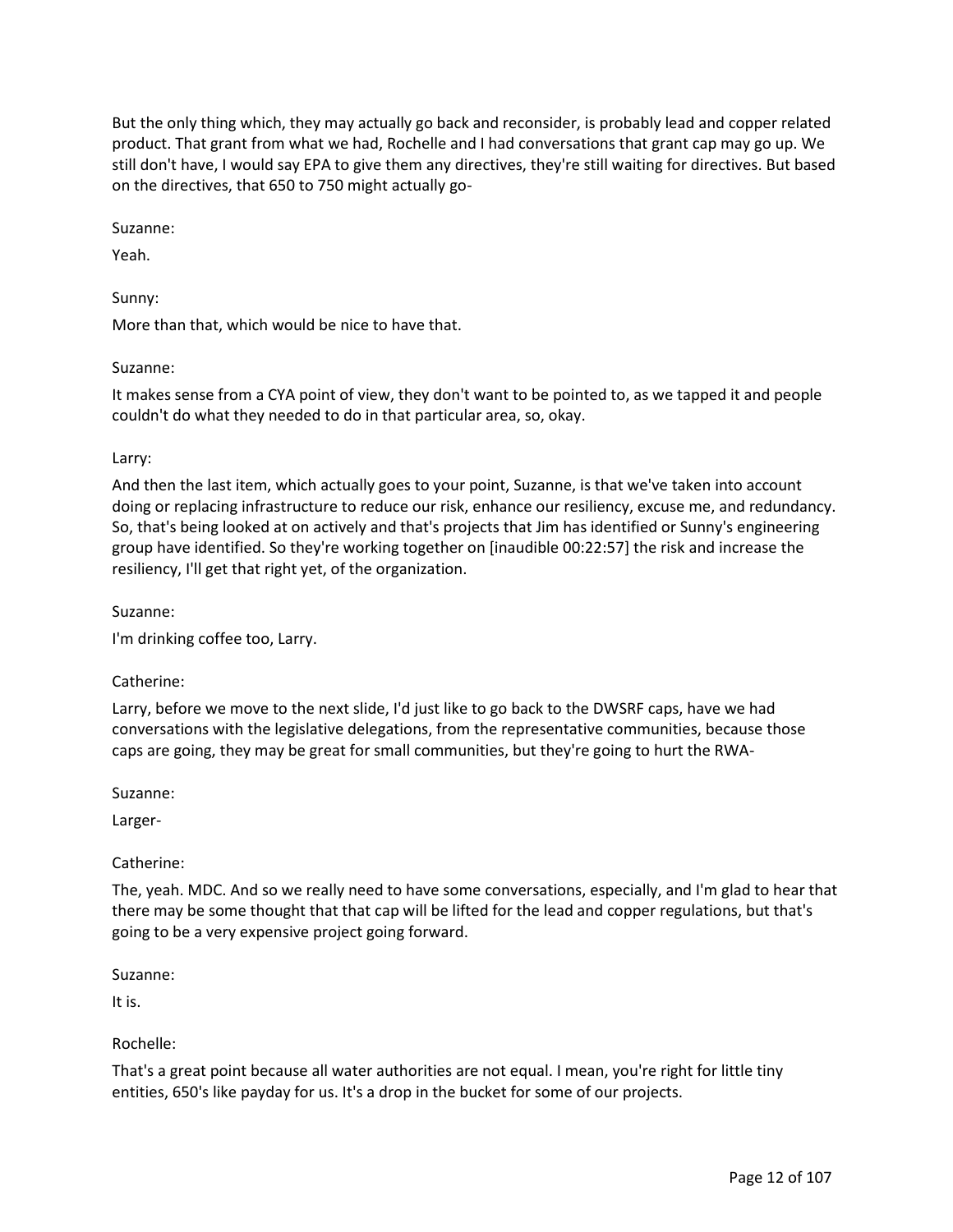# Catherine:

I think April is working on something. If you'd send something out that I had asked about like a month or so, well just a summary of some of the DWSRF process leaves or something which you're working on, it is a draft. So I guess you're working on something that you'll have April work out to get to our legislative delegation.

### Rochelle:

I think there are certain things that make sense to go through them. I think with, this is my personal opinion with DWSRF, we have a great relationship with Lori Matheau, as well as the key guy that sort of administers DWSRF. So I think working through him, through what we're doing [inaudible 00:24:48] which we'll get into shortly, we have some good relationships even with the EPA. So I think that-

### Catherine:

I understand that. I also understand that the head of the appropriations lives across the street from me.

### Catherine:

And you know, maybe targeted education makes some sense... that's also being a little proactive, making sure that people that make these decisions with respect to where the money goes and how it's allocated, actually understand how those decisions are going to have an effect upon their constituents.

### Larry:

Yeah. Good point. Yeah. Thank you. Thank you. And we may have, but we may need you to take somebody to lunch, so yeah.

Suzanne:

Yeah, that's right.

Catherine: Yeah, I can make a little tea. Take it across the street.

Kevin: Tea and finger sandwiches, that sort of thing?

Suzanne:

Coffee break, you know, a coffee kick.

Kevin:

That's right.

Larry:

So, with that, I'll turn it over to Sunny, who's going to talk about the prioritization matrix process.

Sunny: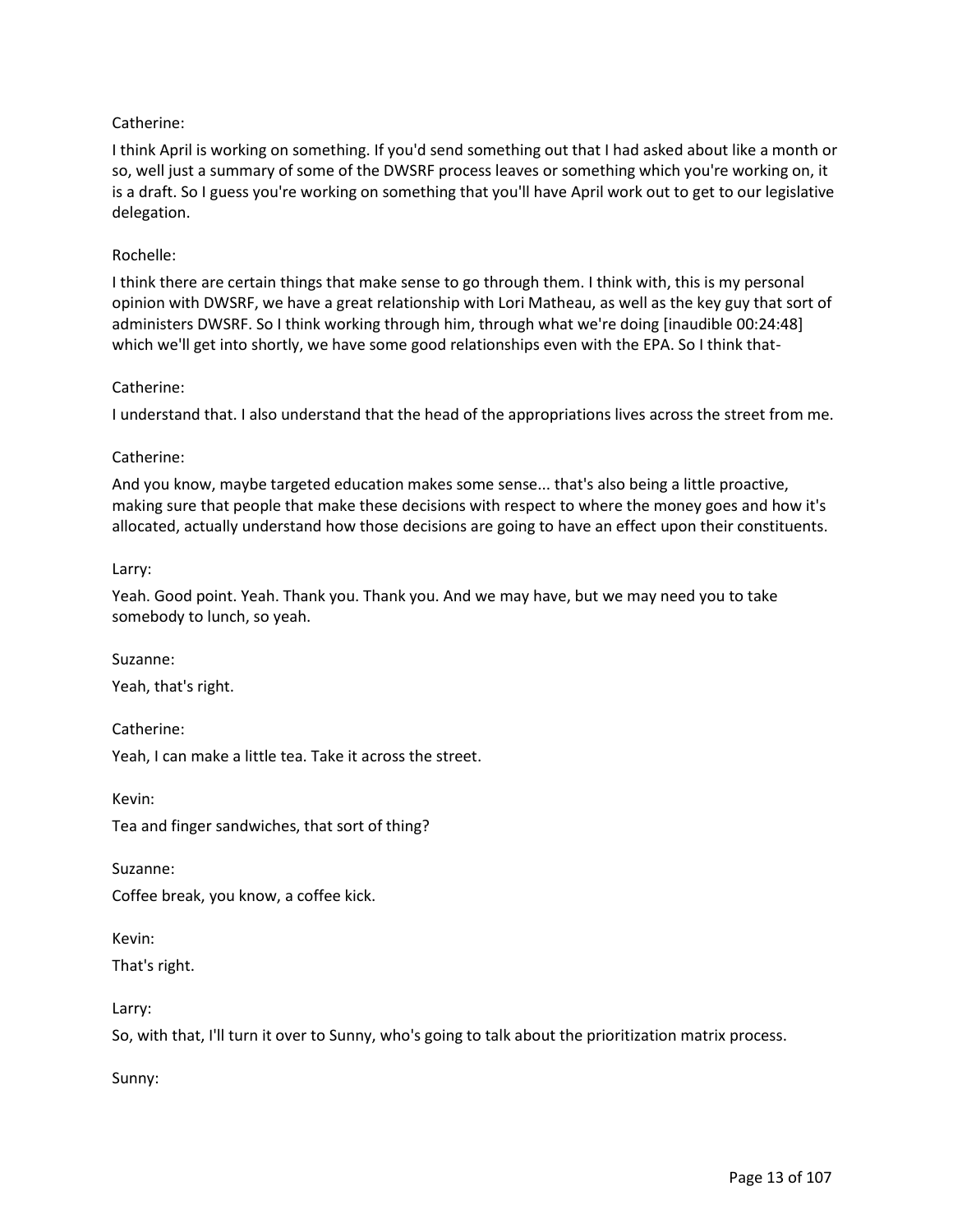Okay. I think going back, I think to Suzanne's question and Kevin's question, a lot of things have changed. I mean not only Ted leaving, but I think it was pre-COVID. The prioritization matrix was done. I think the whole word has changed. I think we are also kind of adapting to it as each day goes by. It's not, I would say, it's pre-Ted, post-Ted, but I think post-COVID pre-COVID has kind of made our entire prioritization be re-looked and reviewed in terms of how do we go about addressing all these bottlenecks, right? So, even existing products, what Larry mentioned, the contingency that we moved the 7.5 million was predominantly dictated by a lot of spliting and resilience issues. So, we couldn't get PLCs. We couldn't get pipes. And today, even last week we had a meeting with one of the suppliers of pipe, American made pipe, it takes 12 months to get a Delta line pipe.

## Sunny:

What happens is the entire thing is in flux. The industry, construction industries, is in flux. Going back to your point, it has to be looked at from many different directions. We are putting our heads on. So as part of that, right now there is 43 ongoing projects and there is a few more, which is going to come on board in 23, which we will go through. And we are also looking at the 10 year capital projections that we did in 2021, matched it to see what we actually projected and where we are right now, what we accomplished in 22, and going forward. And addressing the same question that Suzanne brought up, as to how are we really doing in terms of our infrastructure?

## Sunny:

So the infrastructure is key for us and conveying water. It goes back to 1890s and you know, the Dam is 1860s. So, looking at all these things, there is a conscious effort to look at how we can upgrade so that we don't really get into an emergency. I mean, still there are emergencies that happen every day because you know, the infrastructure is so old, but there is a continuous process to kind of look at. It's a constant evaluation of how things are and then we keep moving forward. I think that's where the prioritization, which is going to be re-looked, reviewed, and kind of reprioritized as to see which ones make sense. Because even when we did the capital both Rochelle and I worked on, we looked at many of these projects, we pushed some of them to 27, 28, beyond the five year window.

## Sunny:

But then we said, we really need this for our growth. So we brought them back. There were other projects where we said the East West transmission line, which conveys water from lake [inaudible 00:28:30] all the way to new Haven onward to Milford. We looked at it and we said, we need this because that pipe really needs a lot of hydraulic efficiencies to be brought in. So all those things we relooked at, it's a continuous exercise to make sure that we're putting money into the infrastructure so that there is a [inaudible 00:28:47] supply, the water quality at the right places, as well as maintain the pressures with regard to water supply as well as time. So, it's a continuous engagement, right. So, yeah?

## Suzanne:

Supply chain, is that impacting project specifics or is it just an umbrella over the whole capital plan?

# Sunny:

If you look at it, you could actually qualify it in both ways, it does affect the capital projects that come on with an entire umbrella, but each individual project too gets affected, depending on what goes into the capital project.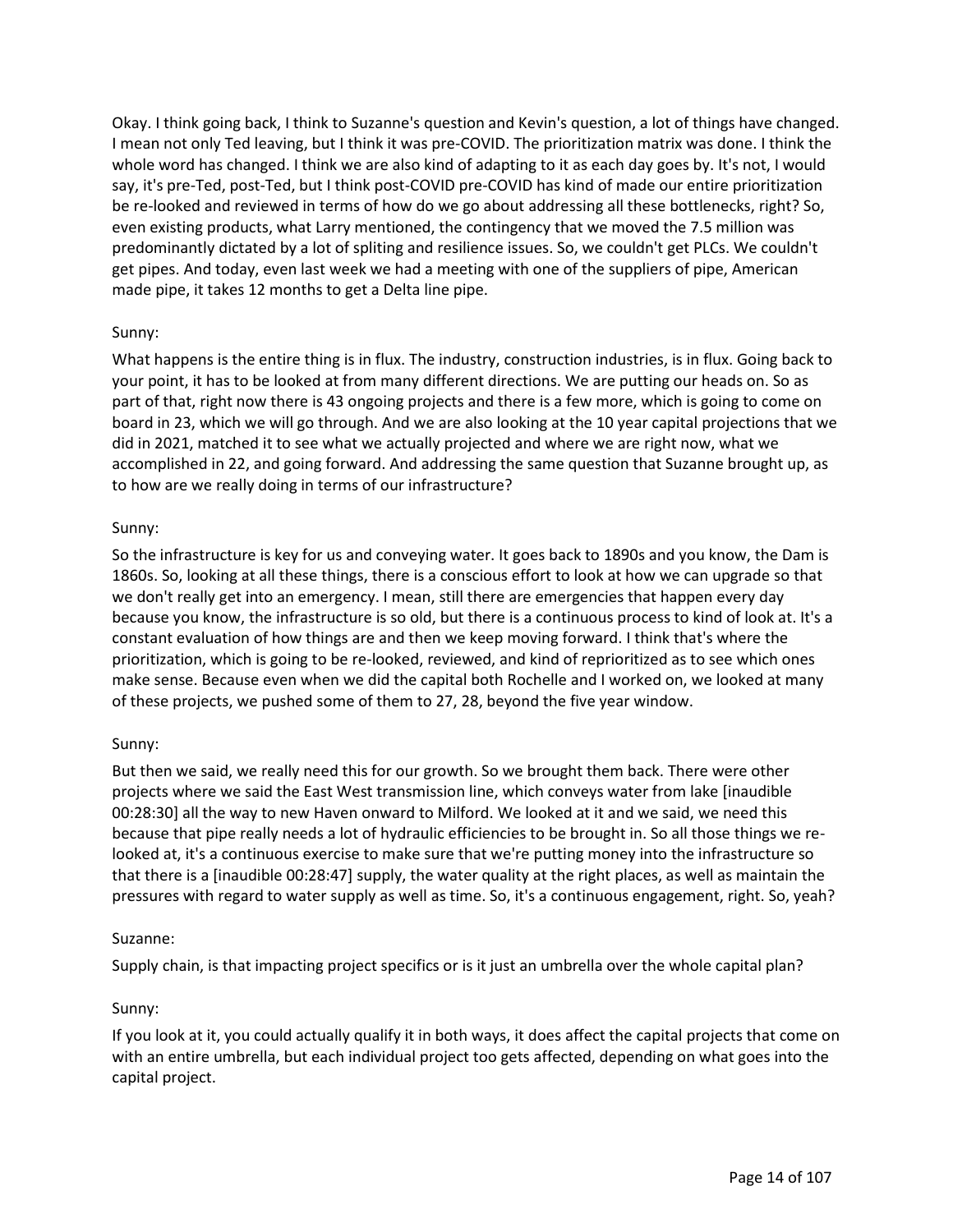# Sunny:

There are few instrumentation projects where semiconductors ships are in short supply. The PLC manufacturer is not able to access that and it pushes out. Then we look at pipes, pipes is a major, if there is DWSRF requirements and there is an issue of funding. So the make in American parts today, it's very stringent. Right from raw materials all the way to the finished product, has to be made in the US.

### Sunny:

When you factor in all those initiatives, it hits the supply chain in a tremendous way. Going back to the same point, which you made, there's a lot of money out there. Too much money chasing too few goods and services. Who is placing the orders first?

### Sunny:

That's another factor, which pushes the prices up. There is a cost impact, scheduled impact in terms of the overall capital, as well as in terms of overall deliveries as well.

### Larry:

I would then add to Catherine's point, that we should also be educating our legislators on this because, if there is a line, I would think fresh air and fresh water should be at the front end of all this stuff.

### Larry:

Any extent that the state can help with supply chain issues and I don't even know, it's like thinking out loud, how can legislatures, also legislators, help us in this regard?

#### Suzanne:

I would add that to the educational platform that Catherine's talking about. When I hear you say that stuff, it, on the one hand, it makes all the sense in the world and on the other hand, it does put our system at risk.

Sunny:

Correct.

## Sunny:

I think just to touch base on the point you raised, I was in a new Indian Chamber of Commerce event a couple of weeks ago, and there are a lot of initiatives which I think the state is also looking at or manufacturers in CT. They're trying to bring back manufacturing into Connecticut.

#### Sunny:

I think one of these ideas, as Catherine pointed out, to bring manufacturing in all these critical areas where it impacts the critical infrastructure-

#### Sunny:

Absolutely. Point development.

Sunny: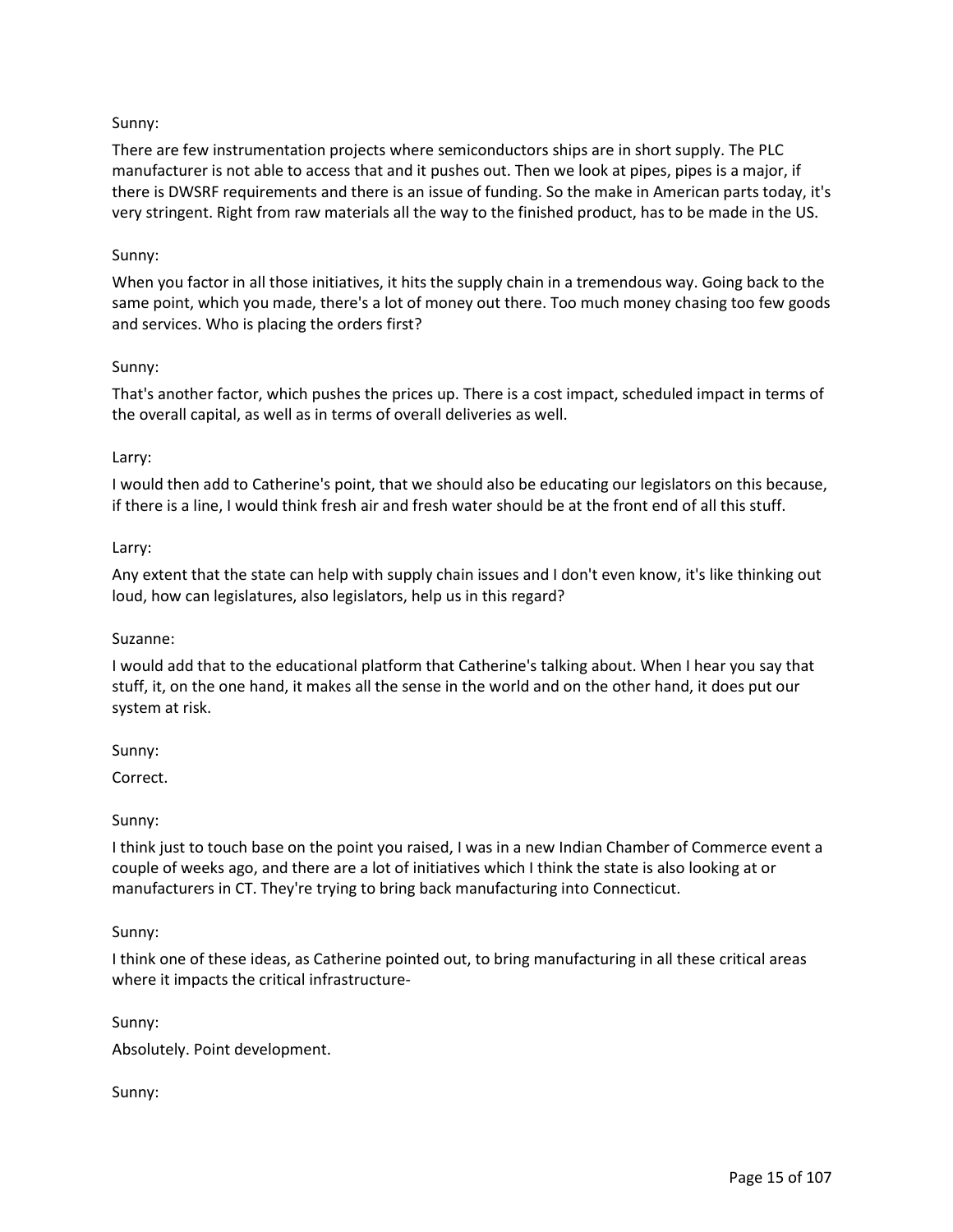Again, going back, I think the infrastructure and technology projects are prioritized separately because they do...there is a symbiosis. In terms of procurement and delivery, one is more service oriented, the other is more goods and services combined there is a clear shift.

### Sunny:

We do work with Gym Group Operations and Prem's group to make sure that we address in a holistic way, that the process, the infrastructure supports delivery of water. I think though they're prioritized separately, there is certainly, everyday, there is a mix coming together.

### Sunny:

This is an ongoing process of which we are continuing to do it. It's more dynamic at this point of time where we are looking at it, whether we can actually plan better to avoid the bottlenecks that we looked at 2019/20, it's a continuous effort.

### Sunny:

The project managers, the leadership teams, as well as the CPCT, which looks at the capital projects every fortnight and every week the teams meet. We constantly look at an upgrade, where should we be and where the bottlenecks stop, to Peter Boccarelli. See whether we can actually get central procurement to help out or other ways to mitigate the bottleneck in supply chain. That'll be a very critical factor for us going forward.

### Rochelle:

I might add there too, Peter, Shaw and I have worked together.

#### Larry:

To have Peter participate in discussions with operations, so that he can get an early lead on parts and materials that might be needed for a project coming up. He's in weekly meetings, daily meetings, talking to them, so that there can be an adequate planning of action, that's a shift in the organization.

#### Larry:

That happened last year as part of the centralized procurement effort.

#### Sunny:

On the natural resources, mostly it deals with the land management, data management, et cetera.

#### Sunny:

I think one of the projects, which we'll discuss like Whitney, the executive session, so you would be able to see. Related to the numbers and how we are planning to go with the various different options. We will discuss that in detail.

#### Sunny:

This predominantly pertains to land management at this point, the 0.8 million, as well as the prospect data.

#### Sunny: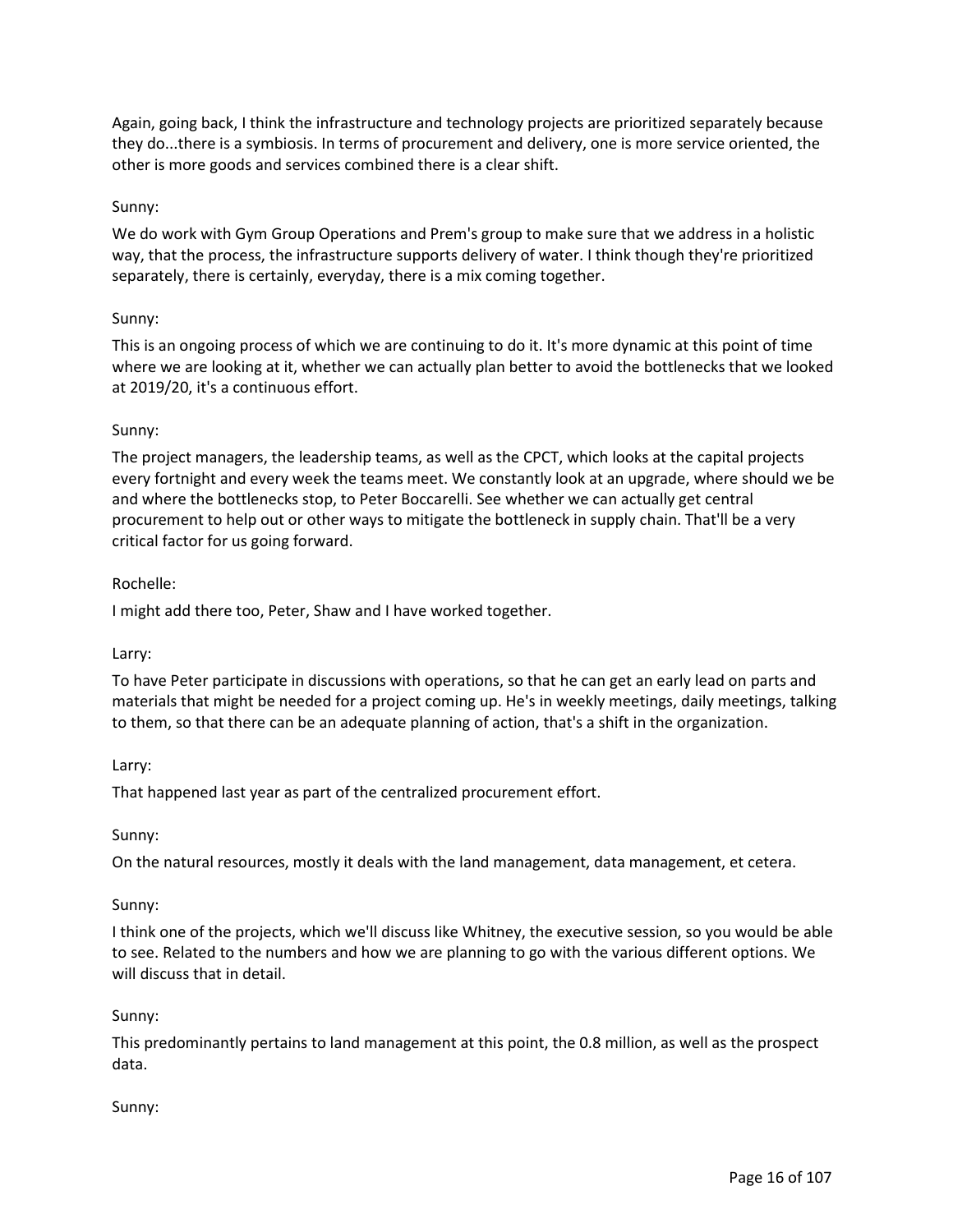There were a lot of issues concerning the spillway, the seepage coming out of it so we did the stability analysis, we did the geotech analysis, we have done the hydraulic and hydrologic analysis. Based on all of that, the amount of water that we get out of it, it's not that great. It's only 0.1 MGD, which is not going to be a source of supply for us.

## Sunny:

We have to address the stability issues and the seepage. This next, fiscally, has to be allocated for design, has to reach alternatives to be going into.

### Sunny:

There's two or three alternatives, which we are looking at, in terms of design itself. Picking the design alternative, which is more conducive, serves the purpose, as well as most cost effective.

#### Sunny:

I think that is, what I would say, the prospect dam is going to involve in the next fiscal '23 with regard to construction itself. It's going to go into '24, '25. Once we decide on the design concept and zero in on the design itself.

### Catherine:

I just quickly...can you refresh my memory? If it's not a source of water for us, why do we need to continue to-

### Suzanne:

I was just going to ask those questions.

#### Catherine:

I'm sure there's a...I might be part of the system, but I'm just-

#### Catherine:

I've heard about the prospect dam many times and I'm just trying to get back to-

#### Larry:

Couple of things first, the alternative to the seepage issues is to breach the dam. That's just not acceptable to the dam because you have a beautiful lake it's going to be empty, so breaching it is not really an alternative.

#### Catherine:

Okay.

## Larry:

There're no other water systems nearby that would be able to use that. It has such a low capacity that nobody'd be interested in it, so it's ours to keep, in essence.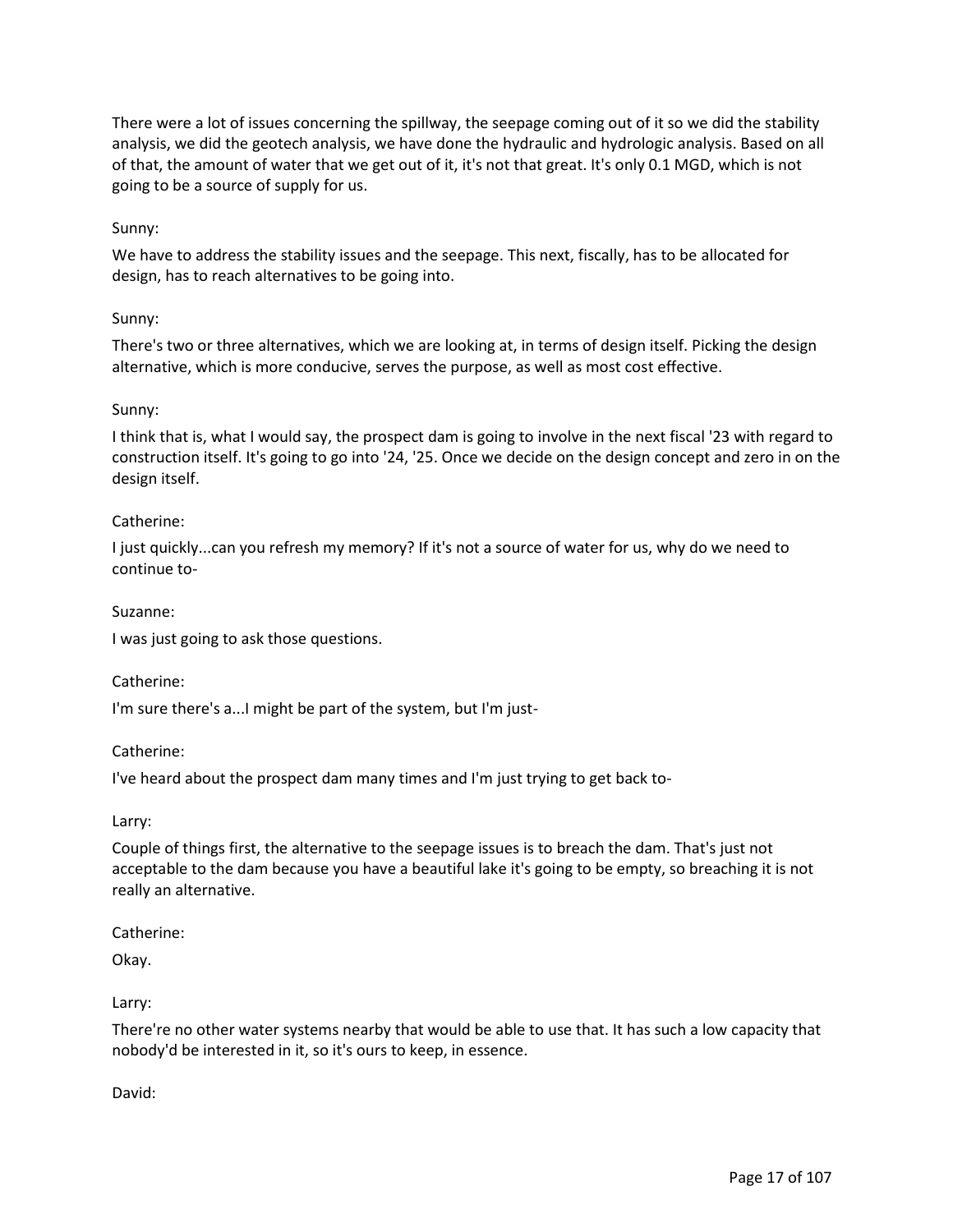But why can't we give it to the town?

Larry:

Well, they don't have the money to maintain the dam and that was an option that we actually looked at.

Larry:

Sunny had, one of our employees who lives in town, talked to the first select and they just don't have the money to even maintain it, so it would then be a safety issue.

Catherine: What about the state giving it to the state?

Suzanne: You just asked my question.

Larry:

That's one that we have not at least I haven't thought about, no.

Larry:

We haven't examined that option.

David:

Yeah. So that's one that we haven't examined-

David:

But we...I don't know whether...and they might say no thank you-

Larry:

But, I don't hold the liability for it and maintain it. I appreciate the nice nature of the lake and the town doing it, people walking by it, appreciating the view but I'm not sure why.

Larry:

Well, we're as much a natural resource company as we are water supply company.

Larry:

And, a great deal of political concerns about what utility starts talking about, abandoning a reservoir and breaching it just almost unheard of.

Catherine:

I don't, I'm not saying we need to breach it, but,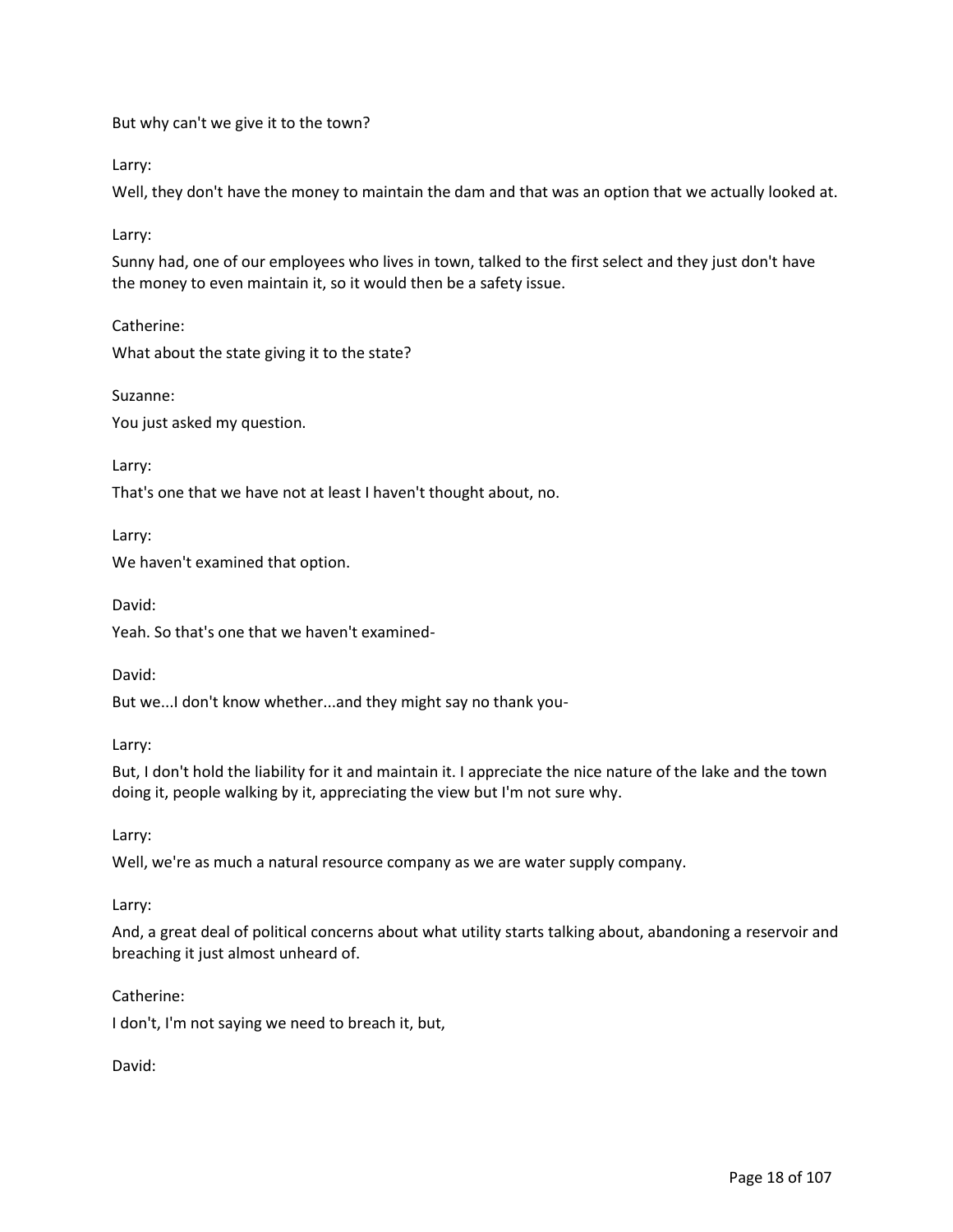But giving it to the state might be an option that we just haven't explored. I have no idea whether they would want to take it because then they can use it.

Larry:

That's a great suggestion and we haven't thought of that so, thank you.

## Catherine:

That offer might be made in collaboration with the municipality. It might be heard a little-

David:

It might be received even very favorably.

Larry:

Yeah, sure. That's a great idea and April's got a wonderful working relationship with state folks and town officials, so that's so List.

Larry:

Thank you, that was a good suggestion,

David:

As long as there's no big push, the municipality is going to say we don't have the money.

Larry:

Right.

David:

You're in the process of saying it's going to go down. That's going to affect two towns, that's going to affect Prospect and Cheshire. If you breach that, because it goes down-

Larry:

Breaching is not the solution-

David:

Talking about political pressure though...

David:

Yeah, if you say to the mayor of prospects, find the \$5 million to fix it because we're not going to do it, we're going to consider breaching it, then you force into some negotiation.

David:

Whereas right now he's just saying hey, they're taking care of it, why should I buy it? We'd almost have to get a little more difficult posture with them once we get into-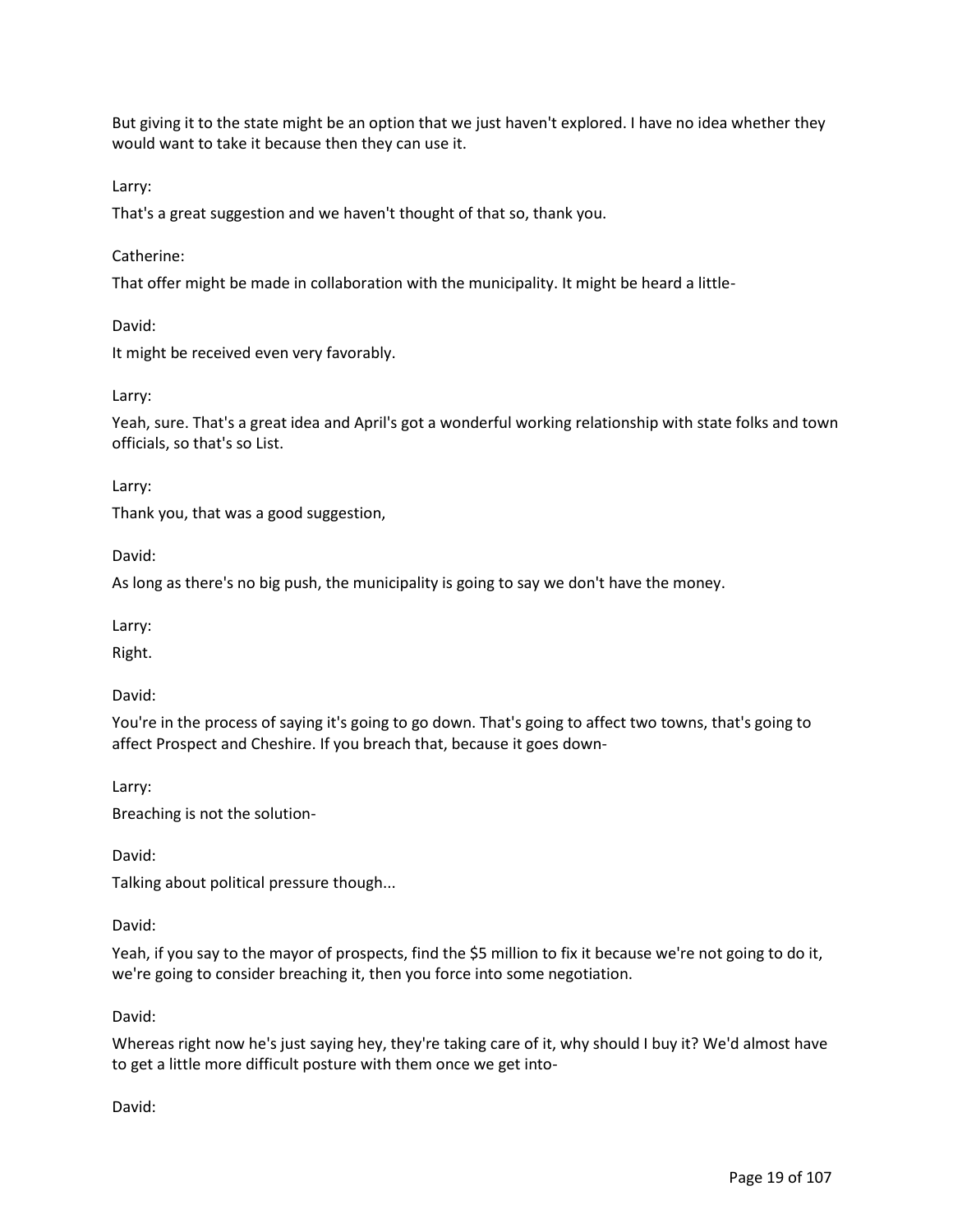Yeah, and if this ends up costing 5, 8 million dollars, I'm not going to want us have to spend the money.

David:

Well, you know the people better than I do, but I like the carrot before stick.

## Larry:

Yes. I know

Larry:

It's a great suggestion and I love that approach so, thank you. We just haven't thought about giving it to the state.

Larry:

I would be shocked if the state took it, with the problems, and asked-

David:

Fix it first, and then we'll consider it.

Larry:

That would probably be the comeback. If you guys want to fix it, then we'll take care of it.

Catherine:

Maybe they might actually give us some money to fix it.

Larry:

Right.

Catherine:

You are now...are you political advice?

David:

Split the cost.

David: You've been on the surplus list for a long time.

Larry:

It has.

Larry: It's surplus and we don't need it.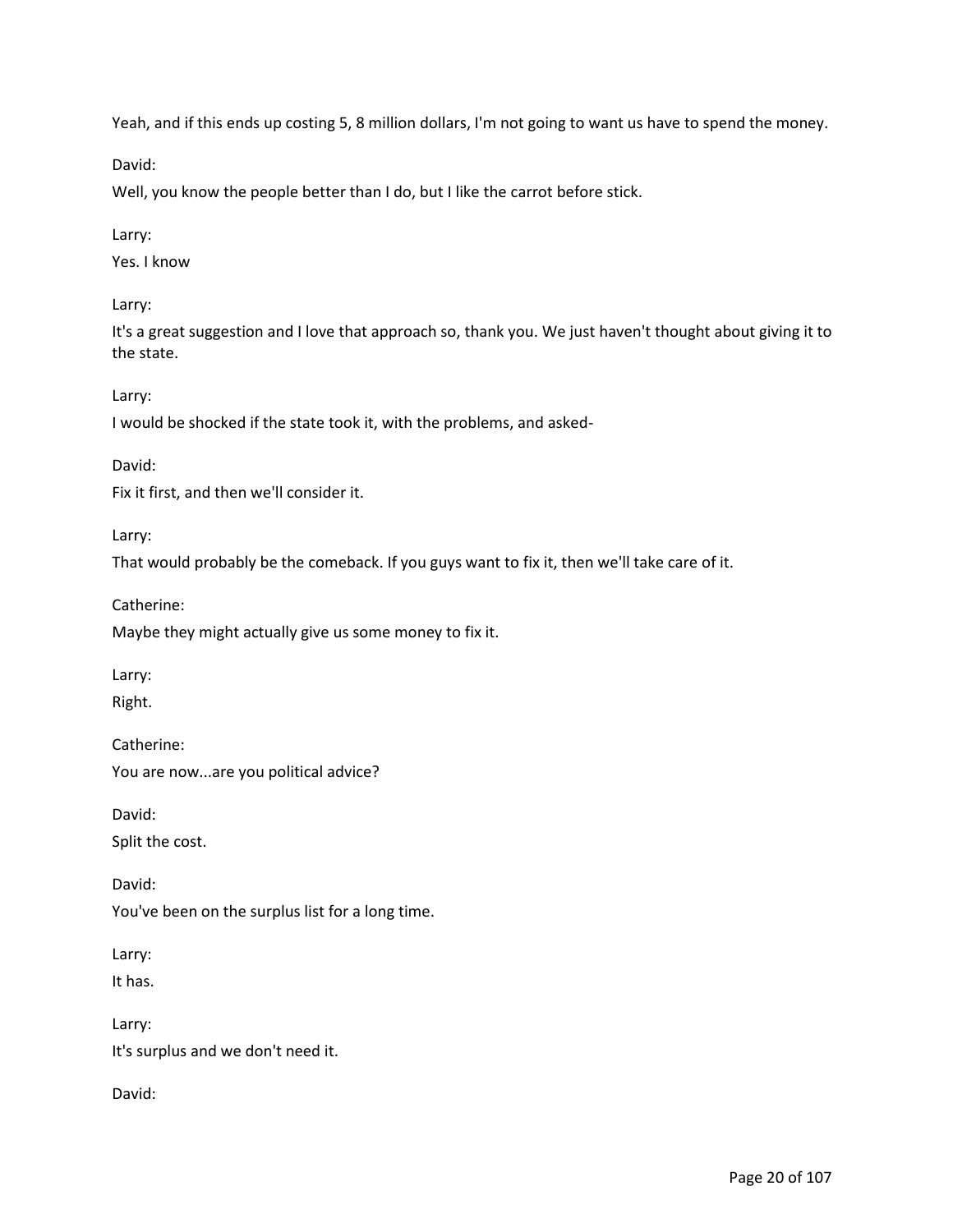The long term answer is we should try to unload it.

Larry:

Yeah, exactly

Larry:

Or something.

David:

Exactly.

David:

We can't do it right now, we still have to fix the problem but maybe we don't have to fix the problem again.

Larry:

Right.

Catherine:

That's great.

Larry: Yeah. Good thought. Thank you.

Suzanne: I don't know anything about politics.

Larry: That's another breakfast.

Sunny:

The others, I would say the tunnel diversion and raw water main rehabs, I think we have close to almost eight active and two inactive tunnels and conveyances.

## Sunny:

All it relates to is the rehabs of the raw water tunnels, studying the tunnel conditions. We have diversion structures, which divert water from smaller watershed areas to Saltonstall or Gaillard or something like that. As part of maintenance we normally would look at whatever's required for each year, depending on what we need to do, that's the 400 000.

## Sunny:

The last one on this item is the fence and guardrail here, which is typically, when we look at it, this is a more O&M activity, depending on how defenses and guardrails are. Now, that's an ongoing one, all the time.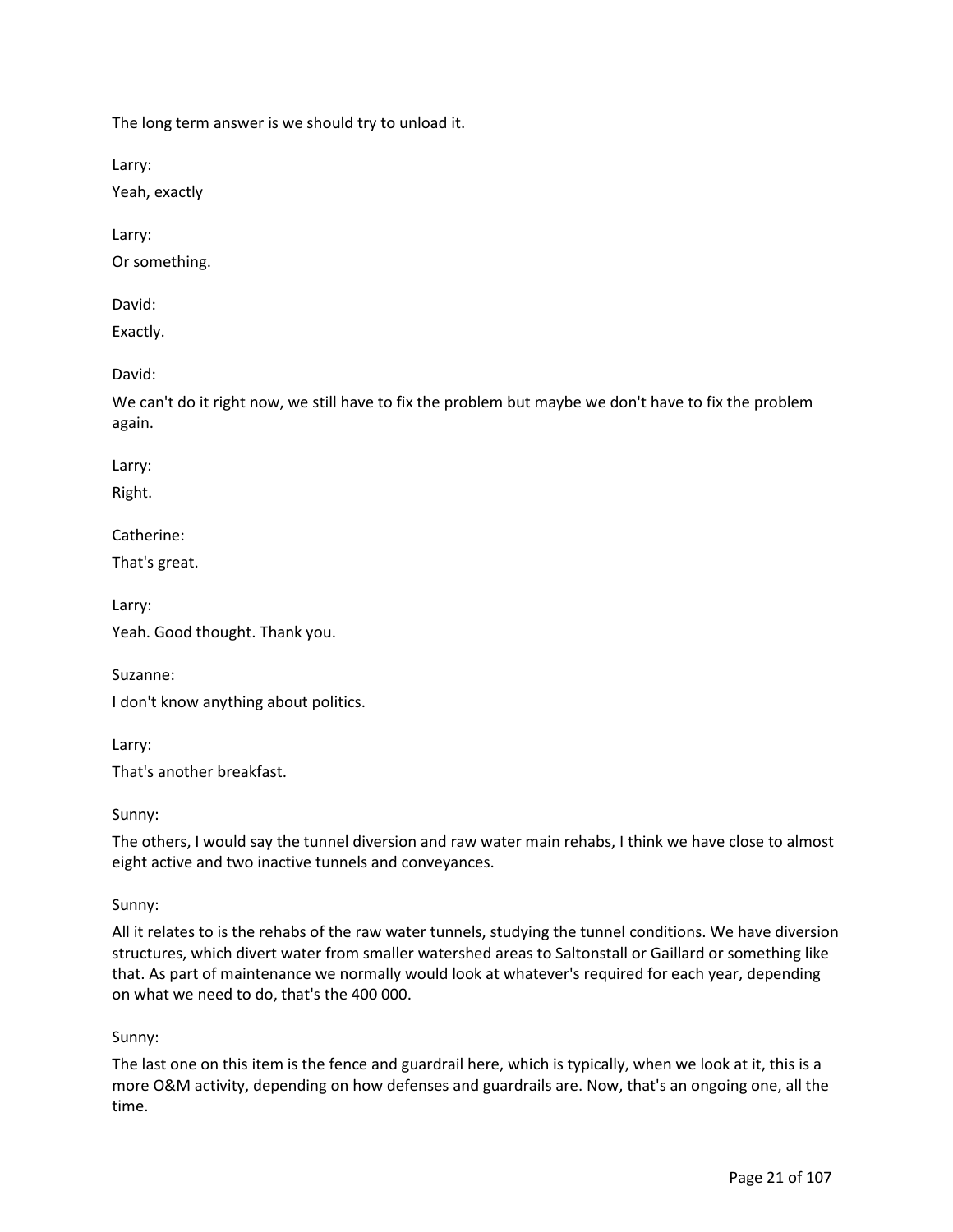# Sunny:

With the treatment, the four main treatment plans are going to be the Gaillard, West River, Saltonstall and Whitney.

## Speaker 10:

Gaillard, we just did the application for the cloud fires and the HVAC work. West river, there're ongoing improvements. The DA is ongoing, which is an existing project that will continue as part of the design construction, which went into 22 and 23. In [inaudible 00:41:12] we also discussed the [inaudible 00:41:13], see?

### Sunny:

There was one more emergency project that came in, which was not originally envisioned in 22, addresses the point that you earlier brought up the sodium hypochlorite tanks, which is part of the disinfection for water. We found typically the average lifestyle of these tanks ranges from 15 to 20 years. They're either fiberglass or some kind of a plastic, but in this case, it was some kind of a plastic, a hybrid.

### Sunny:

What happened is, the sodium hypochlorite is very costly by nature, it really acts on the walls and the base. When we started looking at it originally, the improvement was supposed to happen in '24, '25, somewhere in the range. Based on 2015/16, capital planning and DHD did this analysis and they projected these tanks to be replaced. The other treatment plant tanks have been replaced in 2019/15, so they're not in the horizon to be replaced but this tank especially failed.

#### Sunny:

We started looking at the base, there were cracks and slowly you could see the tank giving away. And Gaillard being 60 to 70% of our supply, we said we cannot afford to do this, so we ran through an emergency in this case. Even though the tank could have lasted maybe for another year or something, they didn't want to take the risk.

#### Sunny:

We said, okay, let's go fix this and right away. Luckily we got the contractor on boat plus the manufacturer on boat, in that way, we were able to start the construction very quickly, as of March, so the existing tank have been demoed, which was a very big process. The new tanks are in order, which will come in around a million or two and by September we will have a bypass disinfection unit that will tell pops but this is an emergency which came up where we said we don't want to wait until '25 to fix it because at that point, having 70% of the water supply in one treatment plant, we had a proactive decision and went forward and took care of it.

#### Suzanne:

How much did that project expect to cost?

#### Sunny:

It's about 1.1 million, including both tank and demolition of tanks.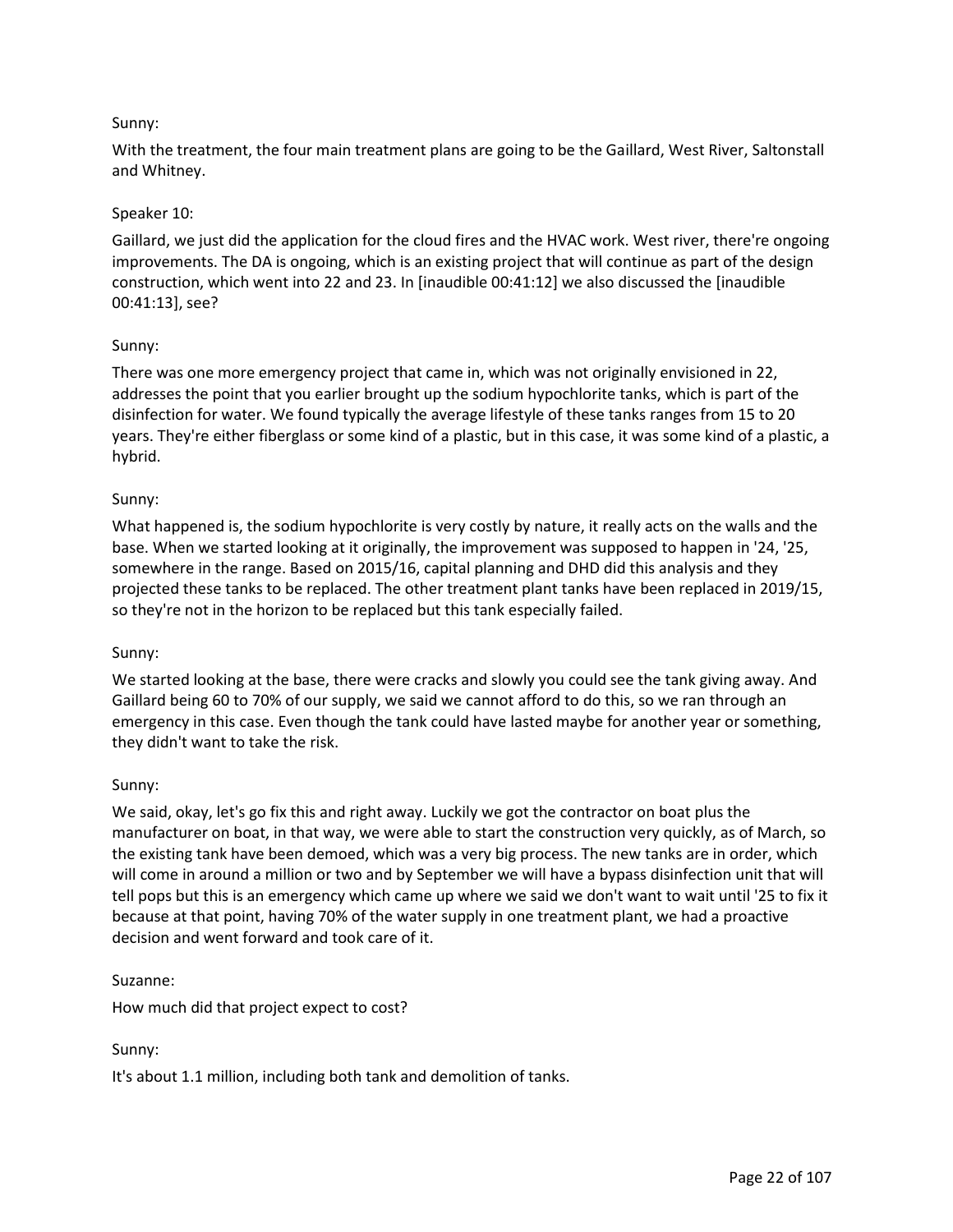## Sunny:

As part of the tank, there is also a chemical resin coating that goes on the...there is a containment structure, one and a half feet concrete containment that goes around it, so it prevents the spill from traveling anywhere else. There is normally a coating, epoxy coating, that goes there for any chemical areas.

#### Sunny:

As part of this, we are also removing the existing coating, because it's almost 20 years old. We are removing the existing coating, putting the new coating back on plus some piping, which is also corroded due to the hypochlorite.

#### Sunny:

1.1 million covers the demolition of the existing tanks, remove the coating, putting in new coating, new tanks and new piping and...yeah, go ahead.

#### Suzanne:

What process brought this to light for you?

Sunny:

This was a continuous...our capital engineering folks interact with the operations.

#### Sunny:

Everyday there was a discussion on...they go around, look at the sites, see what is going to be the life of this and when they noticed it, it was suddenly showing fatigue. When it showed fatigue, they said this is something we need to bring up, so it was brought up to the leadership team. They said this is something that we cannot really live without and we went in with the emergency.

Suzanne:

Is it visual notice?

Sunny:

It's visual notice.

Suzanne:

Okay.

Sunny:

So, by operations saying look, we're seeing this to the capital group or the capital group coming in going, Hey, do you notice this

Sunny:

Right. Capital group also goes pretty much every day to the site.

Suzanne: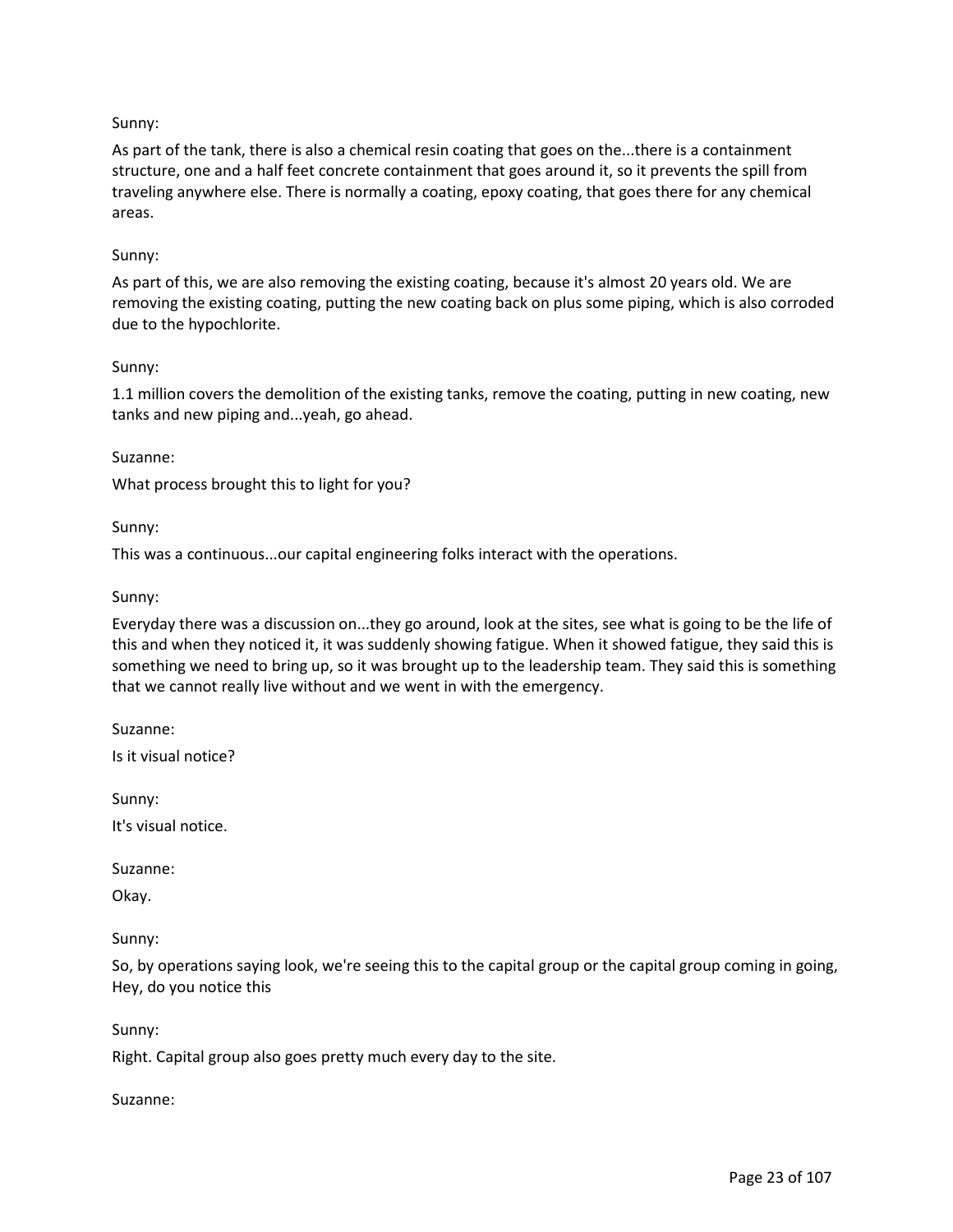Right.

Sunny:

Because the construction activities make them visit the site almost everyday.

Suzanne:

Right.

# Sunny:

So all the engineers from the capital plan group, almost 70, 80% of that, pretty much go to the site every day, so the visual inspection happens. Either you get input from the operations team or the capital planning team goes and looks at it and always there's activity, so it's a visual inspection.

## Sunny:

Both the teams work very closely in touch with each other to bring about issues like this and then it gets pushed up to the capital planning, the leadership teams and we do the strategic analysis on what we really need to do.

## Sunny:

If it's an emergency, where it's going to impact a tremendous amount of supply or it's a resiliency issue, then we go and attack it right away. It's a continuous engagement.

## Suzanne:

Is this also part of the asset management? Where you're trying to assess each asset that we have in it's light?

## Sunny:

The asset management combines with the capital planning itself because most of the capital planning is related to maintaining the assets, both above ground and below ground assets, anything, pump stations or 16 inch water meters, all of them come onto the asset management category, it's a continuous assessment.

## Sunny:

It's not necessarily that we go and look at the stand itself, but you're seeing fatigue there and we are working around it. It's not going to be unnoticed for sure, because you're there every day and notice.

## Suzanne:

[inaudible 00:46:29] not engineers, so I will ask your questions.

Sunny:

Oh, sure. Please-

## Catherine:

Did this system have anything to do with the dirty water problem that we had?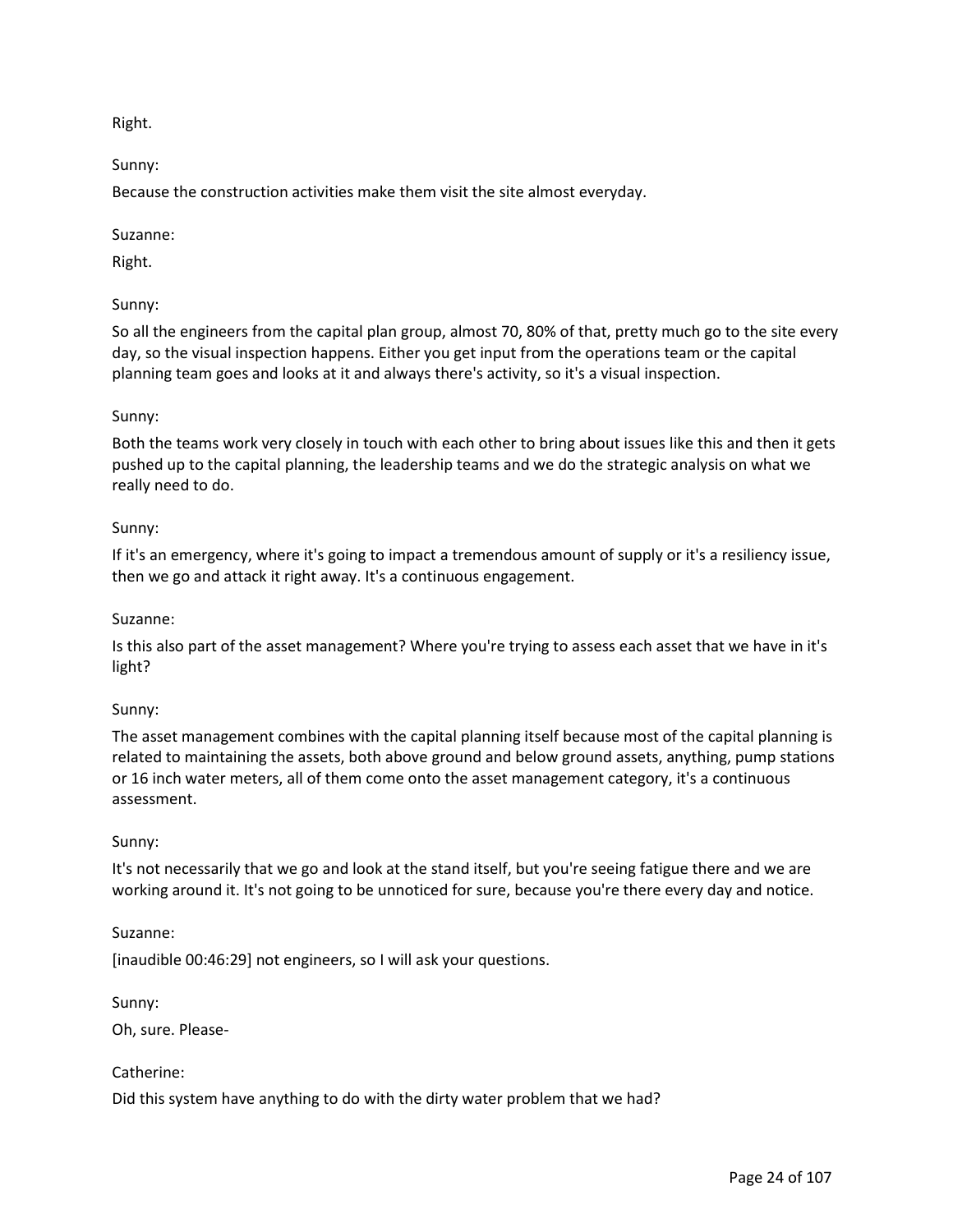# Sunny:

No.

# Sunny:

This sodium hypochlorite typically does disinfection, so when the water [inaudible 00:46:45] finally goes out after the treatment is done, the filtration is done. The filtration takes care of all the impurities that's there in the system, both in terms of...there is a carbon which absorbs the impurities and then passes through the filters and the filters deliver pretty good water-

# Sunny:

Out to where it's going to go.

# Sunny:

But the EPA and the DEP also mandates that it has to be disinfected or microbials are damaged.

# Sunny:

When you have...today we can do two or three things, one is the ozone disinfection. In certain plants we do have the ozone disinfection, but in this case, resin coating has been a disinfectant for the last 120 years. I think we first used it somewhere in 1910s or something, I think that was the first we used as part of the New Haven water company. Coating has been the most sought after disinfection. Disinfection is for viruses and bacterial contamination.

Catherine:

Okay. Thank you.

Sunny:

So, Saltonstall pretty much I think there's going to be a lot of improvements related to instrumentation.

Sunny:

We are upgrading, electrical upgrades and other treatment plant improvements, which connects into the basic treatment, but there's a lot more money allocated for instrumentation and controls in this project.

Sunny:

The well fields-

Suzanne:

And just one last question, I noticed that you said that the contingency costs...sorry, in those numbers. Are you doing a contingency cost?

Sunny:

Correct.

Suzanne: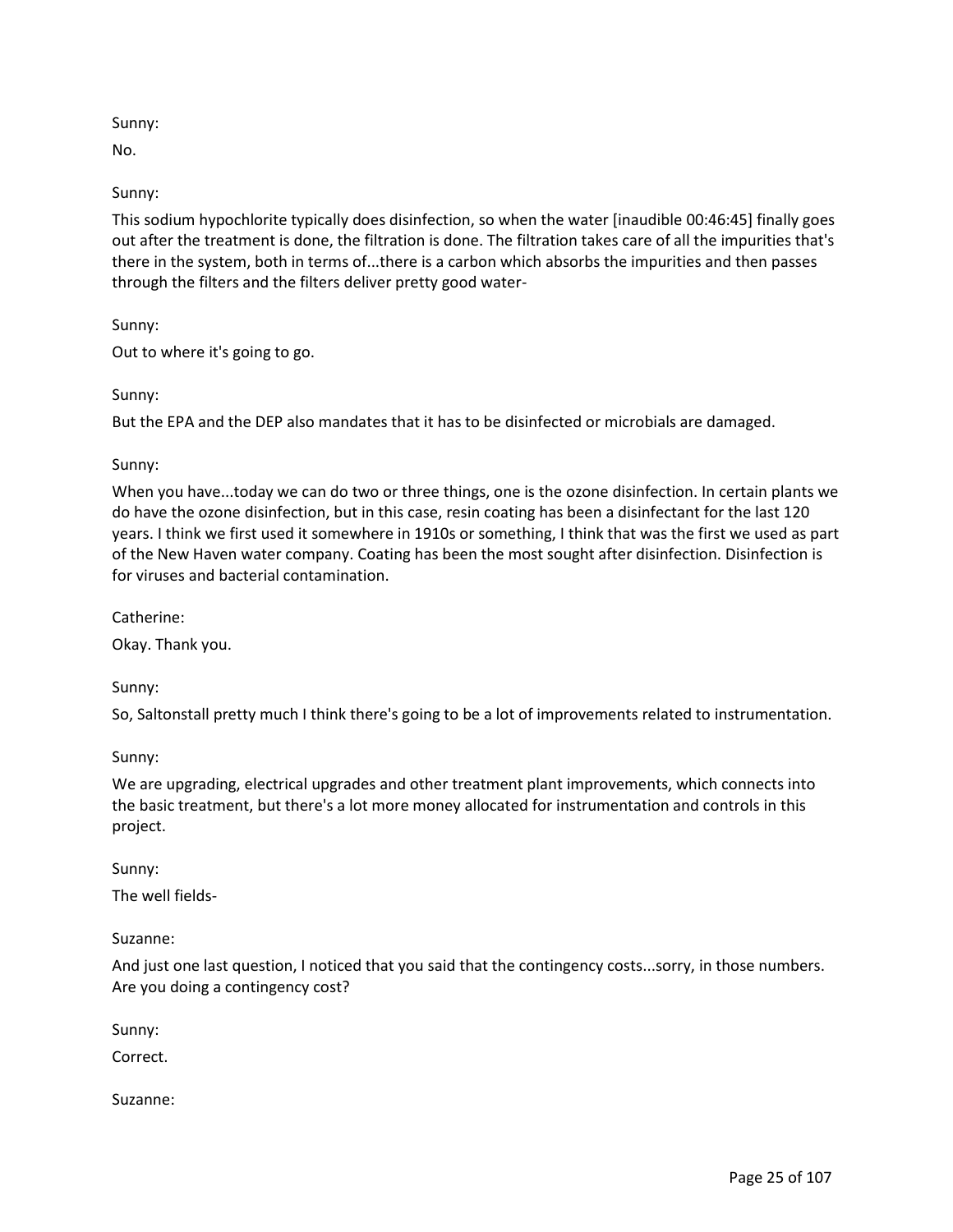Like a set percentage that says 20%? 25? What do you factor in each project?

Sunny:

Correct.

# Sunny:

The contingencies, in which I think Larry mentioned, was two different budgets. One is a project contingency, that project contingency is captured in all these numbers. The other contingency-

Suzanne:

Oh, it says the [inaudible 00:48:36] do not include the project

Sunny:

Correct, right, Yeah. For select projects, these select projects-

Suzanne:

Okay, I got it, I got it, I got it. Thank you.

Speaker 11:

Those projects consider

Suzanne:

[inaudible 00:48:48] I misread up top. Thank you.

## Sunny:

Under the treatment, we just go into the...normally there is a filter media replacement that happens on a continuous basis. We look at how well the filter is and depends on, like Catherine's question, what's the color of the water, what's the turbidity level? We look at all those things and is it treating efficiently? Do we need to replace the media?

## Sunny:

That's a constant evaluation we do and depending on which filters show inefficiencies in filtering the water, those get chosen and we replace the filter media. It's always an annual program that happens, based on which filters come up in line. There's a continuous evaluation on what goes in pre filter, what water comes out post filter and based on that, we decide, okay, these two filters at Gallard needs to be replaced, the other ones at West River needs to be replaced. It's an annual program that's been continuing from 2016.

## Sunny:

The valve replacement is the one that, you will see the application, that's part of today's agenda. This is a program that was initiated during the late 2017/18, as part of the looking at the valves both within the treatment plant as well as yard valves. It's a program that's going to look at all the treatment plants and look at the valves, which is within the plant's footprint itself. Look at the yard piping and see what yard piping valves needs to be replaced.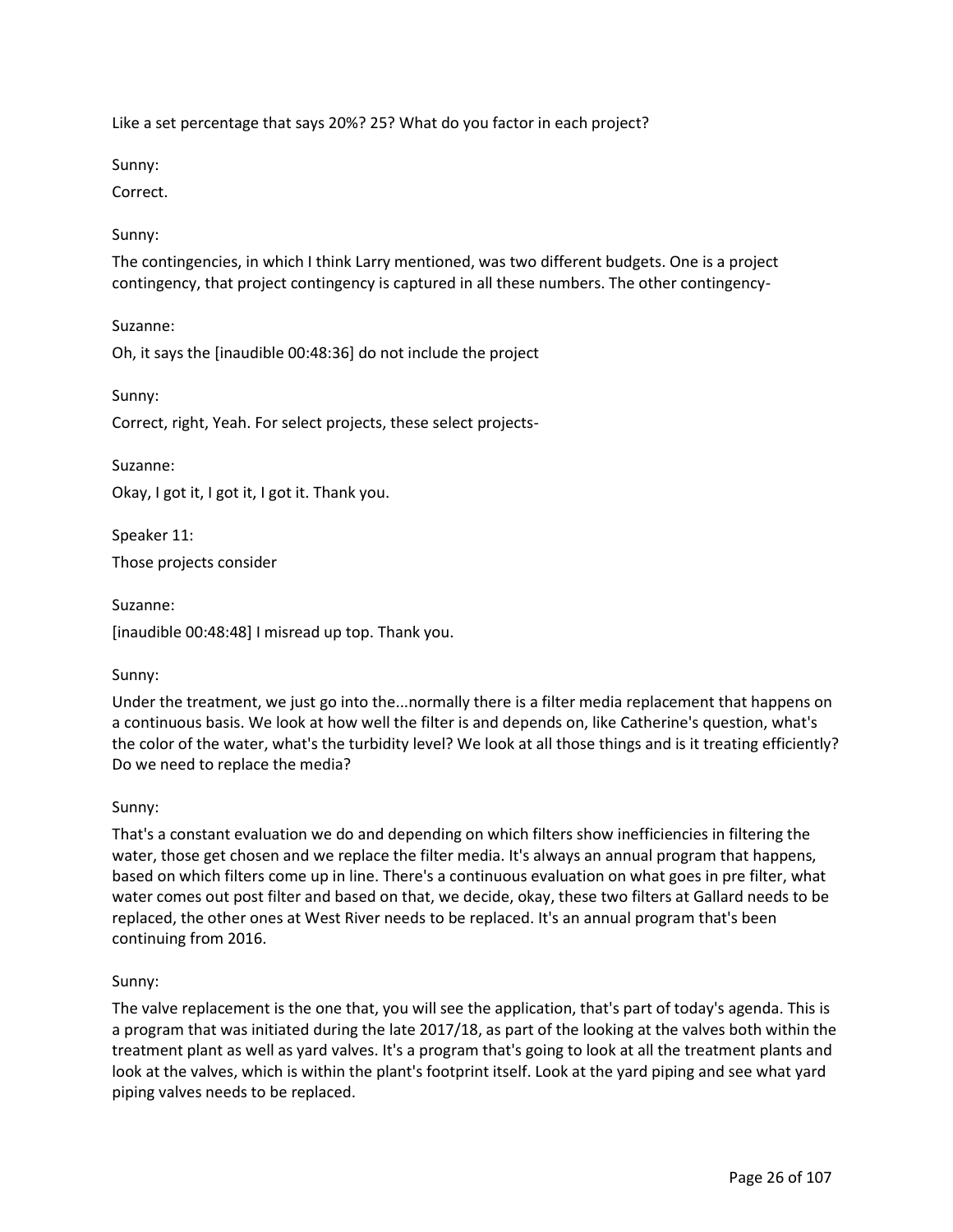# Sunny:

As part of that program, the first project under the program, is going to be the Lake Gaillard Water Treatment plants, where again it goes back to the filters. We have these old valves, which is been in there for a long time. They are massive valves almost 30/36 inch valves, which have been their butterfly valves.

### Sunny:

What we are doing is, we are taking out the old valves, putting in new valves and you will see a detailed presentation on it, around 11h30, so I don't want give the suspect away here.

### Suzanne:

It's part of the application. That's-

### Sunny:

It's part of the application. Yeah. So I'll just move to the next one.

### Sunny:

The Gaillard again made up the clarifiers, the recycled building improvements. That's the application that went in, in the HVAC was the one that went in. I was just talking about sodium hypochlorite tanks, and the control, the IC, instrumentation and controls.

### Sunny:

Then, the electrical upgrades that is envisioned, part of the electrical upgrade is going to happen in 2023 and it goes all the way up to 2025. Again, electrical is old in these plants, so it's a continuous evaluation of the motor control centers, variable frequency drives plus all the other panel boxes and all that. The conduit wiring, we look at that in a holistic pattern and see which one needs to be replaced and we go in.

#### Sunny:

There's also an effort to see whether we can actually bring in more efficiencies, in terms of construction, by combining contracts, if there is one electrical contractor, you can do work in two treatment plants at the same time. It'll be just one electrical contractor doing the work so those options are examined as well.

#### Sunny:

Larry brought it up to see that we can examine those options, that is a continuous evaluation we do to optimize and deliver value. In terms of the contract delivery itself, there is a one stop shop, where we go to one contractor and say, Hey, you know what, you're doing two treatment plants, do both at the same time. We have one day responsible for scheduled delivery. Hopefully we also get efficiencies and cost be cause there's one measure.

## Larry:

That's an example of us responding to a previous issue. Remember a couple of weeks ago the electrical panel, our pump station blew out so we had to have that replaced. That then prompted a review of other select needs and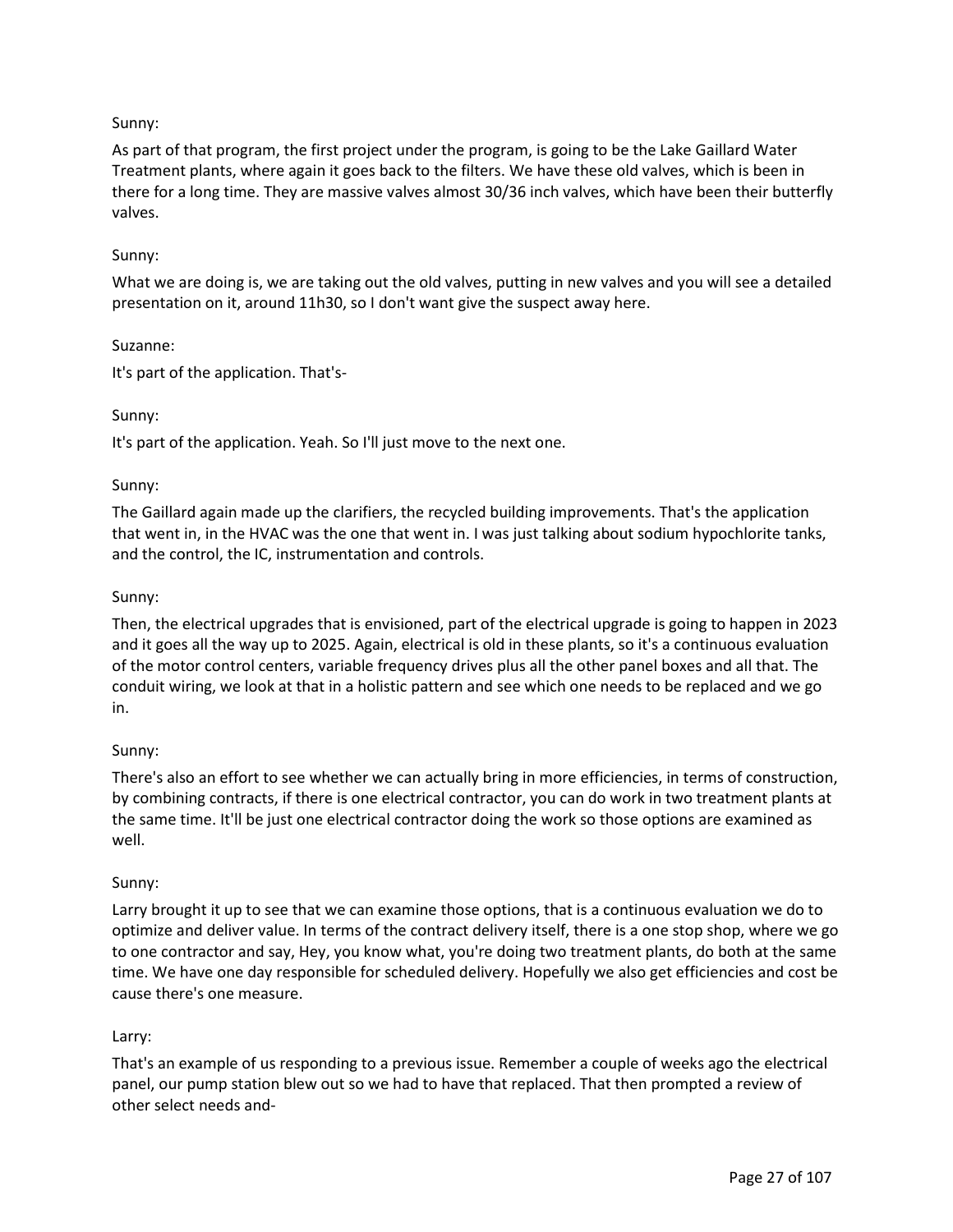Suzanne:

Right.

## Suzanne:

I have two questions for you on this one Sunny, on Lake Gaillard, of these projects, I know the sodium tanks are now pushed up to a sooner period because you weren't comfortable waiting-

Sunny:

Correct.

## Suzanne:

For that long, anything else in here being pulled forward that was later in the process?

Sunny:

No, no. I think these were all originally planned as...yeah.

## Suzanne:

Okay.

## Suzanne:

The second question is, it sounds like your approach is, we always talk about this in treatment pumps and then every once in a while, when there's a lot of work in one particular treatment center, from cradle to grave in one center, do you do both of those all the time? Are you looking at the total, a large system in assessment and then looking across treatment, across all processes?

## Suzanne:

I'm not sure I'm making my question clear. When you're doing...you've got your two teams working together, your capital asset management team and your operations team.

Sunny:

Yes.

## Suzanne:

Are you doing both cradle to grave on each operation that we have, that produces water, especially our high end water? Are you also looking across all our systems, so that you are factoring in all the treatment issues or pump issues across everything? Is it done both ways?

## Sunny:

Correct. It's done both ways, we have to look from the supply all the way to the meters.

## Sunny:

The consumer meters are pretty much, almost, where our responsibility ends but it actually ends at the street itself. Let's say, we still have responsibility for the meters, so we look at dams, which is our source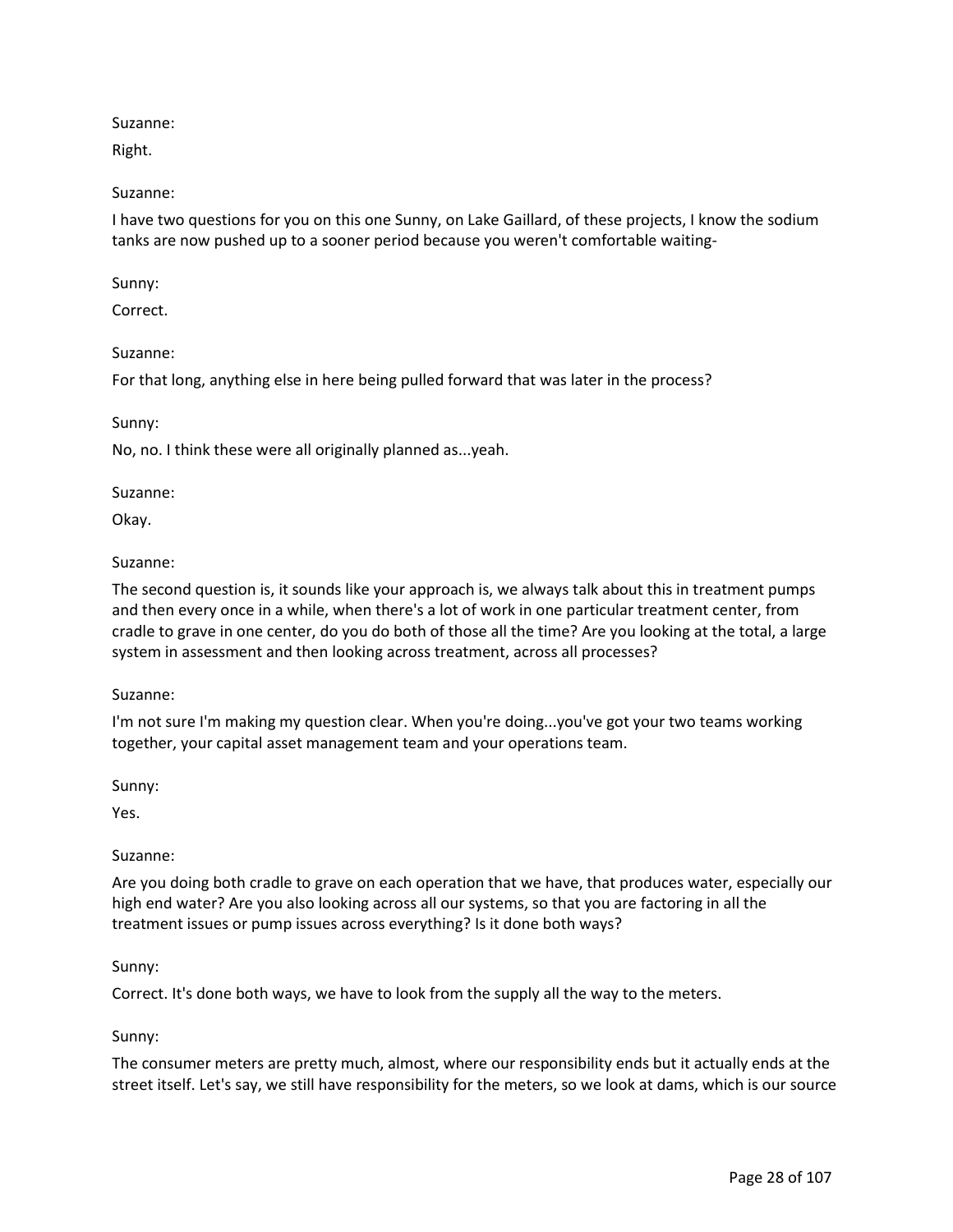of water. That's why, you see, the way it's divided it's for presentation purposes. The way we actually analyze, is all the way from supply and going to the meter itself.

Suzanne:

Okay.

## Sunny:

Even though if you look at this, you're segregated just to put them in different budgets, it makes it easy for us to do this.

### Sunny:

You can actually do both, you can actually take one treatment, Gaillard, from the lake all the way...Lake Gaillard goes from the lake, from the treatment plants. Then the pipelines that are supplying water from the treatment plants to the consumers, you can do it that way.

#### Sunny:

We can spread the budgets in that fashion, to look at soup nuts as to how it goes. What we have done is, we have broken it into the natural resources, we just look at the supply itself as one. We look at it both ways, but the way that the budgets are shown, you're right, it's shown as one budget for each of these.

#### Suzanne:

Yeah. I don't care much about how it gets presented.

#### Suzanne:

Whatever makes it easiest for you, I just want to make sure we're doing it this way.

Sunny:

Yeah, you're doing both, yeah.

#### Sunny:

As you see, you will see it because some of these things will be the East West transmission made, which supplies water from Gaillard all the way to New Haven downtown, further beyond and some of these spring street pump stations, which also addresses that.

#### Sunny:

What we want to do is, we want to take Lake Gaillard's water and push it all the way down. Then, what we also want to do is, take Lake Gaillard's water and push it to the Northern area.

#### Sunny:

Somewhere, close to Derby and all that, we want to push this water because right now it's served by well fields. So what we want to do is-

#### Suzanne: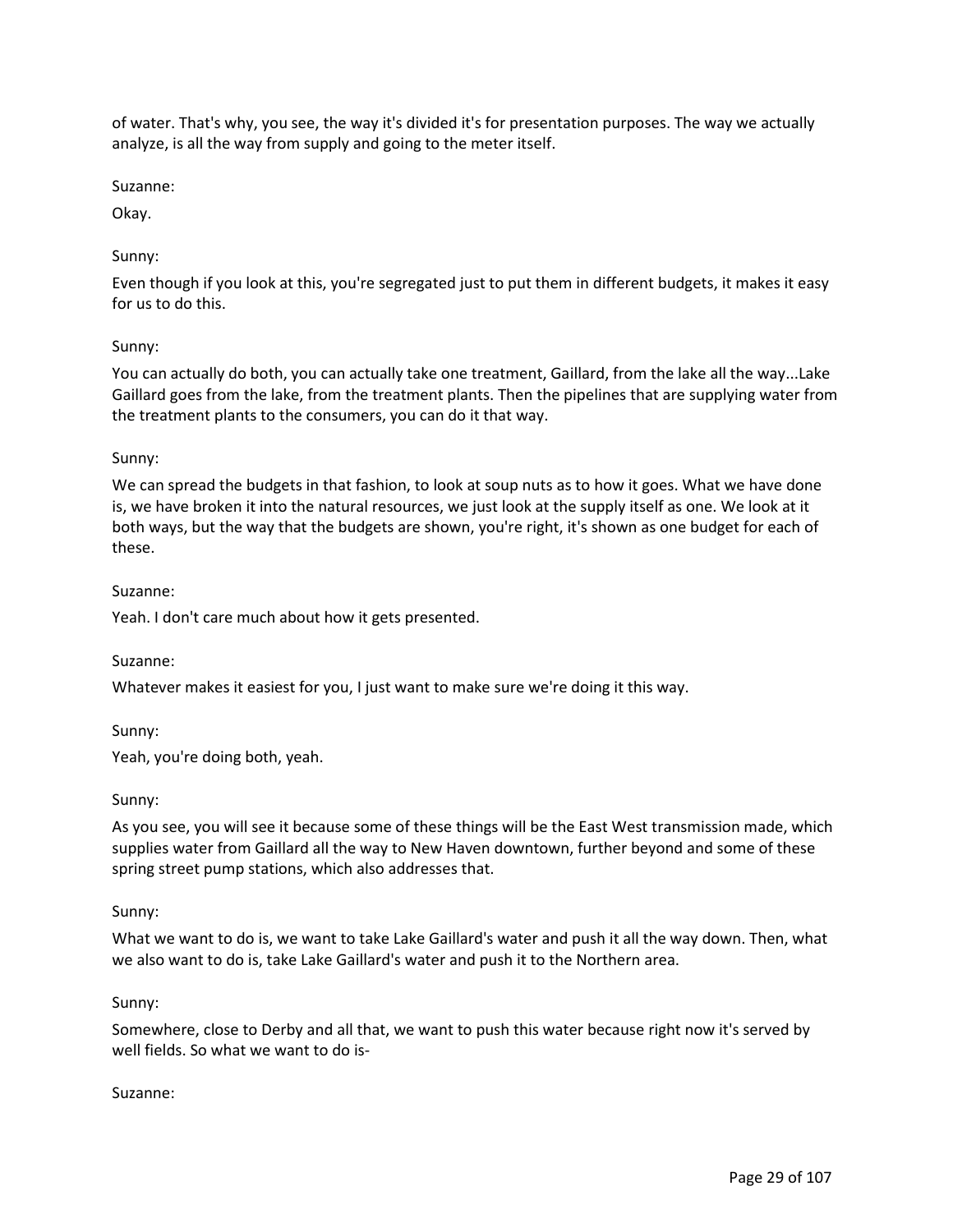### It's served by what?

### Sunny:

Wellfields. So we have, there is a north sleeping chain, south sleeping chain, all the well fields are there. We would like to have redundancy and resiliency into the system, where we can take water from the south and push it all the way to the north. One, is for growth, the second is to provide resilience.

### Sunny:

We are doing it both ways because that's the only way you can do it. One is, to look at from Saltonstall, all the way from supply to the final designated point and to look at each of them as an individual basis, what needs to be done.

### Sunny:

The sodium hypochlorite, going to the point, you're exactly right, pertaining exactly to that specific concern for that treatment point but, when you look at Whitney, you look at the treatment plant Whitney, and where it serves, it goes the other way.

#### Prem:

Okay. Suzanne, this is Prem here, I think what you're really asking is a source to consumption.

### Prem:

There are specific sections on transmission pumping, you're going to see those products that ties into what the treatment is doing, there's a flow there, you're going to see that as well.

#### Prem:

Essentially a question is source to consumption, all the way through, from treatment to the delivery of the water to the customer, you're going to see that, it's coming up next, I just want to add that.

Suzanne:

Thank you.

Prem:

Yeah.

Sunny:

Yeah.

Sunny:

Lake Saltonstall, again, the same electrical upgrades.

Sunny:

Here we will combine this with the Gaillard Water Treatment Plant to achieve efficiencies, scale, contract delivery as well as cost optimization. We are anticipating the bid to go out in '23, we are now preparing the design at this point. Then, Chemical Treatment System improvements, floor and polymer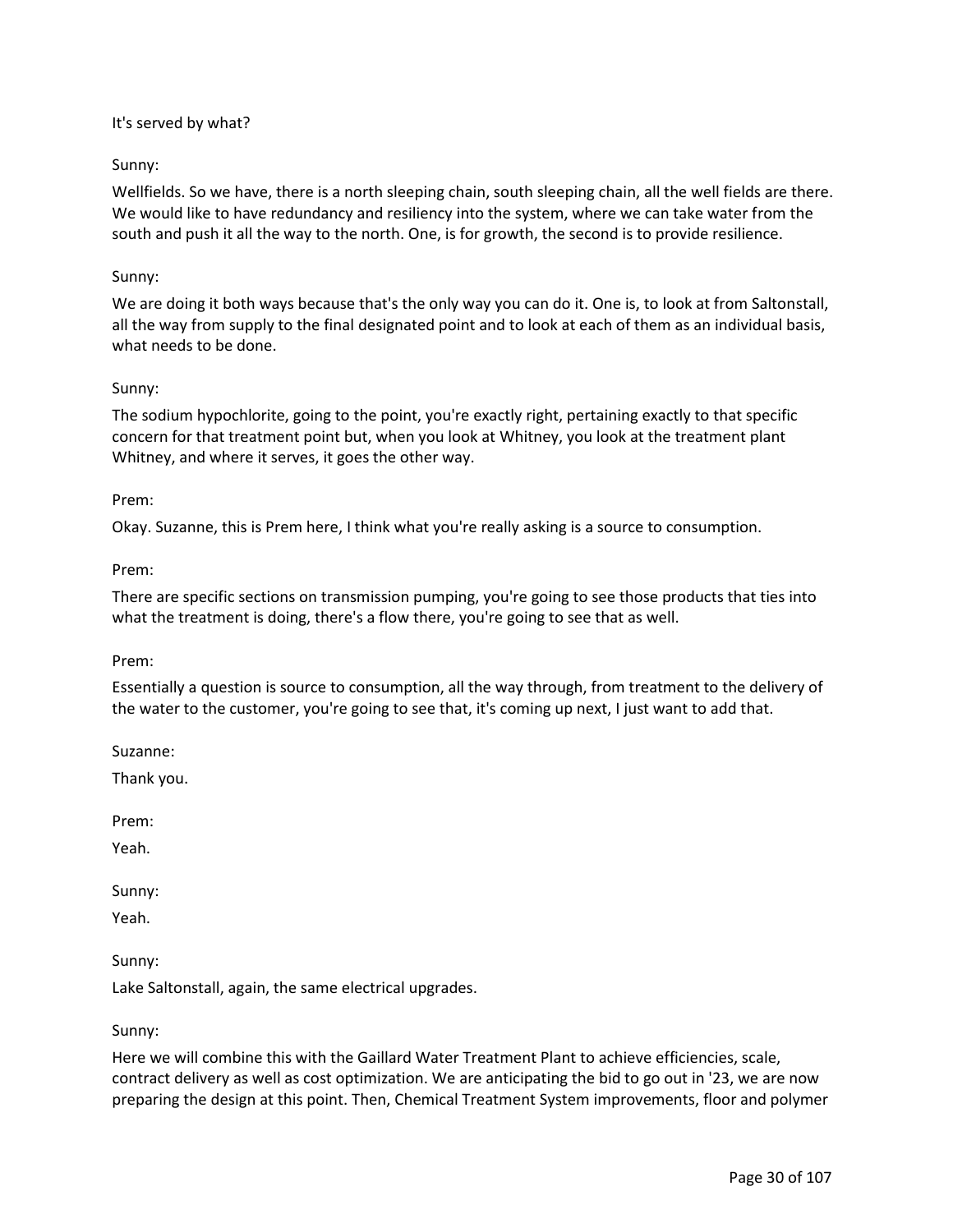systems. I think this is an ongoing, I think this is an ongoing project. This is delayed due to the split chain issues, pumps sometimes the PLCs that go with it. So those are things that are pushing us into it. Then other ones, 200,000 pertains just to normalize to this treatment that comes in if we have to fix something right away, then that's the bucket that we normally use. There is some moneys allocated for it. Sometimes, I think most times we would use it, Rochelle will be able to delve better. We typically uses this in the past, I would say we have used it, I'm sure we would use it.

## Catherine:

Yes. Yes.

# Sunny:

Normally, I would say we would, there's valve that goes out and is some kind of a pump that needs an impeller to be fixed. So I'm sure the 200,000 is probably at the lower end, but I'm sure we will use it actually. Then the Ozone and DAF, this is a project that's again going on for a while and this is the PLCs where we are going to replace the IT, the brain behind the operations of these chemical systems and the DAF systems. Then the West River Treatment Plant's electrical and chemical systems. And this is another ongoing project that's from '16 onwards. It's going to continue to '24.

# Sunny:

This is again, I think just to go back to [inaudible 00:59:25] Suzanne's question, I think this double ask question pertains to the contingency that we did not do in Fiscal Year '22 because of supply chain issues. So that's put into a separate bucket so we can actually get into it. So under the treatment, we also have the wellfields and the Well Rehab and these are all continuous process that we look at the wellfields and the Well Rehab. These are required, as I said, for all the Northern areas because we are still not supplying water primarily from our treatment plants. So the Northern areas are serviced only by the wellfields predominantly. So the continuous upkeep of these are required. We sometimes rehab the walls, sometimes there could be some panels that needs to be replaced. So all of these things get captured as wellfield facility improvements. Let's go to the next [inaudible 01:00:27].

# Sunny:

These two pertain the treatment facility roof improvements. This is only for the wellfield, that's the 75,000. The plant graphics, the SCADA system, the Supervisory Control And Data Acquisition systems are old so we're doing an upgrade on the entire, I'd say, treatment plan graphics. This ill be tying up with looking at all the instrumentation that's out there across all systems and bringing uniformity. So the same data that is available across all treatment plants would be able to display. Our operators can either log in remotely or locally and operate the systems or they can operate it from [90 Sergeant 01:01:06] too. So those pertains to what I'd say all the graphic upgrade. So there'll be a lot of instrumentation, software programming upgrades, and some hardware upgrades as well.

# Catherine:

And any of this pulled in soon or this was all part of the plan?

# Sunny:

This was a part of the [crosstalk 01:01:25]. This is typically part of the plan. There is only the sodium hypochlorite is something that was not planned earlier that came up again.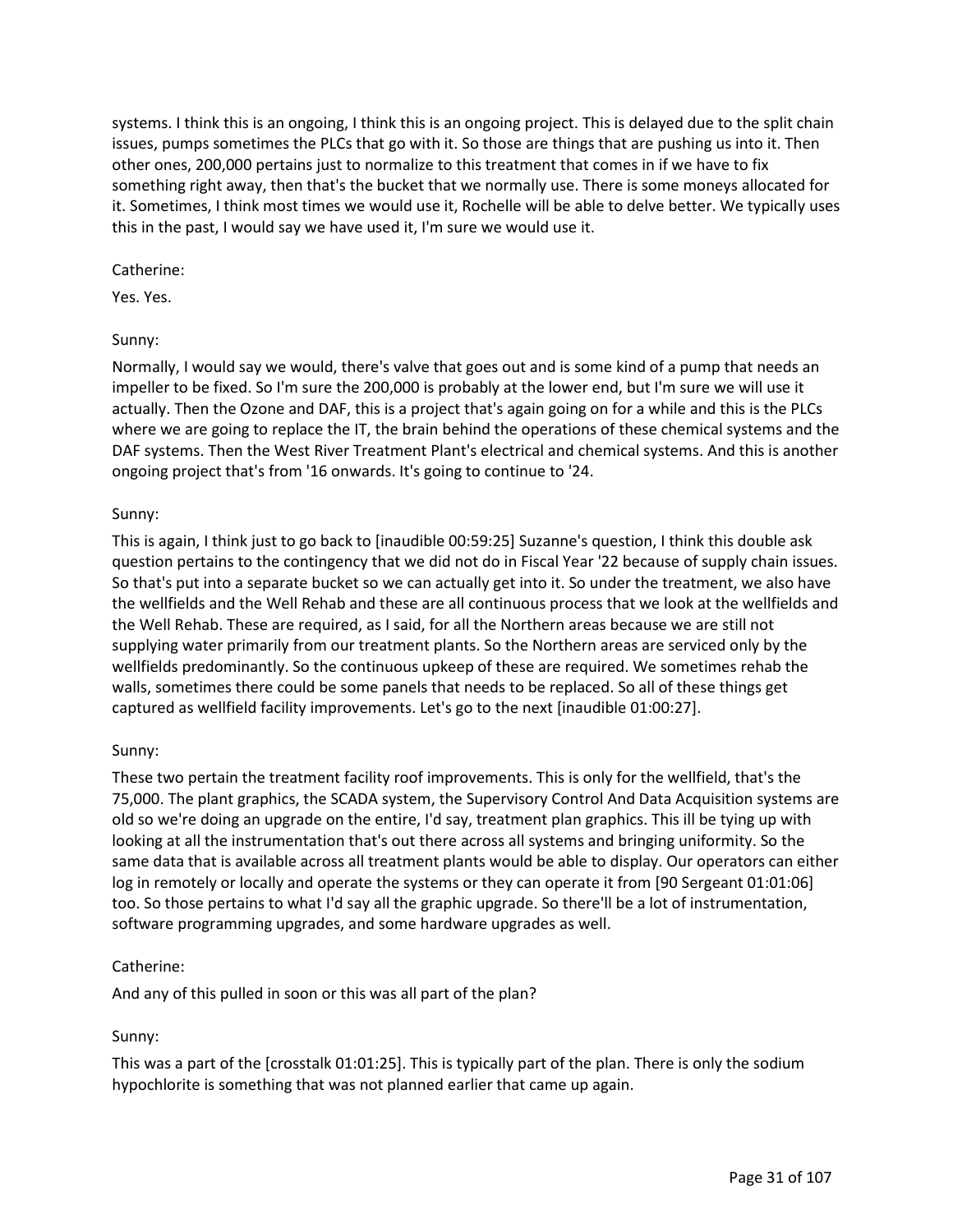Catherine:

Okay.

Sunny:

But going into the '23 to '27 window, you will see a lot more, I would say project speed [inaudible 01:01:42].

# Catherine:

I would think so. [inaudible 01:01:45] go ahead.

# Sunny:

Yeah. So the transmission and piping predominantly, I think it ranges the 27 projects for taking pretty much to all the piping improvements that go on. The capital pipe is about 3.5 million. There is about typically on this one is something that we are relooking at how to strategize this. We normally go with the American Waterworks norm of three failures. And then we replace that pipe, target that pipe is a replacement, but we want to use more artificial intelligence, machine learning to be more proactive. But that is something that Larry and I have spoken as a strategic initiative that we want to look at going forward next year. Because right now there's a lot of, AI and machine learning that's put out there where we'll proactively approach these pipes and address the issues before it actually breaks. So good.

## Suzanne:

So you said three breaks and is there a [crosstalk 01:02:51].

Larry:

Three breaks per 1000 feet? We replace it. So as a result we have on aggregated basis, we average four breaks per a 100 miles.

Catherine:

Right.

Larry:

The industry average is somewhere around 20.

## Suzanne:

I like getting an A versus a C, but is it, are we getting an A plus plus plus plus where we really only need a, B?

## Larry:

We've really looked at that. We've looked at that several times, but I've asked the same question. Should it be four breaks with 1000 feet, five breaks? The problem is you then get into more maintenance and more customer how's? And we don't think that's really acceptable in our service area.

## Suzanne:

Implications are?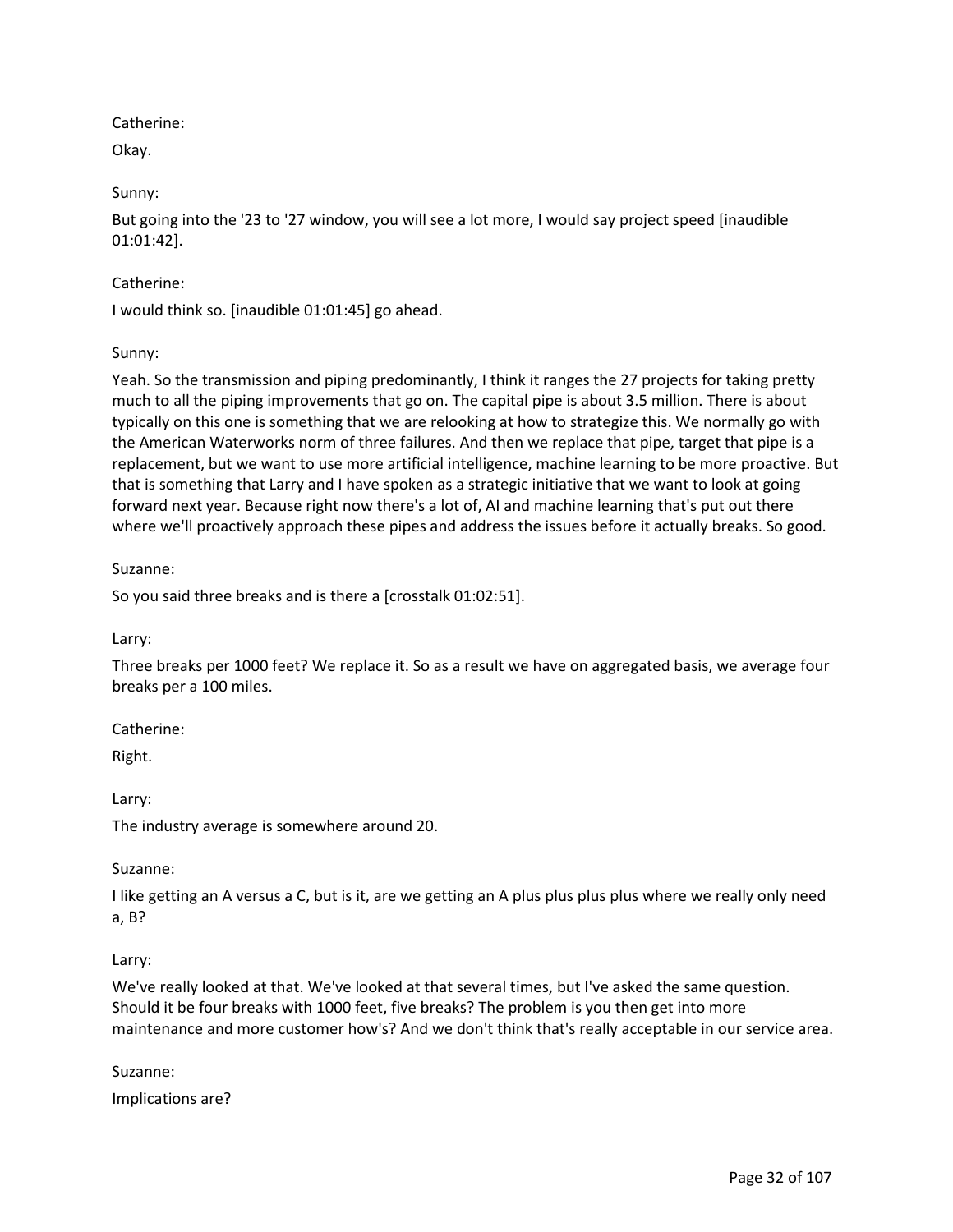Larry:

The implications are a lot broader and it's changing the metric.

Kevin:

Are we still ... years ago, we had this relining program that was put on hold at one point in time [crosstalk 01:03:41].

Larry:

Yeah. It's still deferred.

Kevin:

It's still, so we're not doing the-

Larry:

We're not doing cleaning and lining although all the pipe that we buy is long. So the pipe that we line, but we're not going through and replacing-

Kevin:

Or realigning old pipe.

Larry:

Realigning old pipe, but we have about 80% of the system, I think it's somewhere around 70% of the system, six inches or greater in this line. It was looked at when we can put this budget together, whether or not we should do it. We felt like that the system was still operating fine. That's really a water quality improvement issue and just helps keep your cleaner longer. We felt like we were doing fine right now. And given all the other pressures, just, it would've been another two or \$3 million project [inaudible 01:04:25]. We opted to do defer it again.

Kevin:

And that doesn't have any benefit as far as breakage by breakage or anything.

Larry:

No, it doesn't. It doesn't affect pipeline. Yeah.

Kevin:

Okay.

#### Sunny:

We're just going back where we left off. I think we are looking at bringing in more technology to help us out to be more proactive, I think, which is going to be a change. And I think nowadays there is enough work, I would say, AI and machine learning that's out where we can really leverage that, not wait for this team. So in that way, by feeding more data into it, it's going to give us where breakages might have. So that is one of the strategic initiatives that we want to take off during 2023, to see where we go bring in, fill out a few people, I would say on the technology front, who are in the water utility sector and have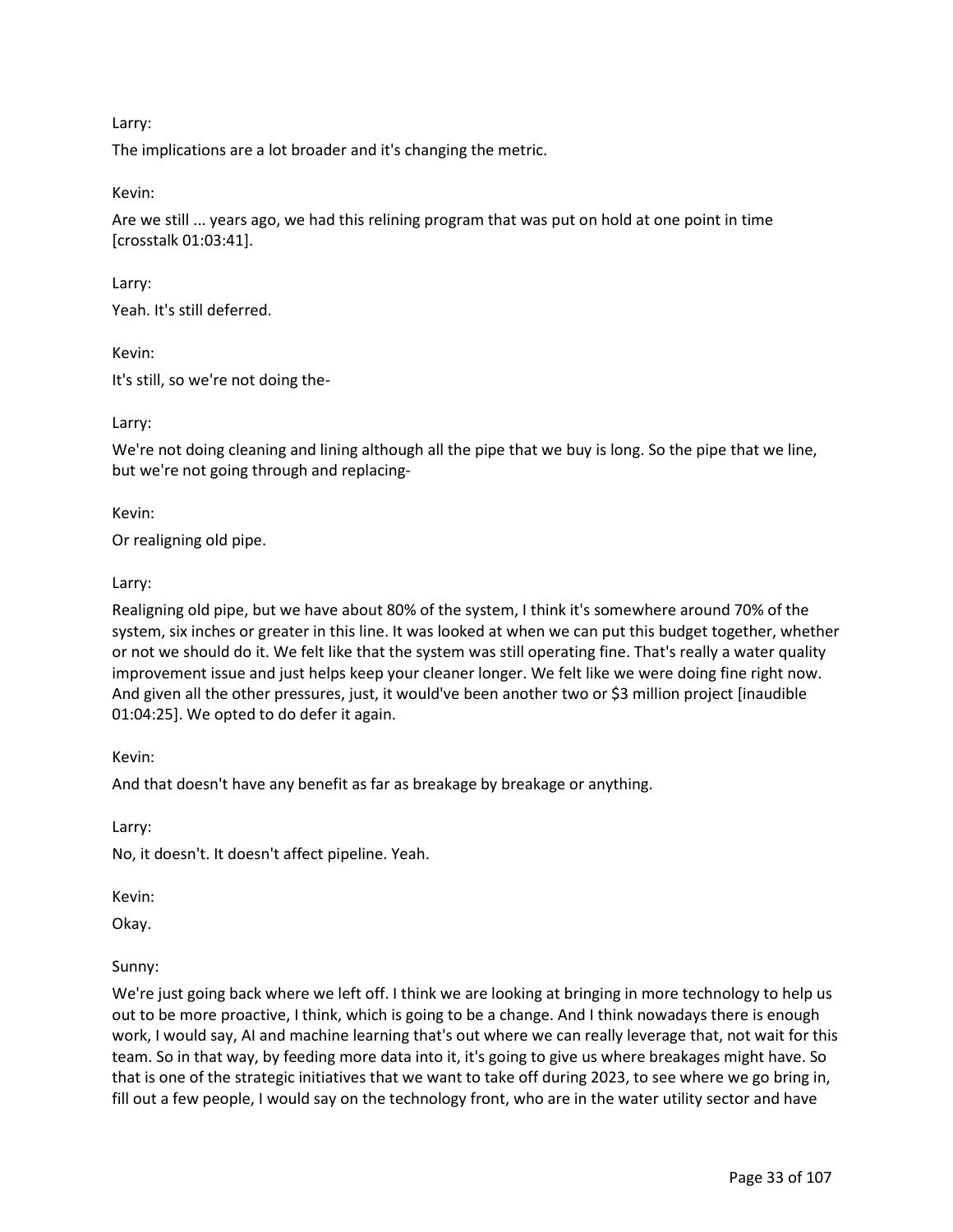them come out here, do some demo for us and bring them on board if I [inaudible 01:05:21] that option. So we will actually re-look on how we actually even approach this capital by [inaudible 01:05:28]. Right now, it's based on the [inaudible 01:05:31].

# Sunny:

So that's typical, but it doesn't include the feeding and lining as Kevin asked because we have postponed it. I think as of now it's 27, 28, we are kind of bringing it back into the budgets itself. The rest of it is this is pretty much related to they're all like placeholders. So to speak the 500,000 for connections related to, because when we do a capital pipe on the street, there's going to be associated valving and hydrants. And as well as the line's going feeding the homeowners. So those lines kind of have to be replaced if you are digging up the streets, putting in new lines. So the rest of them, all the valve replacements and the meters tie with [inaudible 01:06:17]. Okay.

## Sunny:

So again, hydrants and connections, it's a constant replacement most utilities would actually look at the hydrants, older hydrants safety. They would take it out of the system and put in new hydrants and the pipe [inaudible 01:06:46] the good of service pipe. This is again, has been continuing for this is standard. I would say budget say numbers, which we allocates. The newer one is the Lead Service Line Replacement. So the half a million originally we are budgeting 49.7, but the 49.72 is something that at this point of time, we have done the inventory. You should be able to see a presentation on where we are in terms of the inventory, in terms of the present steps, what we are doing in terms of the future. I would say a roadmap as to how we are going to go.

## Sunny:

That will be part of the Environmental Health and Safety. Committee, you should be able to see the presentation, which delves into more detail, but just for 2023, what we are planning to do is continue the inventory map management and also develop the communication. I would say letters, postcards, and things of that source to inform as well as do some testing based on what we need to do if there is lead what's the sampling that needs to be done, inform the customers of what's the sampling protocol is, and then also do some potholing where if we find the [inaudible 01:07:59] that service pipe, potholing is pretty much opening, a very small, I say six inch hole instead of digging a massive hole. So you kind of use either a hydraulic extraction or a vacuum lead extraction.

## Sunny:

So in that way you create this so you're not spending too much money to look at the pipe itself. So the [inaudible 01:08:19] infrastructure, it's a technology that's been there for almost three, four years. It's not a technology word, it's a huge word. But even still, I think it's just a more fancier way of finding infrastructure where you're using pretty much a vacuum, either a [inaudible 01:08:34] or a dry back to [inaudible 01:08:38]. So it's not a technology per say, but if you look at the American Water Works magazine, it'll pretty much say it's technology. You can even define it as, so it's pretty much dry back or a [inaudible 01:08:53] back where instead of doing a big backhoe, you can excavate it, you have this advantage. This is one of the things that we looked at, right. So going back to your question, the Northern Service Area Expansion is something that we want to start.

#### Sunny: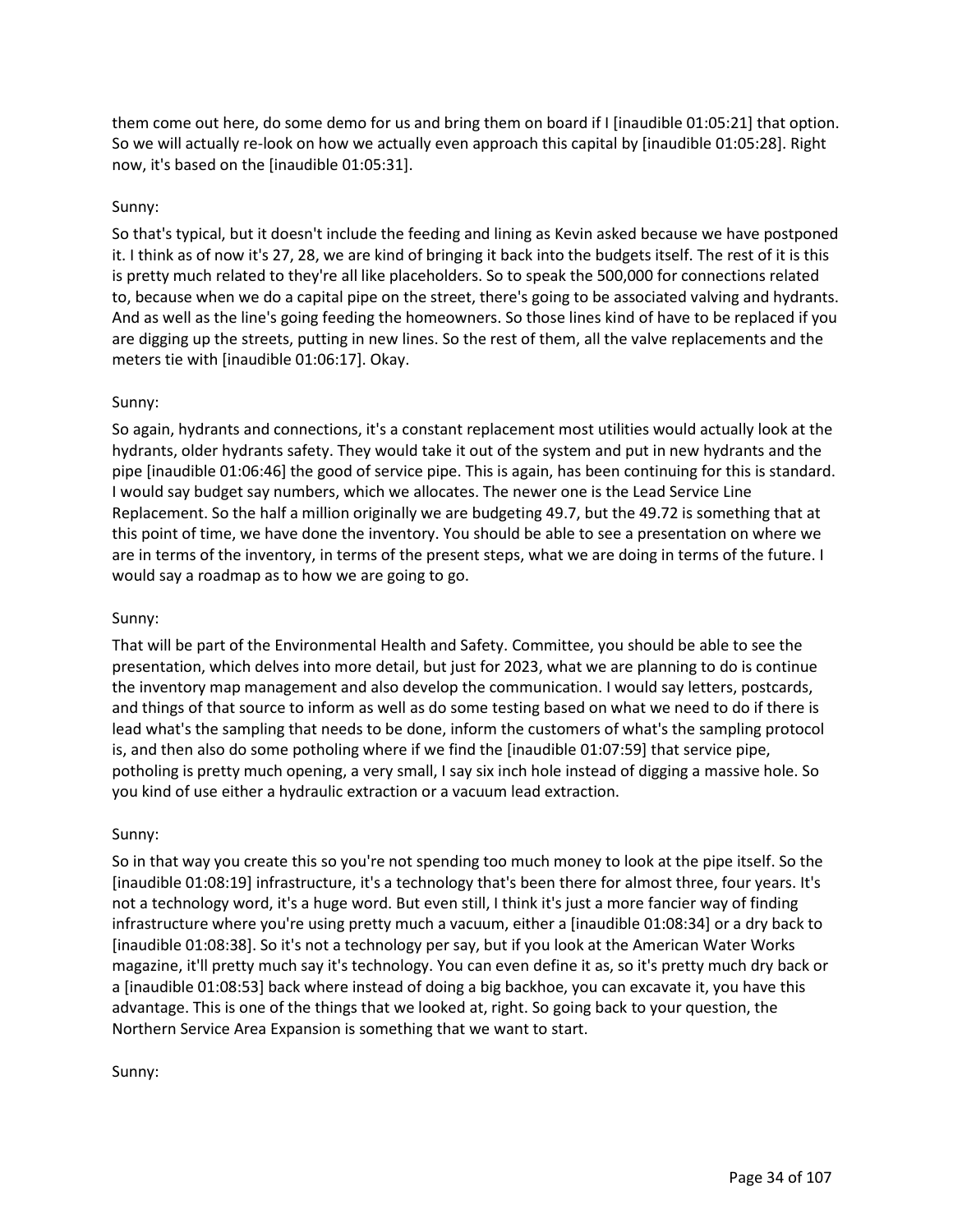Originally, I think we looked at, Rochelle and I looked at postponing it, then we again looked at it. I think Larry also kind of looked at it and said, "Sunny, what can we do this earlier?" Because can we, fund this sort of [inaudible 01:09:16] growth. One is for the growth as well, he said, "Can we look at the resiliency and redundancy because we'll be able to supply water from the Southern areas." We only have like two pump stations to kind of address some of these things, but the piping hydraulics isn't that great to push the water. So I think first phase of this year would be related to the study, the model study and see what piping improvements needs to be done in terms of the hydraulic infrastructure that is buried underneath to study what's the weakness in hydraulics and how do we improve?

## Sunny:

Do we need storage tanks? Do we need to increase the size from 24 to a 36 inch? So it kind of looks at, so this year we have planned for studying what's existing and projecting the demands. And we are going to start. We just issued, I think in a way in the process of issuing the agreement to tie and bond to start studying the model, projecting the demands and studying the growth that could happen out there as well as develop what needs to be done. So the next phase based on the concepts, the next phase would be the design, but this was something that we pushed ahead instead of pushing it back.

### Larry:

So this relates to our strategy of full sailing, more water and number one, and our Northern part and service territory, it's fed by wells and they're very starting to show the age. So this will help with that redundancy. But ultimately the goal is to let us wheel water through service connections, to other towns that might need it.

Catherine:

So we talked sometime ago about getting up here, was it 10?

Larry:

Yes.

Catherine:

To get to Southern to remember-

Larry:

Yeah, that's great. Correct.

Catherine:

And that was a million dollar project. And we were like, "Hey, we're a million dollars. Let's just go and do it." So what's the 12 million project is that one small pipe to help do a particular development and blah, blah, blah. This is a whole strategy about expanding our reach. And so it's different.

Sunny:

Yeah, it's different because it also involves studying from, let's say from New Haven up South.

Catherine:

Okay.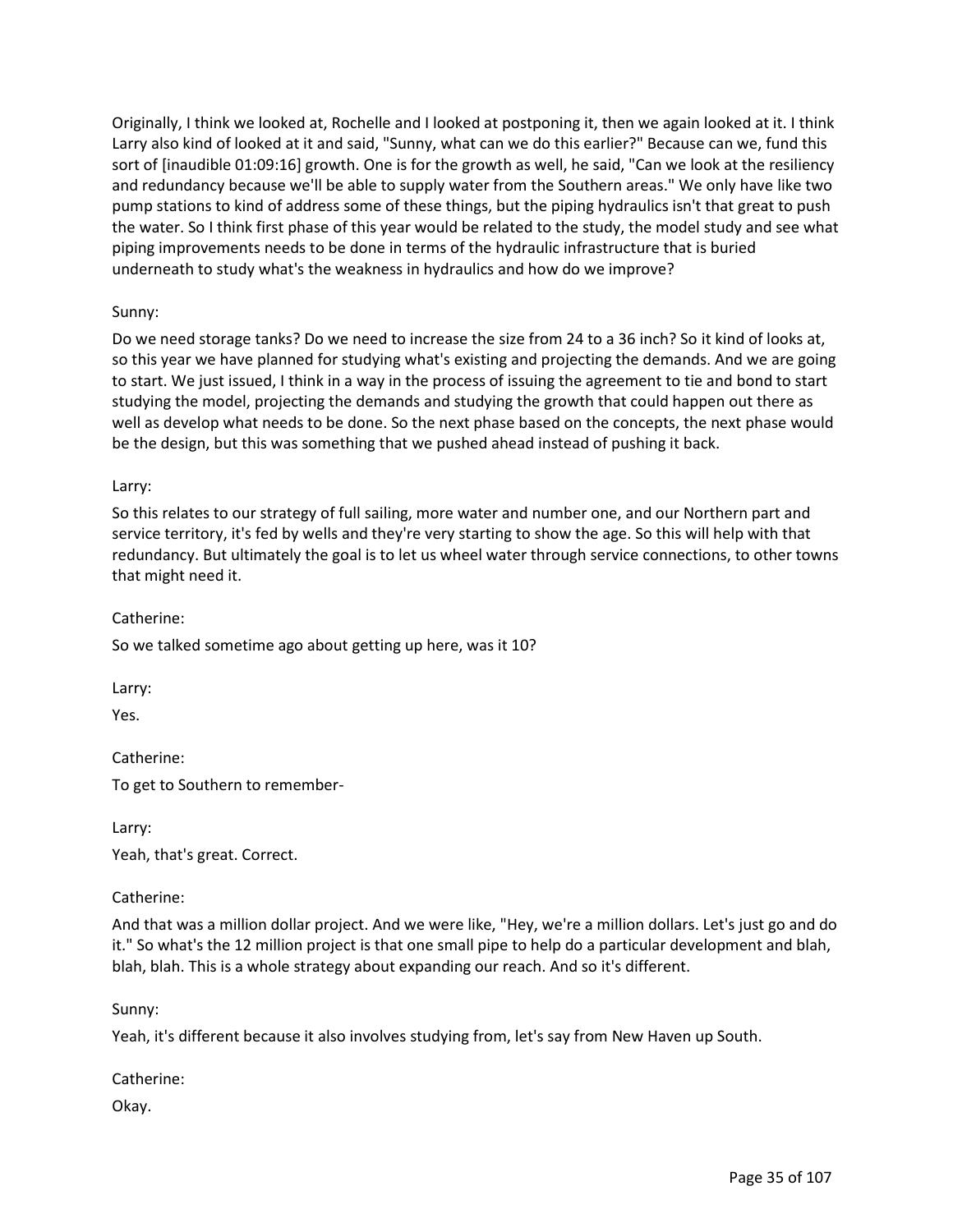# Sunny:

So [inaudible 01:11:24] water, pretty much supplies, only New Haven and the west of New Havens [inaudible 01:11:30] for the North. So for us to push the water through, there has to be hydraulic pipe blends that help us move the water all the way to Ansonia-Derby. It also ties in with future regulations that might fit us with the wellfields. So we are thinking with the PFAS, if the wellfield do show some PFAS in the future, because PFAS is something that we are not seeing right now, but say future regulations emerge where there's more stringent numbers being put on, the parts for trillion right now, it's about 20 parts per trillion.

## Sunny:

EPA has about 70 parts per trillion. All the states are looking at various different options to see and examine what's the regulation that you need to bring in for PFAS. It's a very evolving dynamic legislative process that's going on. Even those factors too, I think they can be good to have our backup in case if we are not able to use the wellfields, if we get hit with the PFAS in the future. So it kind of serves our growth strategy, it kind of serves our resiliency and it kind of helps us to prevent any PFAS related issues that might actually emerge in the future.

## Catherine:

Kind of depressing also. So our water's, it's getting polluted. And so-

Larry:

We have certainly more risk.

Catherine:

... we have to treat it.

Sunny:

Yeah. So this is something that we moved front rather than pushing it back.

#### Suzanne:

Sunny, I'm going to ask another ignorant question. Okay. So we're pumping more water North and those communities are served by wells. And I know it's not our responsibility, but how does this affect the waste treatment and does it that have an impact at all on our wells? Maybe we don't care, but it just seems like water goes somewhere and I don't know where it's flowing out of septic systems or whatever. I don't know what the waste treatment plants are in that area.

#### Sunny:

Right. So you're talking about the wastewater that emerges out of either going through bathroom and showers, whatever it is.

Suzanne:

Yeah.

Sunny: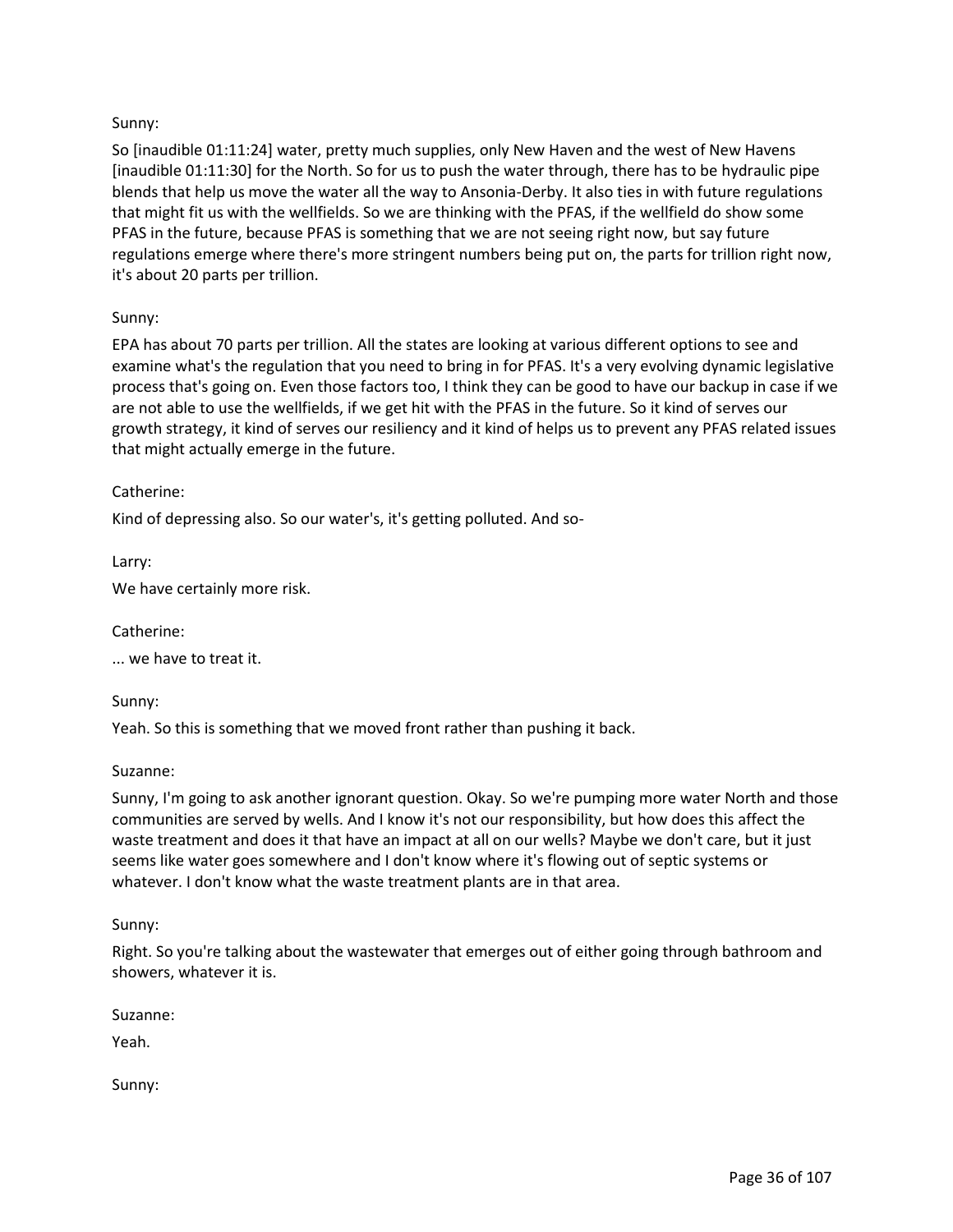See for New Haven, you have waste treatment plan, sewage waste treatment plan [inaudible 01:13:43].

Suzanne:

Yes.

### Sunny:

Some of these towns may tie into ... they're are smaller towns, they tie into their entire sewer, goes to a pump station again. So they would tie into the neighboring towns, sewage treatment plants. So definitely there is what do you call as a mass balance at the end of the day? So you have so much of mass water being pushed and typically after use, there is about 70, 60% that goes out as waste. So that waste goes to a treatment plant, but definitely that is something that ... but for us impact is we are just substituting say one gallon with one gallon.

### Sunny:

So one gallon of [inaudible 01:14:19] field water with one gallon of [inaudible 01:14:22]. So for us, it doesn't really make a difference because, and for the treatment plant too, if you're looking at the wastewater treatment plants. So I think based on per capita consumption and per capita disposal into the sewage system. So if you look at the per capita disposal into the sewage system for one gallon, let's say 0.7 gallons goes out as waste. It's still going to be going out as waste and they would've actually accounted for in the sewage treatment [inaudible 01:14:48]. So based on the population, typically it's a percentage of a population they put in 65 gallons per capita per day is what I think our typical standard is, not just New Haven across the US. It is 65 per capita per day is what we normally calculate for water use.

#### Sunny:

How that you multiply by a factor, then you get a sewage. The treatment plan is designed based on the population based on, I would say 0.7 or 0.6, whatever it is they use and the max, they peak [inaudible 01:15:19] come in. So they design the wastewater treatment plan based on it. So unless the population is going to expand drastically in these Northern areas, then the sewage treatment plan itself will not get affected to that greater instance. But if you're going to see the population explode from 10 to 20,000 and then your sewage treatment plant capacity will be a lot less to handle the new population growth.

#### Suzanne:

But one of the things I do know is that you have increase in population, increase in housing when the infrastructure improves. And so if we're improving the infrastructure, there is a chance that you'll have more building in yield.

#### Sunny:

Yeah, absolutely. So that's what I think money comes in where typically the top partners would look at the population growth and we don't really operate sewage. But one of the things that we look at is even for Northern Area Service Expansion, we look at the growth in terms of where the growth is happening. And that was one of the considerations, what we will study in terms of how much we should really project our future growth and what the pipe sizes should be. Maybe with today's population and the consumption, we could supply water with the 24 inch pipe, maybe for tomorrow, it may not be enough. So 20 years down the line, we may need a 30 inch pipe. So right now it's something planned for it. And maybe put a 30 inch pipe while we are doing the construction. So absolutely a very valid question.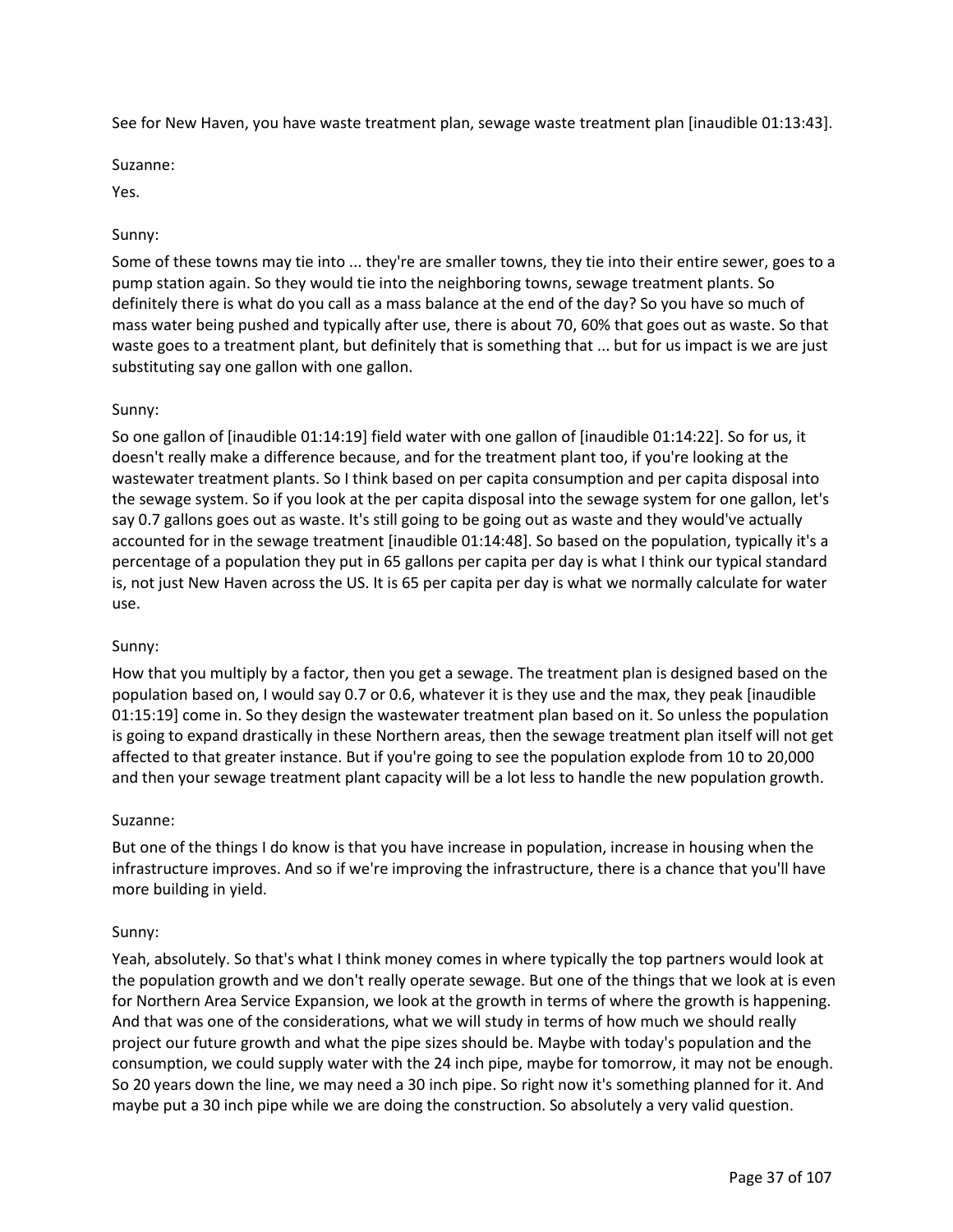# David:

Part of the reason we were doing the \$2 million small expansion was specific business, is a specific development was going on and there were 380 homes of the businesses that we were going to be able to capture. I think there was a five-year payback or something.

### Larry:

Yeah. So think it was five years, right?

## David:

Yeah. It came even less because that turned out to not have to go the [crosstalk 01:17:01]. The 12 million is because we are going to have aquifer regulations in the, not to distant future. That's going to limit the amount of water that can come from underground just as we had the water flows that were limited for surface water five, six years ago, I guess it was, we're going to have the underground once and a town to the North of there is significantly dependent on aquifers for their water. So they'll have the choice we're ready to go, or they can go to the town of the North of them, which is a big city municipality and more difficult to deal with. And so we might have an opportunity to expand and cover ourselves because you're hearing all the wells spending all this money on the wells. Eventually we may not be able to get as much out of the wells.

### Catherine:

So are the wells ours, or, and the aquifer ours that you're talking about?

#### David:

Our aquifers will need to be protected, but there are some in some towns of the Northern area that this will connect to that are not ours, that are another [crosstalk 01:17:57] they're going to have to, exactly. And therefore they may be in need of [inaudible 01:18:04].

## Catherine:

And so how ... this theme that you brought up so helpful, so, how are we cooking into what the State is thinking about its strategy for bringing in businesses and other kinds of things that are going to create these opportunities for development that could support what it is we're trying to think about with this \$12 million investment?

#### David:

Well, I guess Larry would have to talk to your involvement with the State Water Council.

#### Larry:

Yeah. We've got a couple of different routes. John Hudak has been actively involved in the State Water Planning Council, and they've been looking at what the water supply needs that the State are also looking at that in terms of stream flow regulations, which is going to reduce the amount of water you can take from wells. They previously had, as David referenced and done that with reservoirs by increasing the amount of water that you flow over the dam. So he's been actively involved in that and has had considerable input within an is an incredible individual. Then Ted has been serving on the State, used to be called the Connecticut Economic Resource Center now, but it's the nonprofit that helps promote [inaudible 01:19:16] been on the board that until last year.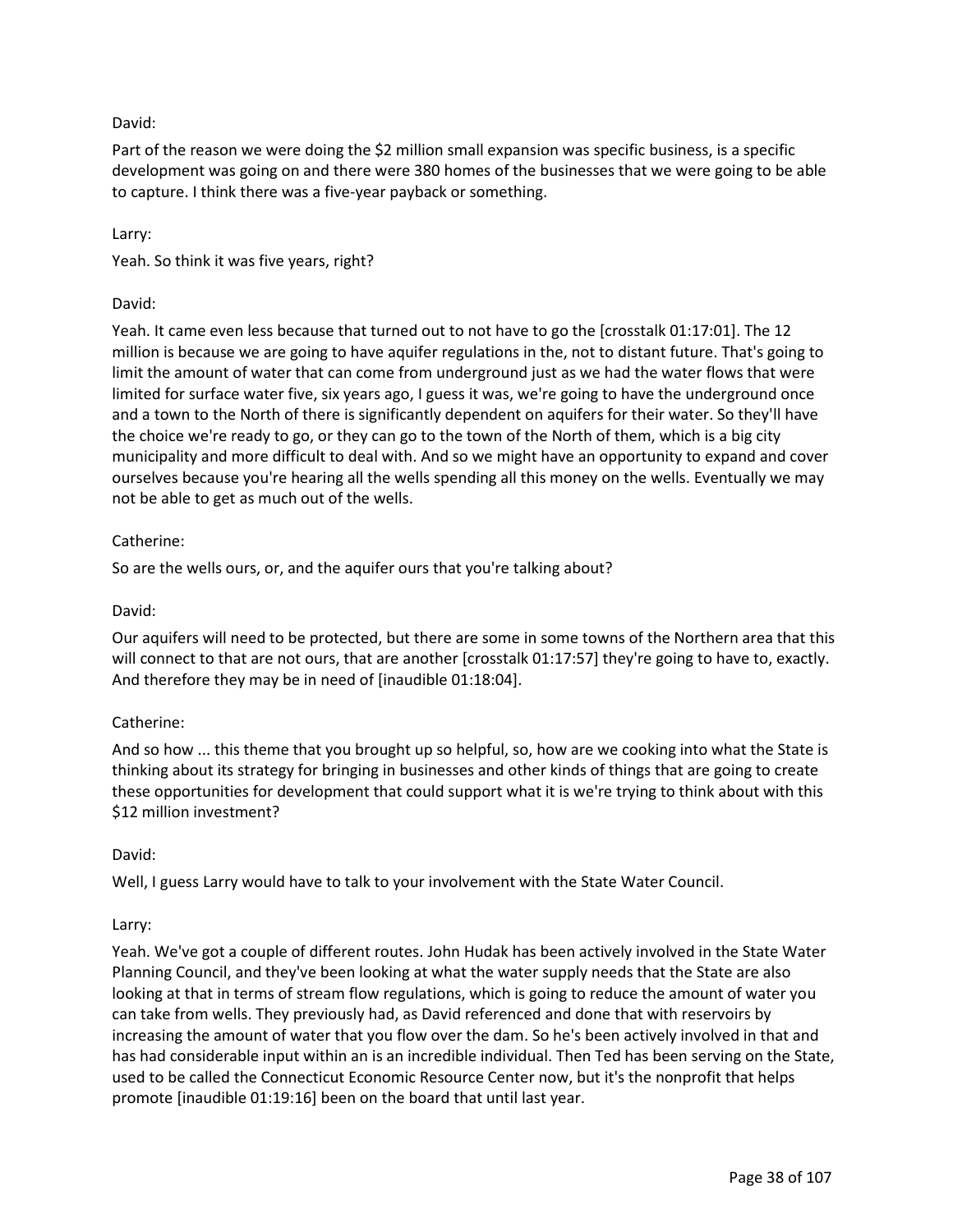## Larry:

So we'll look at getting it on [inaudible 01:19:23]. So we have input on economic development. I've also sent a position paper to David Lehman on why they should look at water supply and being a plus in terms of recruiting businesses. I've also talked to the City of [inaudible 01:19:39] Economic Development about using water as a [inaudible 01:19:45] to recruit to the service area and activate, they've actually gone out and recruited more craft breweries as a result of that discussion. So we have input it in a number of different ways.

### Catherine:

Okay.

## Sunny:

Just tying into the next one is Service Area Improvements, this is the East West Transmission line where we want to kind of take water from Lake Gaillard and move it much more efficiently towards the [inaudible 01:20:14]. The issue, what we have here is this is, this again going to the design of this right now. This was not part of again in the next five years, but we are now moving it to doing the design a little bit earlier. What happens is there's a lot of water quality issues. It's not a question of the quantity. It's more of the last. So if we push water because New Haven was originally developed, whatever 1800s. And if you look at the piping network, it's a big cluster of pipes with pretty small diameter or big diameter. So it wasn't planned as we are planning now.

## Sunny:

So whatever happened, developments happened at the time the pipelines were laid out and what's happening is when we pushed the water, the quality we can push through. But the velocities, which we push through creates a lot of turbulence. So when it creates turbulence, it automatically becomes a water quality go back. So this ties into Catherine's point. So the water quality becomes an issue when we start pushing water in. So this is a major one where we want to do improvements, where there is both hydraulic bottlenecks, as well as water quality issues, which we will address by doing this East West Transmission Main.

## Sunny:

So it's not that we cannot push water, it is that we want to push it more efficiently into protect water quality, as well as we will have more water than we need. So this is something that we advance [inaudible 01:21:36] in the recent iterations of going through both pressure. And I looked at, we kind of said we bring which we did not bring. So these are some of the things which we think are critical for us to supply water to the areas where we need them the most.

## Catherine:

So this is a ... This \$160,000 is an annual cost.

Sunny:

No, this is going to be only studies at this time design modeling.

Catherine:

I see.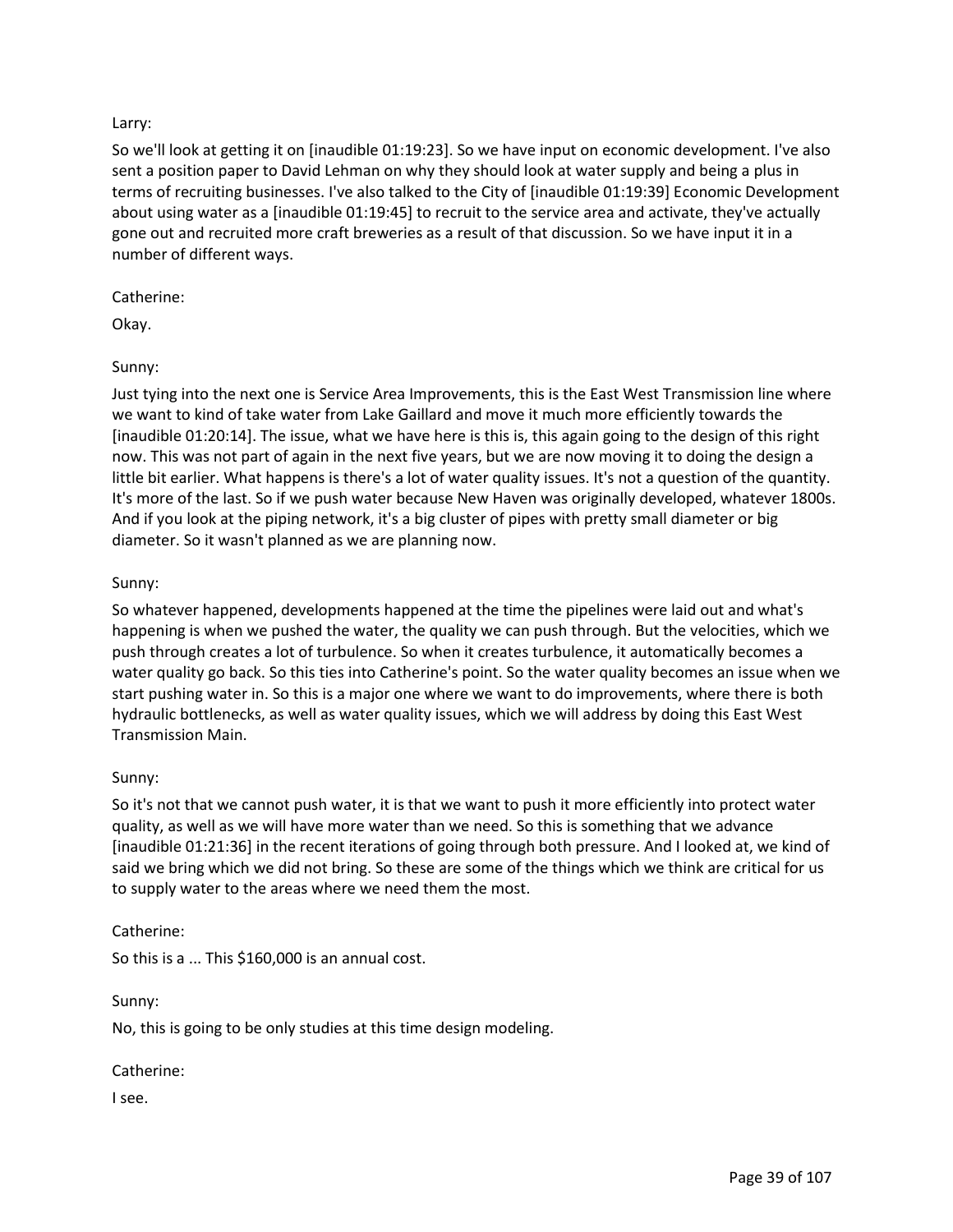Sunny:

Right.

Catherine:

Because that's, going to say that's kind of a small number.

## Sunny:

Yeah. It is a small number. Yeah. At this point of time, it's a yes, modeling, hydraulic modeling and is kind of developed alternate.

## Sunny:

Somebody said, I think it cost \$20,000 or something [inaudible 01:22:18], 20,000 in 1878. So if you are somewhere close to that year, I think, and 160 would be [inaudible 01:22:27] construction.

## Speaker 12:

I don't know about a pothole, but 160,000. It's about what it costs to do one of those tables, those speed tables, which is a ridiculous amount of money, but whatever.

Catherine:

Yeah.

Larry:

And we should get that business soon.

Catherine:

I don't know. I don't actually like them plows, tear them up in one year.

Sunny:

[crosstalk 01:22:50] the piping going to move a little faster here, but anyway, [crosstalk 01:22:55]. Given [inaudible 01:22:55] of time, the Pipe Bridge Rehab, this is pretty typical [inaudible 01:22:56] find structural deficiencies in any bridge crossing, we address that it's a placeholder at this point of time, the type of projects that come up, is something that we look at if DOT is kind of bringing it to our attention, or we look at it and say, the Pipe Bridge needs to be prepared. We do the structure of efficiencies and we address it and we fix it. The next one is the big one, the Ansonia-Derby, which you've been hearing it from 2009. So it's a long time back and it goes back to, [inaudible 01:23:25] sunny days.

Larry:

It is. It is.

## Sunny:

But good thing is in the last two months, I think we finally got the letter from the assistant commissioner. So great, I would say bottleneck crossed, so hopefully fingers crossed and you will hear a little bit more about it then we give the update. So it looks very positive. We want to bring the contractor start working on the construction activities, hopefully this May or something like that, award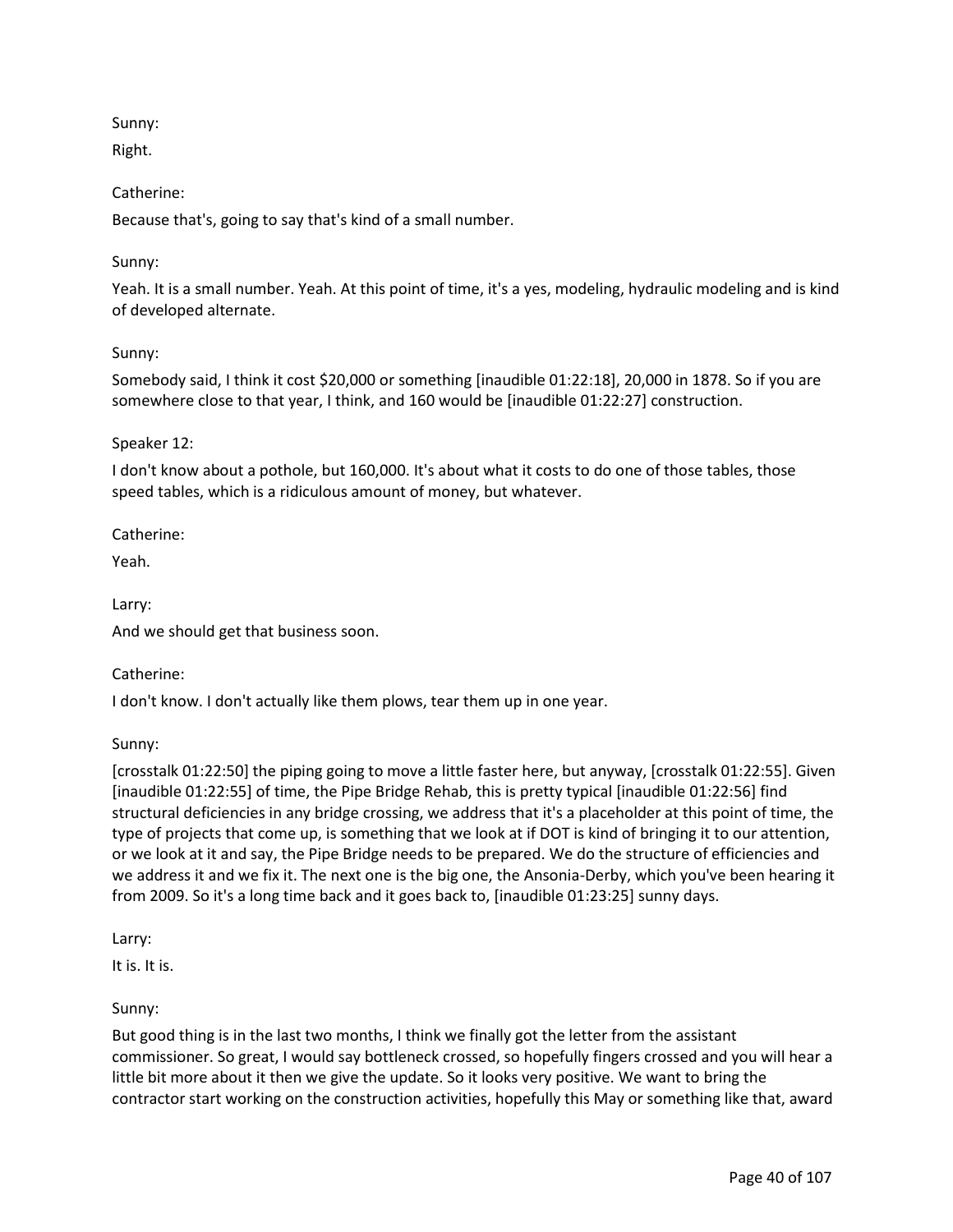the contract, give the notice to proceed and have him bring in there. He seems to be pretty excited to get on board. The contractor was originally awarded in 2020 March, but we'll give more about it as we go. So I won't take more time. The Saltonstall Ridge Tank Power Vent that were disinfected byproducts that typically when there is a treat of water going back to, I would say, Catherine's question on disinfection.

## Sunny:

Typically, if you let the water sit in the tanks for too long, a period, it develops what we call as DBPs Disinfectant Byproducts. So those are not entirely very healthy in terms of, because the chemical composition of it could be toxic. Okay, what we call this carbon tetrachloride, CCL4, CHCL3, whatever it is. So the chemical compositions can be avoidable and we keep the water that's why is circulating. And it's very critical that you keep the water moving in a pipeline. So even if you see any blind alleys, where's, cul-de-sac, it's very critical that you keep the water moving or you flush the hydrant so your water moves. So any water, stagnated water develops this DBPs. So to avoid the DBPs, that is a vent, which wasn't functioning that efficiently, but now it's a power vent to address the water quality issues for DBPs.

## Sunny:

This is again, which we are looking at. The North Branford Tank Structural Improvement was originally planned, I guess, sometime back, but due to capital, [inaudible 01:25:17] such efficiencies. We are again, looking at it and saying, "We need this North Branford Tank for resiliency and redundancy, because it's all the way to the Northeast and edge of Branford. And if you lose that, when I looked at the hydraulic model, we can still feed it, but it's not the most optimal way to feed it, but still, I think that'll be a lot of hydraulic issues. I won't be able to feed the water at the required pressure. We would just feed the water, but I don't think it's going to help out in fire and all that.

## Sunny:

So I think this is a clinical project that we need to address, and it helps our resiliency and redundancy for those areas. The VFD program. We look at the VFDs, the standard program, which we do, and if there's some VFDs Variable Frequency Drives, which controls the speed of the pump itself. So based on the quantity of water, we can actually control the speed of the impellers. So the impellers can be 2000 RPM, 1000 RPMs. So the variable frequency helps us kind of adjust the speed so we can pump the water as we need.

## Catherine:

And the North Branford Tank is expanded or new?

## Sunny:

It'll be a brand new one, which you'll have to build. This existing one will keep it.

## Catherine:

I'm just saying, it's a new project on our plan or an expanded project on a plan?

## Sunny:

No, it's going to be a new project on the plan.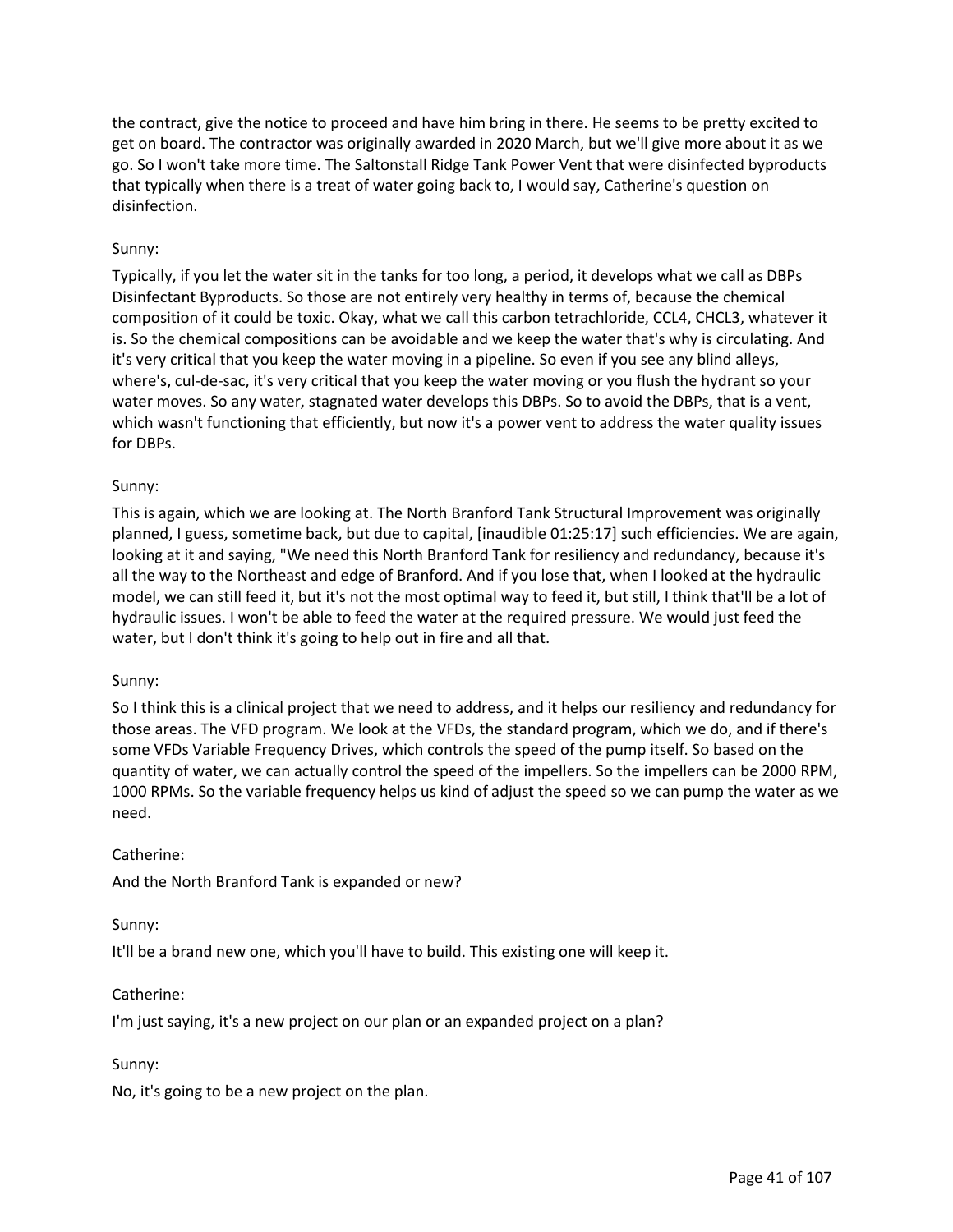## Catherine:

Okay. Thank you.

### Sunny:

The Critical Pump Station. Again, this is an ongoing thing which we look at all the essential confidence. This is going to be there continuously because this evaluation has to be done going back to your earlier question. This is a continuous evaluation we do of all the critical assets and see what needs to be done. So some of these things, we have identified valves, motors and all that then going to the second bullet point here, Spring Street Pump Station. This is a again ...

### Sunny:

Then going to the second bullet point is, Spring Street Pump Station. Again, this is one of the major pump stations that's out there, that pushes water to Orange and Milford. And these pumps are almost 50, 60 years old. There's four pumps and they are extremely old. And when I looked at it in the last two weeks, I get the feeling that these things should be replaced, okay? They're old, they're functioning still. One pump runs, and I think the rest, there are three backups, but still they seem to be, I would say, going back to decades old. So-

#### Suzanne:

So the feeling is driven by time?

### Sunny:

The feeling is driven by the condition of the pump. The feeling is driven by the resiliency issues, because I haven't checked the flood plain map. Because when I was just going and visiting the pump station, the pumps and the genset, all sit on the street level almost without any higher elevation. So, if there is a chance of flooding, then of course we are going to lose this pump station. If there was... Whatever I would say, if that happens, it would be a very critical asset for us to lose, if we don't really do anything to add resiliency. So, the ideal way we are looking at right now is keep the existing pump station, build a brand new one at a different place. So, there is two pumps, we can use the new one, but at the same time keep this as a backup in case if something happens. This is something that we are actually, looking at very seriously and they just want the pivot moved ahead then.

#### Larry:

And that's a critical pump for certain. West Haven, Orange and Milford.

#### Sunny:

Yeah. Anything to the west of New Haven.

## Larry:

And if that one ever was to go out. Wow. And there's no redundancy to it. So if it would ever go out, we would really have a huge customer impact.

## Michael:

Is this the one that we've been hearing about? It's in a really, really tough location? And that's why you might [crosstalk 01:28:47] because you know, I know I came in the middle of it, so.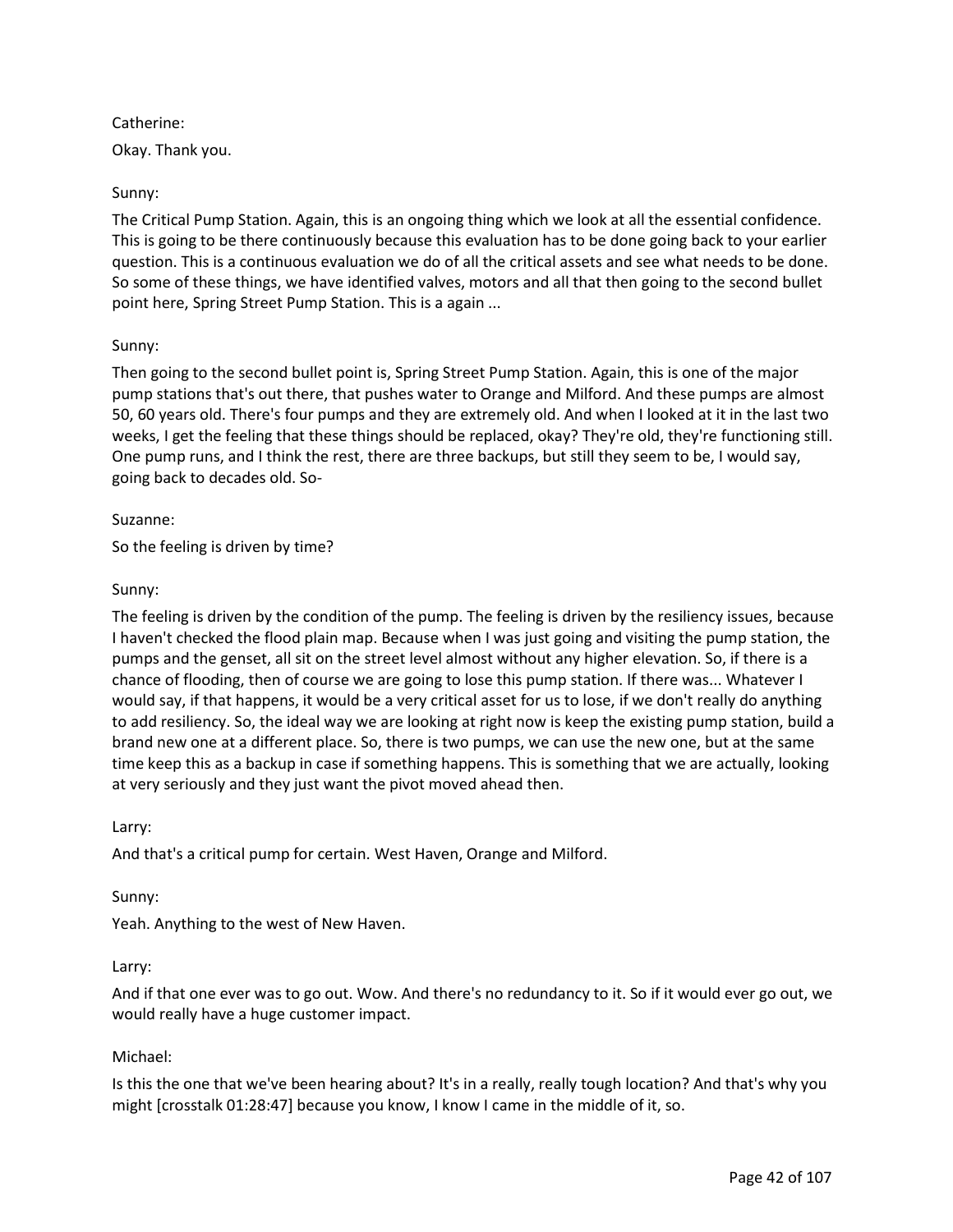# David:

All right.

# Sunny:

It's pretty landlocked. There isn't much place to expand. And my thought is not to do anything to the pump station itself or build a redundant one. So use the new one for feeding it. So this will include... This \$200,000 is going to be for studies, land sighting, real estate, modeling the whole, I would say...

# David:

That's a creative solution because it was going to be a real nightmare to work at that space. [crosstalk 01:29:13].

## Sunny:

It's not they have the [inaudible 01:29:15]

# Sunny:

Yeah. It's so tightly packed. I was there, I would say a couple of weeks ago. And I said, this is, there's no way we were putting in one more one because you have to put the generators too, and everything is so tightly packed and there's no place to expand.

David:

I like creative solutions that we can get.

## Kevin:

If that stays in the system or as a backup, is it possible to just elevate it? If it's in the flood zone without a tremendous amount of work and effort, just sort of lay it down.

Sunny:

Michael, it will require a tremendous amount of work.

Kevin:

Oh, Okay.

## Sunny:

Because what happens is there is a basement where, I would say you have the piping infrastructure. So all the pipe gallery is downstairs.

Kevin:

Certainly.

## Sunny:

The pumps are, I would say at the street level, but the piping gallery is downstairs.

## Kevin: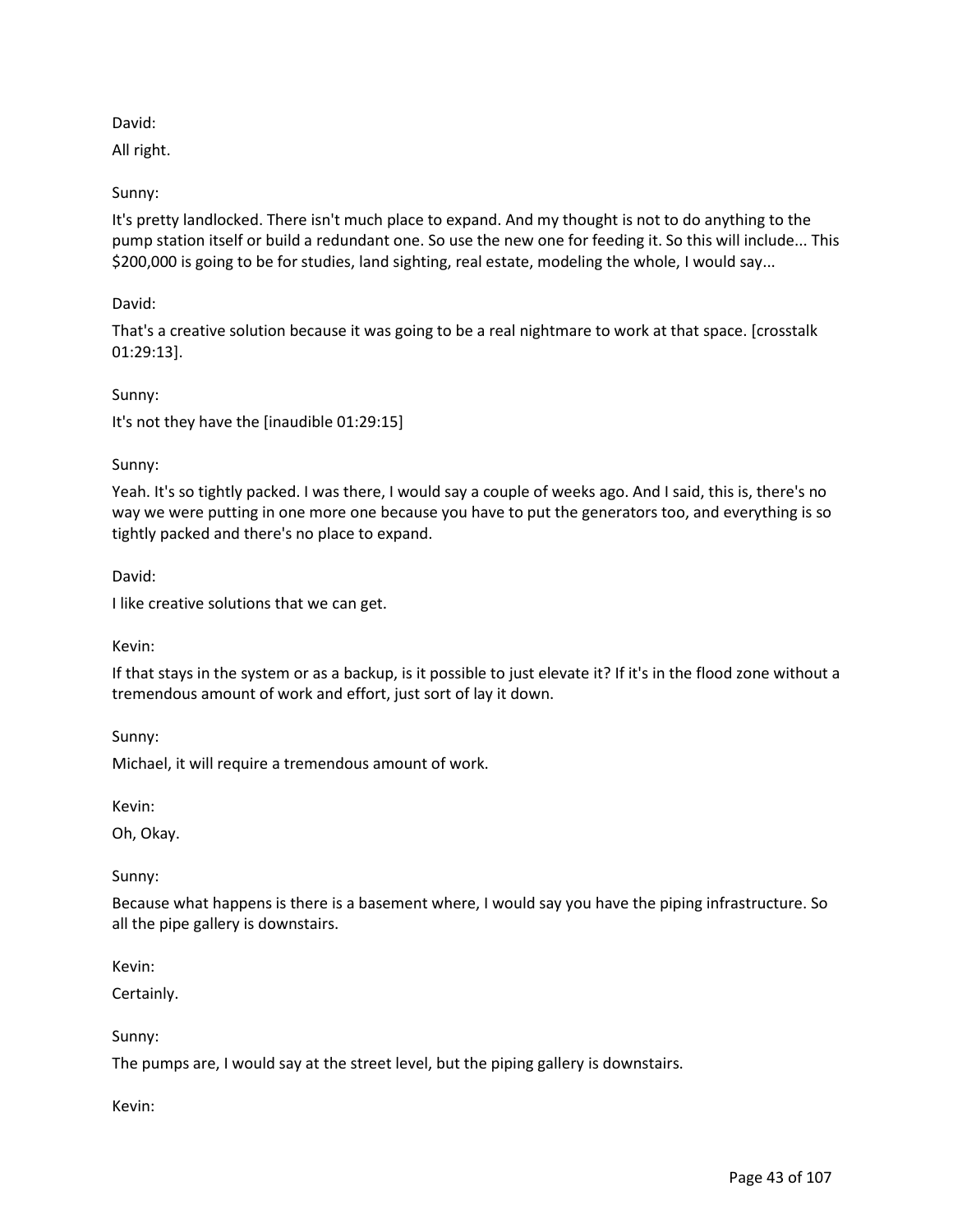Okay.

Sunny:

So certainly I think, you can do it, but it wouldn't be the ideal way to-

Kevin:

Do it. Okay.

Sunny:

The Raynham Hill, again, it's a very old pump station. This is one of the things that I have a picture on my phone, but anyways, you will never see... Yeah, it's a gas engine driven pump. I'm not seeing that many gas engine driven pumps and it's still there. It's part of the developer who did this. He put it in and I guess he kind of, I'd say, gave it to us, we are running it, but there is a new twist to it where I think there is another developer who's doing, who is going to develop another portion of the property, right adjacent to it that goes downhill. So, the elevation difference is massive. So from the street, I'm guessing it's Townsend, if I'm not mistaken that street, the cross section where Raynham Hill and Townsend.

David:

What town?

Sunny:

This is, this is...

David:

East Haven?

Sunny:

This is actually on the cusp of East Haven and New Haven.

David:

Okay. So then, yeah.

Sunny:

It's not exactly. I think... I was asking the same question too, does this fall on East Haven, because I, say, drove through Townsend, the border for East Haven starts, but I wasn't sure exactly how the border kind of... But I guess this is the new Haven. If I'm not mistaken, okay? It's right at the cusp of [crosstalk 01:31:01] I'm not a New Haven geography guide. So, but the Raynham Hill sits at a very high elevation. So this is for the entire development data and the development is, I still fear, high actually. So this is an engine driven, I would say, pump, which is very rare to see. So maybe one of these days, like we'll pass the pictures up. And we're going to redevelop. This entire thing has to be rebuilt, but \$350,000 is for evaluating, sighting. And I believe we have started discussions from what I heard from the engineering group, they're moving on to the option of talking to the new developer to see whether he can give the space, right? And Townsend itself, where it'll cover a lot of those area.

Sunny: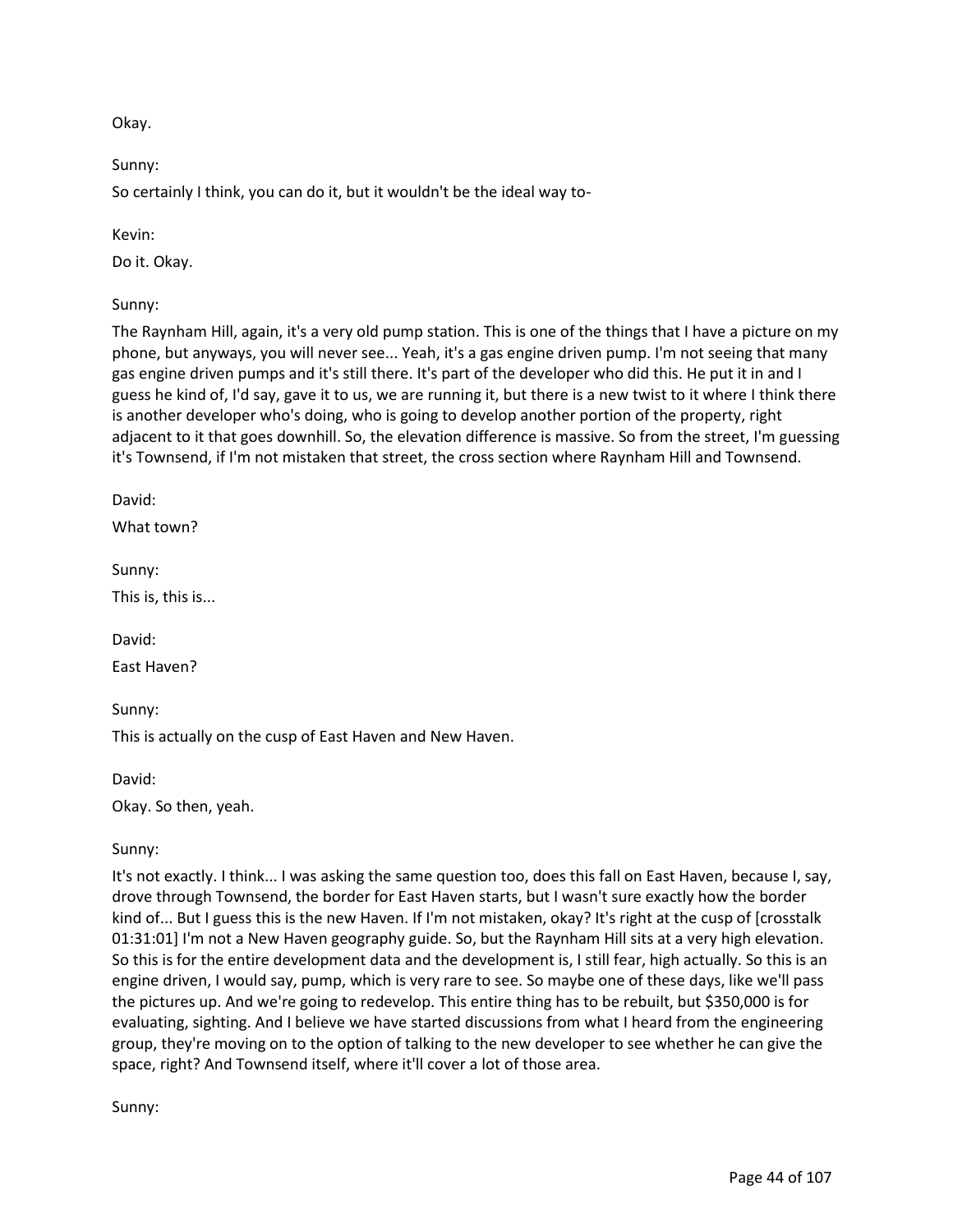Next one is just the standard one where we do chemical treatment mixing. I think it's premise slide. I'm not sure about that. One more plant, general plant.

### Prem:

Okay. So am I going to be talking here Sunny? Is it the plan?

### Sunny:

Prem, It's yours yeah. I think I've spoken enough.

### Prem:

Thank you. Because once in a while I'd see the voice going in and out, so I'm trying to make sure. So at very high level, we have compared this to our 10-year model and as you know, while we came slightly incremental, the \$3.9 million is the overall budget for the general plant for fiscal 2023. A couple of highlights. I know, Larry mentioned it and then Sunny mentioned it for Work and Asset management solution. We're looking at doing some foundational work. So while the \$350,000, that's in there is basically to make sure that we are able to enable the Work and Asset management roadmap. A couple of critical projects is some integration of GIS, as you know. While we have our vertical and horizontal assets, we are mapping those to the GIS systems. So our crews can actually see it, right? So visualize it. That's one of the projects, critical ones. And also along with it, we have other foundational projects. So again, this is overall \$1.2 million in total to start with, but the initial budget is \$350,000, for fiscal 2023.

### Prem:

Business enhancements. This area was deeply cut if you will, especially with our strategy on SAP. As you all know, we are going through a CIS. So we cut the budget. We just left \$10,000 for some minor enhancement work. LIMS, again, as part of our growth perspective. And as you know, we had put in this system last year, so we are looking to do some enhancements so it could support growth. I'm sure you're going to hear more about our acquisition, et cetera. So this strategy is to really make sure that we invest so we can actually expand this for other test, if you will.

## Prem:

AMI is kind of almost to the closure as you... And if you could imagine the many multiyear project that we had, this is just a small, minor enhancement for AMI and the meter sense side, not related to deploying meters, but more focused on meter sense. So a small enhancement there.

#### Prem:

Innovation, you remember me talking about center of excellence we have, for center of excellence team. So what we looked at doing is, some of the products that's going to be pulled in for this year's fiscal 2023 is our innovation bucket. I know Sunny mentioned about the machine learning. You heard about that and we are looking to do some of the work on the asset management side. So small dollars there, \$50,000, but we also have, as a part of our lead service line project, we have, capital budget for technology as a part of that program. So we're being very careful of how we bucketize these money.

#### Prem:

Again, sales and marketing, customer channels. As you all know, we are putting monthly billing in place. Now we are going through some of the portal, the mobile application deployment, et cetera. So this is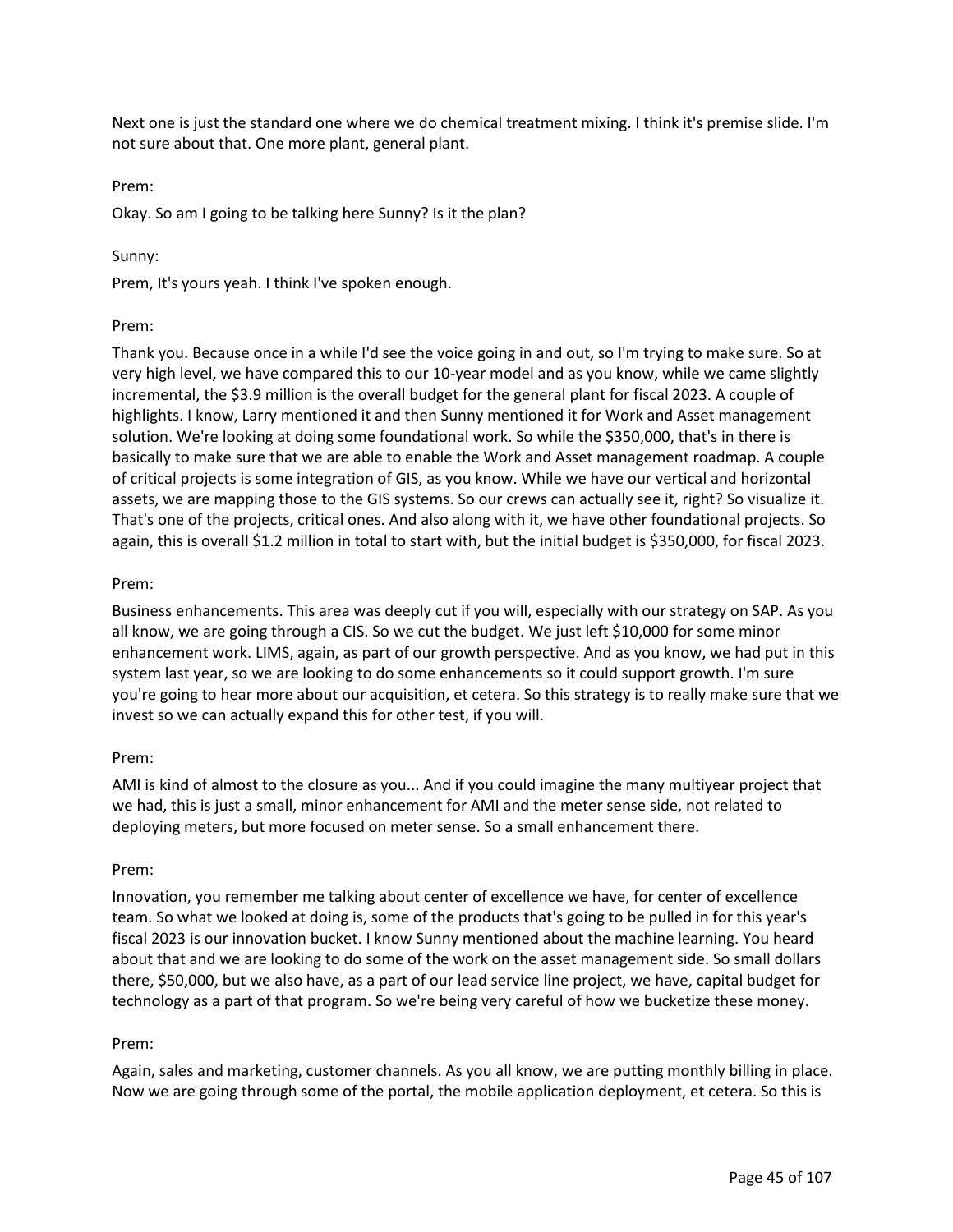an incremental to really keep us going forward on the customer experience side. Again, this will also being impacted based on the CIS system that we select. So we've been very careful that we don't end up spending on the SAP technology. If that's not our direction, as you are aware of. We'll talk more in our executive session for specific to CIS project. Again, small dollars for business analytics. It's not really a lot. We are putting what we call as Power BI for some of the analytics work that's going to help the teams. Again, very specific to use cases we have found across all the COEs. So, really making sure that we're putting the money to the right use cases there. So these small dollars there.

### Prem:

Very quickly browsing through the SQL upgrade. This is the database upgrade. It's a must have otherwise our customer, our cash register will stop working. So this is a project that's critical. We had originally had \$170,000, but with all the negotiations that number had come down to a \$100,000 dollars and I expect it to be even smaller than that. But it has, as we talked about contingency, there is 10% contingency in every one of these buckets.

### Prem:

Cyber Security Enhancement, no change there. This was part of our plan, as you saw, you have seen the roadmap in the past. So we'll continue to invest there to make sure that we are secure.

### Prem:

Data center life cycle very quickly. If you remember last year due to COVID impacts, we reduced the number to \$400,000. Again, we had to take a hit. Typically, this budget was like around \$650,00. This is to really replace all our technology, if you will, and our desktops and laptops et cetera, and then really making sure that we can keep our engine running, so if you will. So this year we'll be looking to do \$650,000. That includes all the hardware and software upgrades.

#### Prem:

Last but not least. We have our commercial. As you're aware, we did put in a commercial business solution in place. This number was \$300,000, but we brought in a lot of efficiency in terms of the project. So we reduced it to a \$100,000 for next year, but we will continue to invest just as a precursor, if you will, we have launched wealth services. You're going to hear that in our meeting specific to commercial business committee, but long story short, we are really looking to progress through so we can introduce new products and services. So some enhancements there as well. So this will cover that enhancement. So, that's the long story short. Any questions for me from any of you?

#### Suzanne:

Yeah. Prem, I have a couple questions.

Prem:

Sure.

#### Suzanne:

So on the Customer Channels, Sales and Marketing, one of the things that came up in one of the RPB meetings where you were making a presentation was this concept of, do people really need this high touch customer service in a water authority? Meaning I turn the tap, my water comes, it's clean, I'm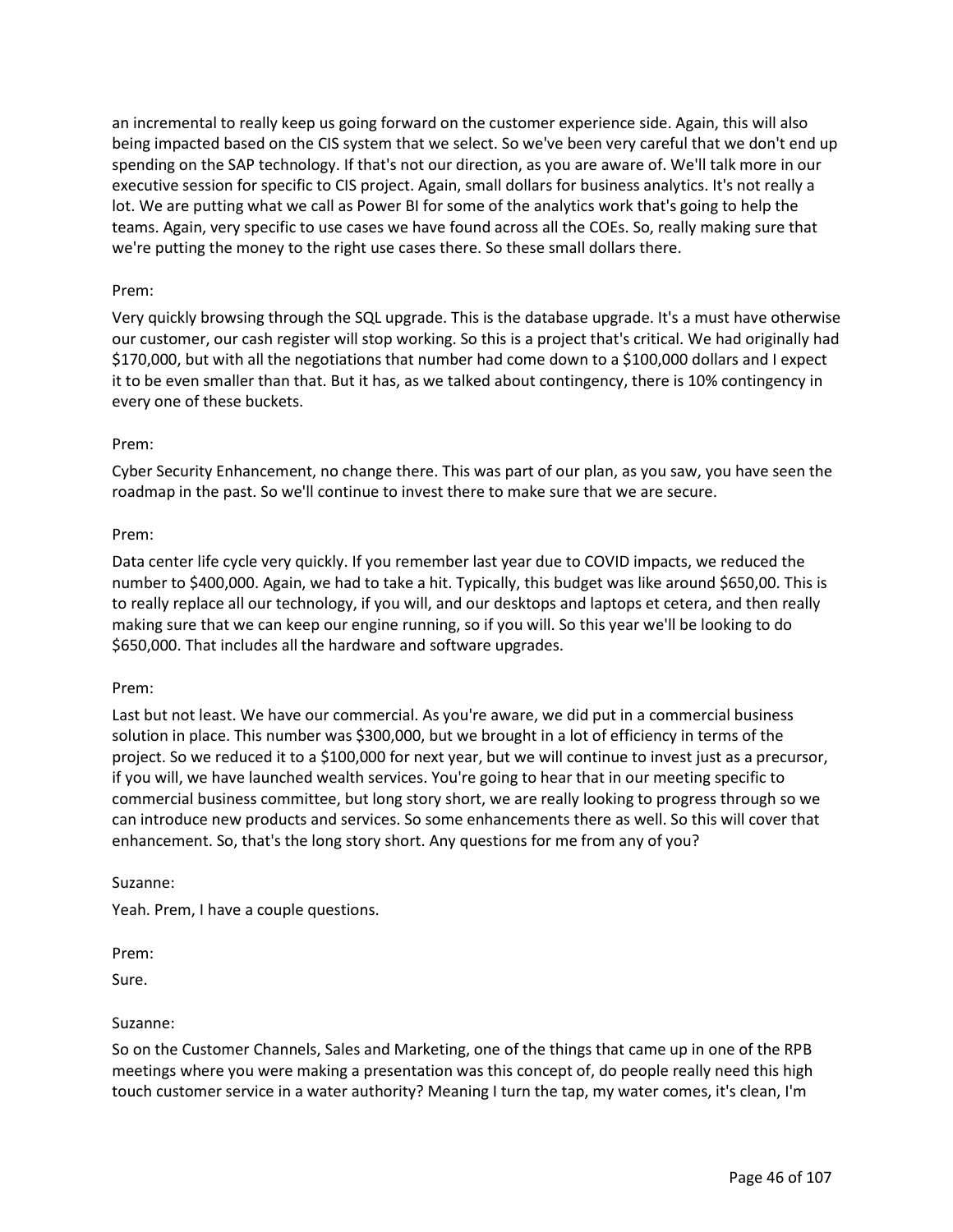happy. Right? So do we need to be able to go on our app and do this and find out the latest, greatest of our usage and this kind of stuff. So in a year in which we're increasing our capital plan by a significant amount, is this the year for that? Which seems less urgent less... And I know, I may be wrong about how urgent it is, but it made me think about it when we were in that RPB committee meeting.

### Prem:

Yeah, no, I think that's a great question, Suzanne, right? So, interesting enough based on not just that meeting, but even before that meeting, there is always this conversation of board, what is it that customer want, right? So the good news here is that the \$150,000 that you see in there, it is not very specific to, in terms of putting our technology in place, if you will, in the sense, if you look at what we have done so far, right? And if you look at our customer segmentation, there are customers who do not care. They just want the bill to be low. And there are customers who actually, who want to be able to do everything in one place, right? So what you see in the dollars there is not to introduce new technology, spending this big amounts of money rather is to integrate what we already have, right? So we're enhancing the things that we can actually integrate. So, that's where this \$150,000, and originally this number was way higher. We actually reduced the number to 150. We cut almost 50% on the number. So-

#### Suzanne:

Reading this correctly, so you're budgeting \$150,000, not \$1.5 million.

Prem:

Oh yeah, exactly. Yeah. Oh no. 1.5 is the overall, for the entire plan. It's just 150.

Larry:

Over the five years or over the six years.

#### Suzanne:

Oh, I see.

Larry:

But, there's also a spillover effect, Suzanne, at least the way I view it, because obviously as a utility, customers have to use our water. However, the spillover effect is they have the option to choose pipe safe from us, or they have the number of vendors outside. We will be getting into residential water testing, that's a strategy. They could choose to use us or somebody else. So the thinking is that as long as we can provide a customer friendly solution on the water side, it may prompt customers to buy other services from us down the line, as we expand the commercial business.

#### Suzanne:

Okay. Well, and I look forward to how that actually happens from the customer user point, how they're using the customer service investments we're making today brings those services to light or is it just, "Oh, I like the regional water authority."

Larry:

Yeah. It's really-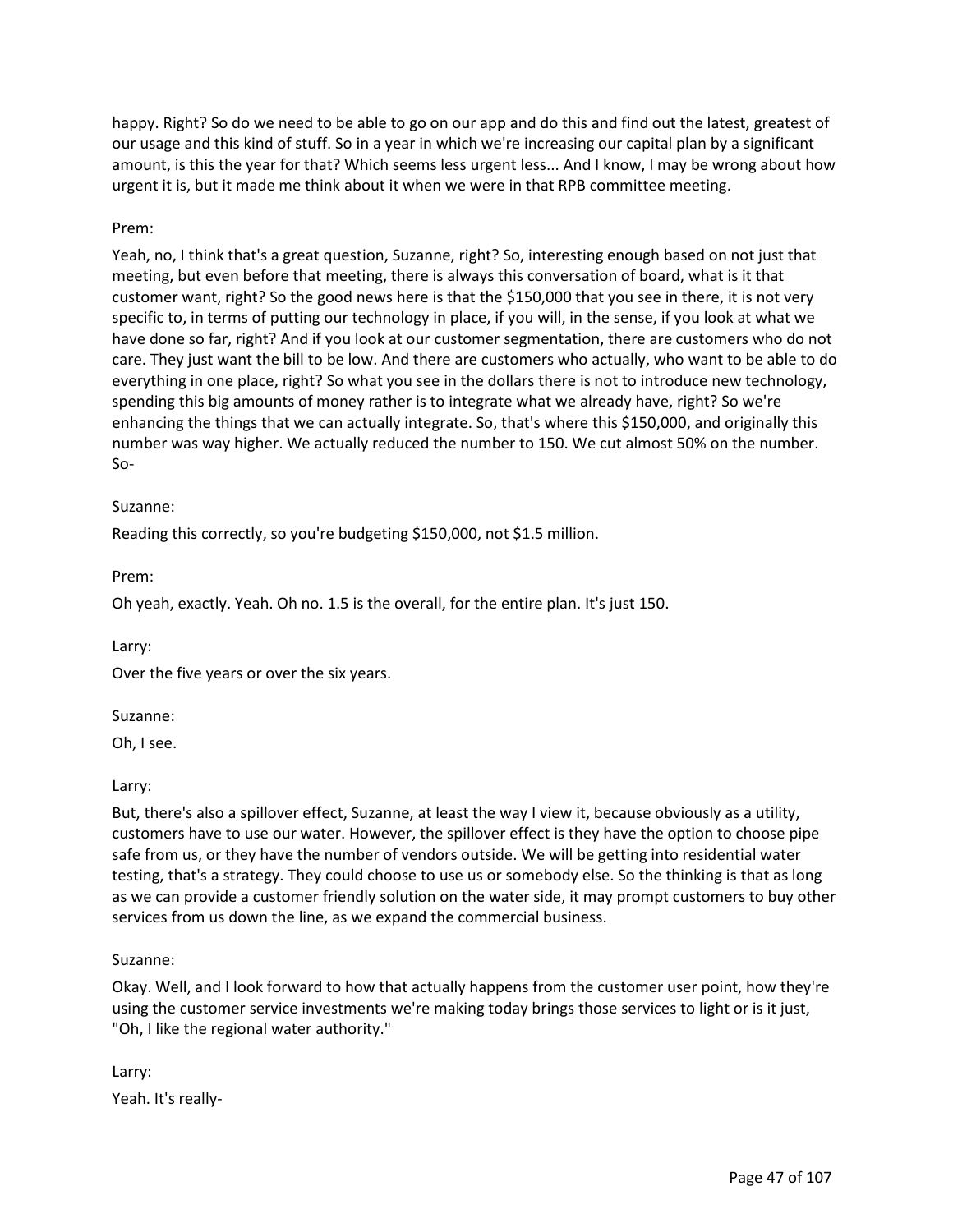## Suzanne:

And therefore we think they'll buy it from us.

## Larry:

Yeah. Well, it's some of that, I mean, obviously reputation, but it's also making, doing business with us easier. Though that's kind of that like, oh yeah, GE, they just might say, "I like the regional water authority. They're easy to do business with. So, I'll buy that"-

### Suzanne:

From them.

Larry:

...and at least that's the philosophy.

### Suzanne:

Okay. And then the [crosstalk 01:40:04] data and the data center life cycle replacements, is that... Generally, do you spend 650 a year?

### Prem:

Yeah, that's exactly right. As a matter of fact, last year, Suzanne, due to COVID and budget constraints, we cut it down to \$400,000, which kind of made the problem even worse, right? So typically we spend 650. So this year we are trying to accommodate that. And fortunately, we were able to have some long term contracts in place last year. So we kind of worked it out, but typically that's the amount we spent. If you look at our 10 year cycle every year we've spent around the same amount.

Larry:

Right.

Prem:

Yeah. Good question. So, I think Sunny, I'll give it back to you here.

Sunny:

Yeah, sure. So the SCADA upgrades, again, this is an annual program where we look at it and say what SCADA needs to be done, software, any other, I would say improvements to it.

## Sunny:

The fleet, I think there's two major things which is going to be the No-Des flushing truck and the Wachs Gate truck. I think the rest of it is, be it the No-Des flushing truck is going to save, as I would say, energy, water. When you flush the water lines, you have this truck where it has got its own filtration units. It has got its own... You can actually add disinfection, if you want to. One side of it, I would say the suction side of it ties into a hydrant. The discharge side of it ties into another hydrant. So you flush the water through this closed loop. So you clean the pipe at the same time, the water is not wasted. So typical flushing programs, you would actually waste the water, but this No-Des stands for, I think if I'm right,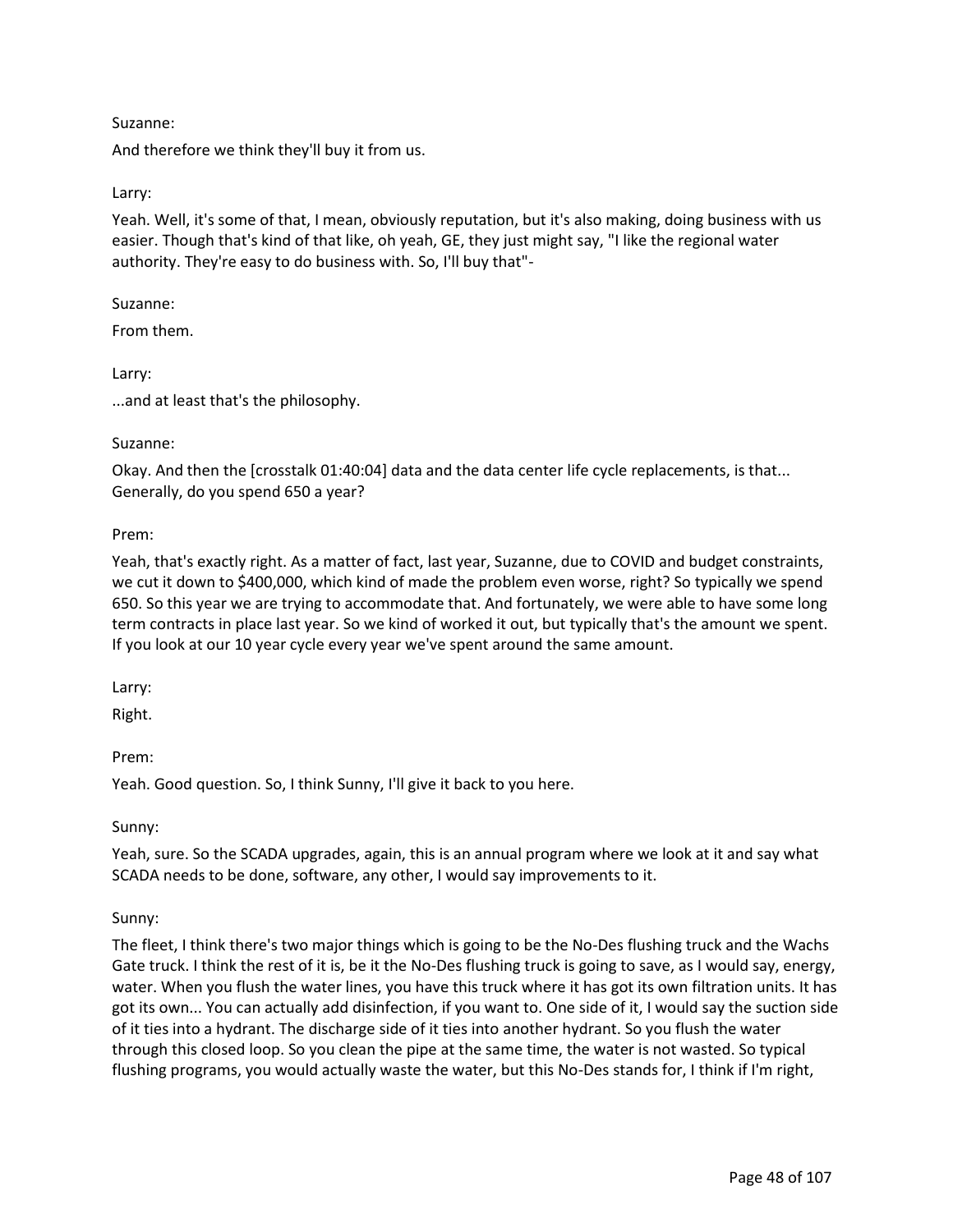neutral output discharge elimination system, right? So I mean, Jim can correct me if I'm wrong, but I think Jim would be an expert on this. But anyway.

Sunny:

But I think what happens is you save energy, cost and efficiency. It requires almost two people or three people to run this. So there's a lot more efficiency. You clean it much faster. So you take the truck, connect to hydrants, you flush the lines.

Larry:

Can you even flush your ground?

Suzanne:

I don't think \$725,000 is worth it because, their cost, if you don't use a truck like this is-

Larry:

Well. I mean, first of all, your ability to flush the system, which is key for not only water quality, but also in areas where we have dead ends, your disinfection byproducts grow. And so this will help us be more aggressive in terms of overall system flushing. Because right now, we do maybe as much as 25% of the system per year, we could do more, more with this than that 25, 22.

Suzanne:

Can it [inaudible 01:42:35].

Larry:

I don't have the answer to that. I don't know whether Jim does or not, but-

Suzanne: I'm just trying to figure out if \$700,000-

Jim:

And there's room-

Suzanne:

...is worth it.

Jim: There was actually a business case-

Jim:

There's no waste of water.

Larry:

No waste of water too, right? That's Jim, that just answered.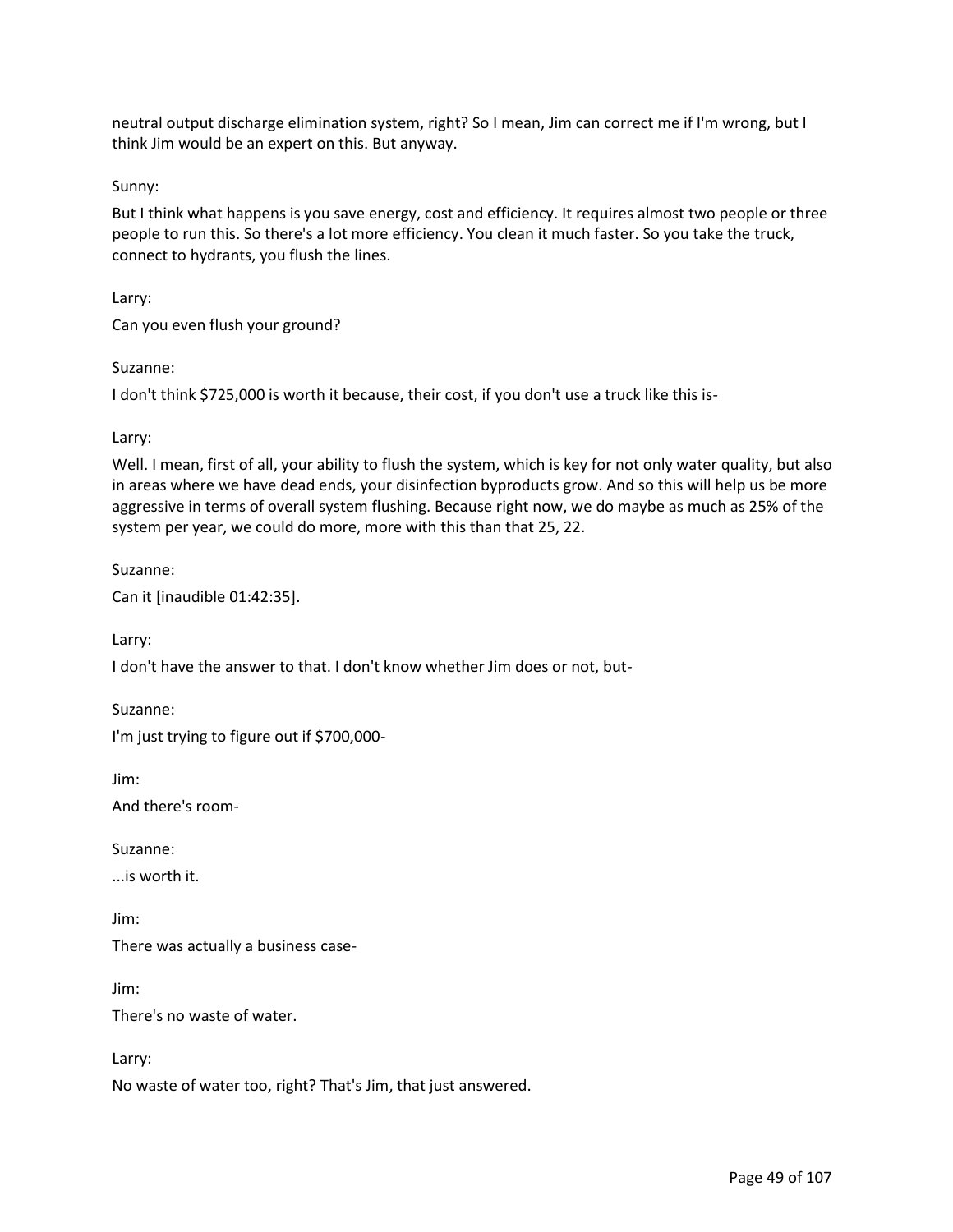David:

Jim, what was that?

Jim:

There is no waste of water. We typically would waste upwards of 9 to 10 million gallons of water.

Larry:

A year.

Prem:

It just goes back to the system.

Jim:

There was a pretty extensive business case that was done that I remember Jim's team was working on to validate that this was worth it.

Jim:

If you're wasting water that also create a problem in the winter.

Larry:

That's why you can't do it because of the freezing.

David:

That's what I was thinking.

Larry:

This will allow it to be, that's what will allow us to do that almost year round.

Jim:

It will also reduce the number of dirty water complaints, discolored water complaints, because the truck is filtering out everything through the entire process.

Prem:

That's what I love about because low calls into my call center, right?

Suzanne:

So this is one truck, whole system?

Jim:

Absolutely.

Suzanne:

We're going to have some crazy graphics on the truck saying regional water authority?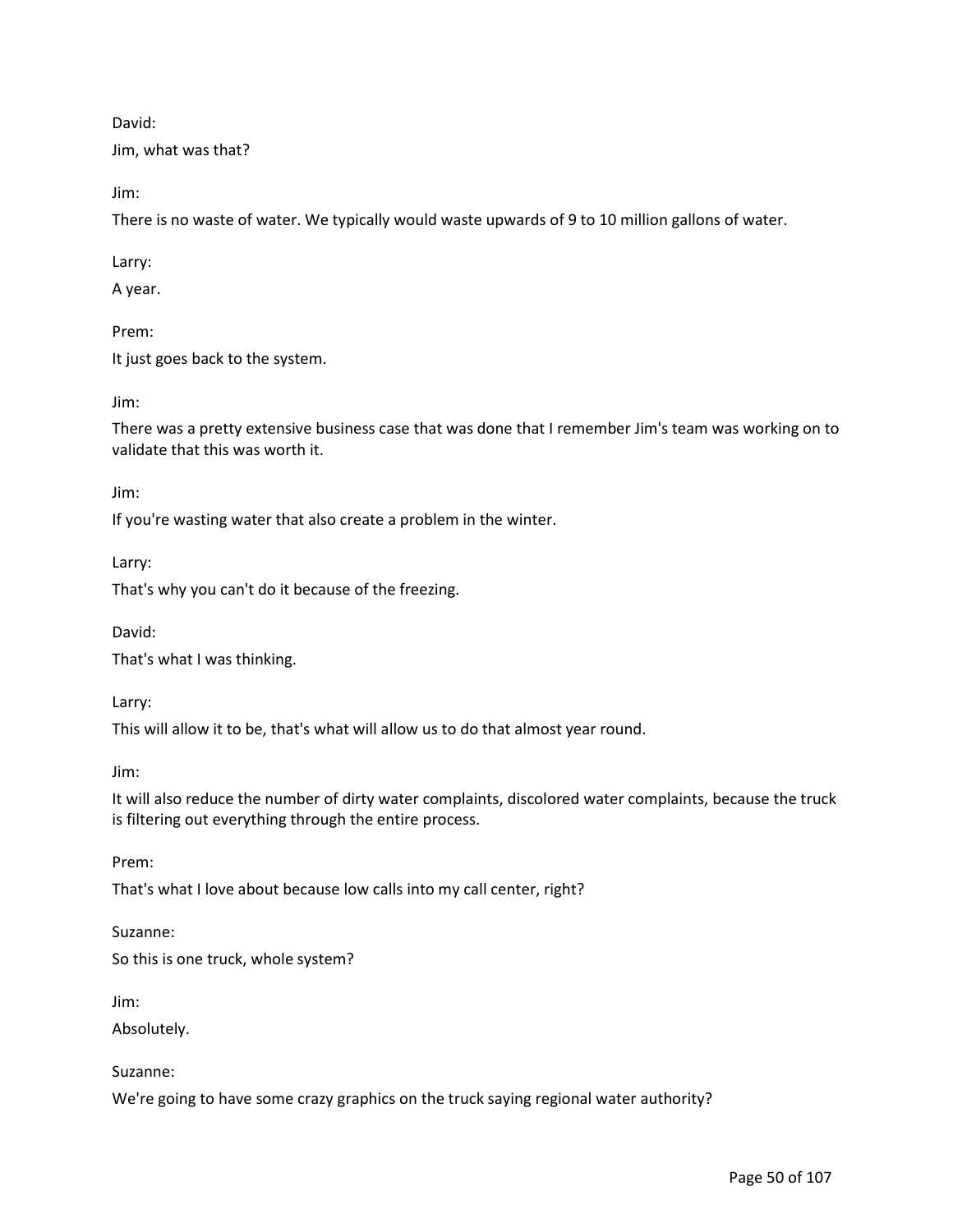Prem:

Well, that's the system.

David: We discussed about this.

Larry:

The gate truck will help us exercise the bows as well. So we're doing it rapidly.

David:

...where it is one of those buses hilarious [crosstalk 01:43:55].

Larry:

Maybe I'll become the water doctor.

David:

Yeah. But can you rent it out to other-

Larry:

That depend upon, we have availability on, but that is a possibility, as matter of fact, [Verion 01:44:13] would be interested in that, but we'd have to balance the need of our system versus-

David:

Of course. Yeah, I'm just curious.

Larry:

Yeah, It could all. That could be done. That's one point.

Larry: Peter park rally with cards.

Larry:

Commercial purposes.

David: That's right. That's right.

Larry:

That's good idea. Probably, we'll pay for them with one less customer service. We'll have [inaudible 01:44:33]

Prem:

Exactly.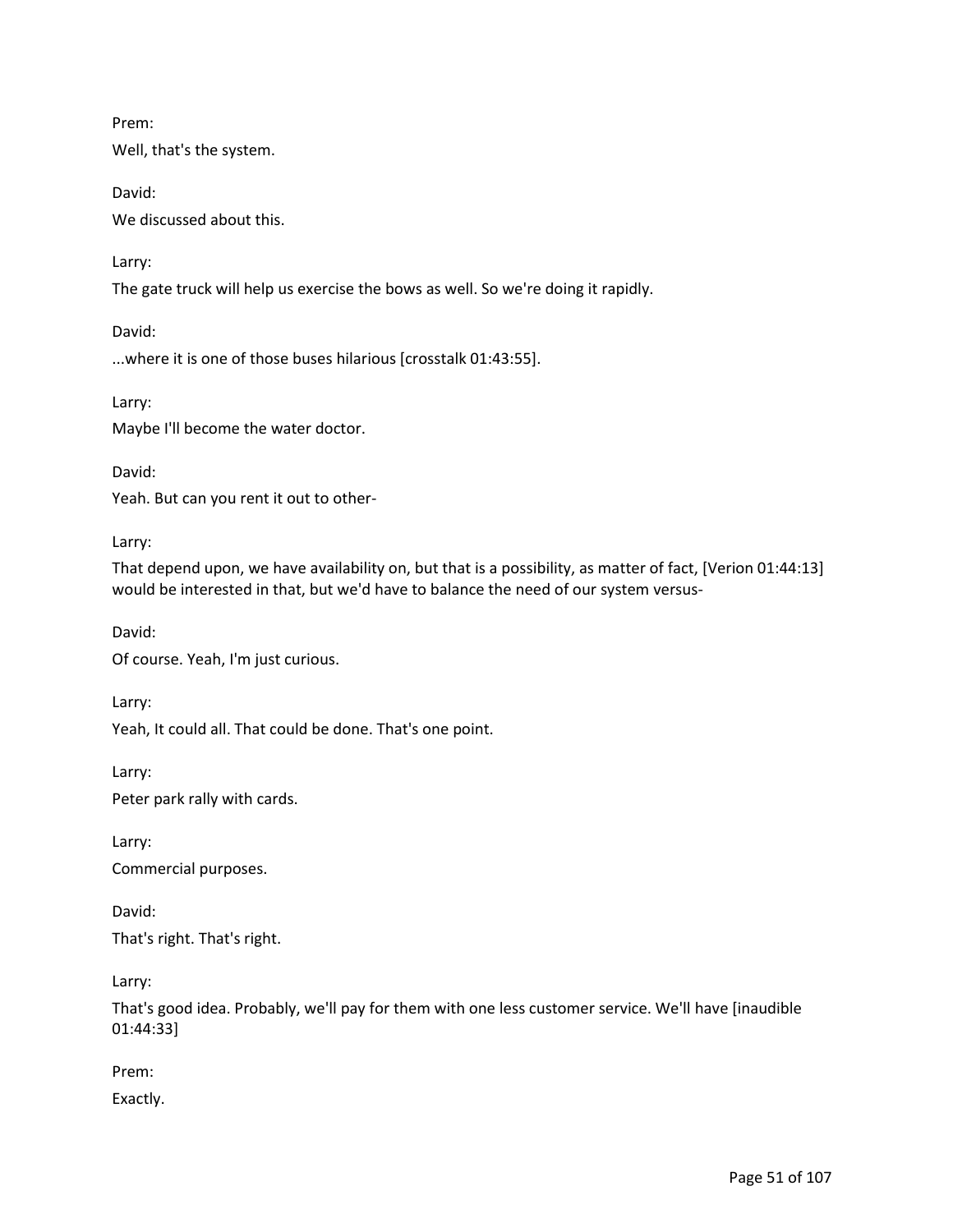Sunny:

This is just, I would say, kind of the five-year average and it multiplies like for the five years, but I think there'll be more on the executive session where we will actually split these projects and programs. I think I'm running late. So I'm going to kind of, I'd say, keep quiet. Go ahead.

David:

The numbers that we really need to look at will be updated with-

David:

You'll have different scenarios in the executive

Sunny:

[crosstalk 01:45:05] So the next,

David:

Okay,

Sunny:

So this is just a capture of what we spoke about. I think it is just a summary sheet, pretty much. Prospect dam, the Peat Swamp them, which is not covered here, which is something that we will look at, okay? But the rest of the kind of maintenance activities, which you saw with \$200,000, \$150,000 pertains to these things, but Peat Swamp is something that we will have to look at going down every, say 27, 28. Depending on the capital, I would say if money's available, we may actually move it up. Right now, it's just a dormant dam. We're not using it for any purpose. So the treatment, transmission, we touched everything. I think general plant, we just touched.

David:

Generally speaking,

Sunny: Please can you give me the last slide?

David:

Sorry, Sunny.

David:

Generally speaking, are there other dams that don't serve the water system in addition to Prospect dam?

Larry: Yeah, Peat Swamp is one-

Sunny: Pete Swamp is one.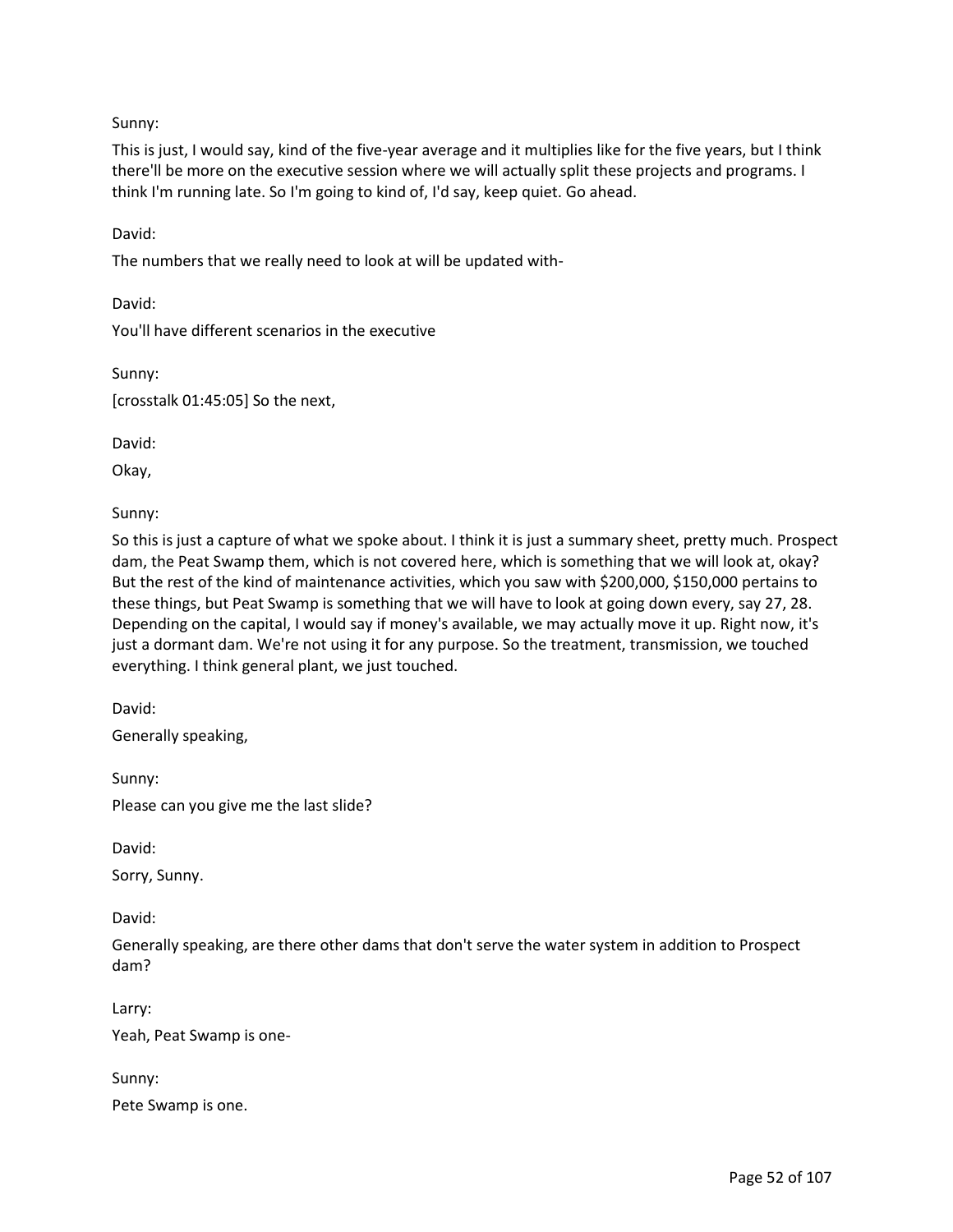Larry:

...that does not, and we actually had a project proposed to do the same thing to add a new revenue with prospect several years ago. And because it's not active, we actually decided to lower the [inaudible 01:46:12] any sort of a risk there. So that might be something that we could get to the state as well, have some long termers.

David:

Long-term books.

Larry:

And that would all have to be evaluated in terms of our 50 year water supply plan.

David:

Of course.

Larry:

Great to know.

David:

Would they ever be used in the future at all? Is any possibility? Okay, just curious.

Speaker 13:

Is that currently a recreational facility now? I don't remember it being on the list.

Sunny:

It's the Prospect. Peat Swamp, no, no.

David: Thanks. [inaudible 01:46:46].

David: It's just a comparison.

Suzanne: I didn't know for sure so I didn't-

Catherine: I thought it was just me.

Larry:

I was too busy.

David: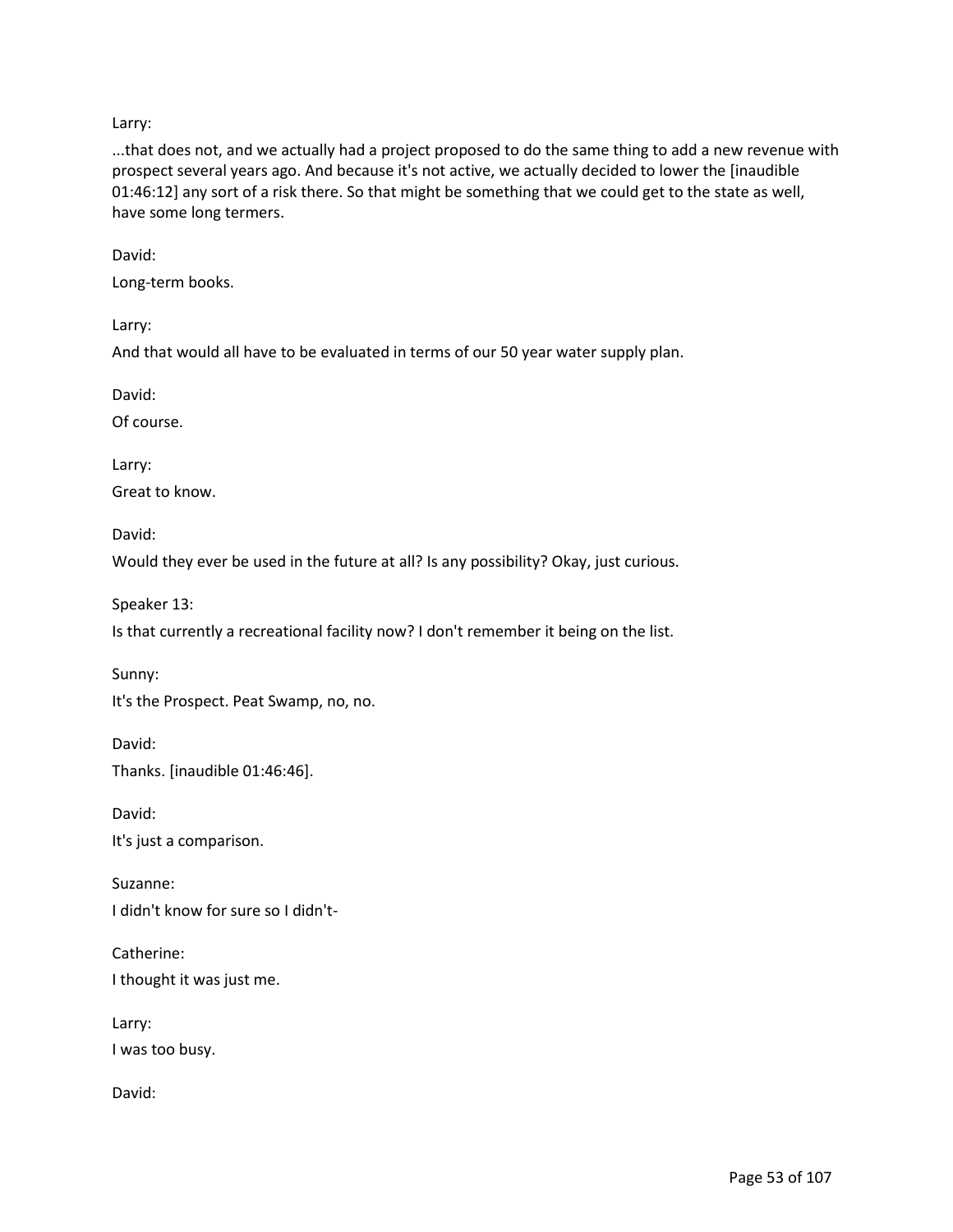You're comparing it, what it looked like a year ago, the expectation-

Larry:

The 2021 model, I think you'll be able to see a better idea on the executive.

Speaker 14:

We're going to label this out.

Sunny:

I think she's got a [inaudible 01:47:04], I would say informative.

David:

Well, That's fine. Okay.

Sunny:

Which goes into details on why the impact is or where the deltas are coming from.

David:

Right.

Suzanne:

Which aren't very big from the 10 year model.

Sunny:

We don't deviate too much from the 10 year model actually.

Larry:

Yeah.

Sunny:

I mean there is... And there's going to be some cost impacts for sure with related to the last two years of inflation because the pipe itself per linear foot from 21 to 22, we're almost seeing a 50% jump, okay? So I just looked at the numbers yesterday, six inches was almost \$250 bucks a linear foot today it's \$350 bucks a linear foot. 30 inches goes like crazy numbers, 30, 36 you're looking at \$350 to \$750 or something like that. Almost two times an increase or two and a half times an increase.

Larry:

Wow.

Sunny:

And HTP forget it. With today's gas prices, HTP is not even I'd say, all I'd say anything related to plastics and polyethylene the prices are just astronomical.

Suzanne: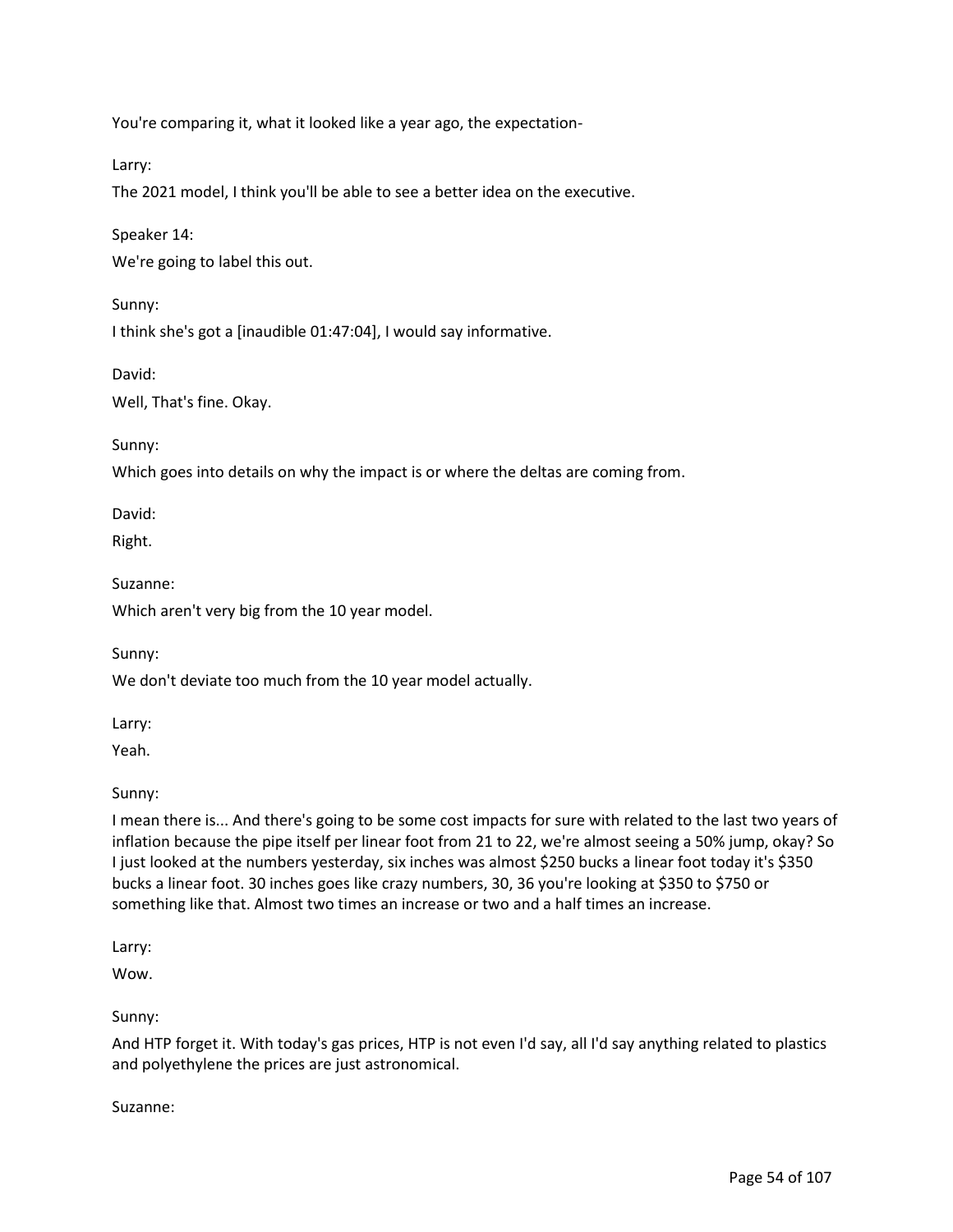And just on the note, do we think that's transitional or do we think that's permanent?

### Sunny:

It's going to be, I would say at least for... From what I hear from the industry, when I meet them, I would say most of the people in the seminars, all that, it's going to be their effect, it's not just very, very, I would say near term, it's going to be a short term by the time I would... We get through this entire, I would say supply chain, I would say, issues. It's going to last for the next two or three years, for sure. And I constantly hear this in all the industry meetings and seminars that here everybody's going through same time that it's not going to be the next 12 months, we're good to come out of it. It's going to be a broad based impact unless you know, something really, I would say drastically happens where we manufacture everything back. And that's going to take time, capital, investment, factory.

### Sunny:

So it's a massive, I would say investment that needs to happen. I would say at least short term, we're going to see it. 10 years span, I think it'll get better. Three to five years. We're still going to see remnants on this.

### Sunny:

There should be that.

### Larry:

And that's summary. So I think you can see that we've in this particular budget had five year plan. We've incorporated projects that are absolutely critical, thoroughly vetted those internally to determine whether they were necessary. We have an aggressive program of seeking grants and full cost funding alternatives. So, shell feeding that effort works with Sunny and April's group. And we've had some successes that you'll hear about. We've taken into account the GHD recommendation, increasing investment in pipe and pump stations and some of those other critical assets, as well as the recommendations on replacement of vehicles, which stretch that out a little bit longer than what we [inaudible 01:49:41] and the asset management plan will help us get even better at predicting which capital needs, which infrastructure needs to be replaced and for predicting [inaudible 01:49:50]. So I think we've got a solid capital program, despite it being a little bit higher than what we had originally planned, but you've seen, there's not a large Delta of getting the large projects that we've had to include project and in this budget.

#### Suzanne:

So is the growth of the budget due to pandemic, slow down of projects, increase in inflation cost of materials, [inaudible 01:50:20] a more exhaustive and evaluative evaluation again from source to meter across the board and the addition of some innovation and thinking forward to resiliency in a way that we haven't thought before. Is that essentially-

#### Larry:

Yeah. I think generally, I'd say yes to that.

#### Suzanne: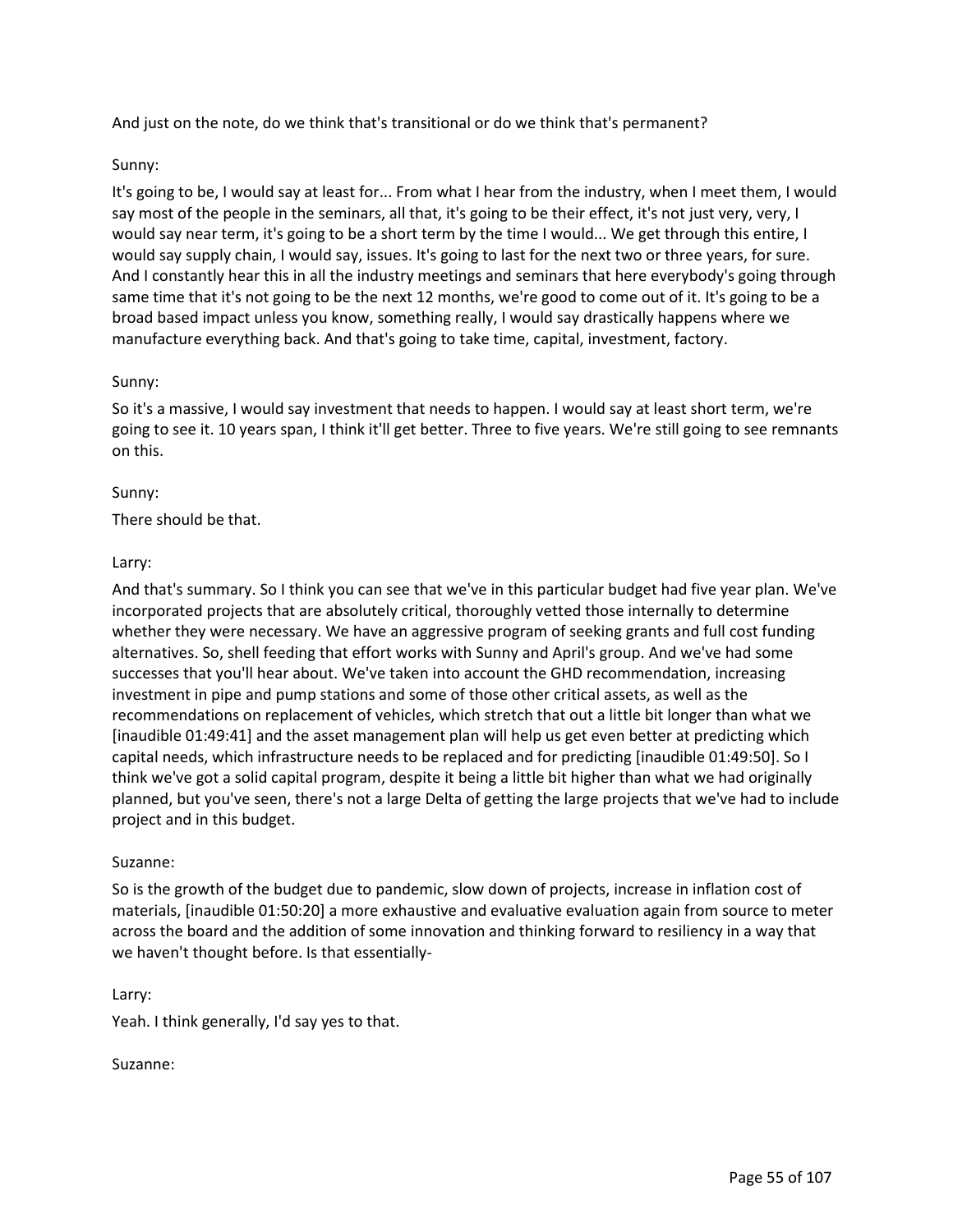Okay. So, is there anything you're leaving on the table that you're like, okay, their heads will pop off if we go another something, but it's an important project?

Larry:

Yes. I didn't know there was an executive session.

### Suzanne:

Okay.

### David:

Well, let's just notice, we'll talk about those in... Let's assume that we do those three and... What else?

#### Suzanne:

Right.

David:

Answer her question separate from that. If you wouldn't mind because [crosstalk 01:51:09]

David:

I mean, if you have another 20 million and we said, oh, the money doesn't matter because somebody beque us a lot of money, like... Right, right. You know-

#### Larry:

Well, I think we have generally included those critical projects that we have that we think are absolutely necessary to initiate now [inaudible 01:51:24] forward. So, I think we've captured those critical ones. There's always more you can do because the infrastructure appetite for water utility is endless, but I think we've captured those that are absolutely critical in terms of larger project. And the others are just a form of replacement or upgrades that we need to do.

Suzanne:

Okay.

David:

Can I ask a question?

Suzanne:

Can you not lose any sleep over it? I mean that, I know that's not a fair question, but something that's like Jewish, should we put it, [inaudible 01:51:55] it's bugging you besides the stuff we're talking about.

Larry:

Yeah. Always good for sales.

Suzanne: Okay. All right,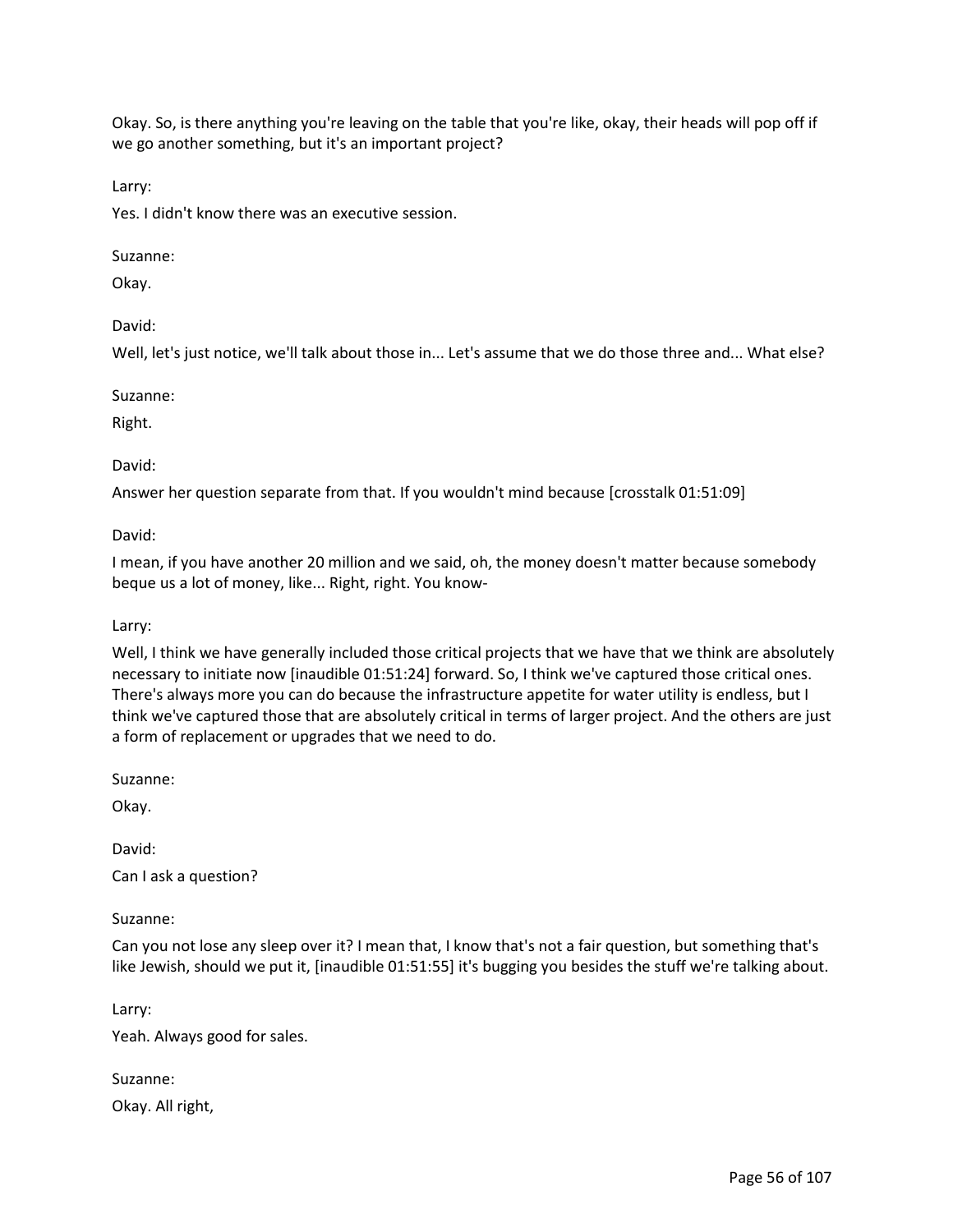David:

Right. Honesty. That's a [inaudible 01:52:02]

Suzanne:

Well, it's [foreign language 01:52:02].

David:

Yeah.

Suzanne:

Okay.

David:

Can I ask the converse of that? What if we said GE you know, I know we said the 10 year model was fine last fall, but let's cut it back, we're getting a little nervous. Could you cut out \$20 million without being worried?

Larry:

No, I'd be extremely worried if we cut out \$20 million because projects that we had in here are critical in terms of infrastructure, either reducing redundancy or reducing risk moving forward. So, and to continue the quality of service that we continue to provide. So I wouldn't be comfortable cutting out that large of a project. If you said, you've got to reduce the budget by some number we could, there's probably, a hundred thousand, few hundred thousand, maybe a million dollars here and there, but it's not going to be anywhere near that size.

David:

So for another great hill tunnel gate, you would have to add that to-

Larry:

Exactly.

David:

He would not be able to say, all right, well, we're going to displace this 15 million to cover that.

Larry:

That's right.

David:

Okay. Which we did that year.

Larry:

So, we did that for like a year but again, we kicked the can down the road once and on some things. We had a CIS project in that particular year, as I recall, it was kicked down the road, Whitney dams been on the long-term plan for years.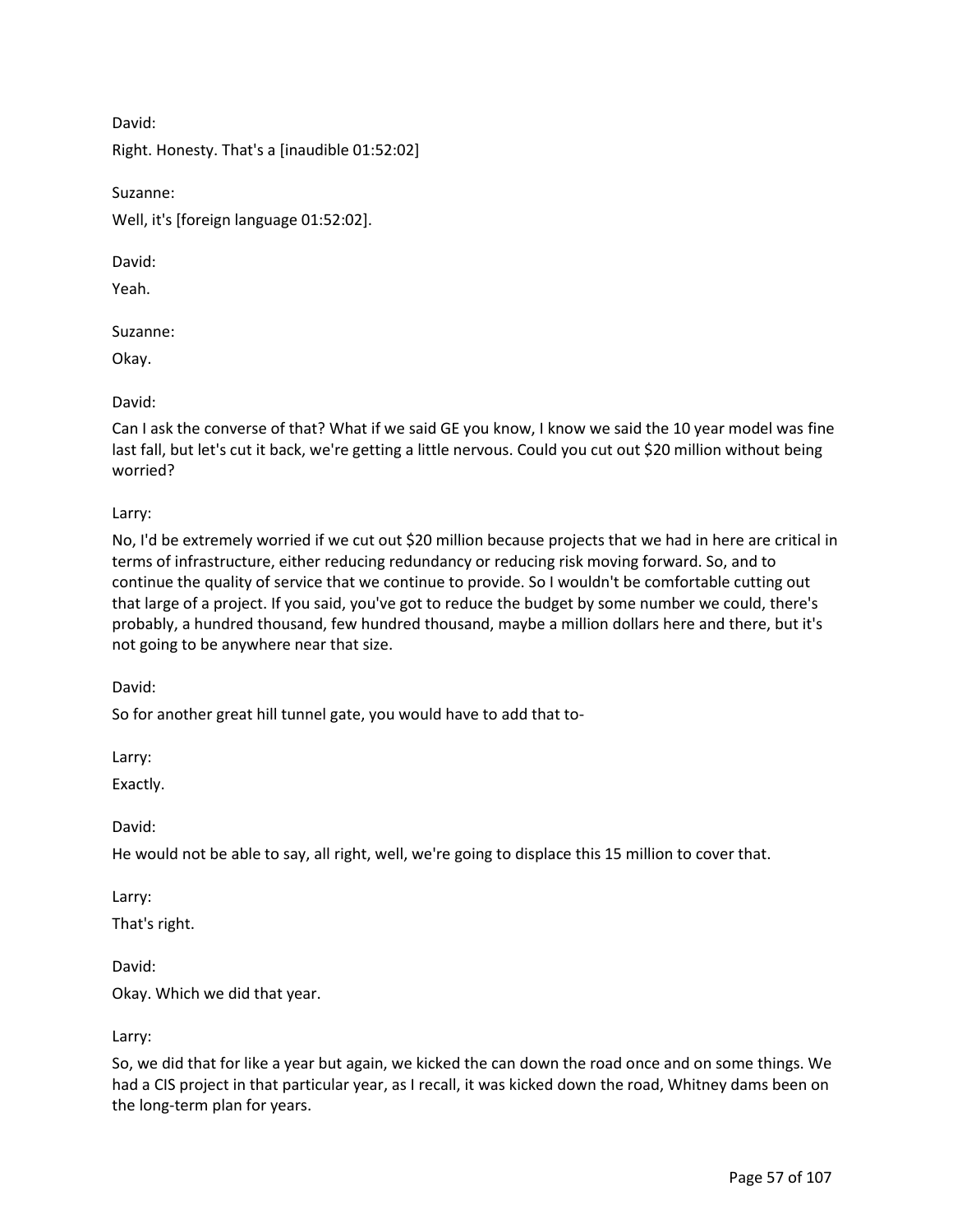David:

Yeah.

Larry:

And it has finally come to a point where we said, we need to do that [inaudible 01:53:17]

Larry:

And did we regret kicking it down the road?

David:

We didn't have any choice at that point.

## Larry:

At that point, we didn't have a choice, but the good news is that in that interim, we said, we're going to kick the CIS for instance, down the road, because we got this other project that's critical. However, we knew that we were going to be hiring Prem. We said, well, let the new VP in charge of that area, evaluate what we need. So we actually kicked down the road because of the emergency, as well as to have another individual come in and evaluate what our [inaudible 01:53:48]

David:

And so we didn't have a catastrophe because of it.

Larry:

Correct. We did not.

David:

Great.

David:

And I think-

Jim:

If I could add one thing.

David:

Sure. Jim.

Jim:

If I could add one thing, we look at risk and consequence for every project when we're putting together that 10 year model. So we factor that in as well.

David:

Yeah. All right. Thank you. That's a good perspective to that we hear that.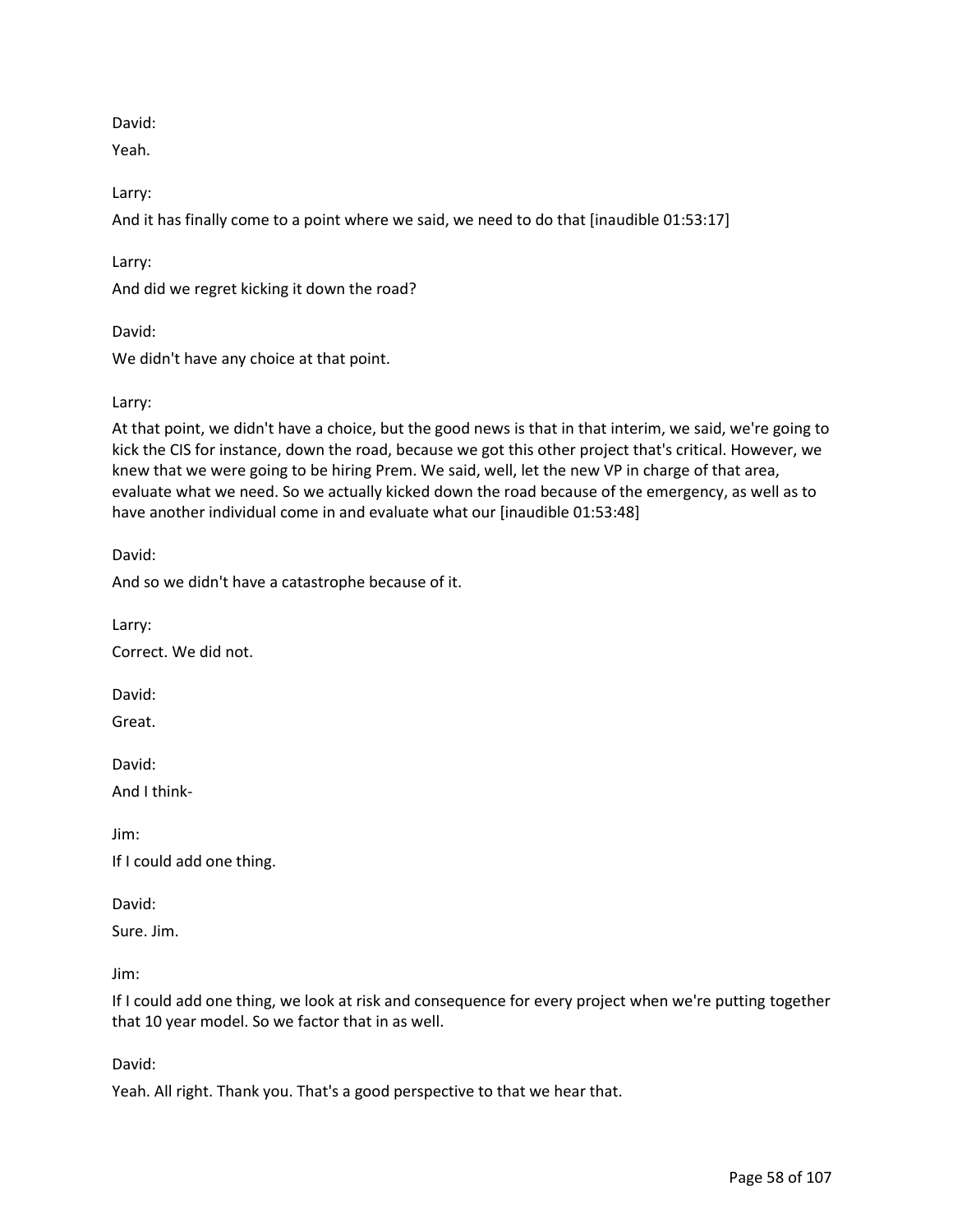## Prem:

And if I can also add one more thing, David, right? I think, this was brought up. I know Larry, mentioned the board that we kicked, that's example of CIS, down the road so much. I think we're at a point where we can't kick it anymore because it's going to stop working in 2025, right? So I think we got to do something about it now. And I think, you asked the question too, in terms of, can we do something differently. So one thing we did consider on the risk and consequence, and also on the length of the project, we tended down, especially for 23 and 24, because the capital is so intensive. So we spread the dollars across. So we tried to do all that and we also had put six different alternatives on the table. So we'll talk about it more. But the point is that there are, these three projects are... Of the three, CIS one and, I know of the Whitney one was another one and there's the building project. All three of them are critical, right? And, CIS, we can't really kick it down the road. So, that's one of the perspectives too.

Larry:

Got it.

### David:

I think we're ready to get into the executive session portion because it's capital related and that's slightly out of order, but I think I'd like a motion to go into executive session so we can discuss the negotiations and reasons for... [inaudible 01:55:23] The reason is-

Larry:

[crosstalk 01:55:24] Negotiations of real estate matters.

David:

And security.

Larry: Yeah. And security.

David:

I mean, I know that's a reason now and that's definitely-

Larry:

Yeah, absolutely.

David: All right. If someone would second?

Suzanne:

Second.

David:

Second. All right. All those in favor, think about this.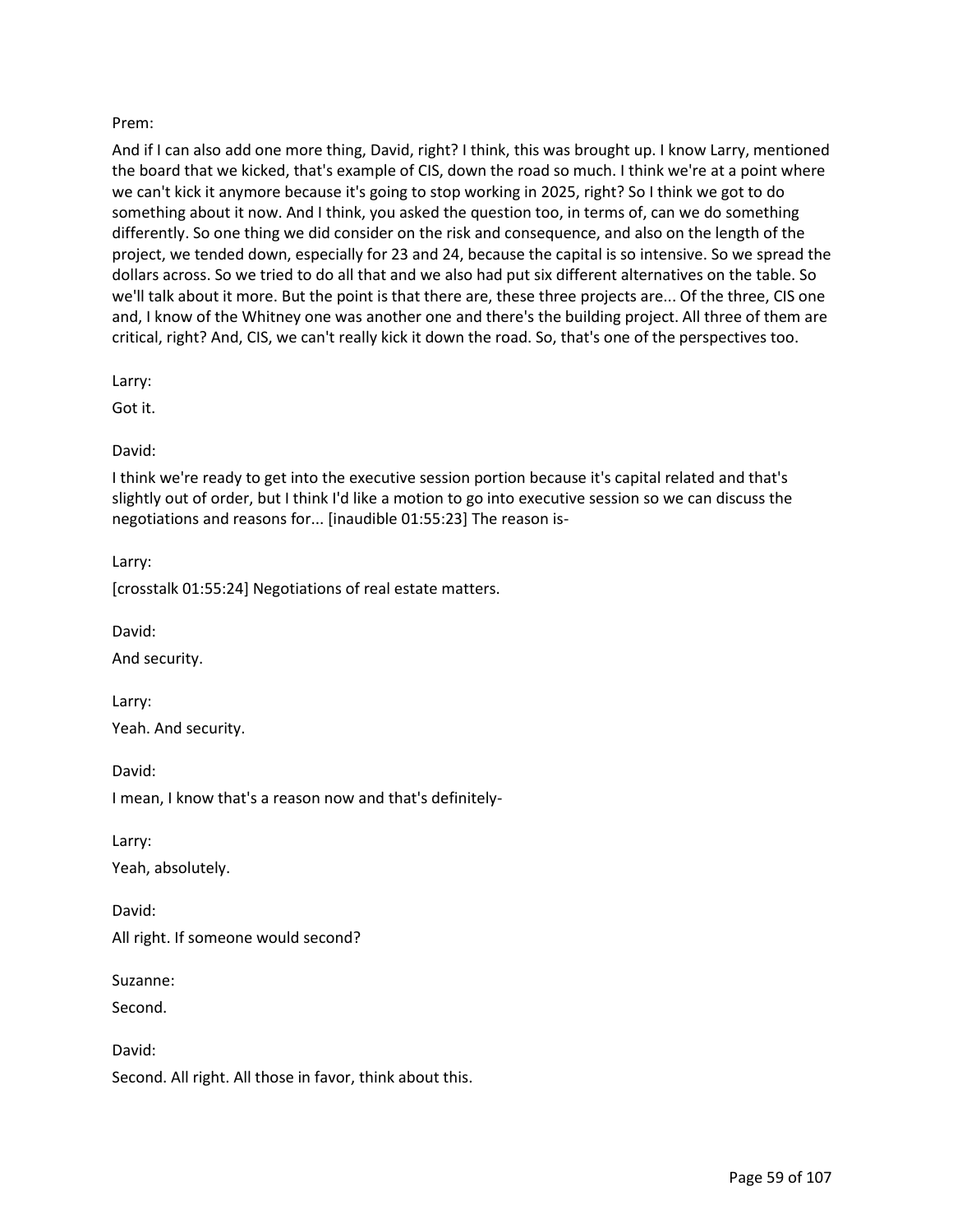### Suzanne:

Are we inviting-

David:

Thank you. Yeah. I was just going to say that. We're inviting the senior executive team because the three projects are all needing their inner regulations and Jennifer as well. Right. All-

[AUTHORITY MEETS IN EXECUTIVE SESSION FROM 10:23 A.M. TO 11:40 A.M.]

## Larry:

... Growth fund, which is discretionary. We've continued to add to that, so that it's puts and takes is at about a little over \$5 million. And the July transaction with Roach, as well as our commercial billing capital project, has been funded out of the growth fund. So that's that [inaudible 00:00:23] million deduction there. And we anticipate, at year end, that we'll be able to transfer additional money into the construction fund, as well into the discretionary fund. So we're in a very strong financial position, which is what the credit rating agencies really take a hard look at to make sure that we have enough to meet debt payment. And we've got more than enough to meet debt payment to the creditors there. So a lot of hard work on the part of lots of people and the support of both boards.

# Catherine:

And just quickly, what's the KPI on this? I know we're meeting the minimum [inaudible 00:00:59] KPI to meet a higher standard. Refresh my memory.

Larry:

Well, the debt agencies, all they're focused primarily on leverage.

Catherine:

Right. And so what [crosstalk 00:01:13].

Larry:

And do you have enough money in your various reserve funds to meet your debt obligations.

Catherine:

For how long?

Larry:

A time limit on there. I think it's just at any point in time.

Rochelle:

Yeah. So this includes required funds. Operating reserve is a required fund. Debt reserve is a required fund. Capital contingency is a required fund. Pilot and debt service.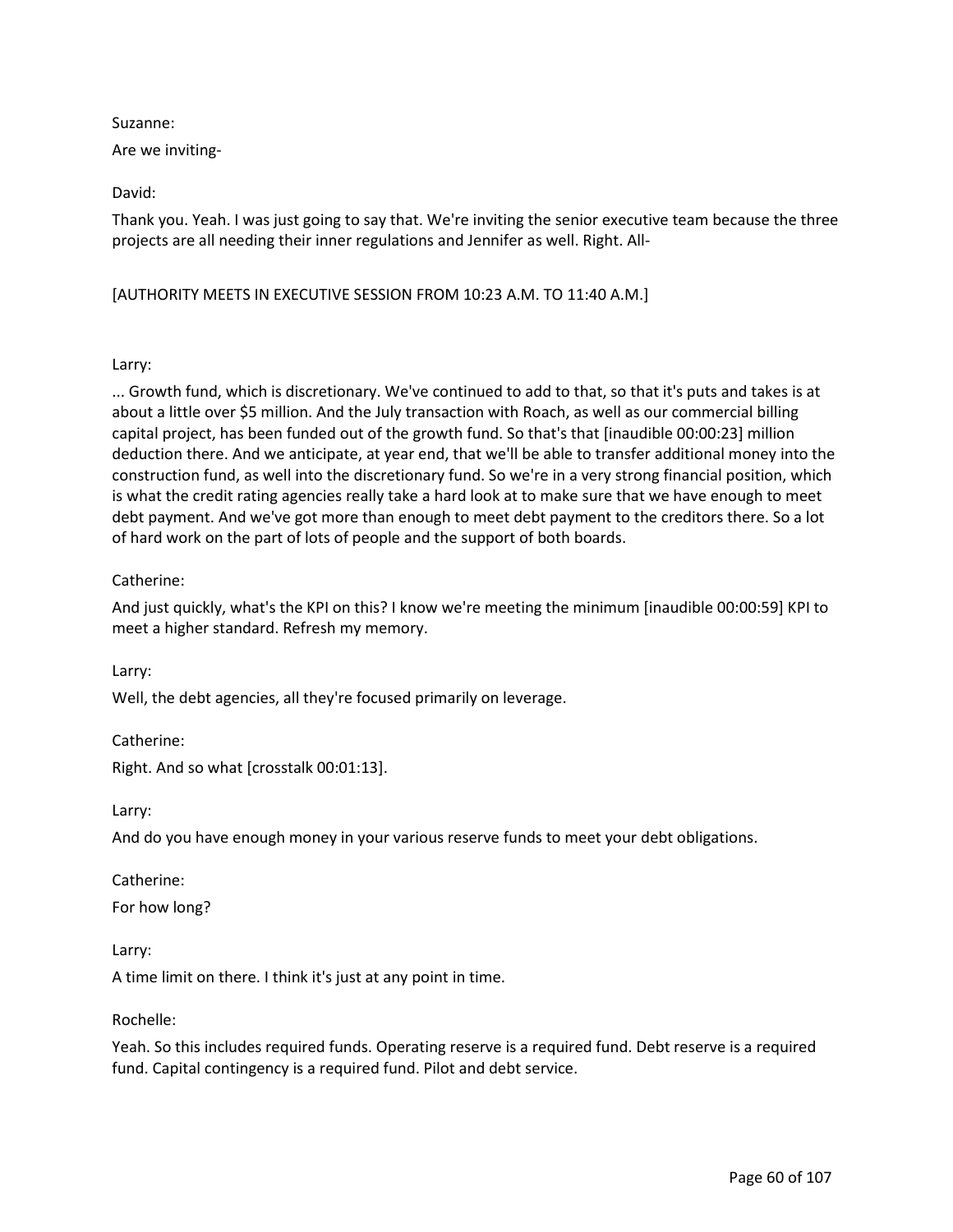# Catherine:

Right. I'm sorry to interrupt you, Rochelle, because I don't want you to have to explain a whole bunch of stuff, it's not what I'm asking. So what I'm asking is, when we look at these funds, is success that it's higher than the minimum? Is it success that it pays our debt service over a certain amount of time? What is success?

## Larry:

Well, success, in my mind, is that we're, A, higher than the minimum for the reserves.

## Catherine:

Right.

## Larry:

And we have these other discretionary funds that give us additional flexibility to weather a storm. Because in 2009, rate stabilization fund was basically the only thing we had, was \$7 million. In two years, we reduced that to less than three.

## Catherine:

Right. So I agree with you on the importance of all this stuff, and what they do. I'm just wondering if we have numbers, or percentages, or thresholds, that we say is success on an ongoing basis? Or is it just it was more than last year? Or...

### Rochelle:

Rate stabilization fund, we do target at 10 million. And that's what Larry was saying. Because the rating agencies have gotten used to that, and they even report in their credit rating, that they like to have three years. That we could weather like three bad summers.

Catherine:

Right.

## Rochelle:

Bad summers. The general fund, over the last several years, we targeted at 10 million. It is over. And one of the comments about the prudent year-end fund transfers, you might recall that at the end of fiscal 2020, we put five million into the general [inaudible 00:03:12] are very concerned about the impact of COVID. The general fund could be used for any lawful purpose, and it could be moved. So we already moved to mitigate rate increases. We already moved three million of it at the end of '21. And we'll be talking, depending on how we end fiscal '22, about whether, for example, we might approve some general fund money to the growth fund, or another fund. The general fund is currently, what I would consider, over the target, gives us flexibility.

## Catherine:

Okay. All right. We don't have to figure this out now, but it might be worth having some more specific goals for each one of these, at least that the board understands. So that, '21 looks great in the debt reserve fund, is it great? It's over the minimum. It's this. What makes it great? That's all.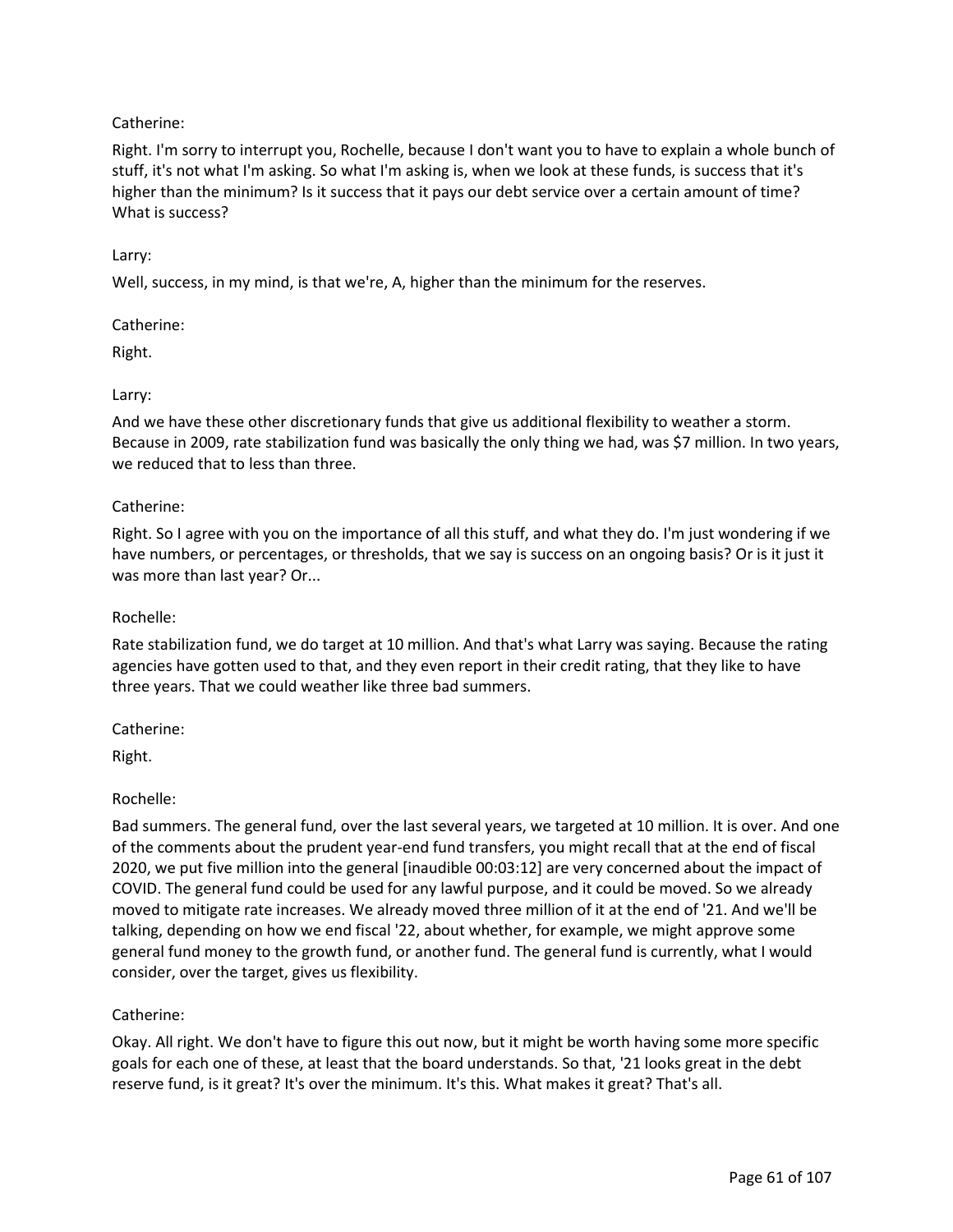## Speaker 1:

Is the debt service reserve fund, the minimum, or the requirement, set forth in the indenture?

## Rochelle:

It is. But for the debt reserve fund, we are currently over. And that allowed us to do, when you include the sureties, and that allowed us, for example, to be able to do that current refunding that we did, because we didn't need the assured anymore.

Speaker 1:

Right.

Catherine:

Right.

Rochelle:

So that, again, gave us some flexibility that we wouldn't ordinarily have.

Catherine:

Right. That's a great example of that. And that fund, dictated by the enabling legislatures, what you're saying, it says it should be this. And that's what [inaudible 00:04:40]. And I don't need it right now, just wondering if we had something...

Speaker 2:

Yes.

Catherine:

... For each one of those funds. Okay.

Larry:

So the next slide is our operating budget at a glance. And we are projecting our fiscal '23 budget, which is really great, because we are projecting that with no shortfall. And when we did the 10-year model in October last year, we were projecting the fiscal '23 budget might have a \$1.1 million [inaudible 00:05:13]. So we've gotten better budget results. And that's based on the water revenues being higher, that's primarily due to the rate application. And the fiscal '22 budget didn't reflect the one-time cash impact of the big bang, our movement to AMI. So we got that cash infusion due to that [inaudible 00:05:38]. And the fiscal '20, I'll certainly go into more detail on this, our expense budget is, I think, in line with what we need to do from an operations and maintenance standpoint. So while expenses are higher, there's some key reasons for that, that we'll get into moving forward on the presentation. So with that, by way of background, I'll turn it over to Rochelle who will talk about some revenue trends and assumptions, which includes our production.

# Rochelle:

So some of you have seen this, it's one of our favorite charts, where we do show the declining trend. It doesn't mean every year you'll be under the trend line with other anomalies. We do want to point out it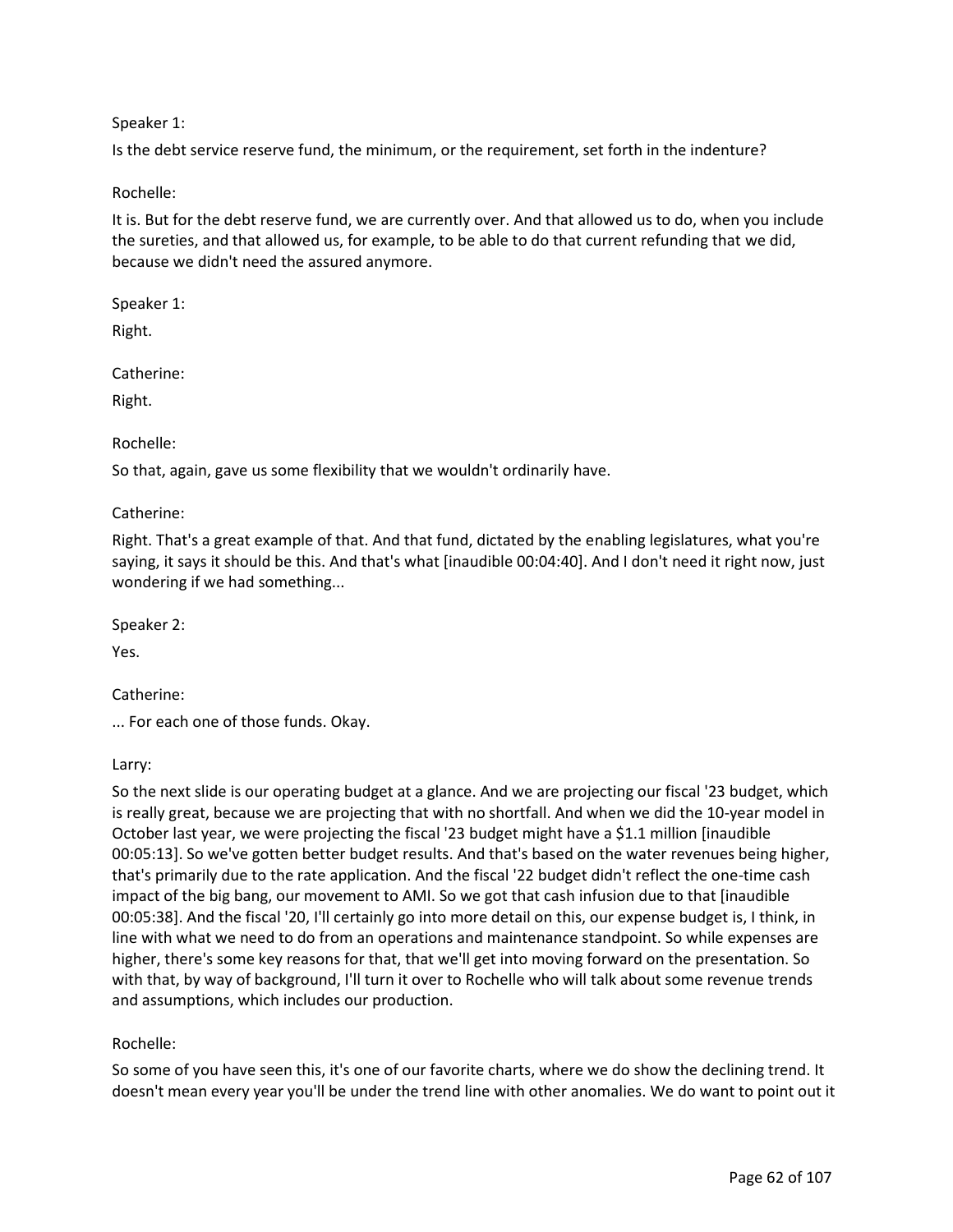was quite eye-opening that you could really see the impact on fiscal '21 of COVID. So we were in a favorable position because of our large residential base. And that really made a difference, because commercial and industrial did decline, but residential was much higher than we had seen in quite some time. We're not done with the fiscal year, but you could see that fiscal 2022 year-to-date is about 44.7. So it has come down, but it hasn't come all the way down. And when we talk about risk and opportunities, that's one of the key things that we're going to want to look at. Like what is the current going forward consumption trend. If you move on to the next slide.

## Rochelle:

So here are really the key revenue assumptions. So as what has been our standard practice, we first look at what our billed consumption is, and then we make assumptions regarding the conversion to cash receipts. As you know, for our maintenance test, the revenue is really cash in the door. We did make adjustments for anomalies, and that did include impact of the big bang conversion to monthly billing. It's a one-time cash only impact. And also, higher than anticipated consumption due to COVID-19. And, again, that's our best estimate. We do think we're still at a elevated level in fiscal '22, but there is a question about how elevated that is. For the wholesale customers, we do budget those at their minimum. And for their consumption, as well as for all our customers, we are assuming 1% year-overyear decline.

### Rochelle:

We did assume no increase in the number of customers. Rates are based on the January 2022 rates and charges. We did leave our uncollectible factor at 2.257 for the conversion to cash. We will be watching that. Again, we will be monitoring what we put in the monthly billing business case, to see if a small pickup relative to cash comes to fruition. January was definitely a transition month, so it really doesn't create a trend. We did feel comfortable making a small increase in our outside a year. So last year, that was budgeted 1.3, we've increased it to 1.4. So those are really the key assumptions relative to the water revenue. If you go to the next chart.

## Rochelle:

This is really like a bridge from our fiscal '22 budget to our fiscal '23 budget. And really, overall, the key driver is the rate impact. You might recall in the rate application, that number was a little over 7.9 million. We did pass on the lower debt interest rates that we received with our bond financing. So we passed that on to the customer. So that final number was just 7.5. We are assuming the 1% year-overyear decline. The fire service increased. You might recall that part of monthly billing, because there was that one-time impact. We did make a change for New Haven District Private Fire, and so now we're billing that in arrears. So we're able to absorb the offset on the water side. And also, [inaudible 00:10:29] Public Fire, we went to semiannual. So that's actually a pickup.

#### Rochelle:

The other net changes is really sort of two almost offsetting items. One is relative to the impact of the big bang, and the other is really an adjustment. Because looking back on where we currently are, we think that probably the consumption assumption in fiscal '22 was a bit low. So we're not going down 1% from that low estimate. So overall you see that the change is just under 7.5 million. Is there any questions on that? Moving on to the...

#### Sunny: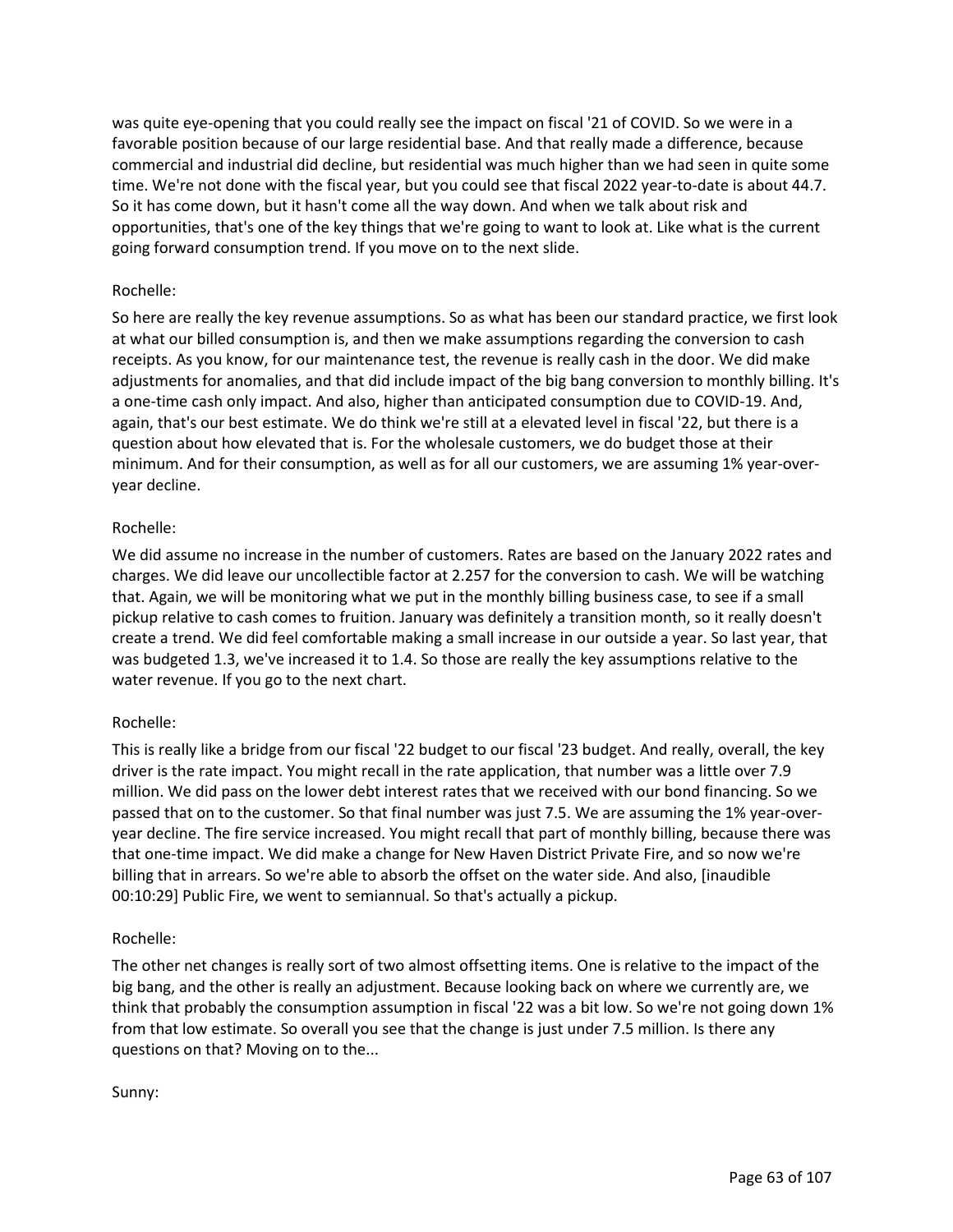Hey, Rochelle, just to add something here very quickly, right? I know there was an ask in terms of understanding, not just the numbers, but the overall the performance from the business case perspective. I know Larry had mentioned this in the past. We'll be coming forward with some of the metrics, on the data that's behind it. After the first quarter, we can talk about it. I know this was mentioned as one of the data points to be looked at. And then there's also going to be another session, for the entire year, that we'll be talking about, this is what we said, and this is what's happening, right? So that's also been planned. So I just want to add the color. So it's not just having numbers, but we will be coming forward with some of the data points. That's about it. Thank you.

## Rochelle:

[inaudible 00:11:48] going to see some of the impacts actually on the expense side as well. But the business case, you recall, was neutral, or maybe even a little positive. For the other revenue attribution, a couple key things going on here. For recreation, from budget to budget, there was an assumption of we're seeing some decline in permits relative to the COVID impact. Some increase on the expense side, because this is net revenue. The other change in other water is really the miscellaneous, and that's primarily field collection. Although the number in fiscal '22 budget is definitely higher than the projection, it's just a little bit lower than what the fiscal '22 budget was.

## Rochelle:

Forestry, some adjustment there. And that's primarily looking at what their projection is, as well as some higher expenses that they're seeing. And forestry, sort of very interesting, because it really can be impacted by what's happening with timber sales in the market, sort of interesting impact. The PipeSafe Suite, that actually has a positive year-over-year increase, about 125,000. Outside lab services, the original budget for fiscal '22 had them slightly positive. They are having some challenges. We've done extensive study, you'll probably hear a little bit more about that. But we are forecasting them to be margin neutral in fiscal '23. And that actually will be a significant improvement based on steps that Tim and his team are taking.

## Speaker 2:

Well, part of it is the contract, that we weren't making any money [crosstalk 00:13:36].

## Rochelle:

Yes. So overall really a small change. And I do want to mention, so what you see here, we sometimes call some of these items, the commercial aspect of the business. But this is still all within the utility [inaudible 00:13:56] that way. So moving on to the next [inaudible 00:14:01].

#### Rochelle:

This is just some background on what's in these various categories. So the payroll budget does support strategic initiatives, including infrastructure, technology, revenue enhancement. Does include the general wage and salary increases, succession planning. We did, again, put in a vacancy factor. Again, similar to last year, we looked at where our head count is, what we really think is realistic. So we are building that in as well. A little bit later in the presentation, you'll see a graph of what the year-over-year changes are. For employee benefits, we did some of the big drivers there, are medical, health insurance. And also, for the pension contribution, we did get the actuarial study that formed the basis for not just the fiscal '23 budget, but also what we're going to be recommending for fiscal '22. So we are going to be recommending a above and beyond contribution, which has already been factored into our projection.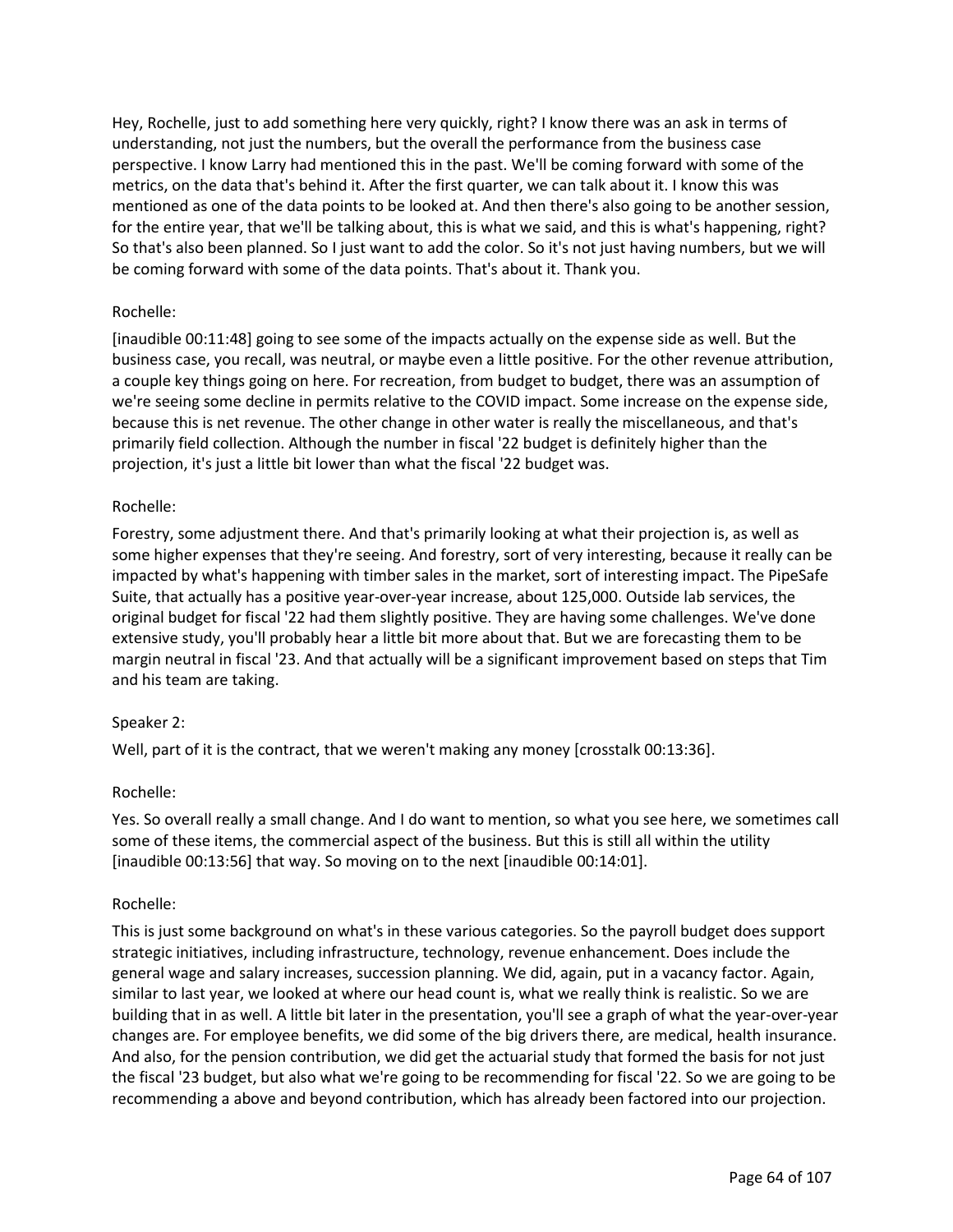## Rochelle:

The OPEB was based on estimate and other actuarial information. Outside services, again, you'll see a little bit more detail later. We did break it into key categories. So a good part of outside services is business requirements, some specialized expertise, both sort of ongoing as well as project related, as well as the technology area. And then similar to last year, we did separate out the regulatory assets into their own category. Maintenance and repair includes the routine maintenance and repairs, refurbishment that does not extend the life, because refurbishment that does actually extend the life qualifies to be a capital asset. And fiscal '23 does reflect continued focus on maintenance and repair, water quality, as well as certain expenses associated with the Lead And Copper Rule.

## Catherine:

Rochelle, just two questions. On employee benefits, what are you putting in for health insurance?

Rochelle:

So for under 65, we're putting in about 4.9 million.

Catherine: Percentage increase.

Rochelle:

The annualized percentage increase is 6.5%.

Catherine:

Okay. And when you're done with your pension, and your OPEB, where are we in funding levels?

#### Rochelle:

So actually interestingly before the above and beyond contribution, the actuarial report, you'll see at the April meeting, salaried is a little over 87%, and union is actually 94%. Now that's been driven by what's happening with the market, right? So we have to keep our eye on that. And that was part of the thought process, to even go ahead and recommend an additional contribution, because that could change. So right now [inaudible 00:17:17] came in pretty low. But we're recommending, even for fiscal '23, to contribute a little bit more [inaudible 00:17:24] and to make that additional contribution. So we could make sure that we really hit our fiscal '25 target [inaudible 00:17:35].

## Catherine:

And it's not 100%, is it? We can never get to 100% [inaudible 00:17:38].

Rochelle:

The target at the end of '25 is fully funded, excluding the annual service costs, because there will still be annual service costs.

## Catherine:

Okay.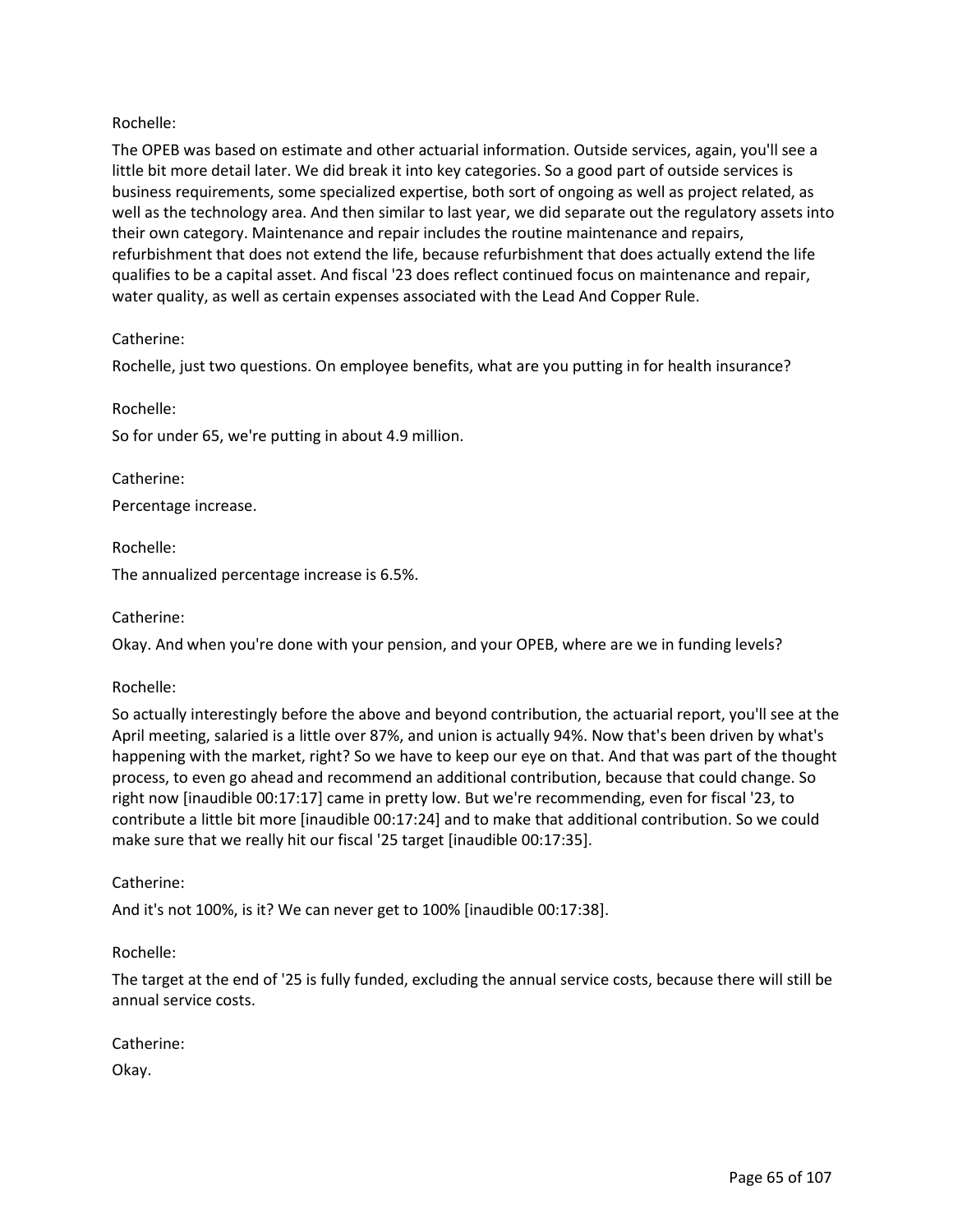Speaker 1: It is possible to go above 100%.

We could, but [inaudible 00:17:54]. Yeah.

# Speaker 1:

Rochelle:

Yeah. Sorry, I just want to make sure that I heard this correctly, you were talking about pension contributions, not the health insurance for under 65? Because the under 65 number was lower.

# Rochelle:

I was originally saying that this is versus budget. So in your book, you're going to see we're projecting fiscal '22 to be under. So the 6.5% was based on the actual and projected claims for fiscal '22.

# Speaker 1:

All right. Got it. All right. Sorry.

# Rochelle:

For collection expense, you'll see that [inaudible 00:18:32] is really due to the impact of monthly billing. I mentioned that was assumed in the business case. So we knew that there would be additional [inaudible 00:18:45]. After Pump Power, we are assuming that there will be an increase in distribution pricing. And we still have our contract with generation pricing, it's actually at a very good rate. You might recall we're going 100% green, but with virtually no impact into our kilowatt hour price. And, Peter, again, being proactive, is actually watching the market. Because we don't need to really wait until the end of the contract to lock in. So he's definitely monitoring what electric service pricing is.

## Rochelle:

Another one of the higher cost dollars within our O&M is information technology and licensing. And that's really where the SAP piece, as well as fees associated with the several applications that we have, is reflected. Drivers there, year-over-year, primarily related to additional data storage, software-defined wide area network and other applications. And we do [inaudible 00:19:59], but we anticipate the annual price increases on the annual fees.

## Rochelle:

G&A is just very slightly higher than fiscal '22, and that's primarily due to miscellaneous supplies that are in that category, recruitment, and just some other net changes. Chemicals is one of the categories that you probably saw, if you had an opportunity to read the details. We had a very significant increase in chemicals. So we're actually experiencing that now. And we are projecting that higher level, at least through fiscal '23, is going to continue [crosstalk 00:20:47].

Catherine:

Increase in cost, not usage, right?

Rochelle: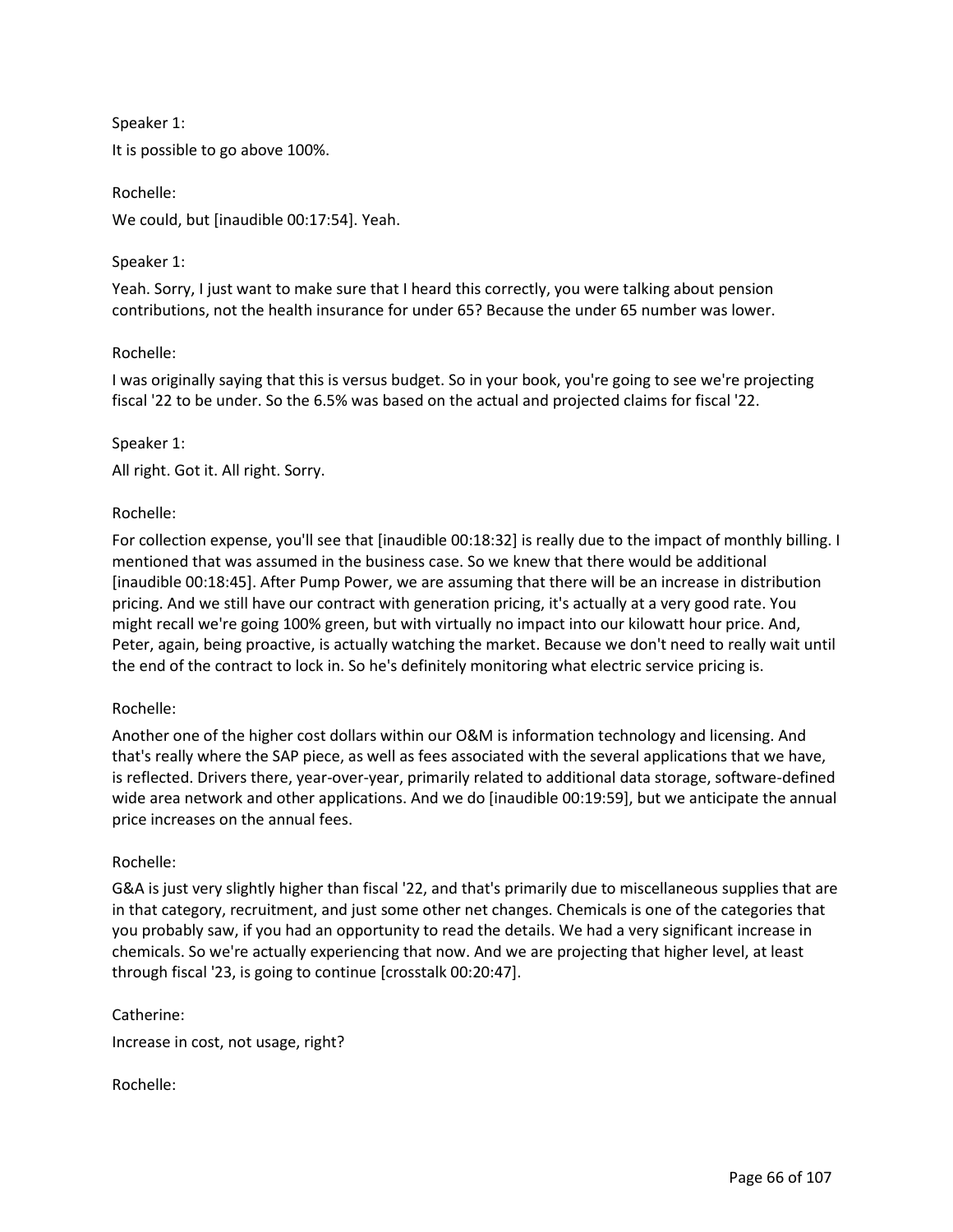Yes, in cost. Yeah. In the price. And the usage, it can really vary based on, weather comes into play, turbidity of the water comes into play. So the operations team does their best to estimate that. But price was such a key driver of that. If you move on to the next slide.

### Rochelle:

Okay. This is where you see graphically what's going on. Payroll, the real primary driver of that, over 700,000 of that, little over 900,000, is really related to just basic wage [inaudible 00:21:31]. There's very minimal increase in head count that we've built in. And, again, we have built in a vacancy factor.

## Catherine:

And I would assume that's high retention rate as well. Meaning the [inaudible 00:21:43] that you have are staying, right? Because when you have turnover, I presume that you seek opportunities to create efficiencies cost wise.

Larry:

Right.

Rochelle:

Yes. Employee benefits, when you just look at all the expenses that are in that category, really the primary driver, again, budget versus budget, is in health insurance. And that is because we're seeing a lower level of [inaudible 00:22:11] relative to the fiscal '22 budget. But, again, definitely up versus the fiscal '22 projection. Pump Power, relatively small changes there. Chemicals, again, one of the bigger drivers of our year-over-year change. Collection expenses, I mentioned that was anticipated, that is based on a full year of monthly billing. Outside services, relatively small change. And really the big driver, and you can see that in the chart below, is in business requirements. And, again, as expected, that's primarily being driven by Kubra, is our bill presentment. And now they're sending out our bills. And that happens [inaudible 00:22:58] in this category. So that's really the primary driver of outside services. [crosstalk 00:23:04].

Catherine:

That's a one-time thing? Or...

Rochelle:

That's a continuous. But we assume that in the business case.

Speaker 1:

And that's because we're now billing monthly instead of quarterly?

Rochelle:

Twofold, we're billing monthly, as well as we're using Kubra to do.

Catherine:

You're outsourcing.

Rochelle: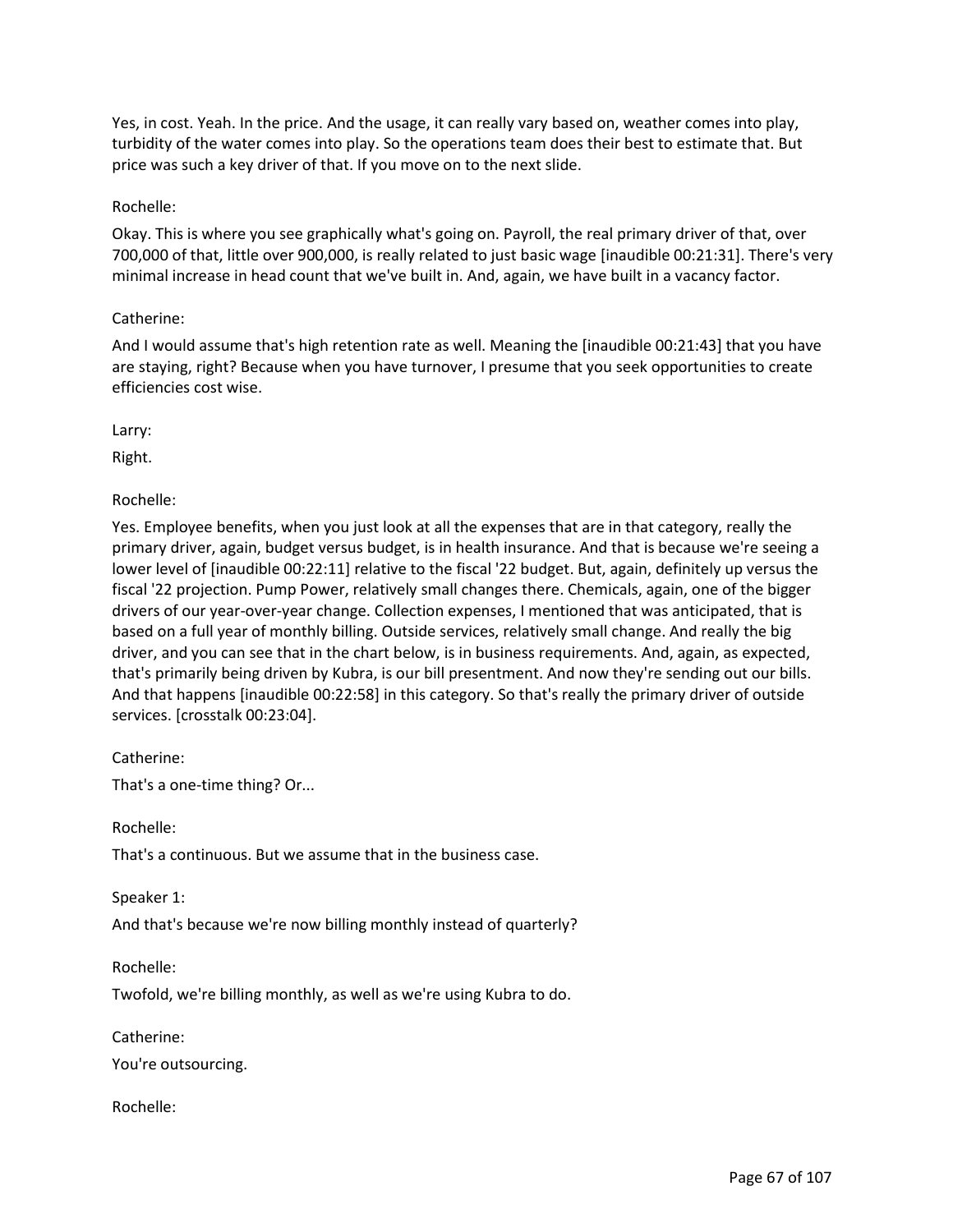We're outsourcing [inaudible 00:23:24].

### Sunny:

Yeah. At a high level, we used to spend more money, Catherine, when we did it inside, within RWA. Now we are actually outsource as a prerequisite project. So when we actually go to monthly billing, the cost would be lower. So it kind of helps us overall. There is a plan.

### Speaker 1:

Well, the additional cost for mailing convinced me to actually go to electronic billing. That sucked. You have one convert.

Sunny:

I agree. Yeah.

### Catherine:

And was this outsourcing part of the original ROI when we talked about going to monthly and all that kind of stuff?

Rochelle:

It was definitely built into the business case.

Catherine:

[inaudible 00:24:01].

Sunny:

Yeah. Yeah.

Rochelle:

The other key driver for maintenance and repair, we actually touched upon it. This actually includes using [inaudible 00:24:11] Flushing, using them, to provide the service. Because unfortunately we're not going to actually get the vehicle, that [inaudible 00:24:19] vehicle that's in the capital plan, until after the flushing season. So we do have that. And that's really, Tim and his team, focused on water quality. And then there are some roughly \$100,000-ish of Lead and Copper Rule related costs that are actually in that line as well. So those are really the primary driver. Some of the costs are actually being slightly offset by Sunny's area. Sunny did a detailed review of his O&M budget, adjustments there. So these are the categories that have the highest impact on our O&M budget, and what the key drivers of the variants are.

## Catherine:

And Rochelle, or Larry, is payroll at all driven by new employees in any significant way? Our senior management team has turned over a little bit, and did that drive cost up for payroll?

## Larry:

It did slightly. But most of that is for...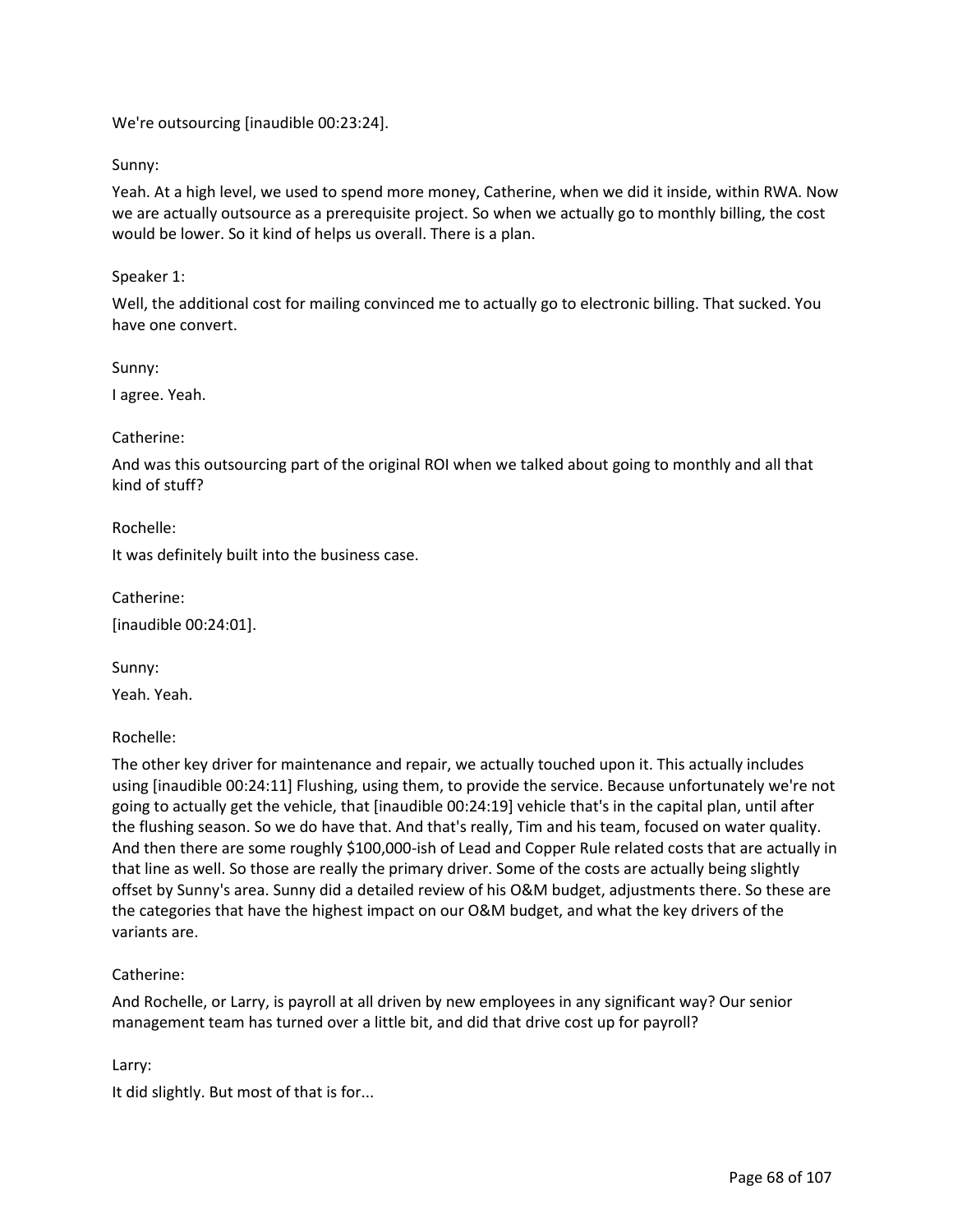Catherine:

Increases.

Larry:

... Salary increases...

Catherine:

Right.

Larry:

... That are built in to the budget at a little bit higher level. So...

Catherine:

Right. But it's not due to FTE changes?

Rochelle:

Very minimal were kind of FTE changes. And I will say for, there's two tiers now, for the bargaining unit. So actually when there's a new person coming in, it's actually at a lower rate per [crosstalk 00:25:48].

Speaker 1:

New person.

Larry:

And we still do the position justification process [inaudible 00:25:54].

## Rochelle:

[inaudible 00:25:58]. Just some other assumptions relative to the overall operating budget. So PILOT, [inaudible 00:26:14] continues to be proactive, when we get reevaluation notices and such. We work together closely with Sunny as well on, are we going to take exception to what the jurisdiction might do at [inaudible 00:26:31], or for other things that we don't think are appropriate. And we do have to still estimate what the PILOT payments will be for fiscal '23. Because although we've already filed our Grand List, so we know what the dollars are, we don't yet know the mill rates at the time that we do the budget. So we can make an assumption for that.

Rochelle:

For debt service, definitely all the impacts of the prior refinancing are reflected. And we also have made the assumption that everything will move forward with our May 3rd refinancing, for that last portion of the 36th Series. There are multiple DWSRF loans included, as was mentioned, I believe, earlier. We actually currently have 10 DWSRF loans. We've gotten grants associated with all of those. We have two more that we're hoping to close before the end of the fiscal year. And we submitted, actually in the last day, several applications in for the project call, that concludes actually at noon. It concluded today. And depreciation, that's based on our rate application. So that's the 7.5 million that was approved as part of that [inaudible 00:27:56].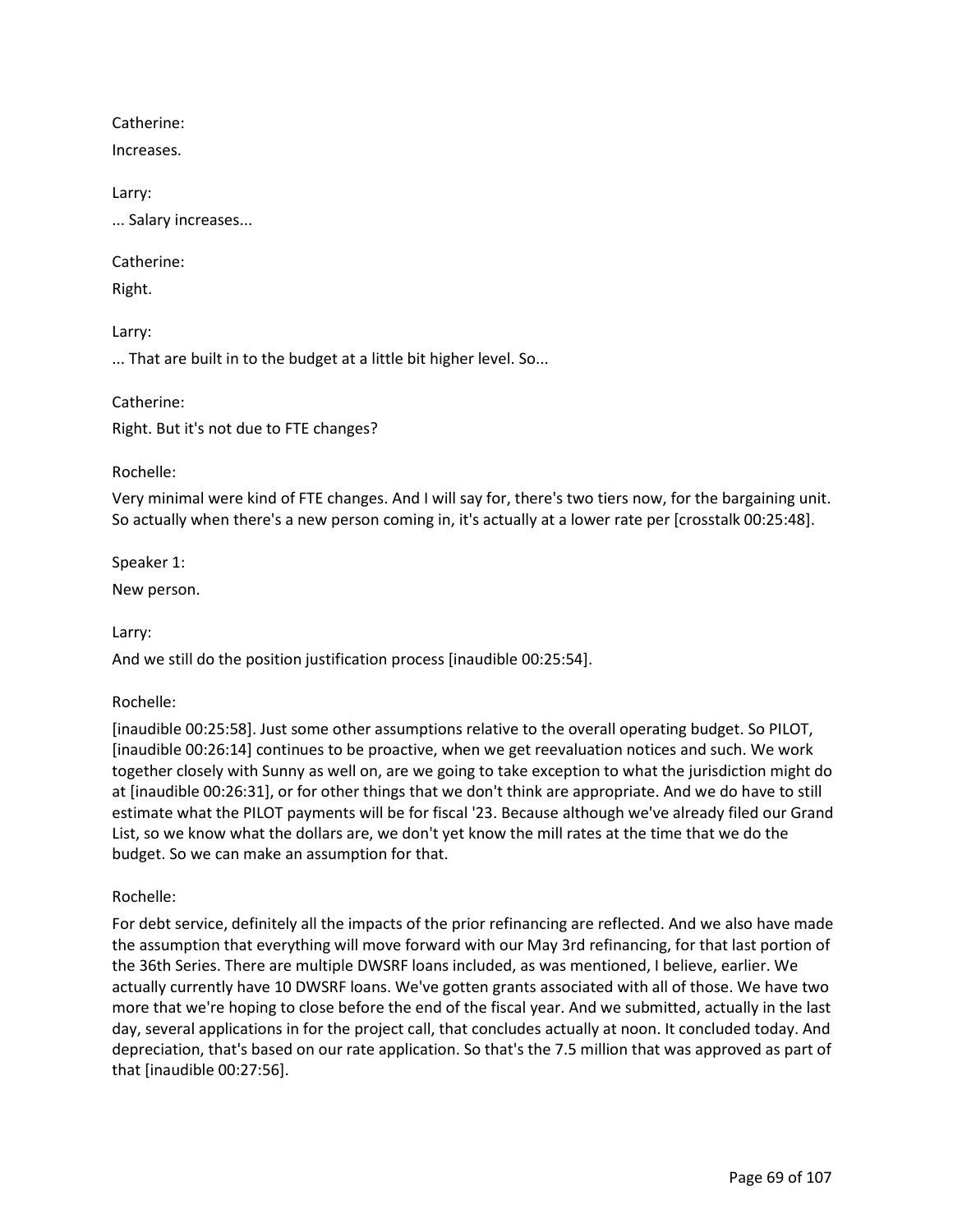# Catherine:

And, Larry, when we have an opportunistic situation to purchase land, where does that come out of?

## Larry:

It's part of the construction fund, and we have a separate account in the construction fund. And what we've done in our budget, we'll put in a minimal amount of money, say \$100,000, which allows us to do any surveying, or anything like that. But we can also give the owner of a piece of property, that's interested in selling, money for an option to buy it. And we can budget it in the next fiscal year.

# Catherine:

I see. I see. And do you guys know is Deer Lake is for sale? 250 acres in Killingworth. Just south of our [crosstalk 00:28:34].

Larry:

No, I hadn't heard that. No. Sunny, [inaudible 00:28:36].

Sunny:

No, I haven't heard.

Larry:

Okay. [crosstalk 00:28:38] look at it.

Speaker 2: [inaudible 00:28:38].

Catherine:

Yeah. Appreciate it.

Larry:

See if it fits our matrix. Because he has an extensive matrix...

Catherine:

Right.

Larry:

... That evaluates all the land in our service territory [inaudible 00:28:47]. And it's listed literally from one to 50.

Catherine:

It may kiss it, right? But it's south of it. And I don't know if we really care about that.

Larry: Yeah. May not. So...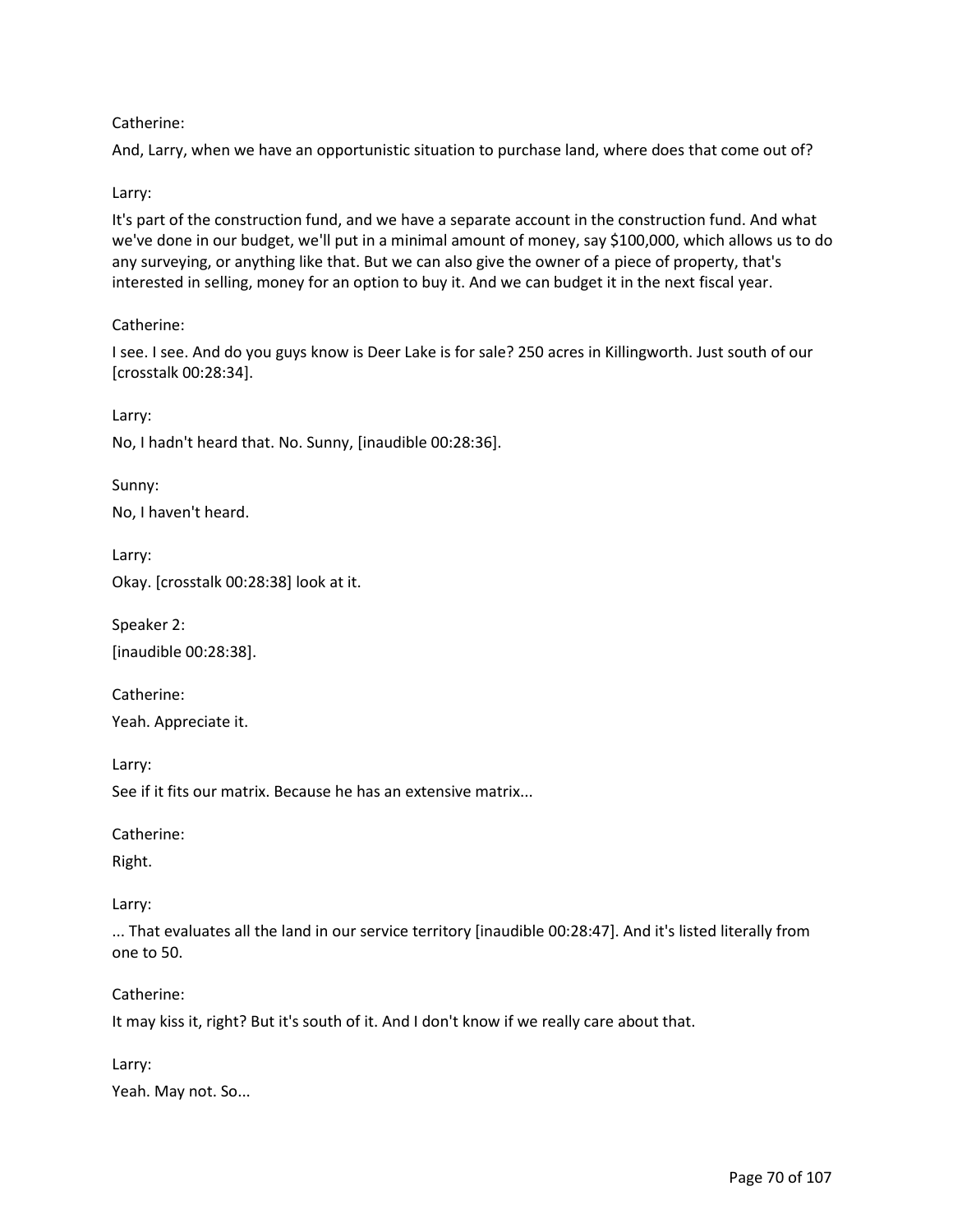Catherine: Right.

Speaker 2: Yeah. [crosstalk 00:28:59].

Sunny: I will look into that.

Speaker 2: Tomorrow, or today, [crosstalk 00:29:01].

Catherine: No, they extended it today.

Speaker 2: They did extend. Okay.

# Catherine:

That's what made me think about bringing it to your attention. [inaudible 00:29:07].

# Rochelle:

This is the maintenance test. So this is sort of where it all comes together, your revenues, your other revenues, all the O&M, and debt. I think here are a couple key things, is we are really pleased that our fiscal '23 budget does not include a [inaudible 00:29:28]. It might be a little bit more aggressive than maybe in tighter years, but definitely a very reasonable budget, we believe. You can also see, for the fiscal '22 projection, we are now forecasting to be over in water sales. A couple key drivers of that, just to mention that here, is we are now through the conversion. So we saw what the impact of that would be. Also, the rate increase, with monthly billing we should actually see that rate increase actually sooner. So we'll be watching that as well.

## Rochelle:

And as I mentioned, I think we did probably underestimate a bit the billed consumption that we were going to see in fiscal '22. Again, keeping it in the budget. Keep in mind though that [inaudible 00:30:19] did not include the rate application. Because that hadn't even been yet filed, not to mention, not approved. You can also see from an O&M perspective, that we are, even with the additional pension contribution, we are anticipating it to be just a little bit under the budgeted O&M expense. And we'll be watching that to make sure that is how things evolve. And also, if we can accelerate anything, we'll be looking at that as well. And then as we saw earlier, some of the key drivers of fiscal '23.

## Rochelle:

Again, with some of those supply chain impacts that we're also seeing on the O&M side. Overall, projecting Fiscal '23, not to have a draw. The Fiscal '22 budget did have a draw of almost a million, and we are projecting to exceed our coverage requirement to be at about 125% for Fiscal '22. And so, I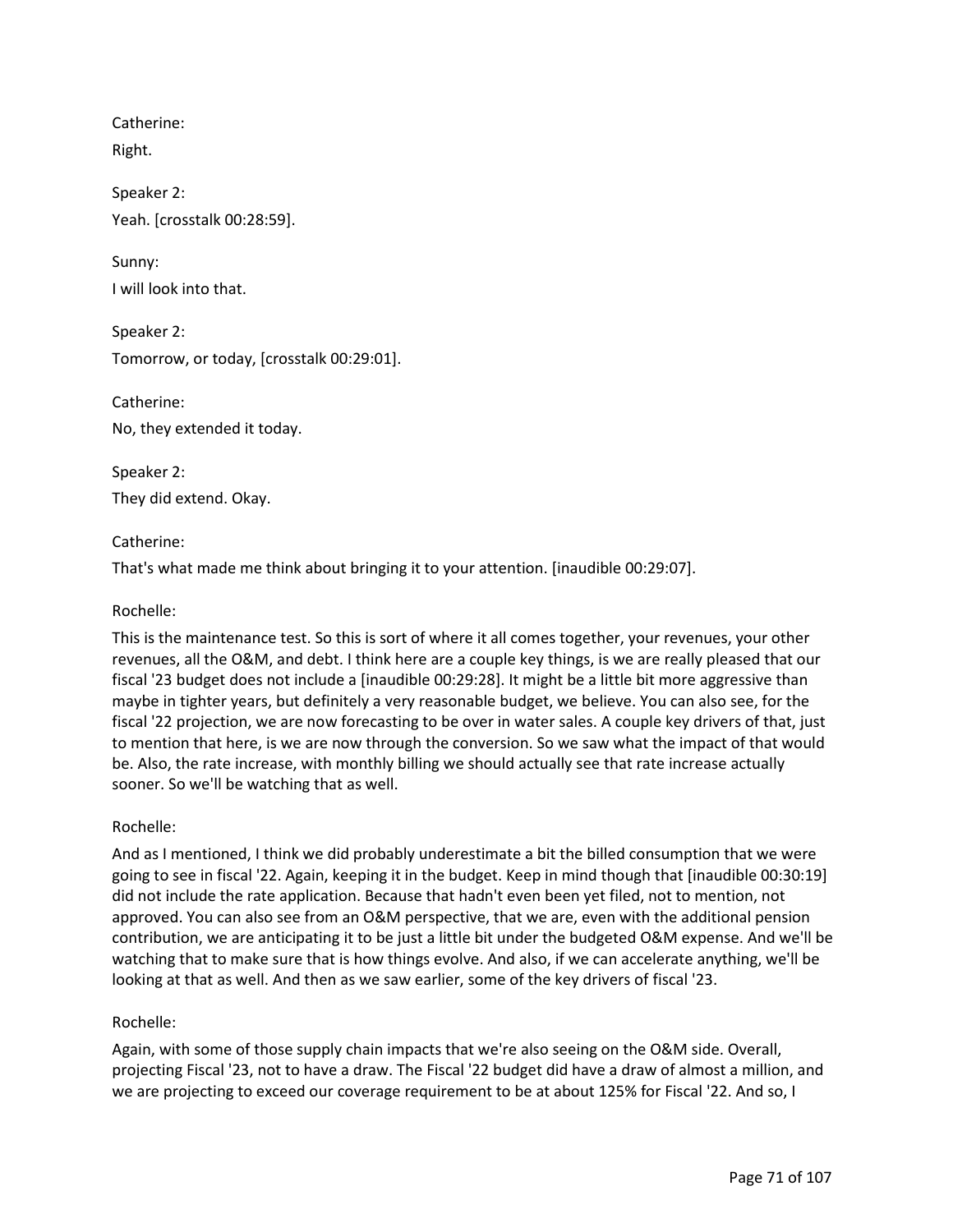already mentioned earlier when we compare this, which we always like to look at what we said in the model, we did actually have a draw projected in Fiscal '23.

Speaker 3:

Yeah. I'm impressed. I can't remember the last time we did not have a paper draw.

Rochelle: Right. This is... [crosstalk 00:31:48]

Speaker 3:

... even projected. So, good work. Very impressed with that. Because I think it's probably appropriate here. Two questions. And you may have said it and I missed it. What's common investment?

Rochelle:

Oh, common investment is in support of what I'll call commercial offers.

Speaker 3:

Okay.

Rochelle:

There are certain expenses that still do need to be absorbed because some of our work may not come to fruition.

Speaker 3:

Okay. And then does this reflect any payment to the authority from our commercial enterprise division?

Rochelle:

This is on the P&L. So no, what our plan is though for that would be, even at the end of this year as part of our year end disposition, we'll make a proposal to put that into the construction fund.

Speaker 3:

So, the expectation is that there will be a positive in the commercial enterprises.

Rochelle:

Yeah. You'll actually see some projections under the commercial enterprises' presentation.

Speaker 3:

Okay. I hadn't looked at it yet, I'm sorry, which I do but...

Rochelle:

We are estimating that will be a bit higher than what we had in our model.

Speaker 3: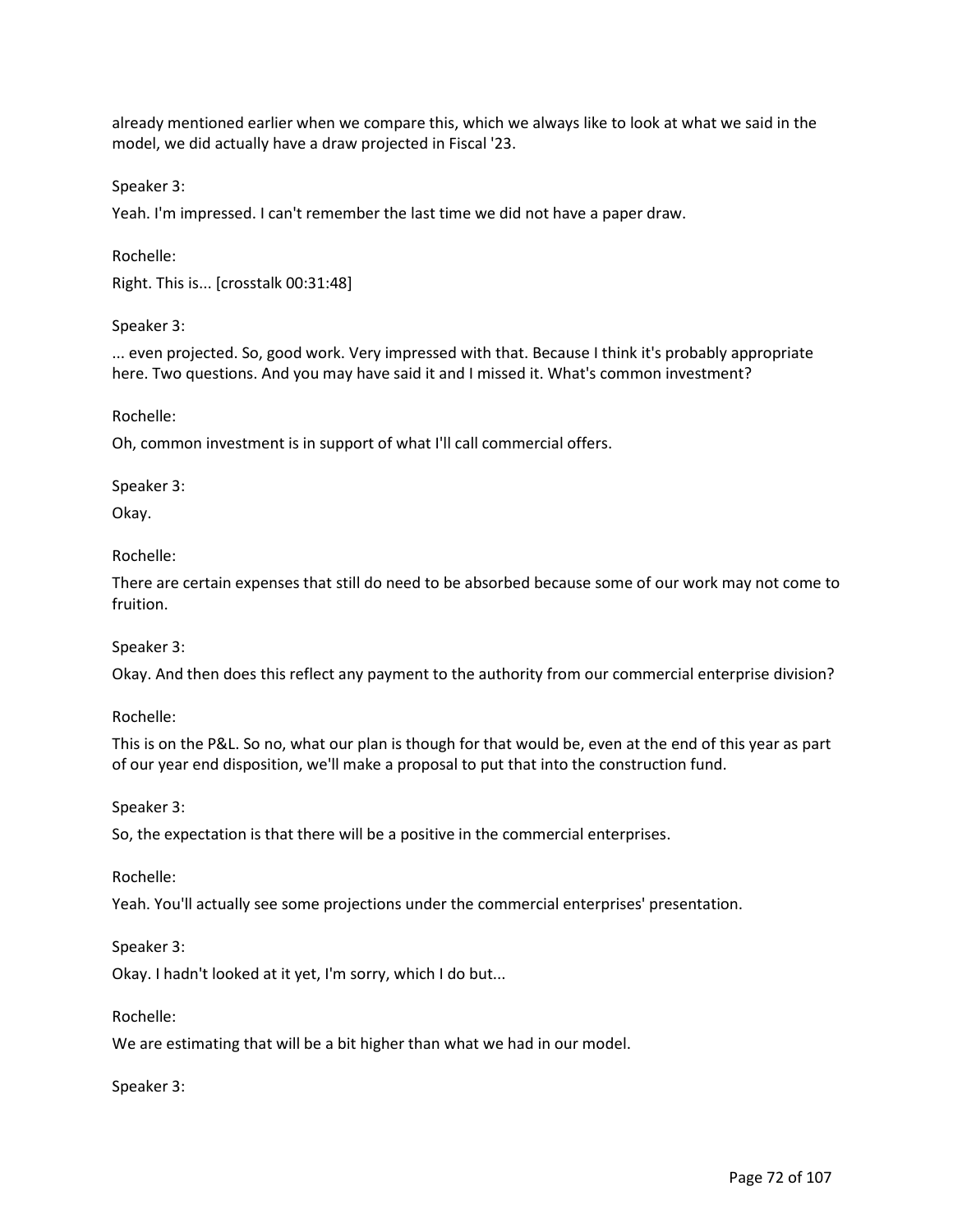Okay. And so, that'll be a revenue item to the authority.

Rochelle:

Actually, it won't be a revenue item. It will just go right into the construction fund.

Speaker 3:

Okay. That's good news.

Speaker 4:

I have to say that's a mechanism that Rochelle set up. When we first started forming the commercial business subsidiary, she wrestled with how can we make sure the commercial revenues don't impact the utility.

Speaker 3:

Okay. And that was that.

#### Speaker 4:

So, she set up this mechanism where we can transfer directly from revenue fund into the commercial business. I'm assuming the construction funds are commercial business.

Speaker 3:

Good. Good.

#### Rochelle:

Moving on the next page. Here we want to highlight some of the key opportunities and vulnerabilities and many of which you've seen before. And these are really the things that are primarily external that could go either way, because most are opportunities as well as possible challenges.

#### Rochelle:

And just to put some of this in perspective. Even a 1% change in our assumption relative to the mix of payroll between the O&M piece and capital and supporting pipe safe and some of the other opportunities. That alone is over \$400,000. And even a 3% change is over a million. So, we really do need to watch these things.

#### Rochelle:

The vacancy factor is another that we'll be monitoring. For Fiscal '22 so far, we've actually been under a headcount, even with a vacancy factor. Not necessarily a good thing operationally, but it is impacting us financially.

#### Rochelle:

Medical claims is another area. Not only do we have to estimate what the medical claims will be because we're primarily self-insured, we also need to figure out the mix between active and retiree, because active is actually paid through our [inaudible 00:35:06] plan.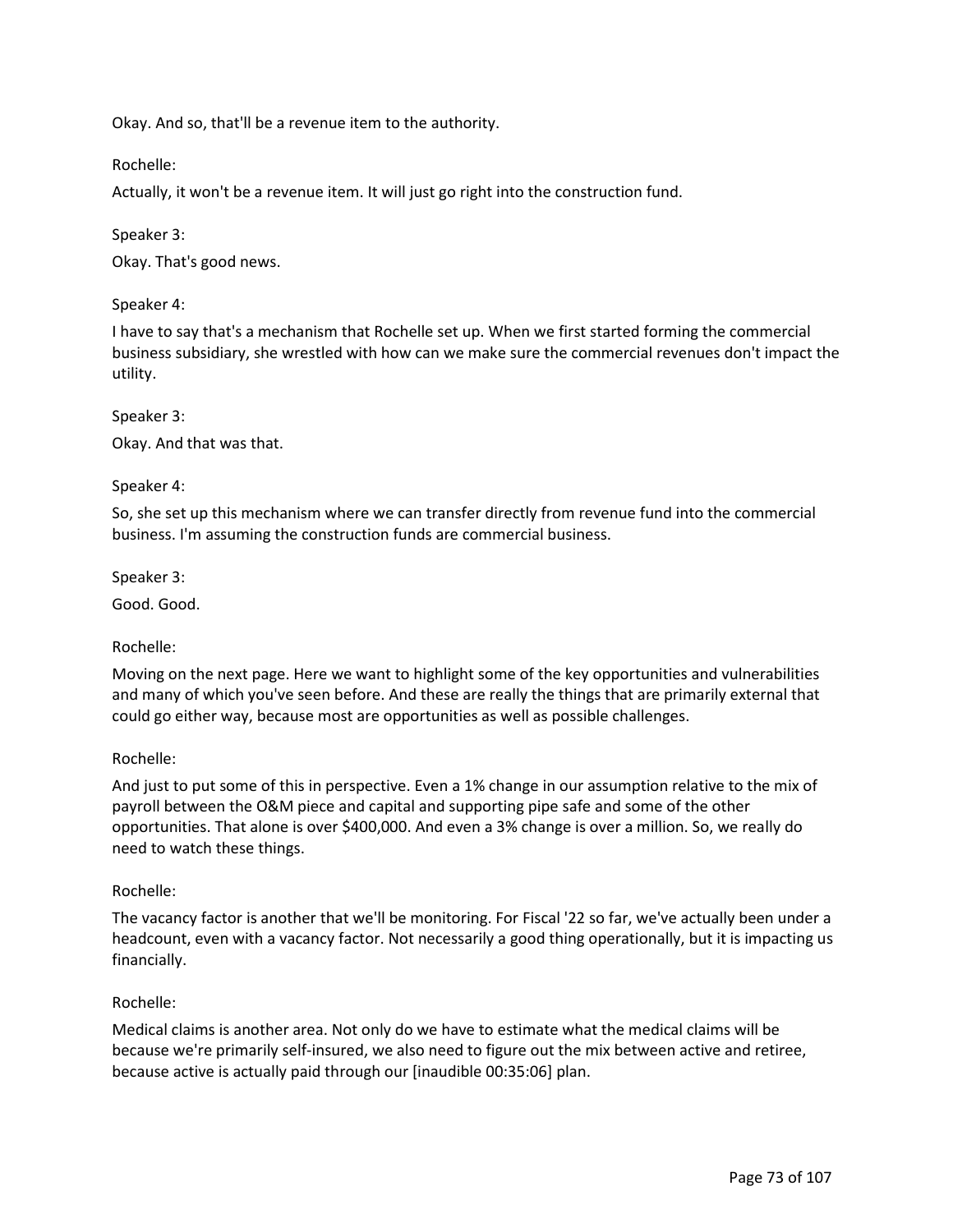## Rochelle:

So, a fair number of moving parts. Pricing projections, especially for Fiscal '23, we definitely need to watch. The license to this chemicals. Definitely fuel is other one that we need to watch. And at the end of Fiscal '23, we'll be renewing our insurance. So, we have to make some assumptions about that. Outside services was touched upon. That could possibly go in either direction. If we do more internally, it could lower it. If we gain more expertise, it could increase it.

## Rochelle:

Maintenance and repair, one of the key things there is actually if we have a really severe winter, that can impact that. And just a broad range of other opportunities. The revenue-related ones, definitely weather, billing-to-cash conversion. Again, we'll be watching that as Tom also mentioned about the impact of monthly billing.

#### Rochelle:

Other revenues can also be an opportunity. And as I mentioned earlier, we really do need to watch what our normalized consumption patterns really are. So, we did have to make some estimates. So, that could be an opportunity [inaudible 00:36:22].

Speaker 5:

And what are you doing to control the weather?

Speaker 3:

Yeah, let us know.

Rochelle:

We try. Just overall, some summary and conclusions. Fiscal '22 will be the 12th consecutive year that we didn't have a draw of the stabilization fund. As we...

Speaker 3:

I know what you're saying.

#### Rochelle:

... mentioned in the past that there is this balancing, especially when we get into the year end, should we take some of our available funds, put more in the pension fund, put into the general fund. Because there's flexibility, put it in the growth fund or put into the construction fund where it's clearly being used to offset rates of coverage. Definitely continue multifaceted cap collection program. Improving cost management, again looking at expenditures being consistent with revenue.

#### Rochelle:

So, even in the case of the Fiscal '23 budget, O&M is a little bit higher than the model, but revenue is also a little bit higher and other offsets or that had a million dollar higher O&M. As I mentioned, definitely continuing to monitor our pilot and take appropriate actions. We're definitely pursuing not just DWSRF, interim financing, refinancing with the grants...

Speaker 7: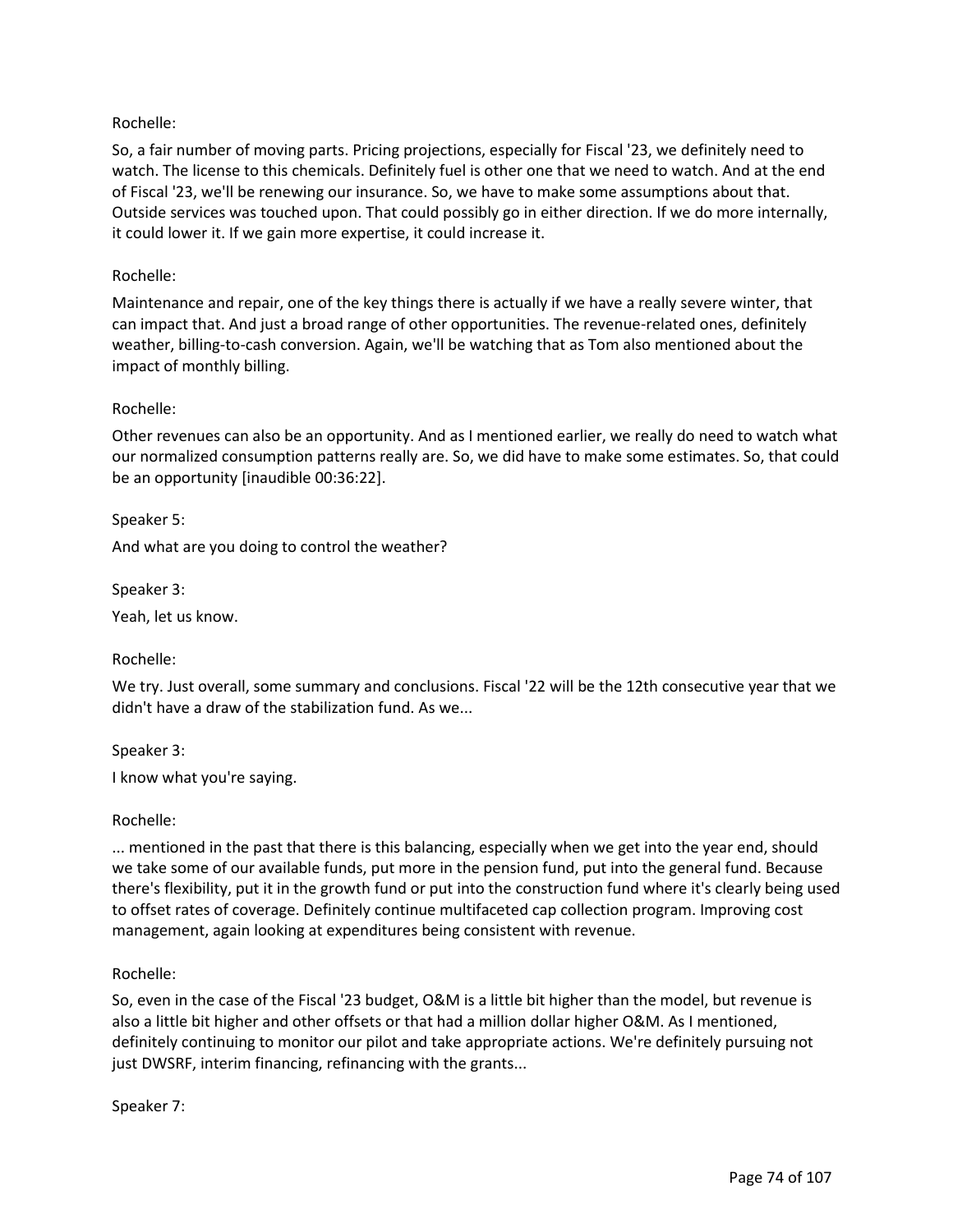Just to add to that. I think in the recent past, we are also reexamining the way that... Originally, there was a threshold about which we would go for DWSRF. But now, we are now going back to the drawing boards and reexamining whether it makes sense even for smaller projects, even the grant, even if it's 200,000, if five projects are 200, that's a million dollars. So, we are now going back to the drawing board, see where the opportunity cost and where the real cost is in terms of whether to pursue or not. So, that's another area, which in the recent past, we've been re-examining the past practices.

### Rochelle:

Definitely, pursuing our grant opportunities, our book money would be great if we could get that and continue to execute against our strategic plan.

Speaker 5: Have you ever pursued Green Bank money?

Rochelle: Yeah, we actually... [crosstalk 00:38:50]

Speaker 3: We've [inaudible 00:38:53] just conversation. Go ahead.

Speaker 5:

So, no go or...

Rochelle:

No. Actually, they really want to work with us. In fact, I've had a few conversations with them. We have an upcoming meeting with them. One of the things that we talked to the Green Bank about is possibly where they do the financing. But for the lending capital rule, we may be able to put that loan to the customer on our bill, collect it and remit it. But the debt is with the Connecticut Green Bank.

## Rochelle:

We've also talked to them about some other possible opportunities, because if maybe then the debt is on the Connecticut Green Bank and not with us, maybe we can have some arrangement. Their cost of money though is not really lower than ours, that we can talk as far as us borrowing from them, that didn't seem to really make sense, but we think there could be a [inaudible 00:39:45].

Speaker 5: Well, they have a [inaudible 00:39:47] flush. So, it's...

Rochelle: Yeah, it's good to know.

Speaker 5: It's a pool of money.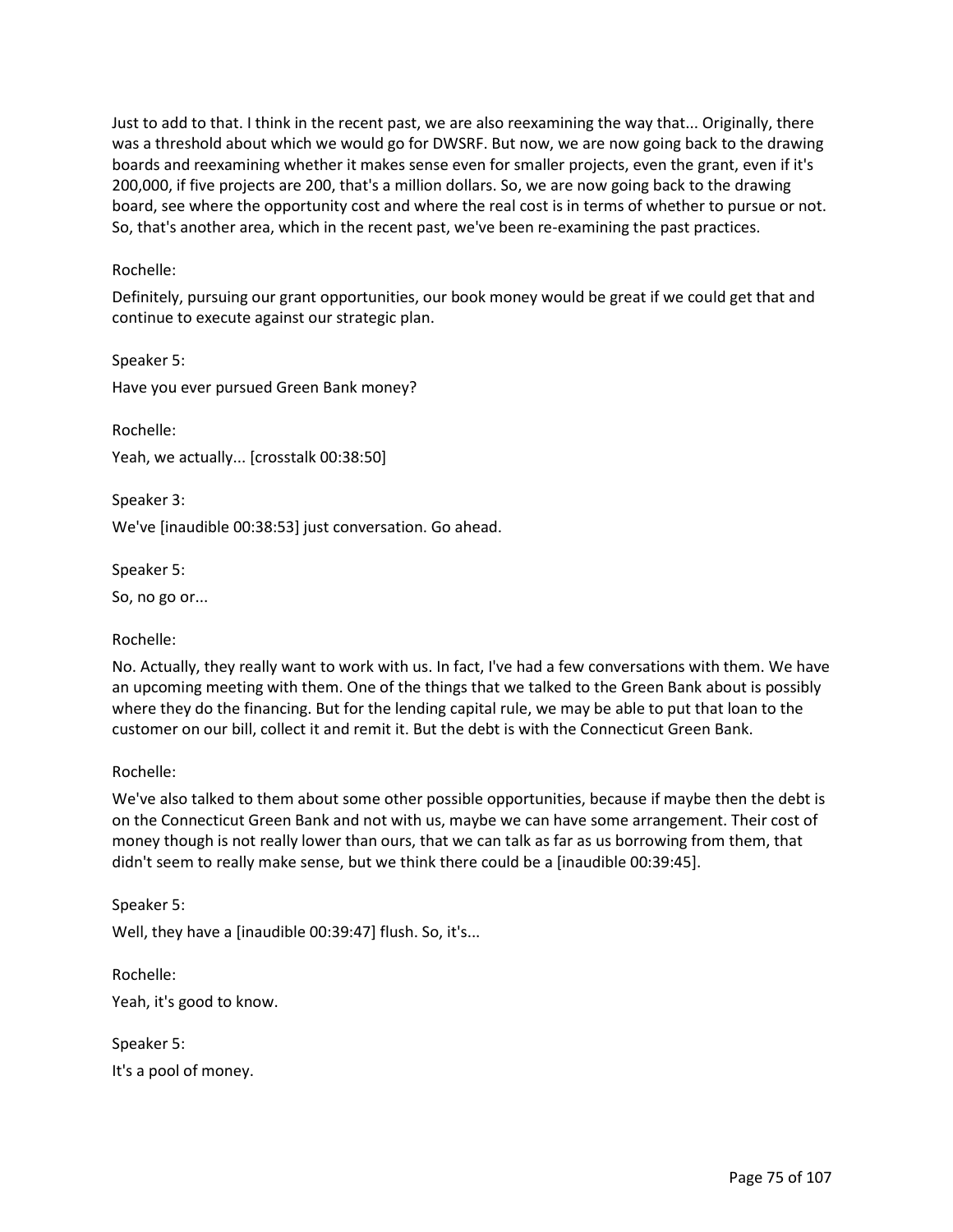Speaker 3:

Good.

# Speaker 8:

So, Rochelle, when you plant your feet on the ground July 1st, your operating budget generally goes up by what percent based on payroll increases, ongoing continued maintenance increases of 3 or 8%, healthcare costs of such and such?

# Rochelle:

So, this budget's going up by a little over 6% of budget and we went through the key drivers of that. Although it's a little over... Well, it's actually no longer a little over the CPI because the CPI is going up. So, it's going up about 6%.

# Speaker 8:

Right. But generally, so is that higher or lower than what you're generally looking at? Are you seeing escalation costs or payroll, anything in particular that's driving it at a faster higher rate this year than normal?

# Rochelle:

I would say supply chain is driving it and that's driving it definitely with chemicals. Those price increases were significant and doing something like the [NODAS 00:40:54] is also, we think the right thing to do. The pictures are really interesting to see the impact on water quality. And that's one of the increases as well.

## Speaker 8:

So, normally, again when you plant your feet on the ground, is it a 4% increase, is it a 5% increase, if you didn't have that inflationary aspect?

Rochelle: Sometimes it's hard... [crosstalk 00:41:15]

Speaker 8:

I know sometimes you have something else.

Rochelle:

It's the price and value.

Speaker 8:

Okay. Thanks.

## Speaker 3:

I was particularly happy to see maintenance and repairs going up more or less 10%. I think that's not all that's inflationary in COVID, it's acceleration of maintenance of the system.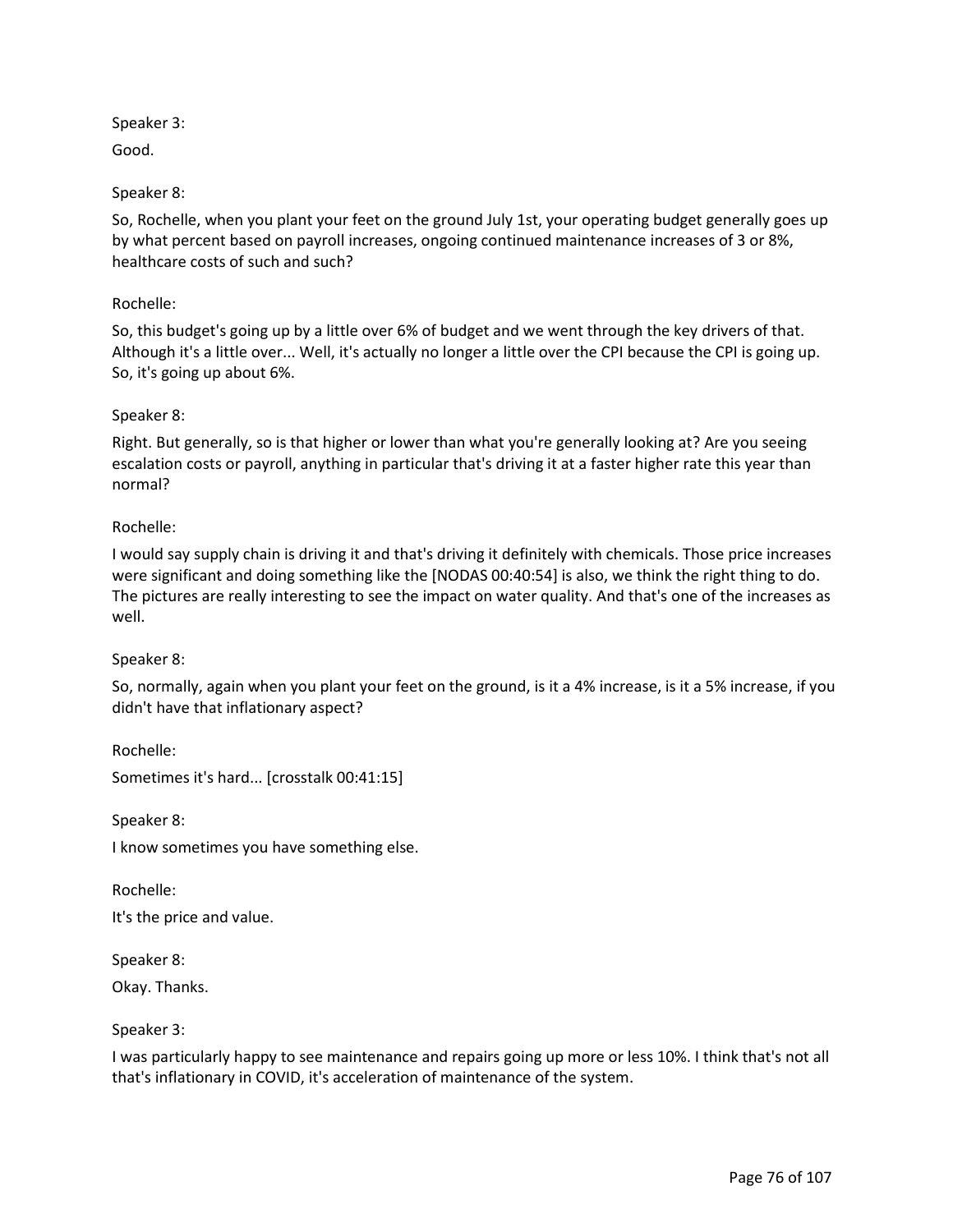Rochelle:

And the water quality with the [inaudible].

Speaker 3:

Right. Which we saw with the capital budgets. So, I'm glad to see that feeding continue on.

Speaker 10:

Let's pause and vote.

Speaker 3: Yeah. Any other questions or comments?

Speaker 8: No. Nice job, as usual.

Speaker 3: Yeah, very... Thank you.

Speaker 10: Good job.

Speaker 3:

You guys did a great job. All right. Well, then the last item in this area is the item two, which is a proposed resolution to forward these to the RPB.

Suzanne:

I'd like to make a motion. Yes.

Speaker 3: All right. Is there a second?

Suzanne:

A sentiment.

Speaker 3: A second to move the resolution.

Suzanne:

Yeah, to move the resolution.

Speaker 10:

I wasn't sure what it was yet... [Crosstalk 00:42:10] ... second.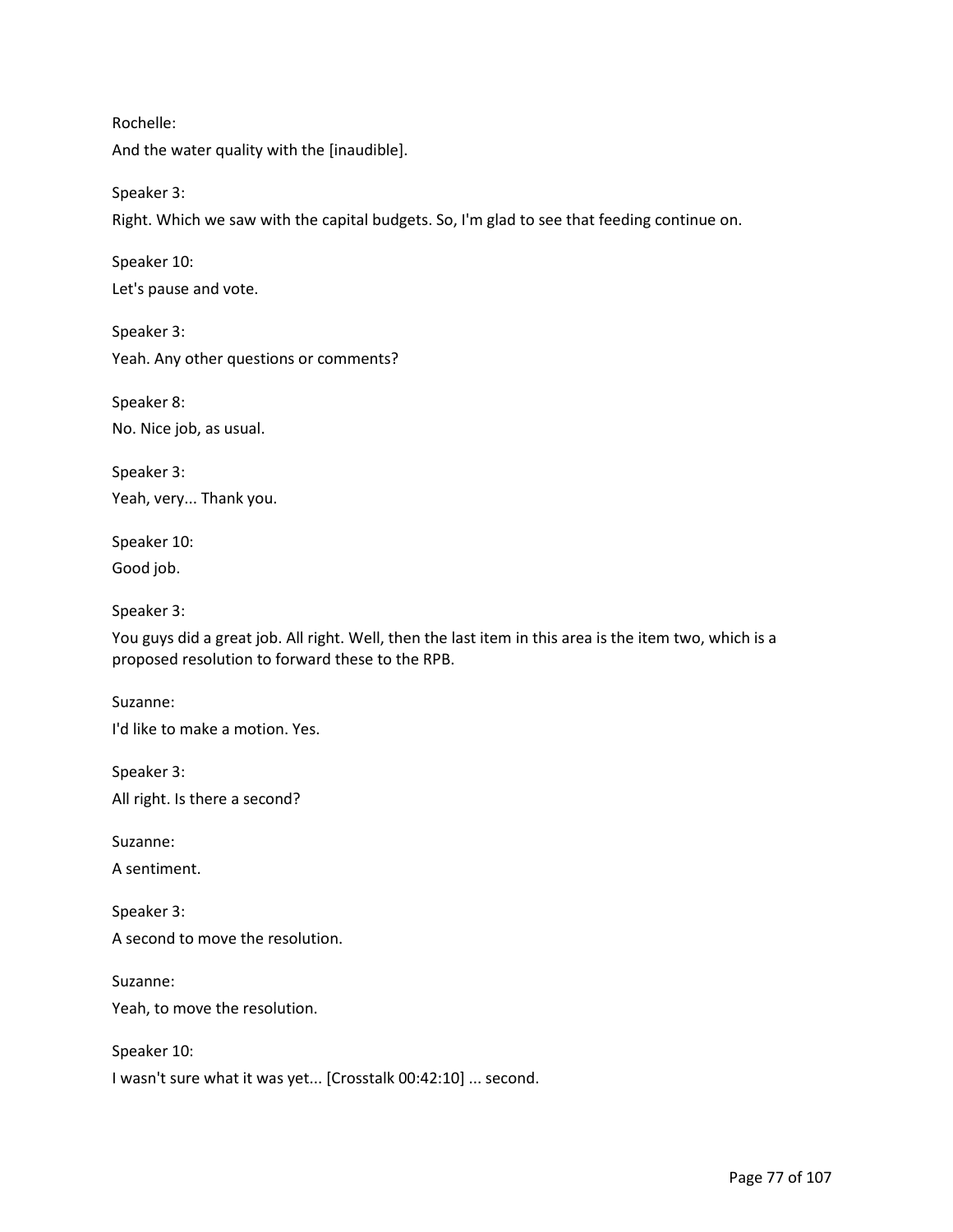Speaker 9: The right time to do that, yes.

Speaker 10: No, it was absolutely. [crosstalk 00:42:19]

Speaker 3:

Again, excellent job. I look forward to the comment in a couple weeks from the committees and the RPB and their input. It would be good to hear, but we are forwarding that line B and I don't know how careful we're going to have to do what we say in public now because it's going to be there. But that's the one that's 278 for the five years and 51 million for the...

Speaker 4:

Well, budget will still be part of the committees in the executive session because some of that will still be confidential.

Speaker 3:

Right, but the dollars will be there. They'll have be there.

Speaker 4:

The dollars will be there for us to talk about.

Speaker 3: Nondescript in some ways or whatever. Okay. All right. Super...

Speaker 8: And... I'm sorry.

Speaker 3: Yeah. No, go ahead.

Speaker 8:

Just one last thing I would just say is a really compact story to tell about the capital plan. So, I really appreciate the detail that we went into today, but I think we need a really compact story that says, "Here's the story about the capital plan. You're going to notice it's up by this amount, blah-blah-blahblah-blah." Then you dive into the detail. Come back to, "This is the really compact story." So, they could retell it in their own heads and tell it...

Speaker 4:

Yeah. That's a good point. I think that's good point out.

Speaker 8:

Because it's a big jump, but it's a necessary big jump for a lot of reasons.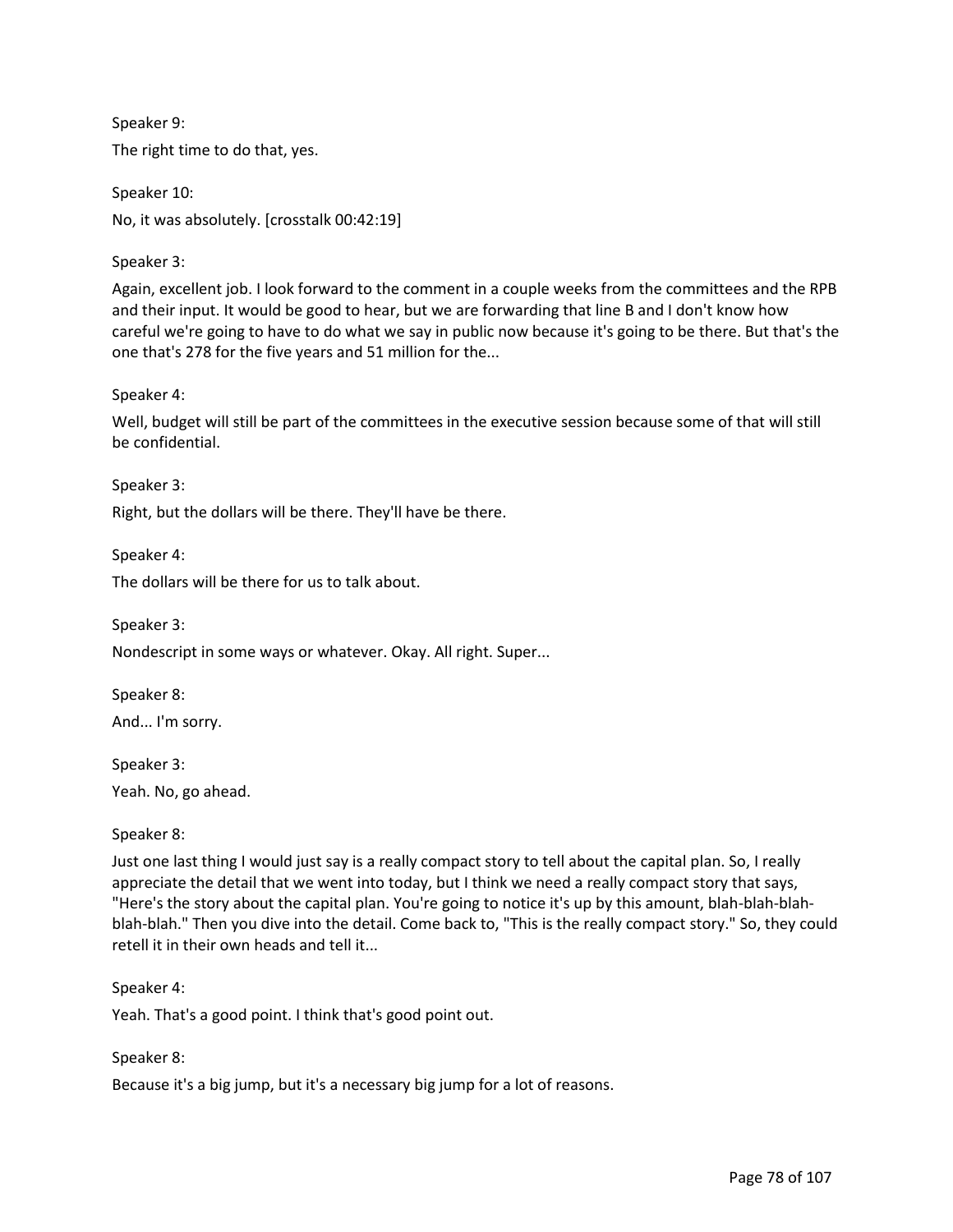Speaker 4:

Right. All right. After you move that motion, do you want to have Tim come in and get lunch and then we go to the right application or the...

Speaker 3:

No. What I would like to do, let's take a vote. All those in favor signify by saying aye.

Board Room:

Aye.

David:

Nice to see it's unanimous. Right. Next item I would like to do is go into...

David:

... Kevin's meetings, but do the non, that we just talked about, do the non-executive session stuff. Save that to the end when the application... Is there staff? Are you guys able to work around that flexibility?

Kevin:

Yeah.

David:

Then Tim can stay for a continuous time of your two meetings, the public stuff of your two meetings. Then the part that we can do in executive session or the application, which we have to do without him anyway. Is that all right? Because it makes logistical sense to me if management can do that, if your flexible.

Speaker 10:

Commercial businesses do that primarily in executive session. So, I just want to do...

Speaker 3: Oh, all right. Is there anything in it that's not...?

Speaker 4: Just the recent work plan.

Speaker 10:

The work plan.

Speaker 3:

The work plan. Well, that's all right. Okay. So, then you'll do your environmental health and safety. And we'll do the consent calendar and then we'll say, "Thanks, Tim" or updates and then... Okay. All right, I get it.

Rochelle: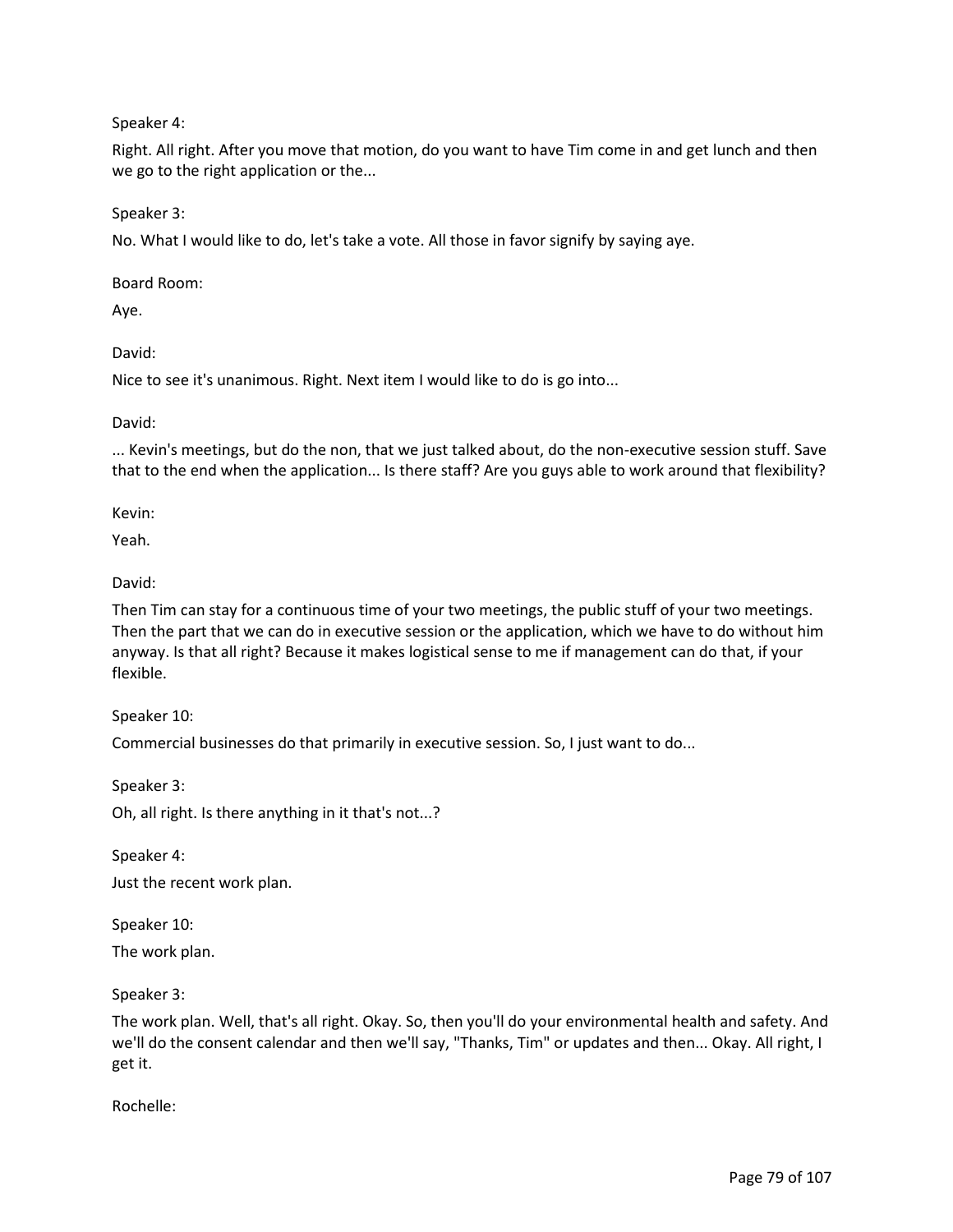So, environmental first.

Speaker 10:

Yes, please.

David:

All right. We'll go right into the meet as environmental health and safety committee. So, would someone like to move that we recesses the authority and meet as environmental...

Speaker 8:

I'd like to make that motion.

Speaker 3:

You would, I like. You want to second that motion? All those in favor, same thing by saying aye.

Board Room:

Aye.

[AUTHORITY MEETS AS ENVIRONMENTAL, HEALTH & SAFETY COMMITTEE FROM 12:40 P.M. TO 1:24 P.M.]

#### David:

The record will note that Suzanne is momentarily absent, right? So then there's no matters to act on arising from committee meetings. So we will next go to the consent calendar. And what is your pleasure on those seven, eight items? And it's the capital bunch of the monthly authorizations.

Catherine:

Yeah, I'm just trying to remember whether I had any questions.

David:

Okay.

Catherine:

I did.

David:

You did? You're always asking me after too, but if they...

Catherine:

I just, I had a question concerning the KPI report.

David:

Sure, sure. Yeah. Questions are fine.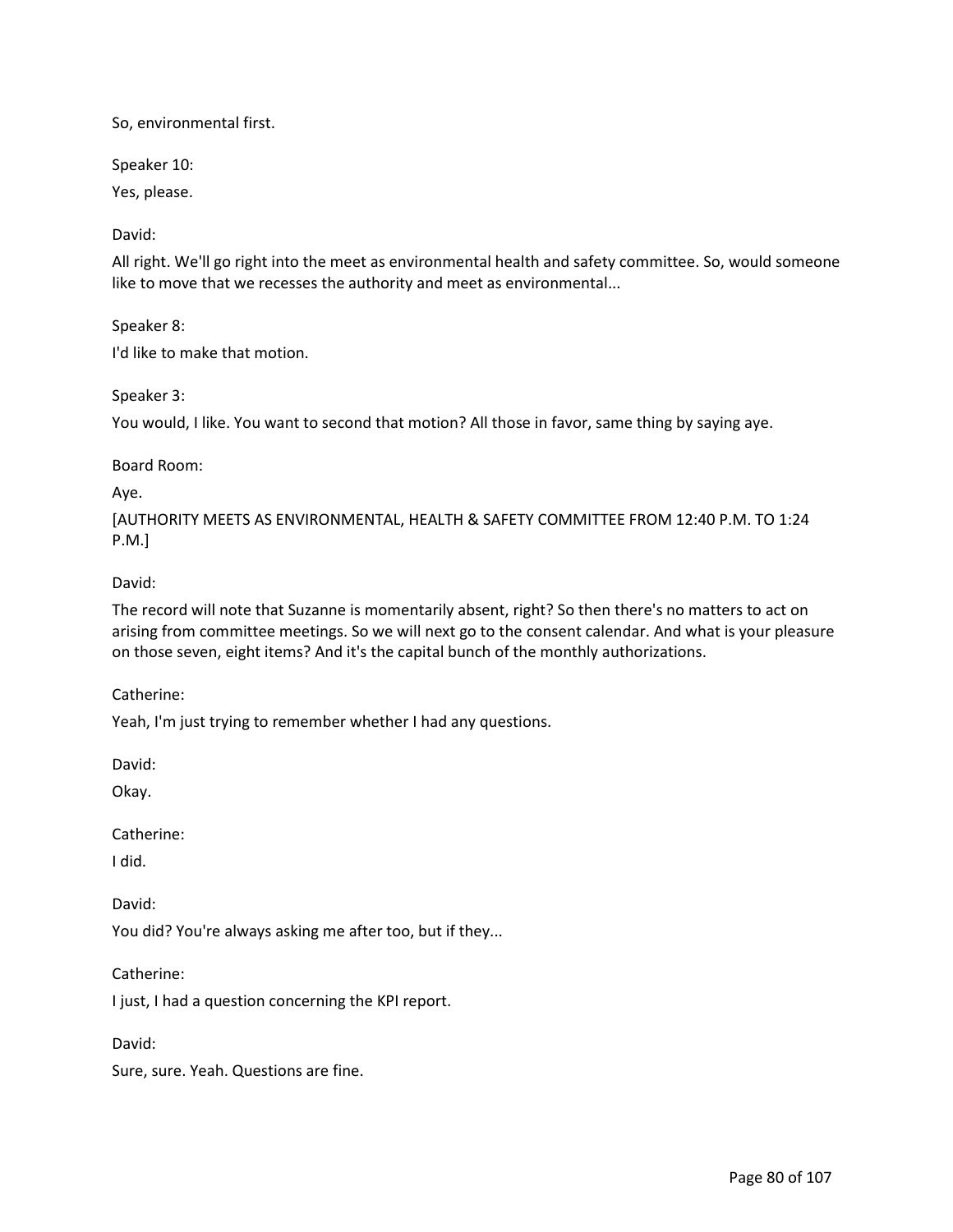# Catherine:

I'm just curious, on the KPI we're looking to do... Close. Yeah. And blind girl needs her reading glasses. Okay. So there's an estimate of two commercial enterprise growth, profitable acquisitions every year. Just put pressure on us to try to meet that, you know, that number. Are we in any way forcing ourselves to take on something that we might not want to do?

### Larry:

No. And no, we've got pretty good governance process in-house. She's sitting right next to you.

Catherine:

Yeah. So... I just want to make sure there's sufficient deal flow. You know?

#### Larry:

You know, Dennis, Dennis Donovan is, and you'll hear more about that in the commercial business, but he's working on deal flow all the time. And we have several in the hopper [inaudible 01:36:18]. The one that we're going to bring to you and another one that is very close, so.

Catherine:

Okay. All right.

David:

I think we got a mechanism to hit that.

Speaker 20:

I'm always concerned about minimum acquisitions. It's like, you know, if there's nothing out there that you want, that should be zero.

Speaker 19:

Right. And I mean, if there's nothing that we want, we're not going to do it. We're not going to that deal.

Speaker 20:

Great.

Speaker 19:

And we already turned away another business earlier in late last year that we didn't want.

Speaker 20:

Okay.

Speaker 19:

Great question.

Catherine: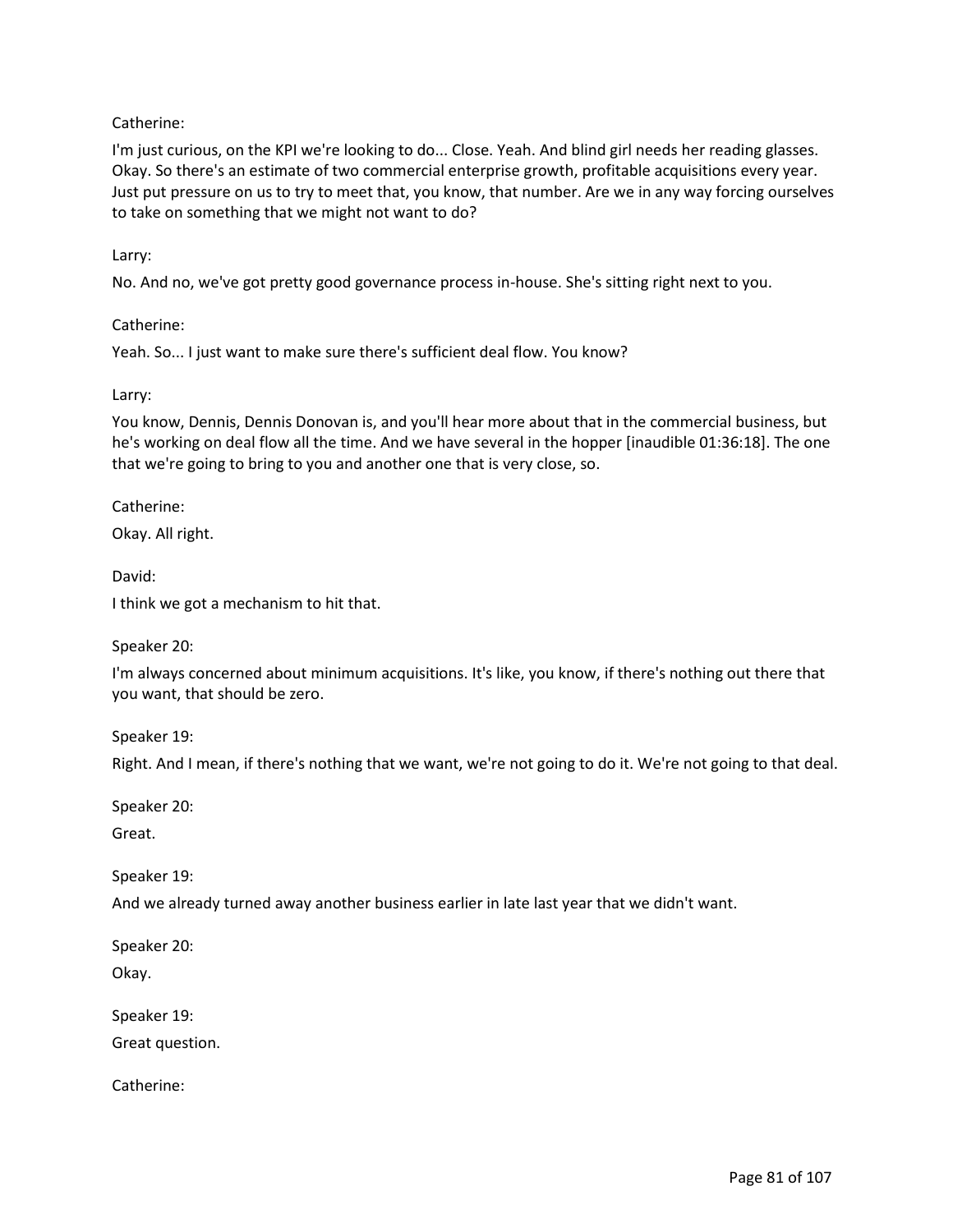I move the approval of the consent agenda.

David:

All right. Is there a second?

Kevin:

Second.

David:

All right. Any further discussion or points of clarification? All right. All those in favor [inaudible 01:37:00] by saying aye.

Board Room:

Aye.

# David:

And duly noted that Suzanne is still absent from the meeting momentarily. All right. We are ready for updates.

David:

Okay. We'll have Donna do a top line update on the COVID. Give you just a understanding where we are since our last report. So Donna, are you still there?

Donna:

Yes, I am. Can you hear me?

David:

Now we can. Sure.

## Donna:

Okay great. Good afternoon everybody. So since our last update, we now have 69 confirmed cases. That's an increase in five new cases since our last board meeting. The latest update, which we just got this past week is that we have our first case where seven commercial customers have been impacted. We had an RWA employee who was servicing backflow prevention at each of the locations and ended up developing symptoms 36 hours after. And so the process that we've used given that this was our first, you know, customer contact situation. And we had to do some contract tracing. What we did and given the fact that it was only seven customers impacted, we actually were able to notify each of those individual folks related to the exposure and keep it pretty much contained within that particular group. The employee is sick, but we're helping manage that on the back end.

# Donna:

Our vaccination rate remains at 85%. And as you may recall, back in February 22nd, we had implemented the hybrid work policy where people are in the office three days a week, and two days at home. We are seeing some people coming in a little bit more than that, but that is the policy that's been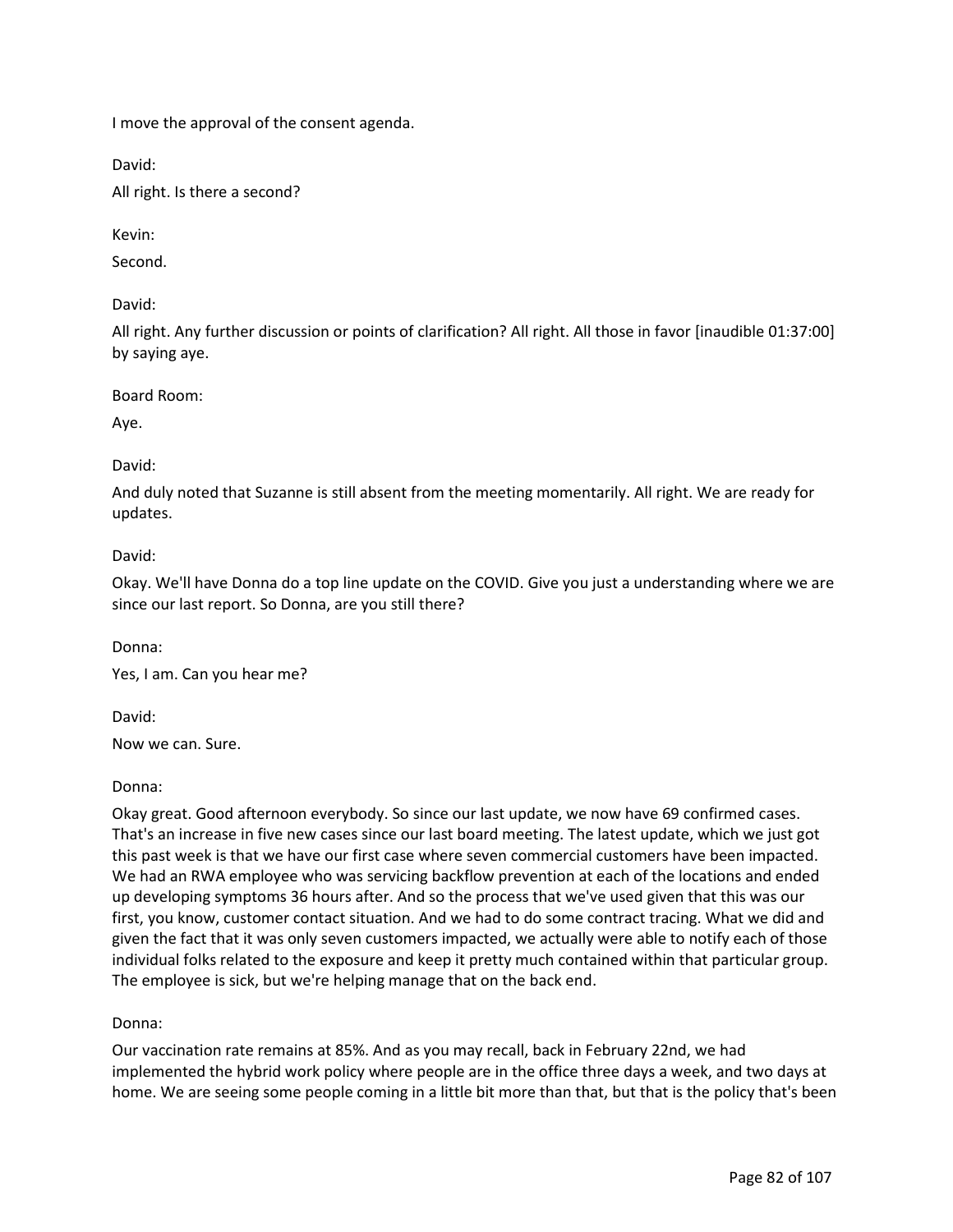implemented. And as of March 7th, we put in place our mask mandate had ended for all indoor locations. It's still of course encouraged for unvaccinated and at-risk persons. But, you know, but this was really following our protocols with the city of New Haven. We're still doing all of the cleaning protocols. So every Saturday we have spraying that's being completed in all shared workspaces, treatment plants are also cleaning once a week. And there's obviously a lot of things that are happening in terms of sanitizing common areas like door knobs and handles and things like that. And the current COVID positivity rate as of last night was 3.10. So that's our update for COVID. So is there any questions related to the COVID?

## David:

No, apparently not. Thank you very much. Larry, anything in your board report you want to?

## Larry:

Yeah, I got a couple of items. We've been talking a lot about grants. So last year we may recall we got a request from Senator Murphy's office, whether we had any projects to submit for his proposed congressional directed spending items. He submitted several projects. And one of those was approved, which is a \$2 million grant direct funding from appropriation, which is the maximum allowed for water utility infrastructure that will be used to offset the cost of the lake salt install water treatment plan electrical upgrades, which is \$5.2 million. So we're getting 2 million to offset that. So that was great news. You recall, I mentioned last month that we were doing employee focus groups on strategic planning or one of the inputs from those focus groups is that employees wanted more workplace flexibility, surprise, surprise. So in keeping with our commitment to have a more inclusive RWA, we sent out a survey kind of asking more general questions about workplace flexibility in the like, to get their thoughts.

## Larry:

And we're looking at what those results mean and maybe make some further alteration to our three days in the office and two days working from home. Next with the COVID restrictions being relaxed, I'm spending more time in the field. So I would spend a day out in the field with Jim Courchaine. He and I visited a number of work locations, saw the Gaillard Water Treatment Plant hyper chloride project up close and personal. And we went to see also a diversion clean up happening around Lake Whitney Dam, those are two new positions that we put into his operations specifically focused on cleaning diversions and make sure that they're flowing and working properly. We also saw beginnings of the West River Water Treatment Plant dissolved air flotation project that was just in the process of excavation for the new building. And then we stopped by to see a crew in hand and fixing a pump station. They were doing a repair there, but there was a leak. Additionally, I spent time at the Lake Gaillard Water Treatment Plant and had a unique experience as a day in the life of an operator in training. So I actually got down into a filter bed and help clean it and, you know, the filter's GAC, and it has the consistency of coffee grounds. So I'm covered in coffee grounds. So it was a great experience, but I don't think they're going to ask me to come back.

## Suzanne:

We do have some proof, some pictures.

Larry: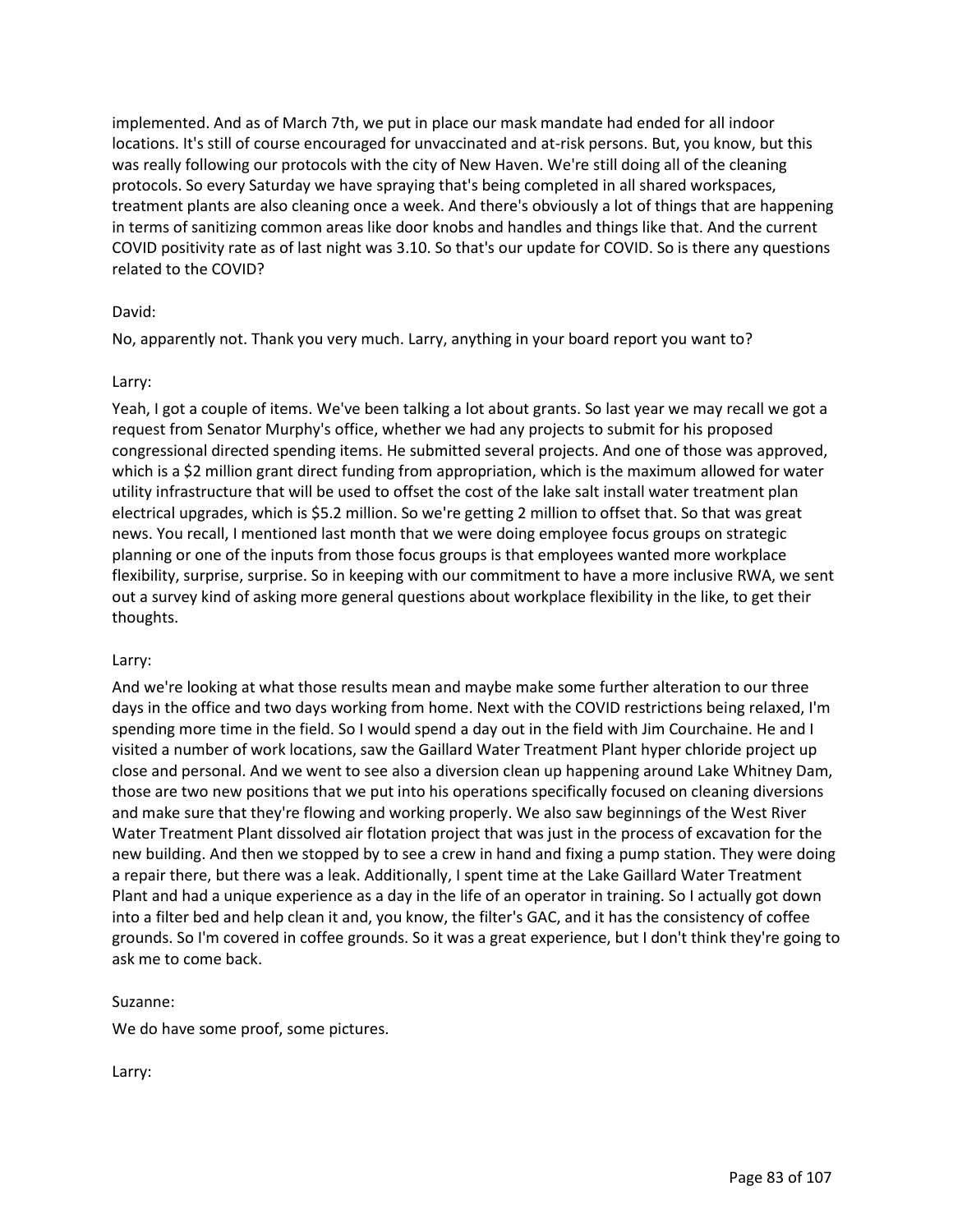Well, I plan on doing more of that. So going out to the plant. On employee engagement, March 4 was Employee Appreciation Day. So we distributed a thank you note to all employees within RWA for their work. And then we had on March 8th, the Super Duper Weenie Truck come in and treated everybody to hamburgers and hot dogs, which we had over 110 employees gather in the garage and participate in that particular project. We'll have more of those sort of things. Work is continuing on aligning our purchasing function into a centralized procurement operation. And several procedures have been implemented, better revisions, including materials forecasting and planning in all departments. And review of professional service agreements so that they are standardized as well as using some new technology to purchase tools and materials. So it's a more efficient process that we're utilizing now. And Peter feeding that effort with support from Michelle and doing a good job. So that's the extent of my update.

David:

Any questions?

Suzanne:

No.

David:

No. All right. We'll move on to-

Suzanne:

I have one more, excuse me. I did want to have Sunny, just expand a little bit on the Derby Tank update memo.

Sunny:

Okay.

Suzanne:

That was on the consent agenda and it is around the revised cost of doing projects.

Sunny:

Right. I mean, just a quick on the memo itself, it just gave you the updates on receiving the encumbrance being lifted from the deep. But I would say since we are not crossed past that bottleneck, we wanted to see how to bring the contractor on table. We awarded the contract as of March 3rd, 2020. So since that time, it's almost two years down the line. So we processed two escalations for cost adjustments from April, 2020 to somewhere around February, 2021. So there was a 100,000 cost increase, 114,000 to be precise. We sent it to DPH, a change order one was executed, DPH accepted it. Then we did another one, similar one in August of 2021. So that got accepted, which kind of extended the bid itself. So now we are expecting another one, which might actually end up around say 300 is what we approximate because it's been two years down the line, which a lot of supply chain, most of it related to steel and [inaudible 01:45:12].

Sunny: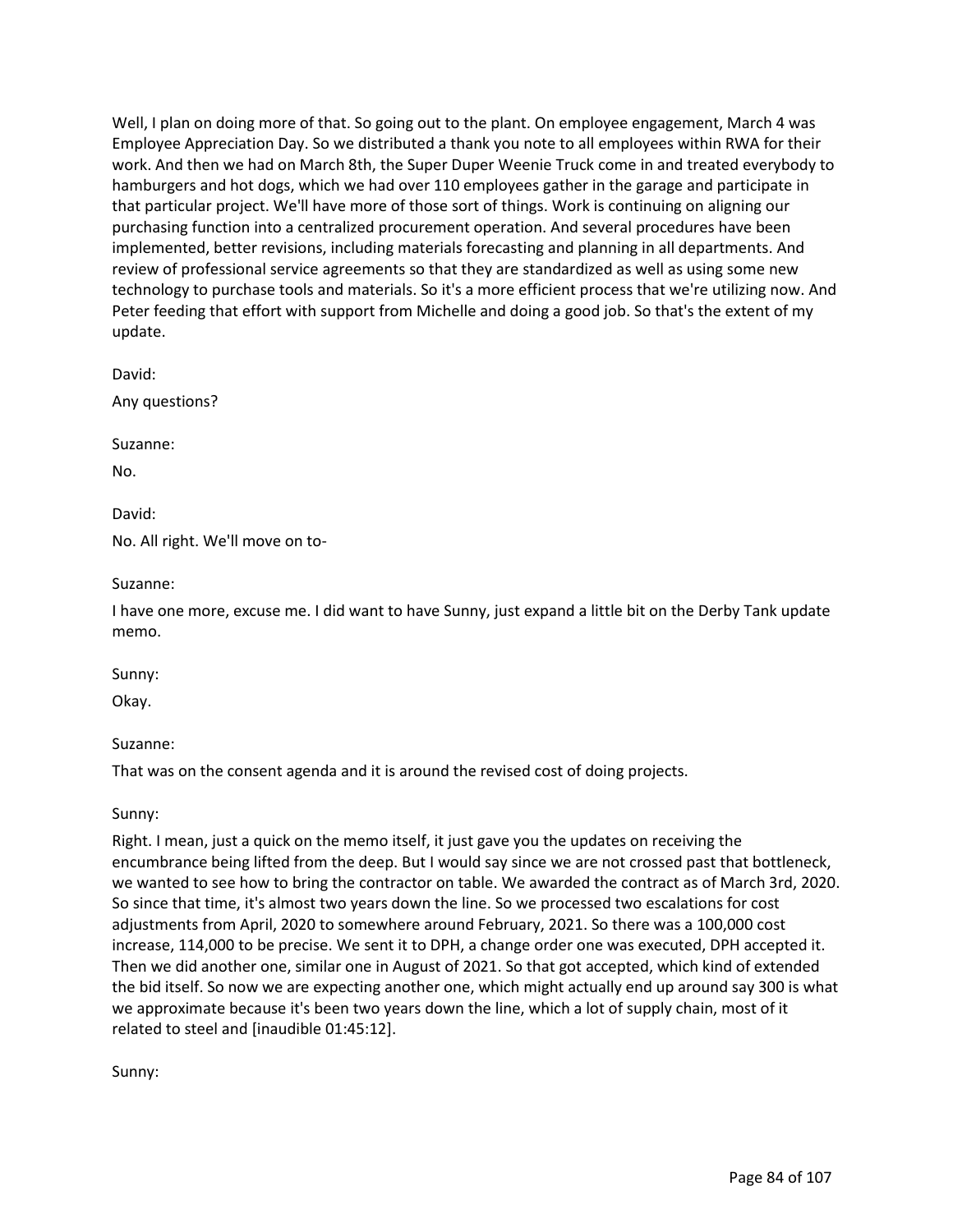And because in the last two years, the steel and concrete prices have gone through the roof. So now we are expecting another one per the rules and regulations if we exceed... So originally the application was approved for \$5.1 million. So if we do the 10% increase, we would be at \$5.61 million, but also there is another and, or plus where we are actually we can, if we used a cost index in the original application, it allows us to use the cost index adjusted to today's cost. Which means using that we can go up to 14.5%. So with this new escalation, we would still be below the 14.5%, which means we didn't really have to go through the approval process because the approval process takes about four months. And then by the time the contractor's pretty much ready to go because he's saying... And even with all this escalation, he is still lower than the second lowest guy, March, 2020 prices.

# Sunny:

The second low scale prices were around 3.9, [inaudible 01:46:16], who was the L1 bidder was 3.1. Even with this escalation added with the new escalation, he still comes to 3.8. So I spoke to Jeff [inaudible 01:46:28] as well, just to kind of get his input. He also said, this is the right. I would say, you know, just if they were the same, at least you would have the option to go get the price from the second time, just to make sure that he doesn't bring an issue. But I think, you know, even with all the three escalations, this guy is still lower than your March, 2020 [inaudible 01:46:46].

## Speaker 19:

So, per the regulations, we'll redo that with the finance committee who would then make a recommendation of the... Or advises the RPB committee that's happened and that the project is going to continue.

## David:

So we're under the limit, but it's good to inform them and let them know what... Good. Okay. All right, anything else?

David:

All right.

David:

That was it now. Okay. Very good. All right. So then we'll move on to committees RPB committees that we visited. The first one was Consumer Affairs from February 28th, which we meant prior to that. Kevin, you went to that, is that where you sent out a...

Kevin:

Went to land use.

Speaker 21: Land use from last week? Okay. Do you have-

Kevin:

No, I-

David: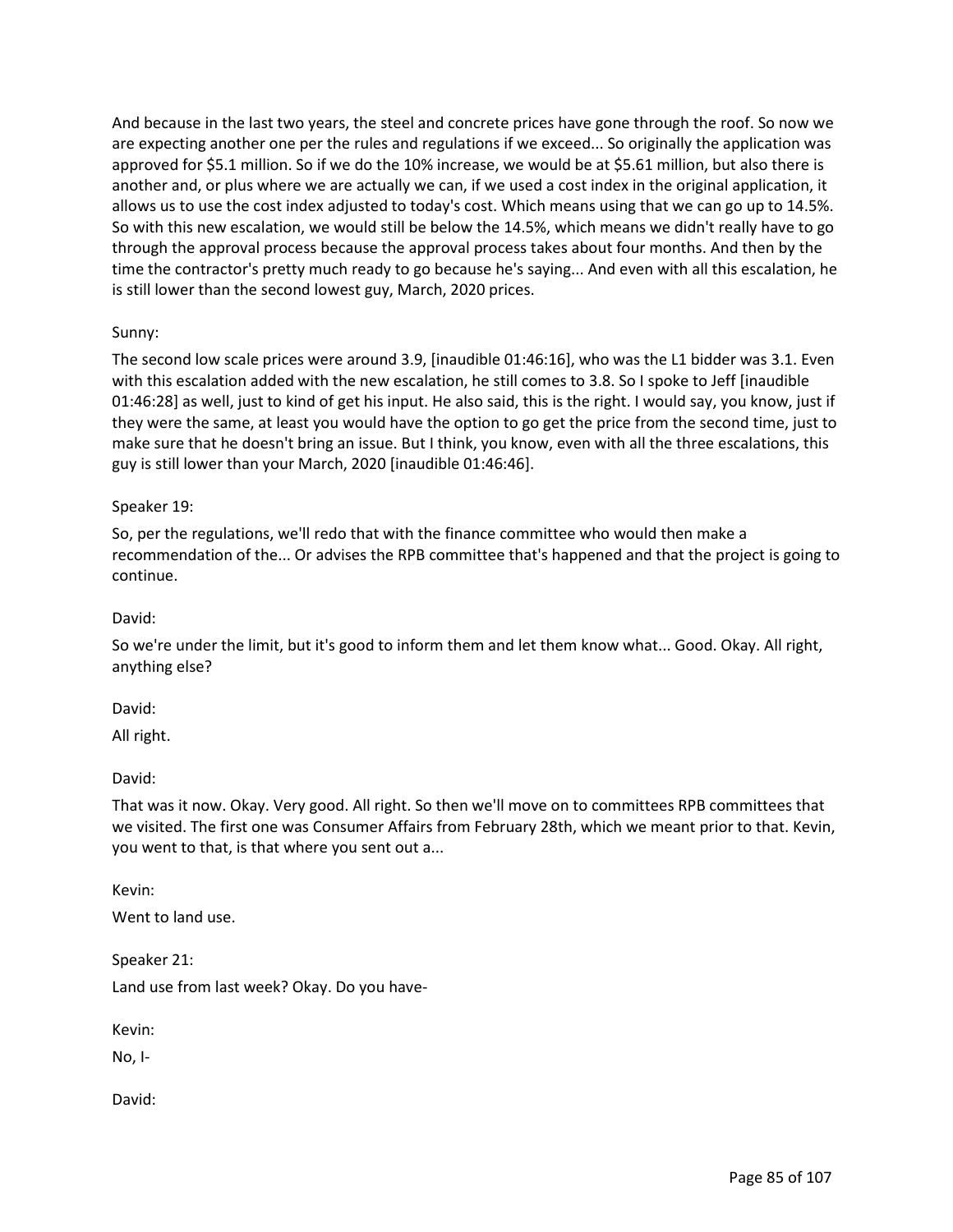Okay. No problem. We'll get back to that. Well, we get the update [inaudible 01:47:35] anyway, so, which is good. All right. So then next I'll go on order of what's on the document. Suzanne, did you go to finance committee meeting last Monday, the 14th?

Suzanne:

I did.

David: Thank you for that.

## Suzanne:

And the RWA's external auditor came and talked to the committee and the committee had a number of matters. They discussed cyber security, risk assessments, consolidated entities, and audits areas with all the committee members. Then they then left the meeting. They talked a little bit about... They approved the minutes and then Rochelle came in and talked about the quarterly report and the RPB approved product projects of the Derby Tank system wide ratio telemetry North Sleeping Giant Wellfield and West River Water Treatment. And then they did some residual business and adjourned. It was I think, a record short meeting for the finance committee. So there you have it. It's still done remotely.

# Speaker 21:

Okay. No questions, we'll move on. Land use, you sent... You want to expand on it?

## Kevin:

Well, they had a presentation by Mr. John Triana. It was interesting. It was about the 1901 typhoid epidemic background of that. The commonalities between this COVID epidemic and the typhoid epidemic. Impacted disruption on Haven Water Supply, as a result of that. Emergence of inspections, filtration in water treatment, as a result of that epidemic. It's interesting, very interesting history and background. There's a lot of questions. And then he gave, Mr. Triana, gave, you know, the standard update, the land we need for Y use. I don't see anything that's actually being purchased right now. I think that there's things that are in discussion. No, you know? Yeah. No potential purchases, so.

## David:

All right. Very good. Thank you. And Consumer Affairs, Catherine, did you go on Monday?

## Catherine:

I did. In fact it was the first time that I had been to a Consumer Affairs Committee Meeting. And I founded it extremely interesting. So the meeting began with a... Obviously they approved their minutes. So we'll skip over that in the safety moment, the safety moment was very apropos because it dealt with the changes of weather and we had just had a significant weather event. So it was right spot on time. The attorney, Donofrio, the OCA reported that he spent the last month composing his memo on Lake Gaillard and that was the bulk of his bill. But one of the things I found most interesting about attorney Donofrio's comments, where he gave have some very good suggestions and really astute recommendations with respect to contracts. And he informed me or informed the body that, you know, he met with you and with the chair of the RPB and also with Sunny and... Or had planned, I guess, to meet with Sunny and Prem to talk about some of the supply chain issues that he had encountered in his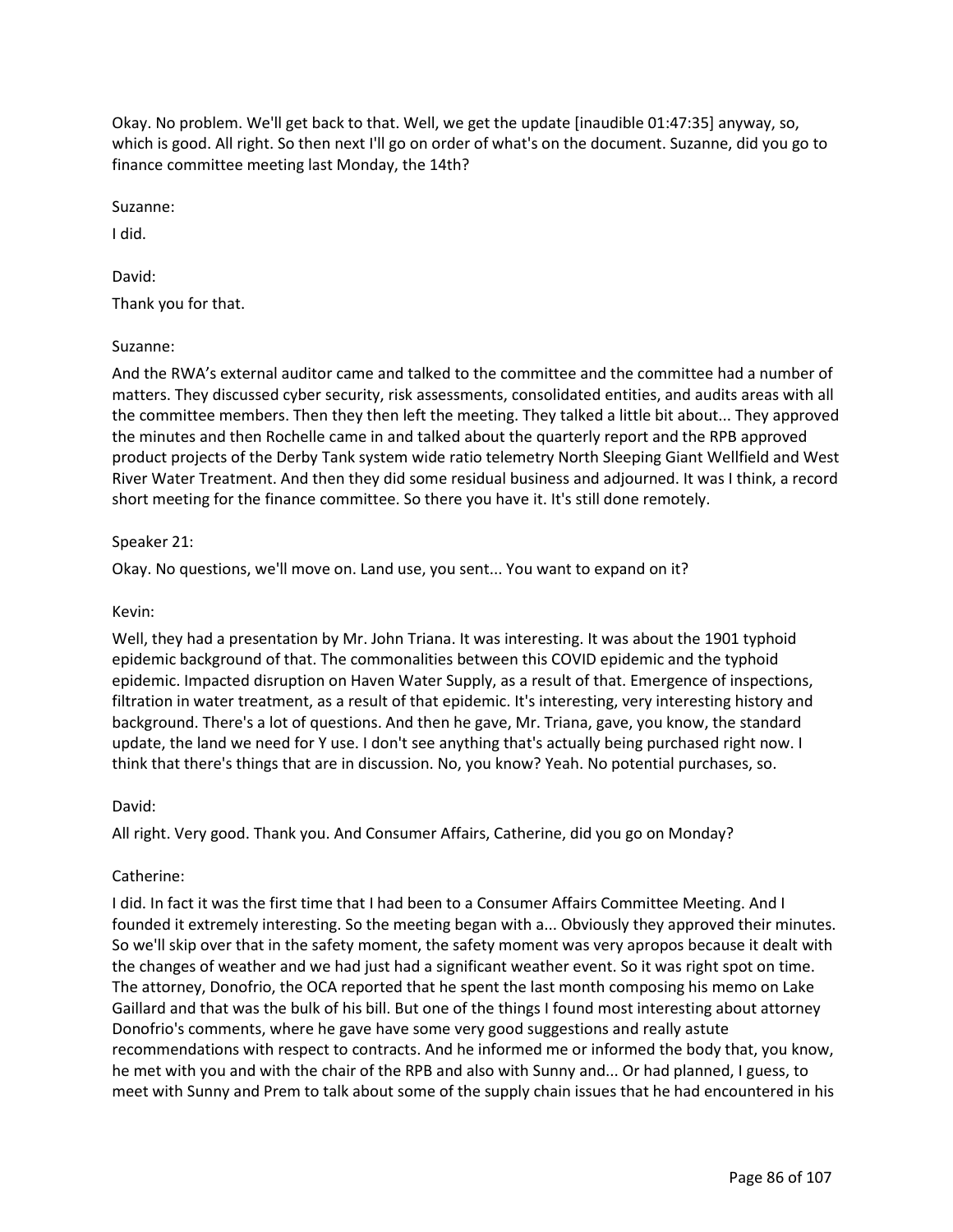practice with respect to other municipalities. And I thought that his comments were valid and really made a lot of sense. His bill, which was in, you know, I spent a lot of time paying lawyers and any bill that's under \$3,000. I'm like, wow, that's great.

## Catherine:

So, his bill was improved. I probably shouldn't say that out loud because the fields will start getting larger. Right. I think a very reasonable bill based upon the work that he has done, he had done. And I think that he also added, you know, adds value. That's just my 2 cents on that issue. The last issue or the last matter on the agenda was scheduling its next meeting for April 18th at 5:30 PM.

## David:

They going somewhere fun? 5:30, they're probably not going anywhere.

# Catherine:

It does not say... They didn't say whether they were going to do in person or...

## David:

Oh wait that's consumer person. They don't have... I'm sorry. [crosstalk 01:52:13].

# Kevin:

Land Use always [inaudible 01:52:13], but there was a discussion about whether they should do in person or remote and they still were on the fence about that. Wanted to wait and see what happened with the next wave. So there was an executive session. I mean, I'm sorry, was there an executive session? I don't remember there being an executive session. Let check my notes.

## Catherine:

Oh yes. There was an executive session, but I can't talk about it.

David:

Okay. It's all right.

Catherine:

I can't talk about it anyway. I had forgotten about that. Okay. And that's about it.

## David:

All right. Thank you very much. So now we've got to plan the next quarter. So in April we have Finance Committee on April 11th. Who wants? Now don't all jump at the chance to go there, or show off to our guest.

## Suzanne:

Well, I'd like to say that the only meeting I can make on these dates is Consumer Affairs. So can I put my name against that?

## David: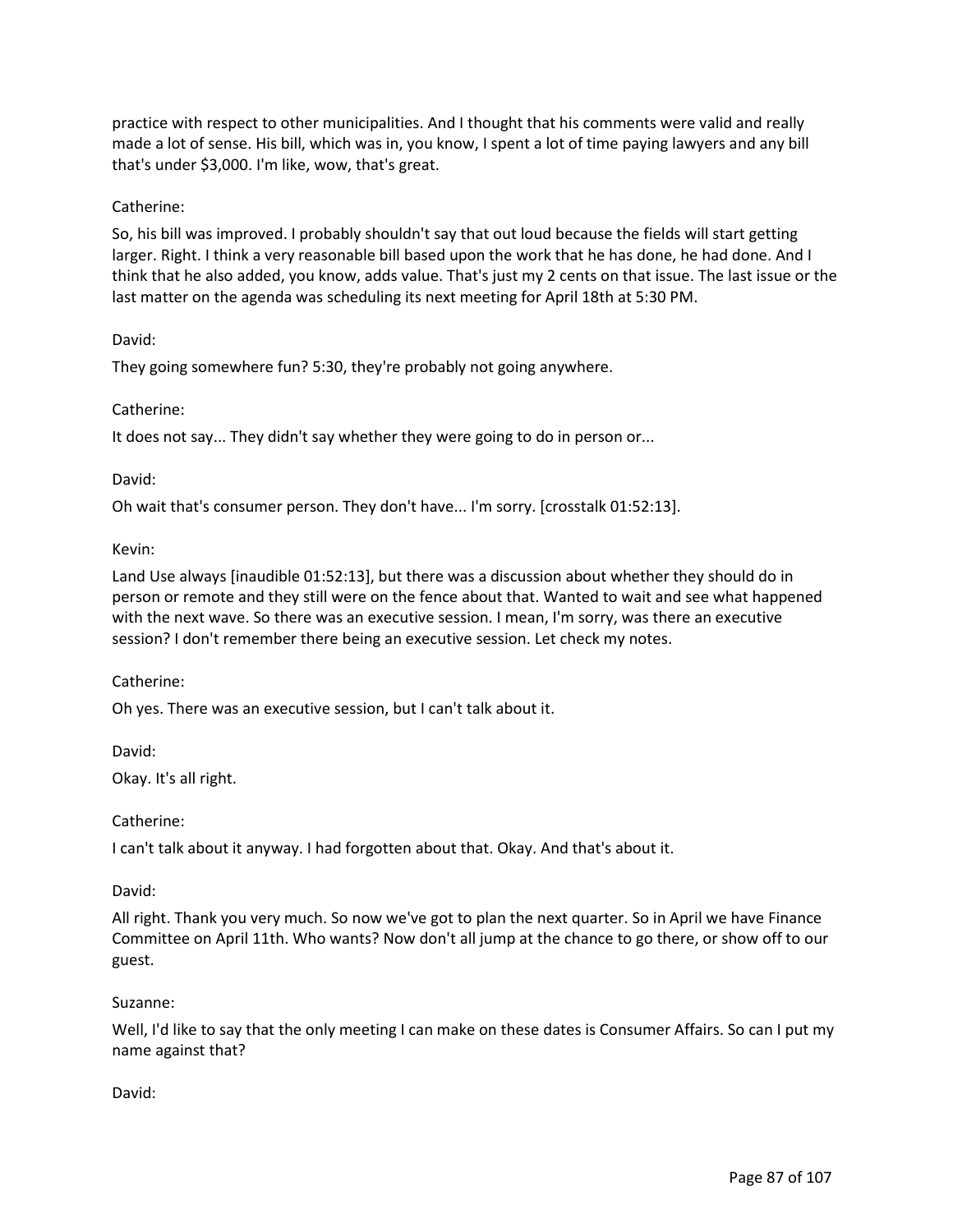Sure. Yeah. That's their budget work because they only do one meeting that month. And that's their budget. So you will join me, which is great. Because this chair, I usually go and sit in out remotely. Right. They still going to be remote? The committees?

Catherine:

I don't know. I don't think so.

Tim:

I think they are looking to get back to hybrid.

David: Okay, all right.

Catherine: I have a [inaudible 01:53:32] at that time.

David:

April 11th?

Suzanne: Yeah. I cannot make that time.

David: Catherine, can you make April 11th?

Catherine:

I'm checking now. I meant to bring my other calendar with me. I know I have some conflicts in April, so that's why...

David: Let us know. Kevin, can you do the 13th? Land use?

Kevin:

David:

I can. Yeah.

Okay. So we've got Land Use and...

Suzanne:

I'll take [inaudible 01:53:51] at Consumer Affairs.

David:

The Consumer Affairs. And I'll do the second Finance Committee meeting on the 20th.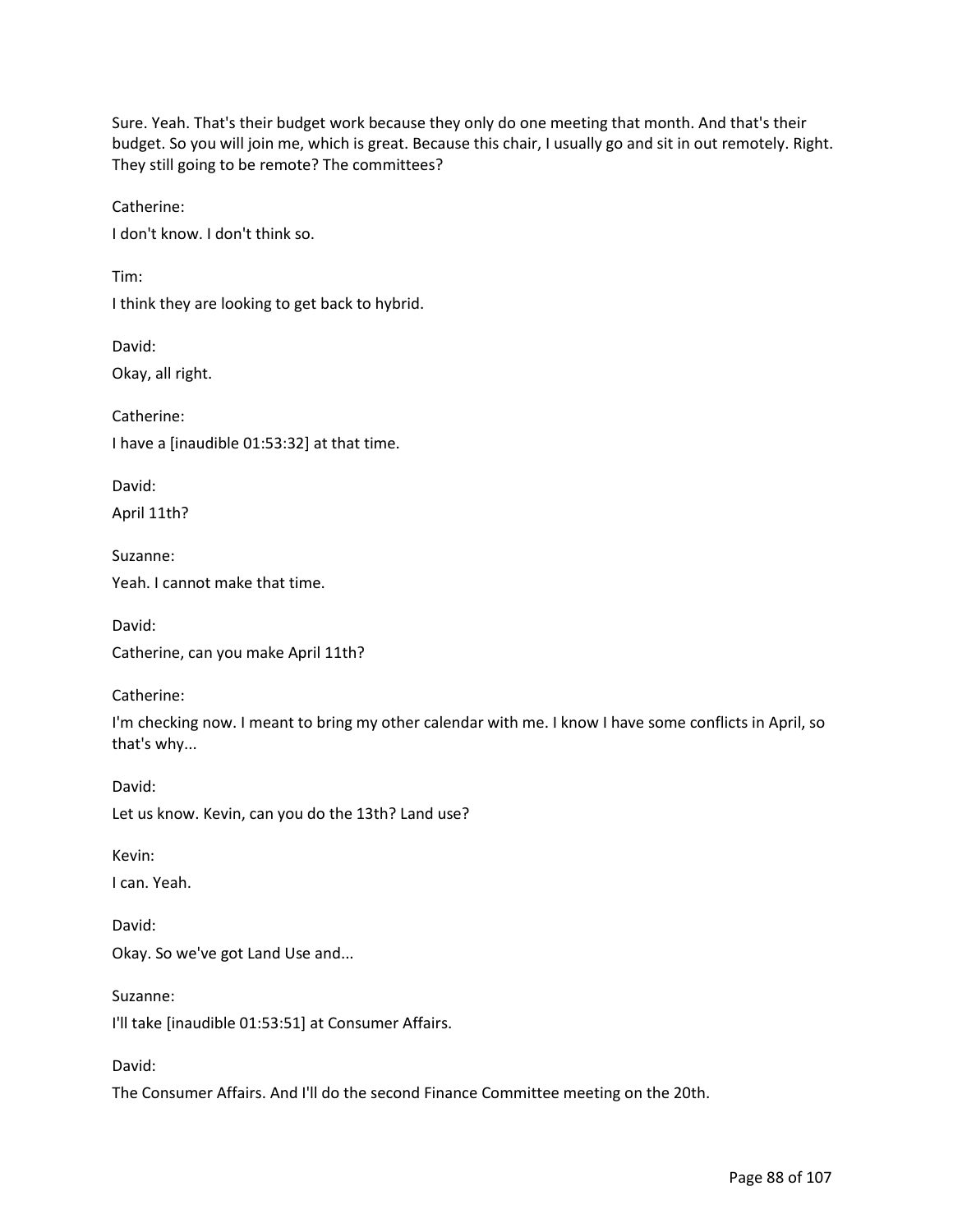David:

But you're going to go anyway. Right?

Suzanne:

Right.

David:

Okay.

Suzanne:

I'll be there the 18th and if it's not remote, I'm not going unfortunately.

Sunny: Well it could be hybrid.

Suzanne:

If it's hybrid... Okay. [crosstalk 01:54:08]. Right. So we can communicate. Because I'll want their input. So we... For the budget, because that's what we're doing. [crosstalk 01:54:20]

Catherine:

All right. So you wanted to know about the 14th?

David:

The 11th. Monday, the 11th for Finance.

Catherine:

That appears to be fine. And something tells me I'm supposed... I have to do a bunch of training in April.

David:

Let us know. We'll put you down for now.

Catherine:

Okay. Yeah. That's Finance.

David:

Yes.

Catherine:

Yeah. Good. Something tells me I have a meeting that night and I didn't put it on my schedule yet.

David:

Well hopefully it's a later meeting. Yeah. We are there by 5:20 PM.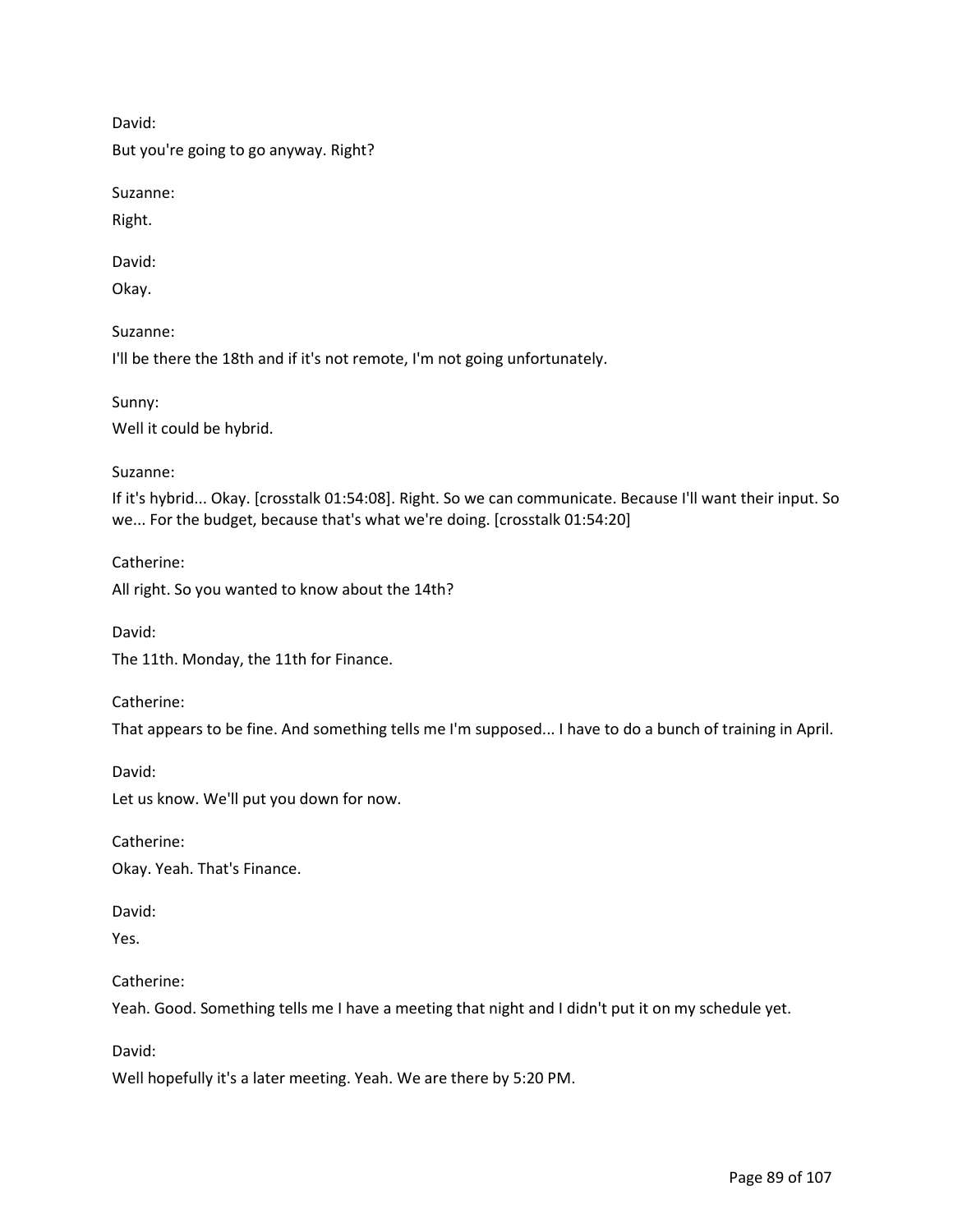David: That's true too. All right. May, Finance Committee in May?

Suzanne: I could do that on the ninth.

David:

Okay. Yes. On the ninth. And then Land Use on the 11th?

Catherine:

I'm sorry.

David: I know you're looking.

Catherine:

May...

Kevin:

20?

David:

On May 16th. May 16th.

Kevin:

Yes.

David:

Okay.

Kevin:

Consumer Affairs?

David:

Good. All right. So Kevin consumer affairs and Catherine's letting us know.

Catherine:

I have fewer issues in May. I'm sorry. What did...?

Kevin:

Wednesday, the 11th is probably going to be a field trip somewhere, because we're going at 4:30.

Catherine: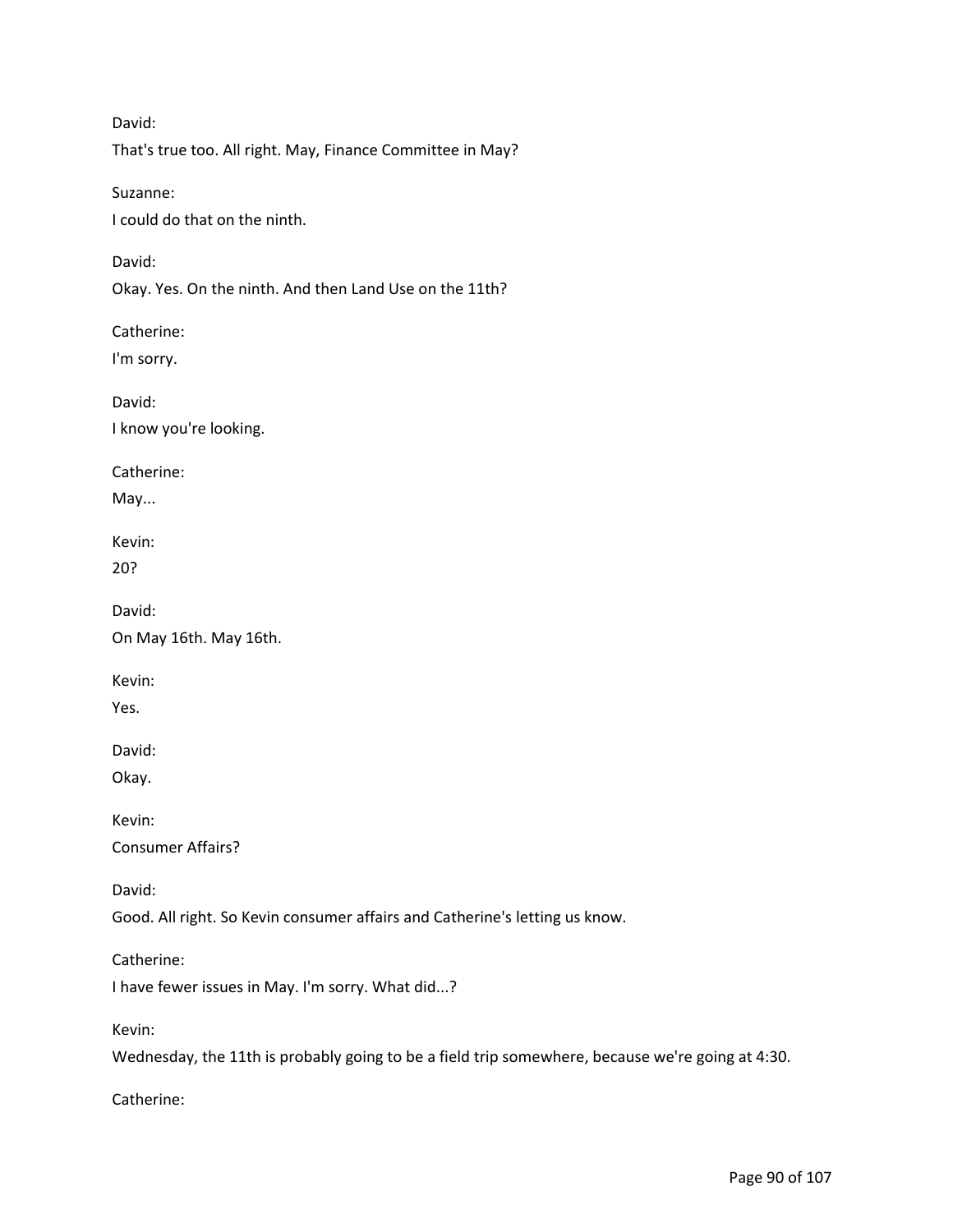Yeah. Okay.

David:

All right. Well let us know. I mean that's far enough away. All right. And then June, Finance Committee, June 13th.

Kevin:

I'll take that.

David:

Okay, good. We've got all three during a different month.

Catherine:

I think the 27th is a problem for me.

David:

Okay. Are you able on the 27th?

Suzanne:

I have a board of education meeting at the [inaudible 01:55:49].

David:

Okay.

Suzanne:

So that's the 2nd. Is the 4th Tuesday, right? Yeah.

Catherine:

Yeah. The 4th Tuesday, the 4th Monday is a problem.

David:

You can do [inaudible 01:55:58]?

Suzanne:

I can do that.

David: Okay. Monday the 27th. All right. So that's good. So Land Use?

Catherine:

I'll take the 8th.

David: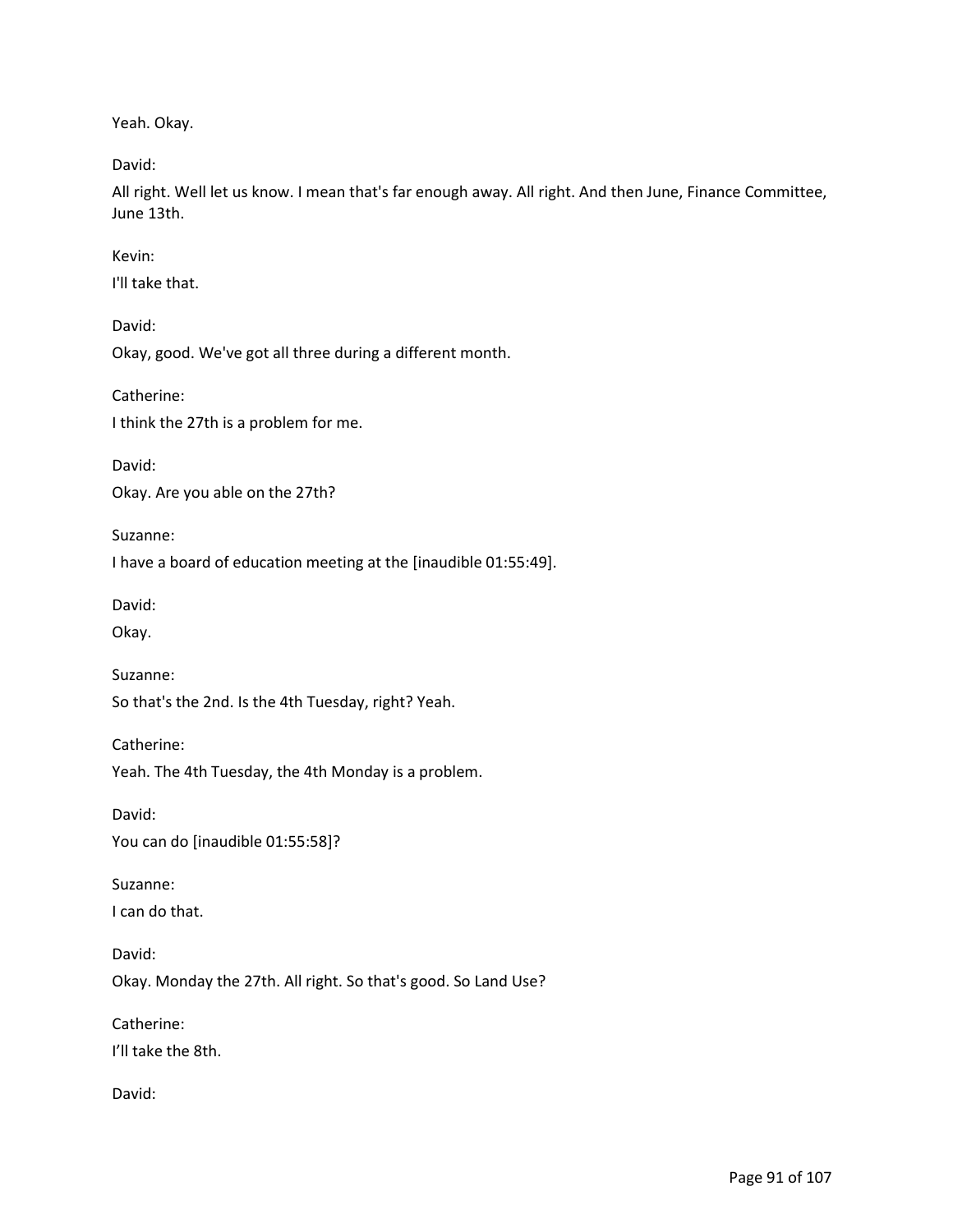You can do that. Okay. Good. They're all covered.

Catherine:

I'm sorry, I'm the 27th?

David:

And we're covered for Tony. Hopefully it'll be on the Monday, the 27th. This Consumer Affairs.

David:

Okay. Thank you.

David:

Good. All right, Jennifer will send that out to us. We know we're all flexible. So that's not a problem.

David:

All right, Tim, we're at the point... Yeah, well you get to go. We have to stand.

Tim:

I never mind rejection. No, it was a long time ago.

David:

We're going to have you...

Tim:

It's not you it's us stuff.

David:

Yeah.

Tim:

There you go.

Larry:

We're going to executive session of commercial business.

David:

We like you. It's not you it's us.

Tim:

Oh no, it's fine. He's a counselor out there somewhere. Good to see you. And I'm not leaving without my clipboard. It's a lot of blank pages on here.

David: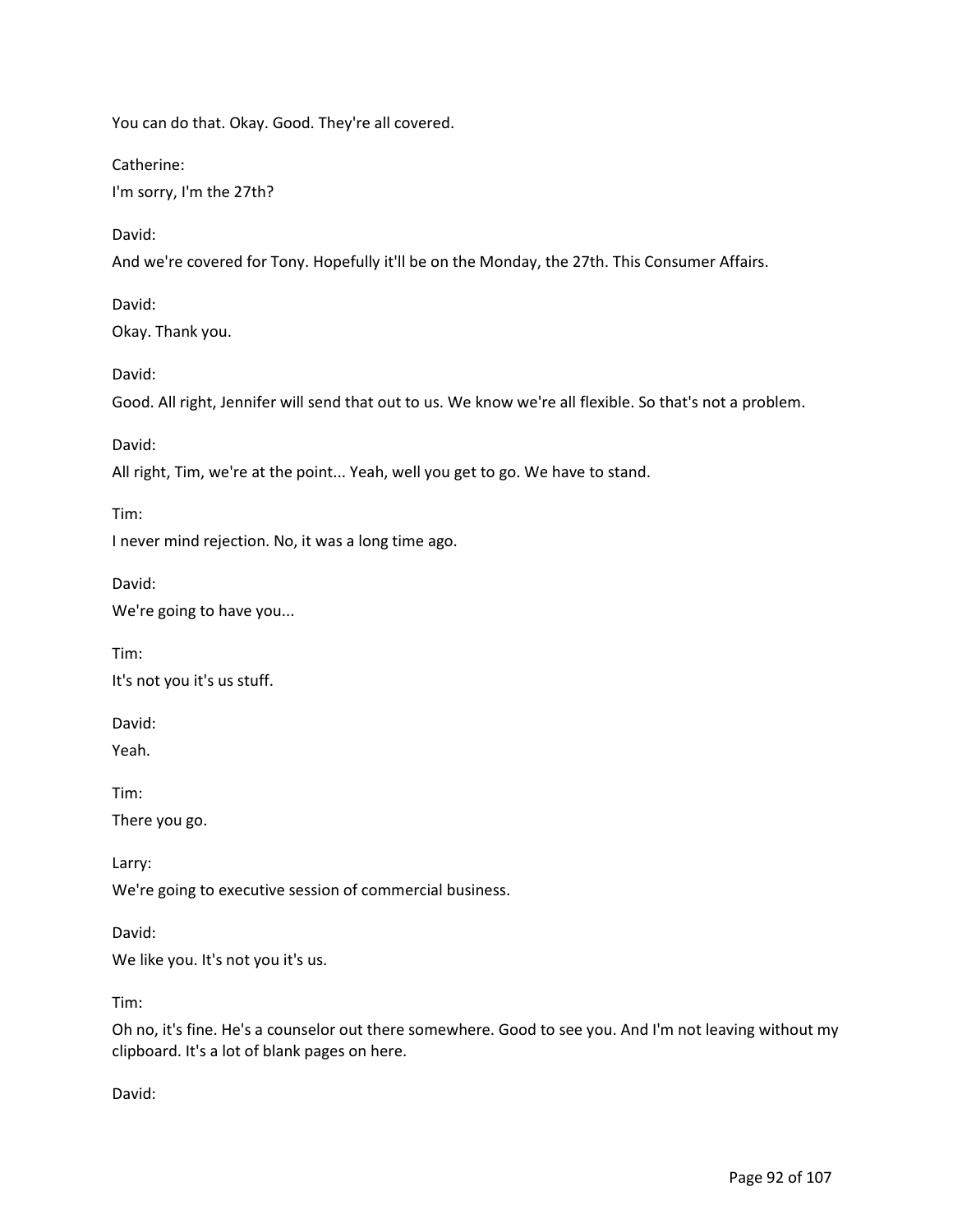Right. Good to see you Tim.

Tim:

Good seeing you guys. I appreciate the opportunity. And I'm back again in a month.

David: Oh really? What you do wrong?

Tim: We couldn't get any volunteers.

Suzanne:

Really?

David: Look how much fun [inaudible 01:57:06].

Suzanne:

You have enough to do in public service. Do you?

Tim:

Is this still an out?

David:

Yes.

Tim: This gets me out of here?

Tim:

Thank you all.

David: See you tonight again.

Tim: See you again.

David:

All right. We have a [crosstalk 01:57:18]. All right. We... Yeah. So let's recess as the authority and convene as the commercial business committee we would like-

[COMMERCIAL BUSINESS COMMITTEE MEETS FROM 1:46 P.M. TO 2:45 P.M.]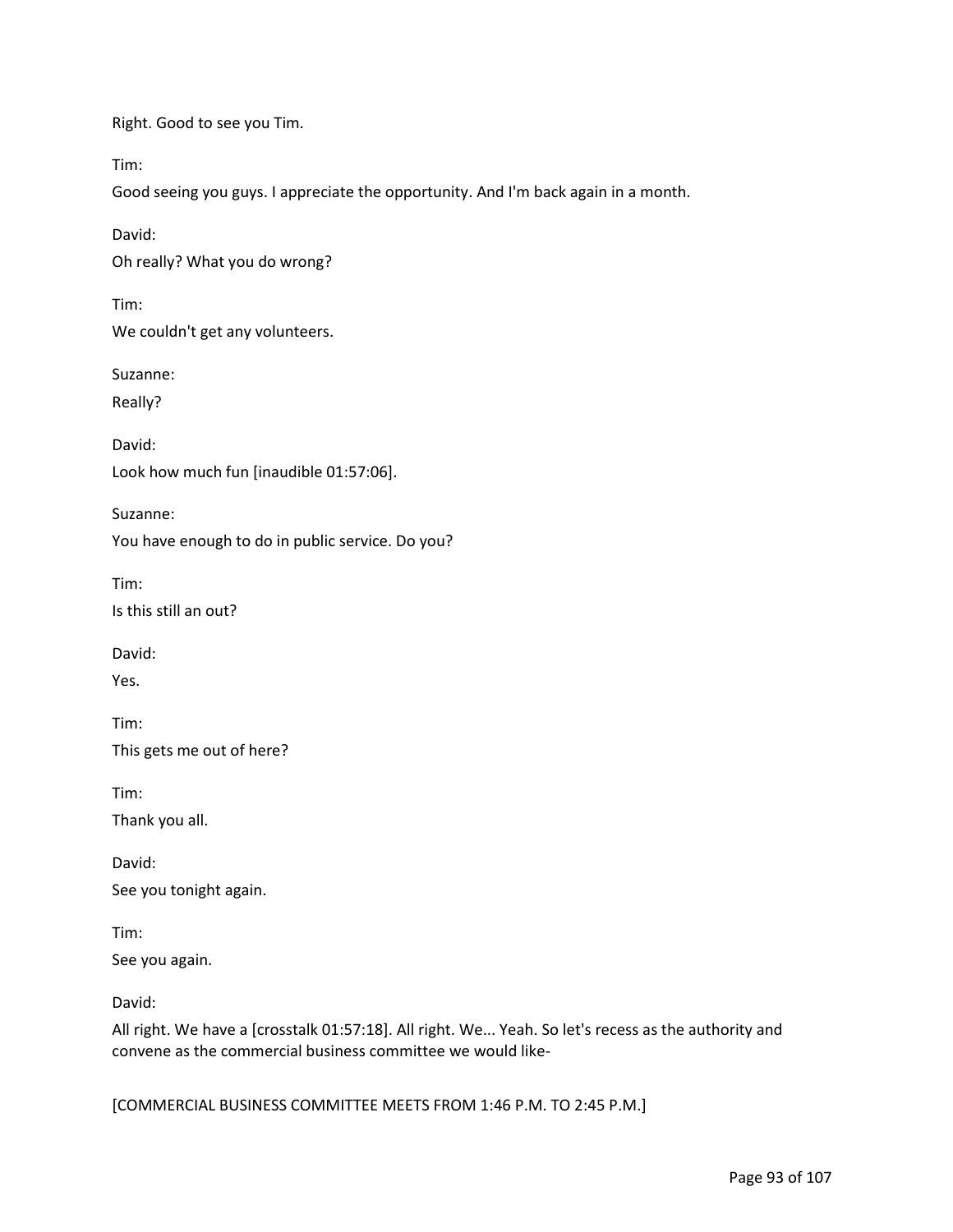David:

All right, then we'll go to our last item on the agenda, other than adjournment.

Jennifer:

David:

I'm waiting for Jim and Orville. They should be here...

Catherine: Do we have any matters to fill in?

No, because there was going to be...

Catherine: Yeah. Nothing. Okay, great.

Catherine: Okay.

David:

Get the abridged version, the application, Larry or something [inaudible 00:00:52].

Catherine:

The one that we've read three times.

David: Yeah well, that's [inaudible 00:00:55].

Suzanne:

What's that?

David: The application presentation, because the last name was pretty long.

Suzanne:

Thank you for remembering. All right. Looks like the crew is here.

Catherine:

Larry did they confirm that the new office of Aquatic Invasive Species is in the agriculture experiment station.

Larry: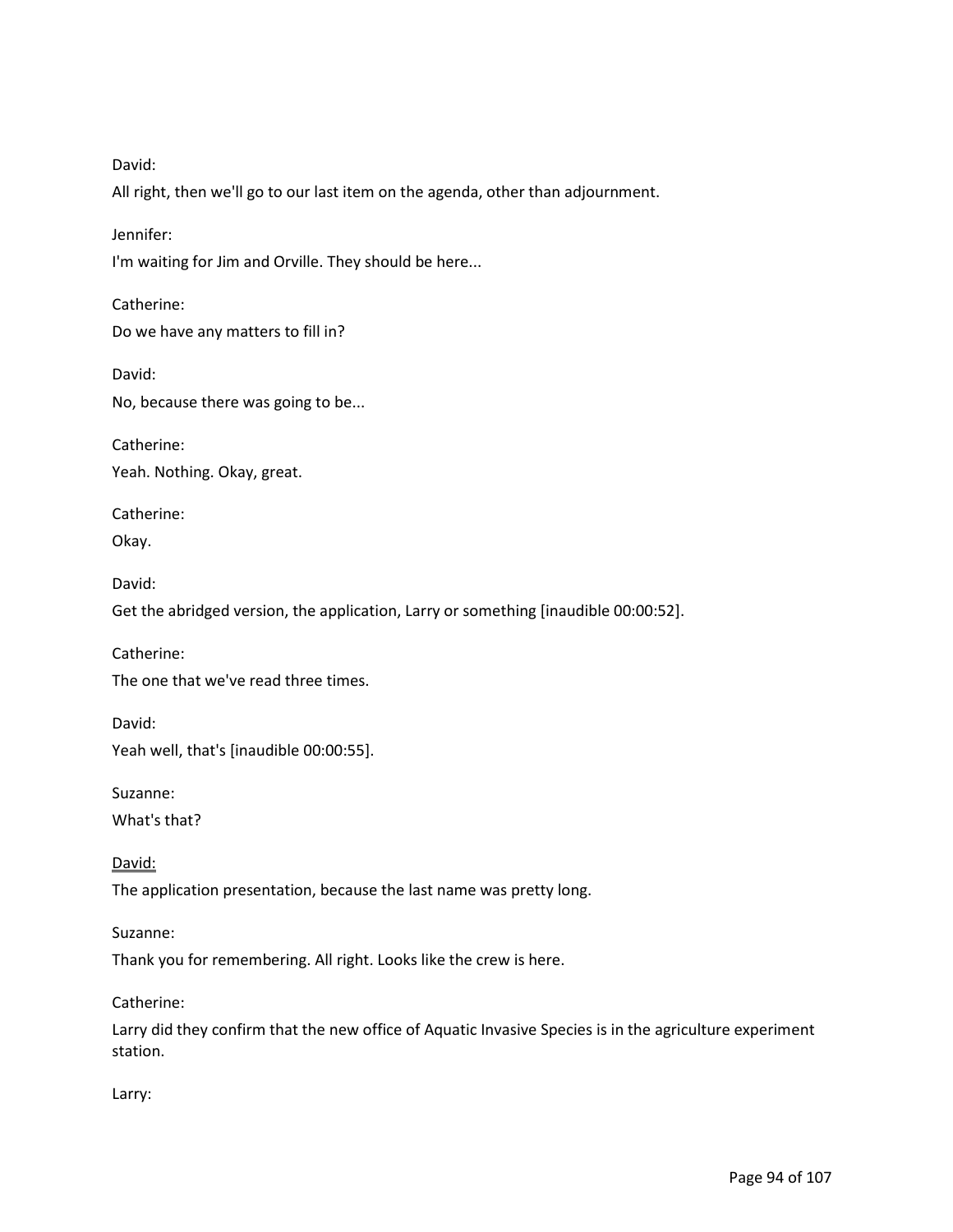She confirmed that question.

David:

Hey, Jim. Did you say you saw Orville?

Jim:

Orville's on.

Orville:

Yes.

David: Oh, Orville, then let's begin.

David:

All right. Hi guys. Thanks for joining us.

Jim:

Thank you. Thanks for having us.

Orville:

Thanks for having us. All right. Thank you for your time and good afternoon. And thank you for the opportunity and presenting on the water treatment plant valve replacement program, Lake Gaillard rather filter influent valve replacement project, which is the first phase of this studio today. Presented with me here is Jim Hill Director of Operations, and of course, over Kelly, manager of design and construction in the engineering department. Jim is going to take us through the first couple of slides. Jim, all yours.

Jim:

Thanks, Orville. So, the water treatment valve replacement program is a multi-year program to replace critical water treatment plant valves required for the effective operation and maintenance of RWA's water treatment facilities. Examples include backwash valves, filter influent valves, and yard valves that are beyond their life expectancy and are starting to require significantly more maintenance. The anticipated annual cost of the program will range from \$100,000 to \$700,000.

Jim:

Valve replacement needs were prioritized and Lake Gaillard Water Treatment Plant influent valves are at the top of the list because of the critical nature of the Lake Gaillard Water Treatment Plant. It produces over 60% of the water supplied to our customers and provide water directly to New Haven service area, Branford service area, as well as indirectly to many other service areas.

Jim:

The project scope includes influent valve replacement, through sequenced isolation of 16 30-inch valves and motorized actuators in order to maintain continual plant operation. The project will first isolate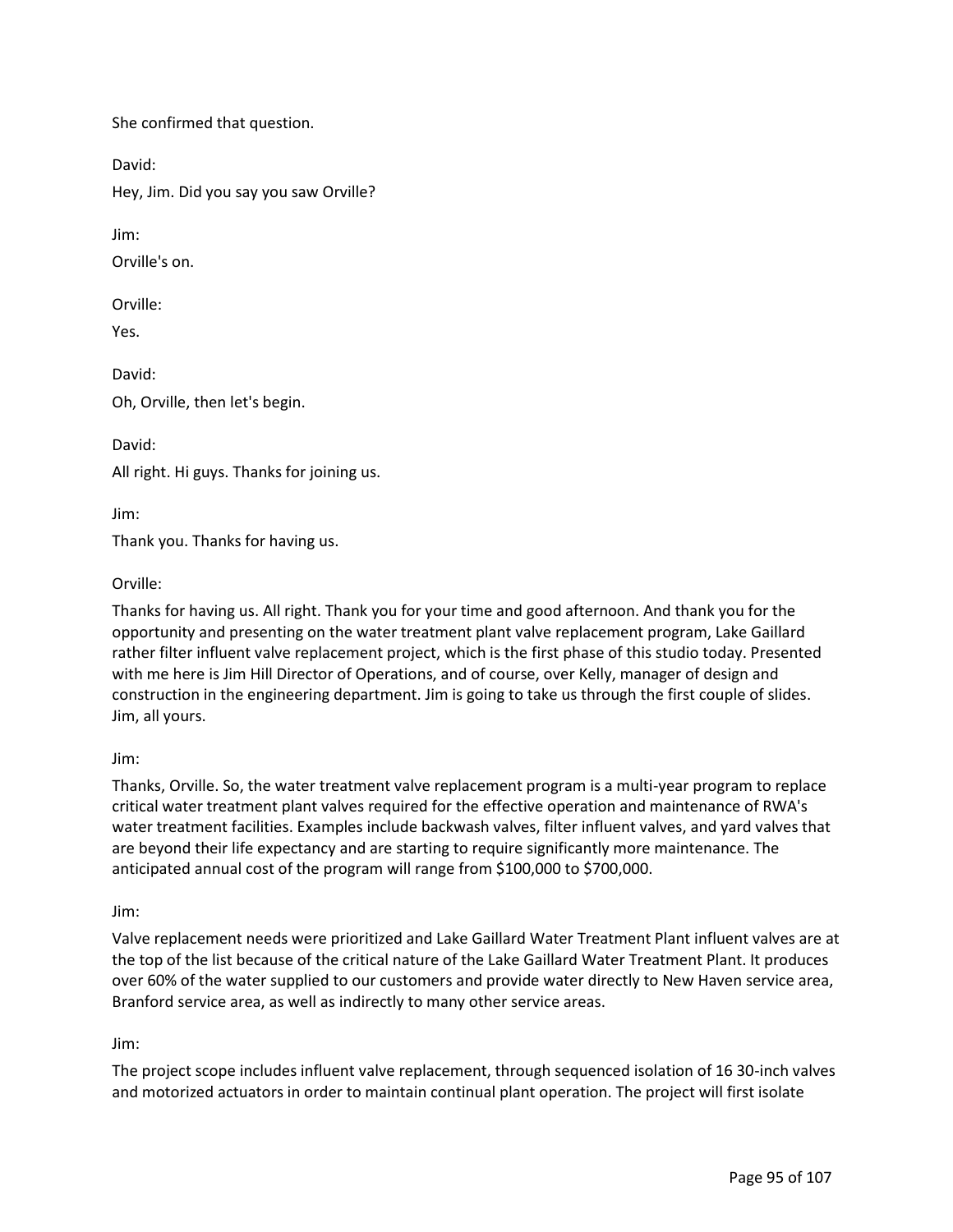filter influent piping from a flocculation basin effluent channel. Demolition will include installation of scaffolding since the valves are over 16 feet high and temporary provisions to isolate sections of the influent pipe, including the installation of a mechanical plug in the 78-inch steel pipe header, and then sequential demolition of the 30-inch influent valves.

## Jim:

The mechanical and electrical portion of the project will install new valves, motorized actuators, associated electrical conduit, and wiring for the electric valve actuators.

## Jim:

In terms of project need, the valves do not seal completely and are leaking after many attempts to resolve the leaks by adjusting valve limit switches, and both our I&C department or Instrumentation Control department and the outside contractors looked at the influent valves to try to resolve the issues. Water leaking into the filters while they're drying down during a backwash sequence increases the time required for backwashes, and reduces the number of backwashes that could potentially be completed during high periods of high demand.

#### Jim:

The leakage also increases the amount of water recycled requiring more electrical energy. The actuated control valves are beyond their usual life. They are over 35 years old and new filter influent valves will improve the control, and reliability of the Gaillard Water Treatment Plant, reduce the risk of callouts, potential plant shutdowns, and increase energy efficiency.

#### Jim:

One of our primary challenges is there is no current means to isolate filter influent piping, and the influent valves, and keep the plant in continuous operation because they share a common pipe pattern. Replacing the Gaillard influent valves will include the purchase of a temporary 78-inch mechanical plug to allow for the sequential isolation of the filters. Next slide please. And I'll turn it back over to Orville to talk about the summary of alternatives, budget, schedule, and project summary. Orville.

#### Orville:

Thank you, Jim. The summary of alternative analysis includes no action, not replacing the existing leaky influent valve which is known, will cause valve leakage to worsen and further restrict plant filter, operational flow rates and flexibility, thus making this alternative, not acceptable. The permanent isolation system, this alternative would require installing four 54-inch isolation valve, approximately 11 to 12 feet off the ground inside the pipe gallery. These valves are large, they're heavy and would be difficult to fit in the existing piping arrangement due to their sizes as the pipe is constructed today.

#### Orville:

This requires a temporary plug to be installed to stop the floor from the channel that comes into the treatment plant. While this alternative would provide the RWA with convenience and his of isolating flow in the future, it is a costly alternative with a high construction risk and therefore this alternative is not recommended. Based on the OPC done, this would be an additional \$1.5 million to \$2 million.

#### Orville: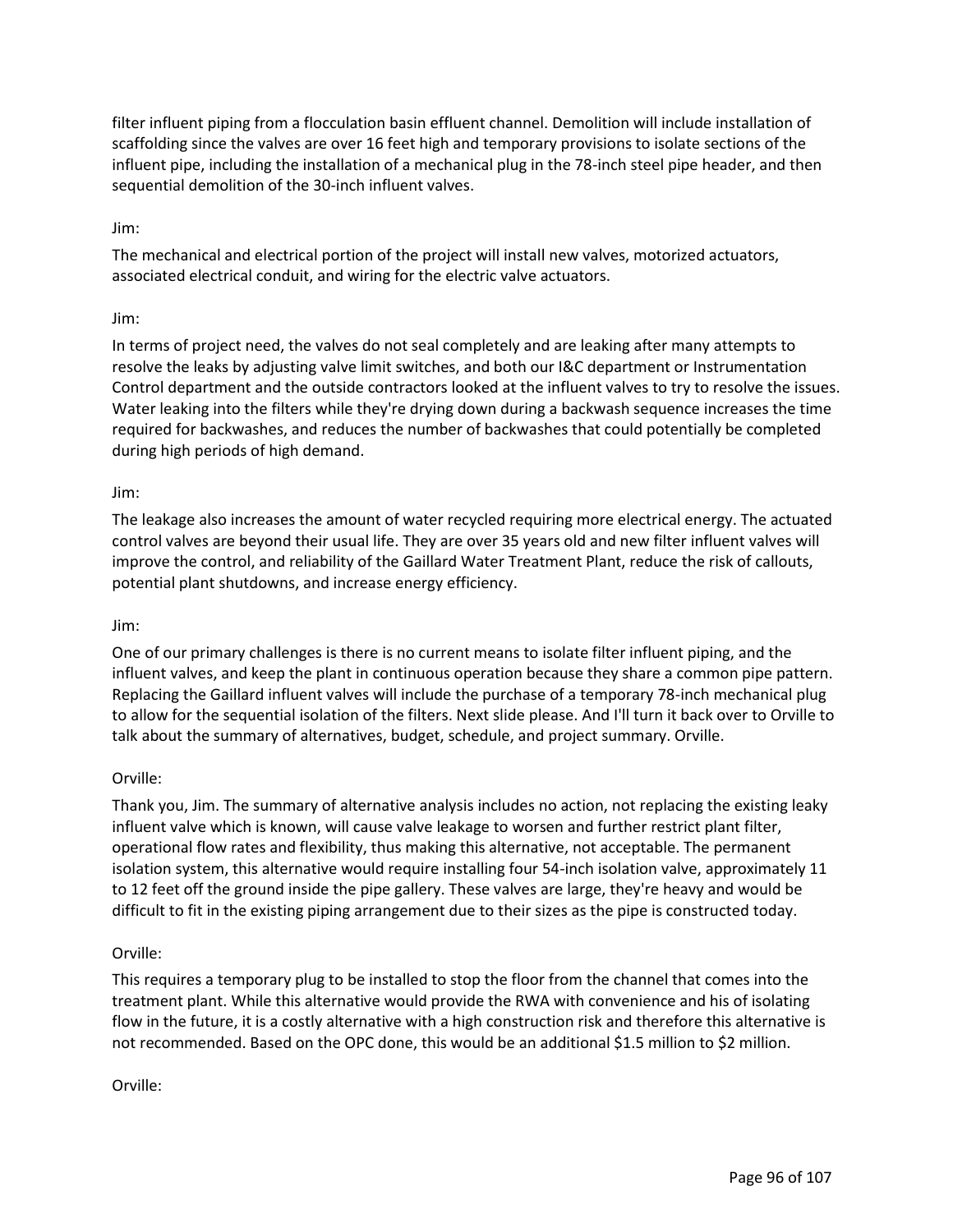The third alternative, which is the recommended alternative temporary isolation system. Temporary plug involves less cutting to existing pipe as compared to the installation of permanent 54-inch valve at 11 to 12 feet off the ground. This make it less invasive and reduces the length of construction, since mechanical plugs are much easier to install than the elevated valves at that elevation. The mechanical plugs can be reused for future isolation needs for the RWA and therefore this recommended alternative addresses the agent valve in a cost effective and operational efficient manner.

## Orville:

Next slide, please. The budget and schedule. The filter influent valve project is budgeted as a multi-year project of \$2.69 million. While the average annual spend for the valve replacement program is anticipated to range from 100,000 to 700,000 annually. Typically, alternating between planning and construction years.

#### Orville:

Based on the requirement to perform this work during the low demand season, November through March. It is anticipated that no active construction will occur during the winter season based on supply lead times item. The proposed project schedule is the submission to the RPB, to the authority in March anticipated RPB action, sometime in July, but the final design in permitting and bid in October, August or October of 2022 and the project award and construction to begin sometime in November '22 and completed in '24. It is noted that active construction on this project would be sometime between November of 2023 and March of 2024, which would work well just based on the long lead time that we're seeing with supply chains presently.

#### Orville:

In summary, the water treatment plant valve replacement program will address replacing aging leaky valves, and actuators that have reached the end of their usual life improves filter control, or filter plant control, and reliability by assessing and replacing critical valve as needed, water treatment plants. The replacement of the Lake Gaillard filter influent valve project will reduce the risk of unexpected shutdown at the Lake Gaillard Water Treatment Plant, which is an 80 MGD capacity facility, the RWA's largest and most critical facility.

#### Orville:

It also provides mechanical plug that is reusable and gives us the means of isolating filter influent flow for future inspections and or maintenance as well as it is the most effective solution to provide flow isolation to install this new valve. And with that, we open up for questions, should you have any? Thank you for your time.

#### David:

#### Questions? Yes, Suzanne.

#### Suzanne:

I just have a question about actually what we're doing, because I don't... And it might just be the usage of the word temporary and that's confusing me, so we have these big valves. They're 10-feet off the ground, they're past their useful life, they're leaking, we need to replace them. But instead of replacing them because where they are, construction wise, it's too challenging, and too difficult they end up on our head while we're trying to actually replace them. We're going to put temporaries in there.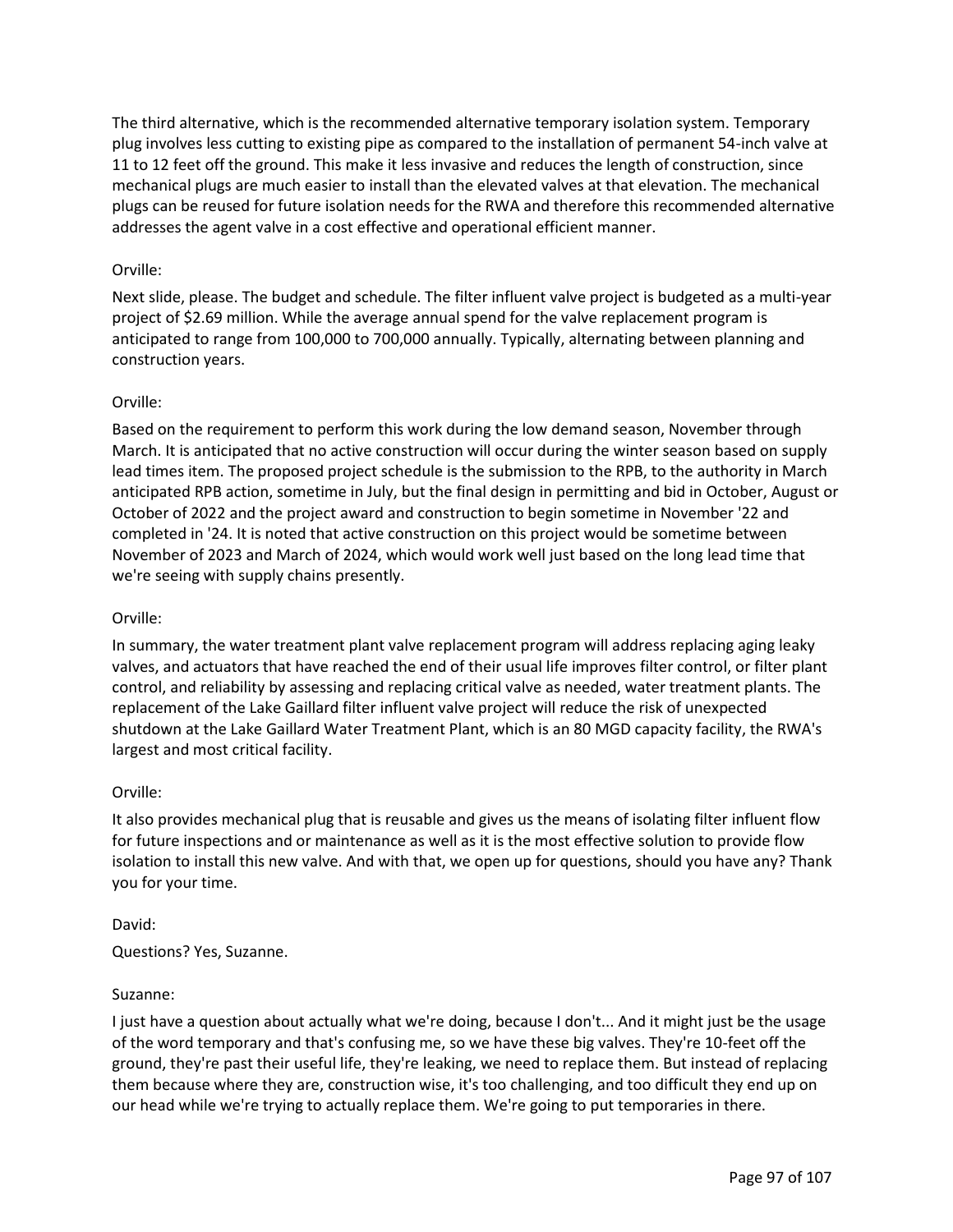## Jim:

The temporary provision is only a plug, a mechanical plug to isolate flow. So, we can take individual portions of the plant offline it's the temporary plug is not referring to the actual valves. The actual valves we're replacing are 30-inch butterfly valves, filter influent valve.

Suzanne:

Yeah. But the plugs are like, when we think back to the Lake Gaillard tunnel, it's the workaround so that you can do the work.

Jim:

Yes.

Orville:

Correct.

Suzanne:

And then which is replacing those valves that are 11-feet off the ground.

Orville:

Right.

Jim:

Right.

Sunny:

Because I think there are 16 filters. So, we are going to replace all the 16 filters. The valves are actually at the influent of the filters. So, water goes into the filters right before to isolate the filters these valves are there. So, in that way you can actually work on the filters. So, there is one, two, three, one to 16 filters that are there. So, what we plan to do is just do four at one time. So we will actually remove 13 to 16, then we will remove I would say once the 13 to 16 valves are fixed.

Sunny:

We move to nine to 12, and then one to four, and then five to eight. So, it is a way to isolate the flow itself.

#### Suzanne:

Sure.

#### Sunny:

So, in that way, you can actually have the other 12 filters in operation while construction is going on in the last four filters.

#### Suzanne:

Okay. But the big valves that are 11-feet off the ground, do they ultimately get replaced?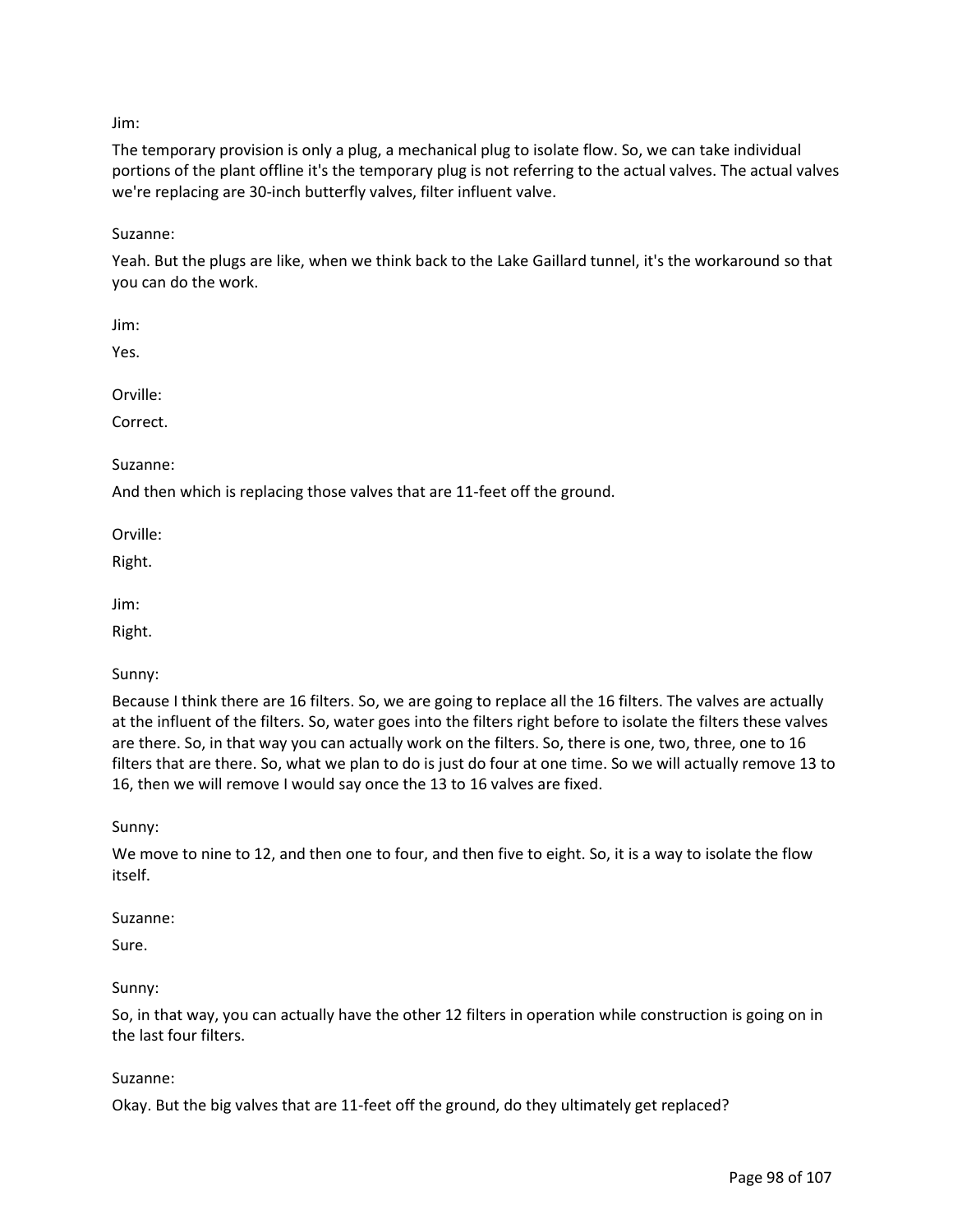Orville:

No. So the-

Suzanne: Because of the leaking.

# Orville:

The valves that get replaced are the valves that goes into the filter. The 11-feet off the ground ones we're talking about. Those would be in the event we don't go with the temporary plugs. We would be required to install permanent isolation valves, and that would require us to cut pipes, and that arrangement is more of a challenging arrangement for us. So, those 54-inch valves is not being installed. We are using the temporary plug instead to give us the safe working zone down stream of where the water is going to be stopped.

#### Suzanne:

So, there's nothing wrong with the 54-inch valves.

Orville:

There are no 54-inch valves presently.

Suzanne:

Okay. So, there's nothing wrong with the valves that are 11-feet off the ground. We're not replacing this.

Speaker 9:

We're not. We're only replacing the influent valves for the filters.

Suzanne: Okay. [crosstalk 00:14:30] Okay. I think I understand.

David:

Any other questions? All right. There are three motions I believe here because this is sensitive information being that we're a water company. So, one is for protective order, one is for confidential information, and then the actual application approval of filing it with the RPB is your pleasure to somebody put on the table, all three, because they're all related.

Catherine: Yeah, I'm fine with that.

David:

Is that a motion?

Catherine: I move the approval of all three motions.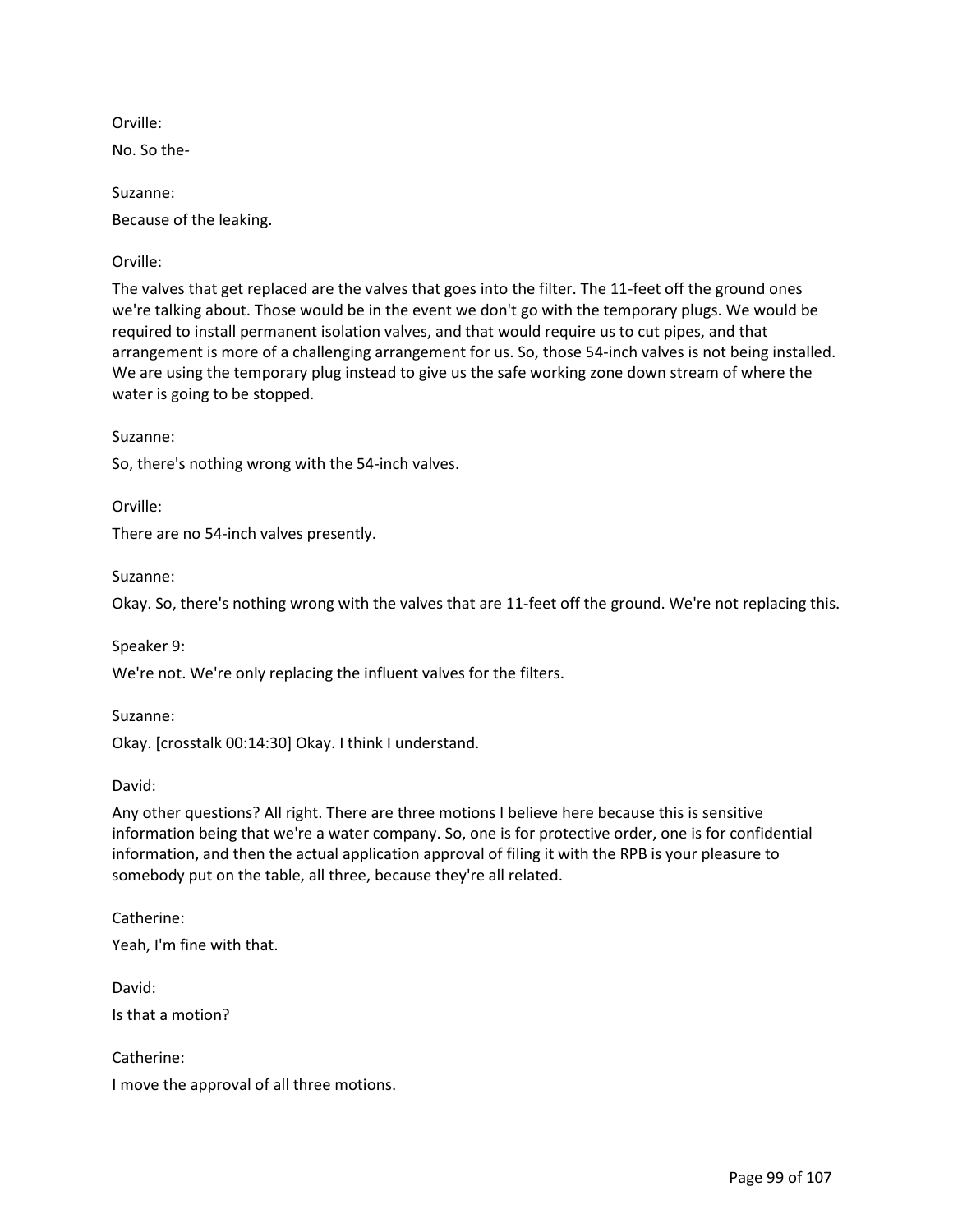David:

Okay.

Suzanne: The resolution [inaudible 00:15:15].

David:

The resolution-

Catherine:

The resolution, the protective order and the motion, most of our protective order, their resolution and the proposal.

David:

And the proposed resolution and the proposed information. Okay. Is there a second?

Suzanne:

I don't feel I understand it still. So I'm...

Catherine:

Okay.

Suzanne: I'm usually pretty good at this stuff.

Catherine:

Well, I'll second it for a discussion.

David:

All right, well, let's have a discussion then.

#### Kevin:

So, I think if it passes through the committee today, through the five member authority today. And I'd have to look at the format of it, but the RPB has their own I think according to their rules of practice the format of what they like to see in the application and I know this was a presentation, not the actual application itself. So, but I would just make sure that it tracks whatever the required RPB standard rules of practice format is for RPB rules of practice.

## David:

They'll be referring it to the finance committee to check if it's a complete application.

## Kevin:

To see if it's complete. So, I mean, to pass that test, yes.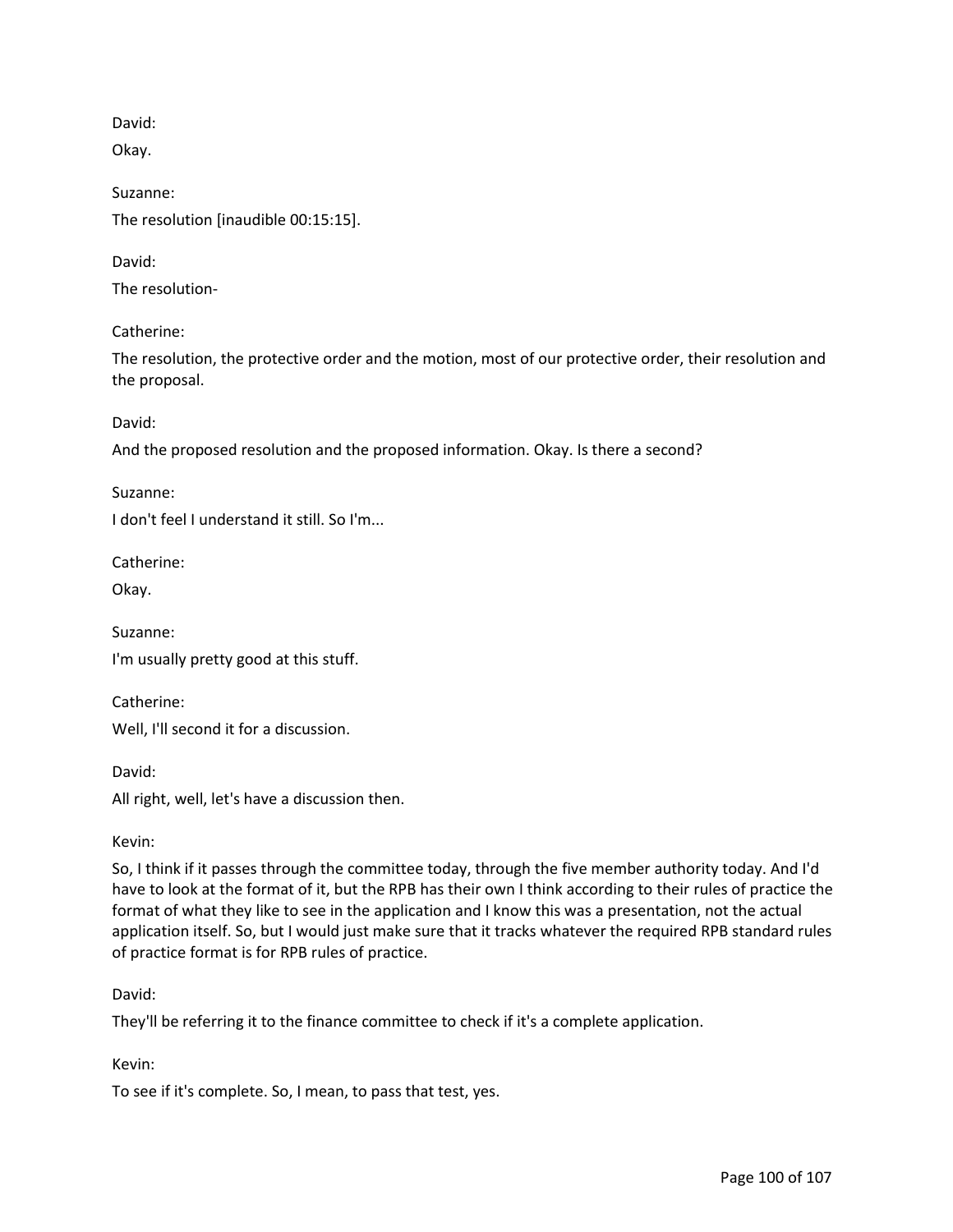David:

[crosstalk 00:16:17] they're going to have that and then I'm not sure if there was diagrams involved with the application of looking to see because the application was a second item.

Kevin:

Yeah.

Catherine:

It's long.

David:

Statement about patient description and transaction-

Kevin:

Drawings of something you can share.

David: Pretty nice [inaudible 00:16:35]

Suzanne: That might not be.

Orville:

There are preliminary drawings in the application.

Sunny:

I think you can share that.

Orville: Yeah, maybe you could share that, that would be great.

Jennifer:

Tell me what page.

Orville: It's probably towards the end maybe.

Orville:

Appendix or something. It should be appendix A in the confidentiality agreement.

Suzanne:

Yeah. I made an assumption. So, let me just ask the question. Is the range 100,000 to 700,000 based upon whether this is a planning year or a construction year?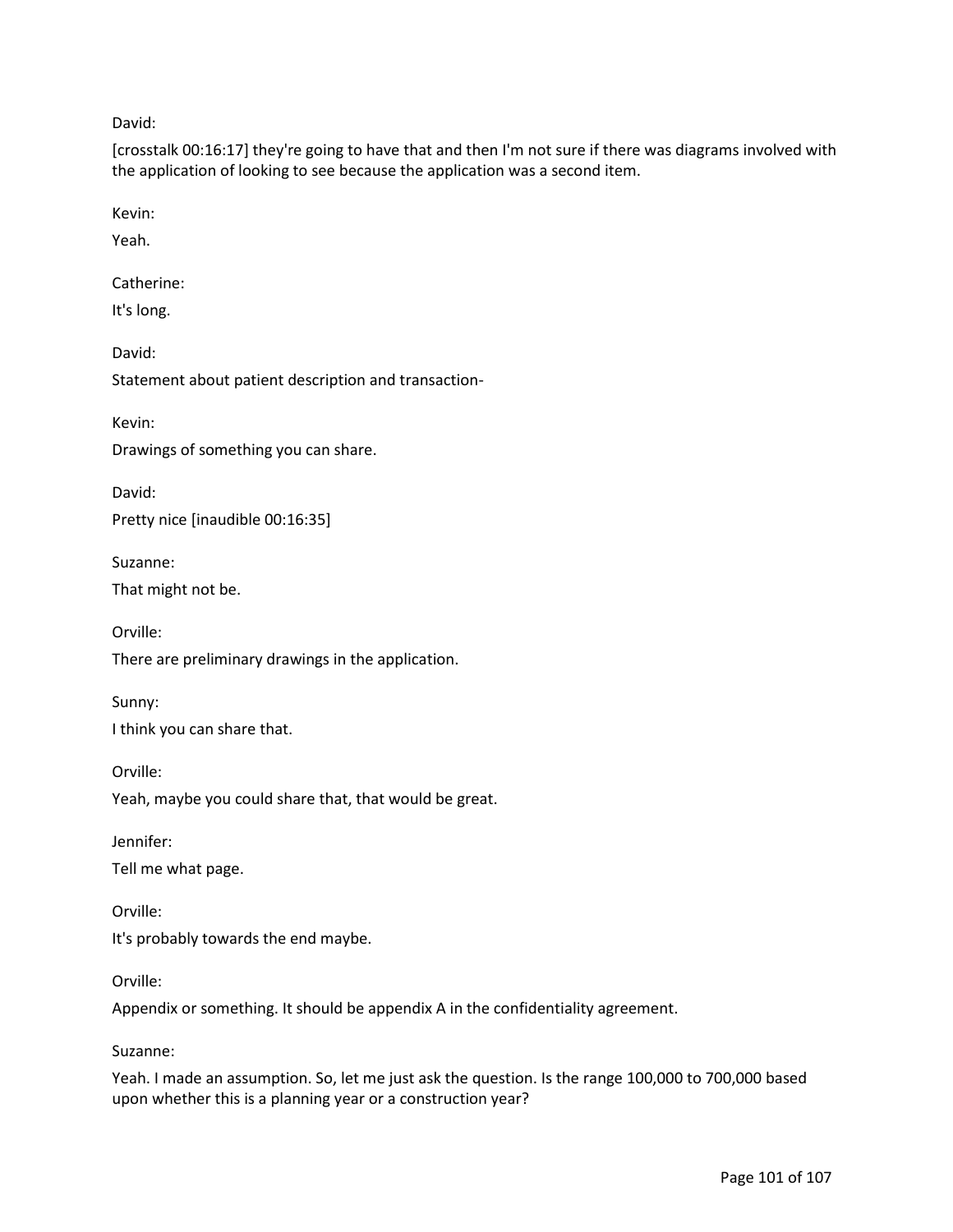Orville:

That is correct.

Suzanne:

Okay.

### Orville:

We're thinking up to 100 in the planning year and up to 700 in the construction year or the replacement year, which would be the year after.

Suzanne:

Yeah. I decided not to assume, I just ask.

Orville: Is that right?

Suzanne:

Is that the best diagram? [inaudible 00:17:39].

#### Orville:

That's the best layout diagram. There should be a cut section inside there that shows the valve of the ground, Jennifer. Okay so, Jennifer on that sheet. Stay right there. What we're looking at is those areas that are in gray, that's the area where the plugs would be place. And that would be isolating the water from going into the areas where you're seeing those two sections of pipe going to the right and to the left, right? That's all the water comes into the building and it goes from the flocculation essence over to the filters. All right. Keep scrolling down, Jennifer, please. Keep going.

Orville:

Yeah, page seven.

## Orville:

There we go. No, there we go. All right. If you just kind of slide your screen over to your... No, the other way to your right. Your right or my right. Keep going a little bit more. Thank you very much. Thank you, Jennifer. All right. So, that's a side view of that 78-inch pipe coming into the treatment plant building and if you look closely, there is a opening at the center top over to the right of where that pipe runs across, that'll be where your 30-inch valve would be isolated. And that is the valve that goes into the filter.

## Orville:

And I don't know if you could see clearly it says, 30-inch steel, your backwash supply that's there. The valve is over to your right.

#### Suzanne:

Far left though, yeah.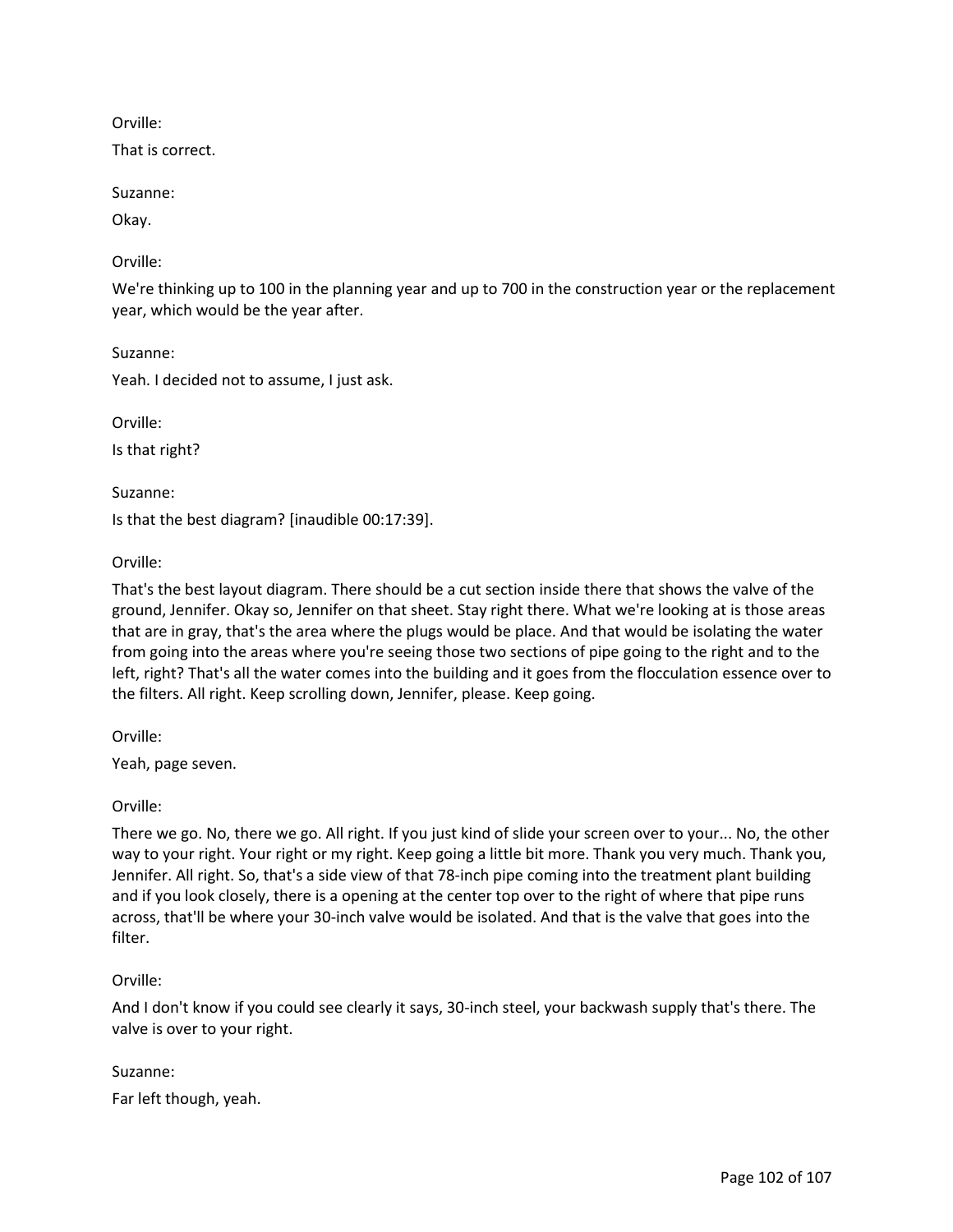Orville:

I'm sorry, that's-

Jennifer:

That's okay.

Orville:

I can't take control of this, but if you trace that pipe where the gray is shown over to your left, if you trace that pipe going across, that's your feed line going into your filter.

Jennifer:

So you've got control of it now.

Jennifer: Orville, you have control.

Orville:

I do. Thank you. You're seeing my mouse here.

Suzanne:

Yep.

David:

Yep.

Orville:

This gray section is where you're isolated and that is going to stop the flow from going through this pipe. And this is all we are feeding into the filters. Right at this location here, there's a line that goes this way, that feeds to a section of four filters and it continues this way and goes to another four. So, your influent line, your influent valve would be on this line here and also on this line, the temporary plug that we are putting in is over this location because there's no isolation valve on this feed line here that will isolate the flow that goes to the four filters down these pipes.

Suzanne:

Okay. So-

Orville:

And the... Go ahead.

Suzanne:

So, what's with the big valves, 11-feet. Why are we even talking about big valves and 11-feet off the ground?

Orville: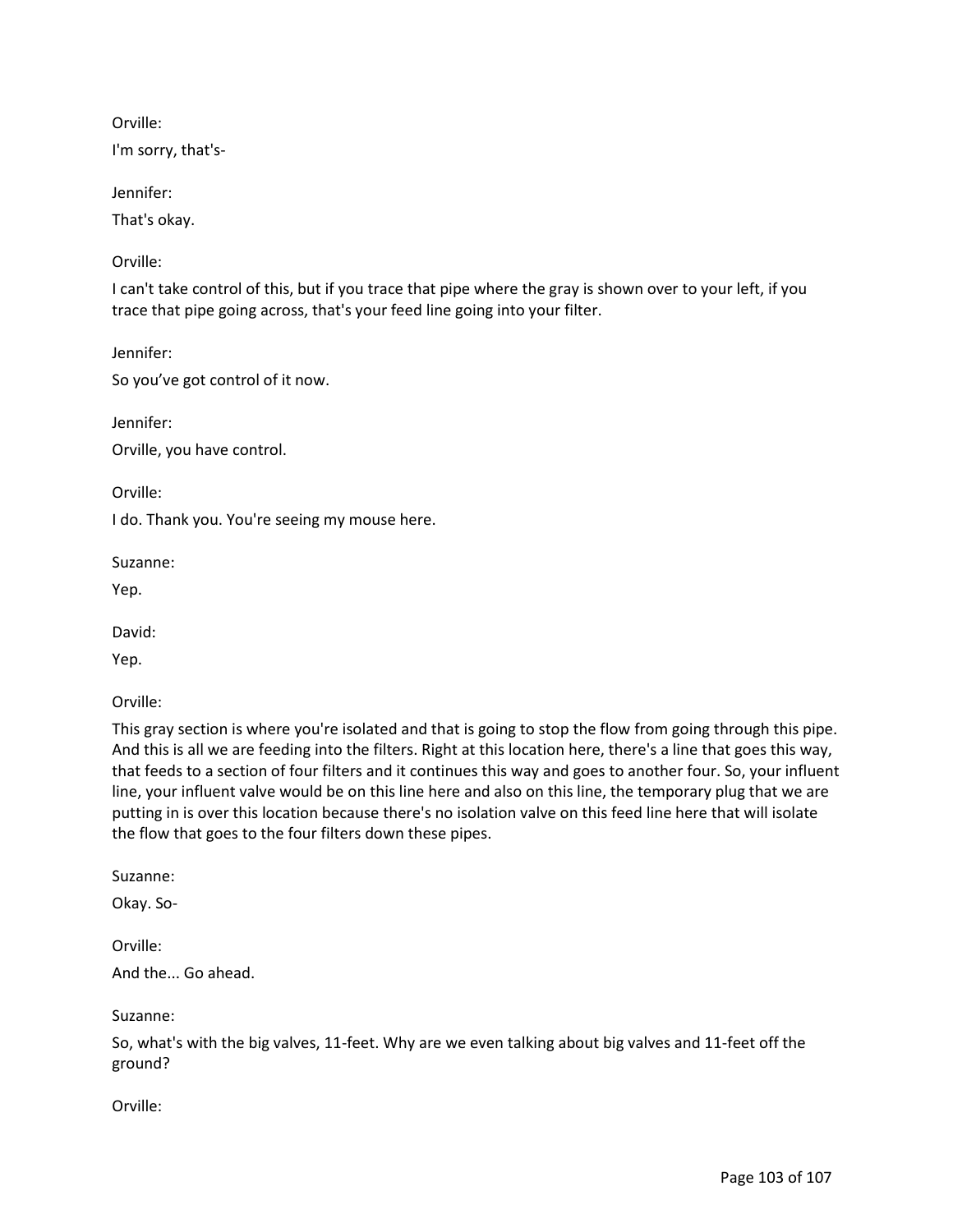Those valve is an alternative method we looked at. We looked at... could we put some isolation valve in this pipe so we would have future permanent valves in place. That option proved to be more costly for us. And so, we just wanted to do a thorough understanding as to the best use of RWA dollars and what's best for us. But because of how this pipes were connected and constructed, there is no room below to do this. It would interrupt or we access the pipe gallery. And therefore that those 40, those 54-inch valves were not recommended.

### Suzanne:

Okay. So I got it.

#### Suzanne:

No, I was also wondering where this 54, because it was one of the options that Orville discussed, that we did not really pursue it. Yeah, okay.

#### Suzanne:

Got it. So, the temporary valve, which is the gray area, the temporary plug you're saying can be reused again?

#### Orville:

Absolutely.

#### Suzanne:

Okay. So you get it, you put it in, you take it out when your work is done, you can use it again, whatever. So, instead of having a permanent valve, you can continue to use the plug. I got it. Thank you. Appreciate it.

#### Orville:

No problem. Thank you.

David:

And the valves that are being replaced, are there any other valves, is there any valves being replaced or is this...

## Orville:

These would be the first project out of this entire program, right? So, the program probably looks at all the frequent plants, both the interior valves and the art valves. So, this is the first project out of this program.

#### David:

Right. But are there valves being replaced as part of this in addition to the temporary plugs.

## Orville:

Yes.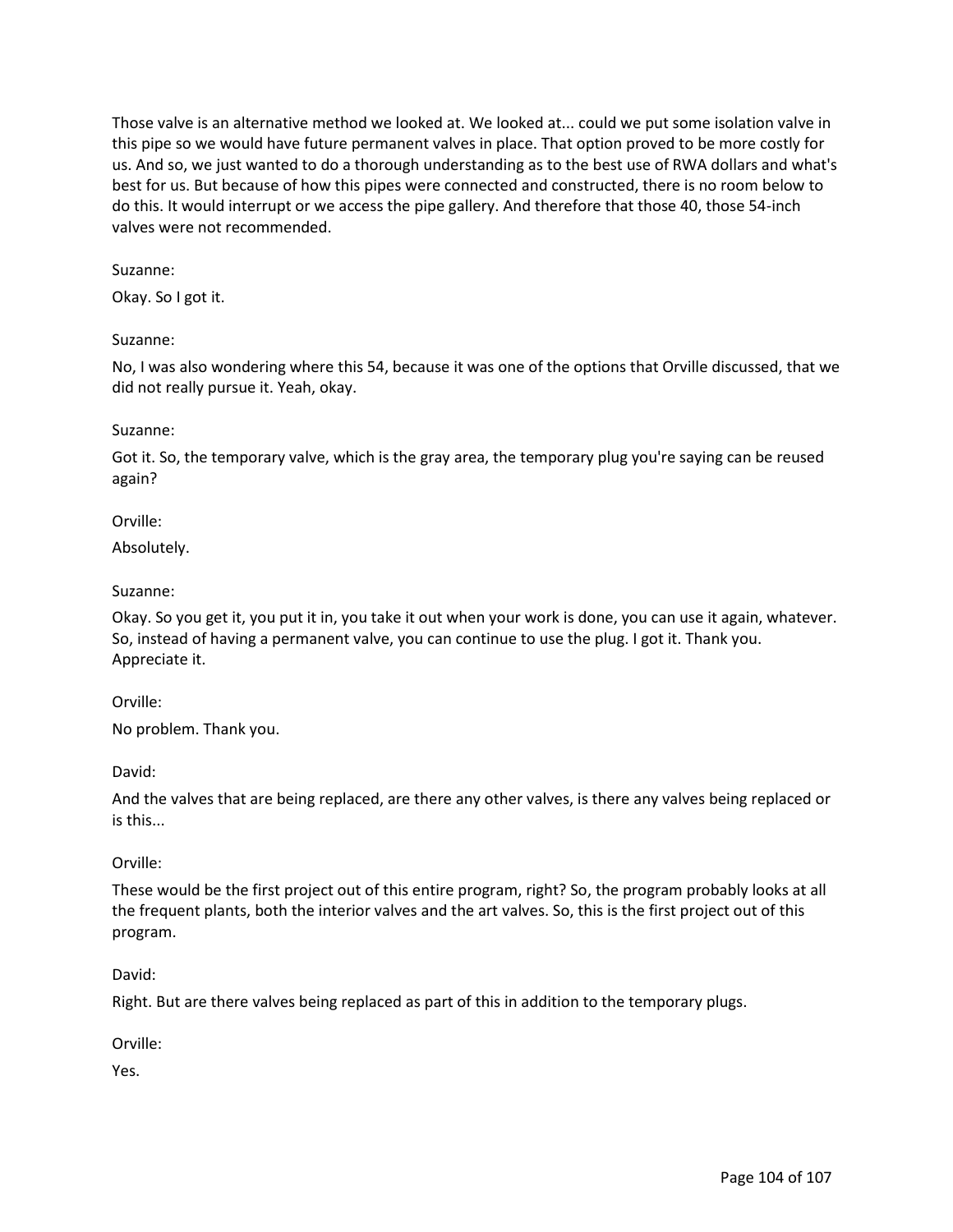Orville:

A 30-inch butterfly valves.

David: Yeah. And that's where those are located.

David:

Okay.

David:

If you go to the end, just scroll up a little bit.

David: Okay. Orville, you want to go to the planner?

Jim:

David, I'd like to offer to the board, anytime there's going to be a project of this magnitude that we have a field trip, because it's awful difficult to read drawings and it's much easier to see this up in the field.

David:

Yeah. There's some pictures, some photos later on, which I thought we would actually use.

Catherine:

I think the hesitation was why are we going to vote on something that's temporary instead of voting-

David:

Right. But it's not, it's permanently replacing the valve.

Catherine:

But it was a temporarily use order to do the permanent-

David:

Right, yes, yes, yes.

Catherine:

Totally got it.

Suzanne:

Thank you. Catherine, well said, that's what I was trying to say.

Orville:

So, in this case, the valves that are going to be replaced on this filter would be this valve right here.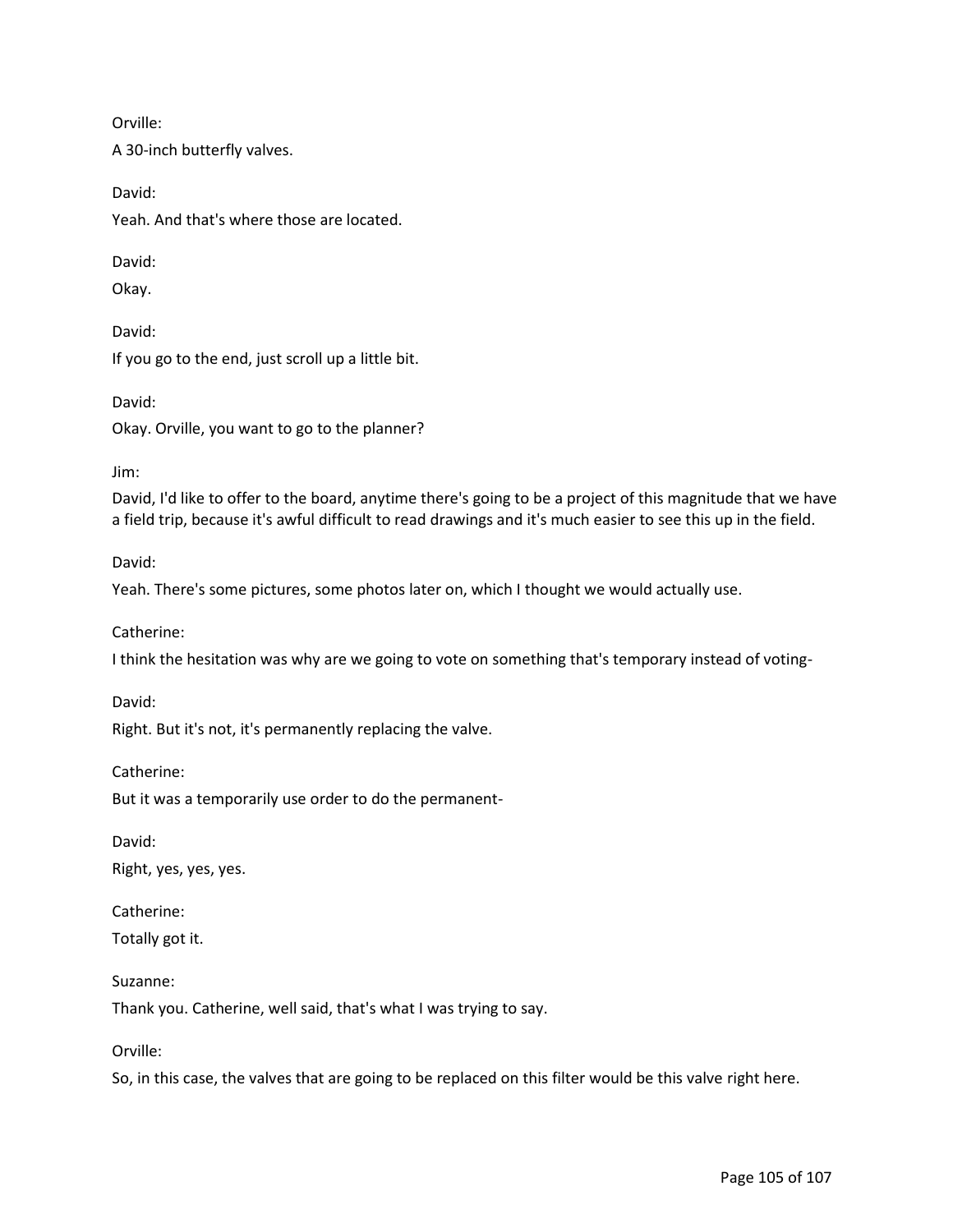David: Got you. Orville: That's your influent that goes into the filter. Suzanne: Temporary, the valve [inaudible 00:24:03]. David: Kind of like the Davis Road bridge, the dam we might put up to give us access to the other dam. Speaker 1: Right. Yep. All right. Okay. So, we have the motion of the second we had discussion. David: Yeah. Are we having more discussion or are we ready to vote now. Catherine: I'm ready to vote. Suzanne: I'm ready to vote. David: All those in favor of the motion signify by saying, aye. Board Room: Aye. David: Passes you the unanimous vote. All right. Thank you very much-Orville: Thank you. David: ... gentlemen for your presentation. Suzanne: Yes, any additional explanation?

Catherine: